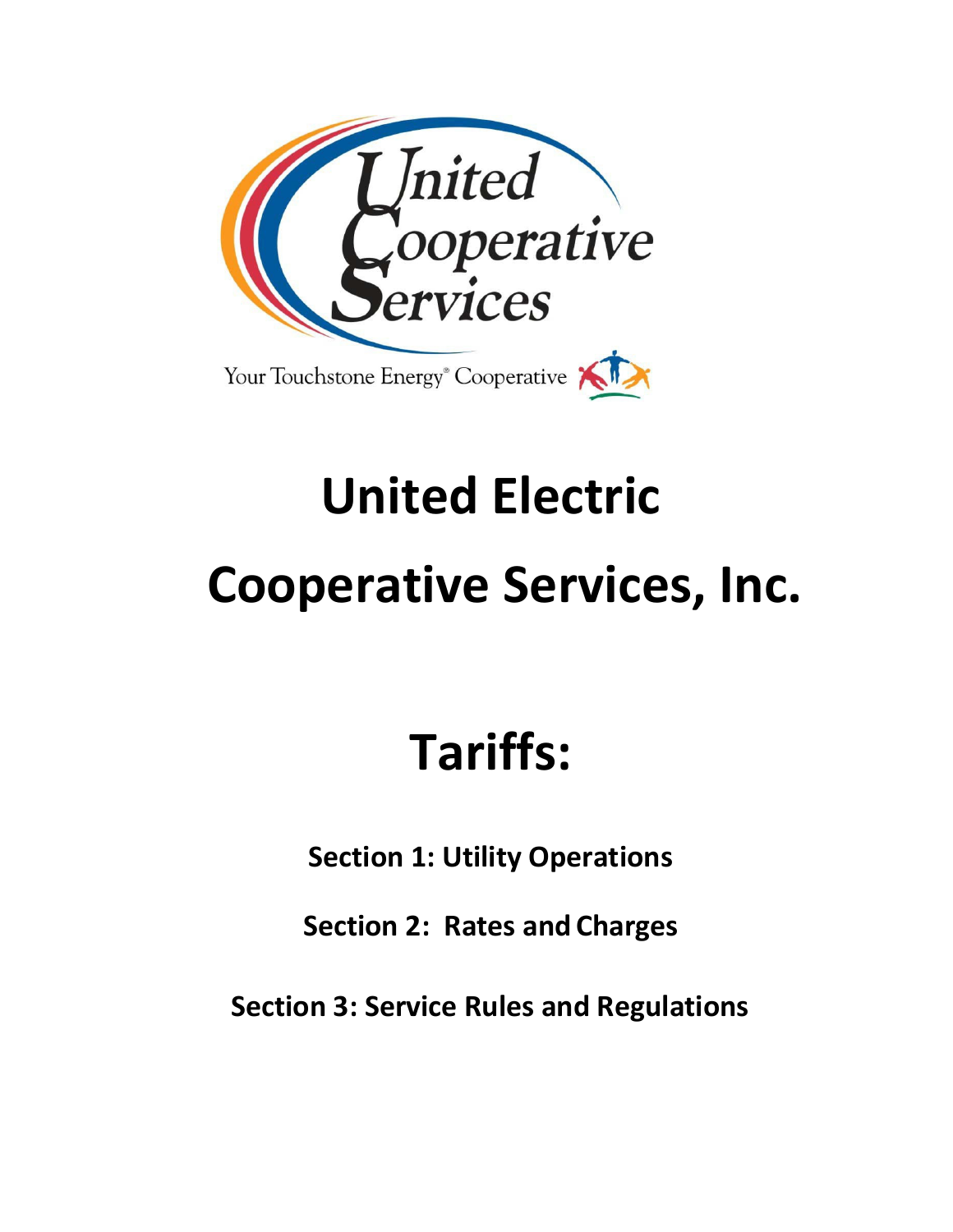## **TABLE OF CONTENTS**

|     |                       | <b>SECTION I- ELECTRIC UTILITY OPERATIONS</b>               | <b>PAGE#</b> |
|-----|-----------------------|-------------------------------------------------------------|--------------|
| 101 |                       |                                                             |              |
|     | 101.1                 |                                                             |              |
|     | 101.2                 |                                                             |              |
|     | 101.3                 |                                                             |              |
| 102 |                       |                                                             |              |
| 103 |                       |                                                             |              |
| 104 |                       |                                                             |              |
| 105 |                       |                                                             |              |
| 106 |                       |                                                             |              |
|     |                       | Section II- RATES AND CHARGES APPLICABLE TO ALL AREA SERVED |              |
| 201 |                       |                                                             |              |
| 202 | <b>Rate Schedules</b> |                                                             |              |
|     | 202.1                 |                                                             |              |
|     | 202.2                 |                                                             |              |
|     | 202.3                 |                                                             |              |
|     | 202.4                 |                                                             |              |
|     | 202.5                 |                                                             |              |
|     | 202.6                 |                                                             |              |
|     | 202.7                 |                                                             |              |
|     | 202.8                 |                                                             |              |
|     | 202.9                 |                                                             |              |
|     | 202.10                |                                                             |              |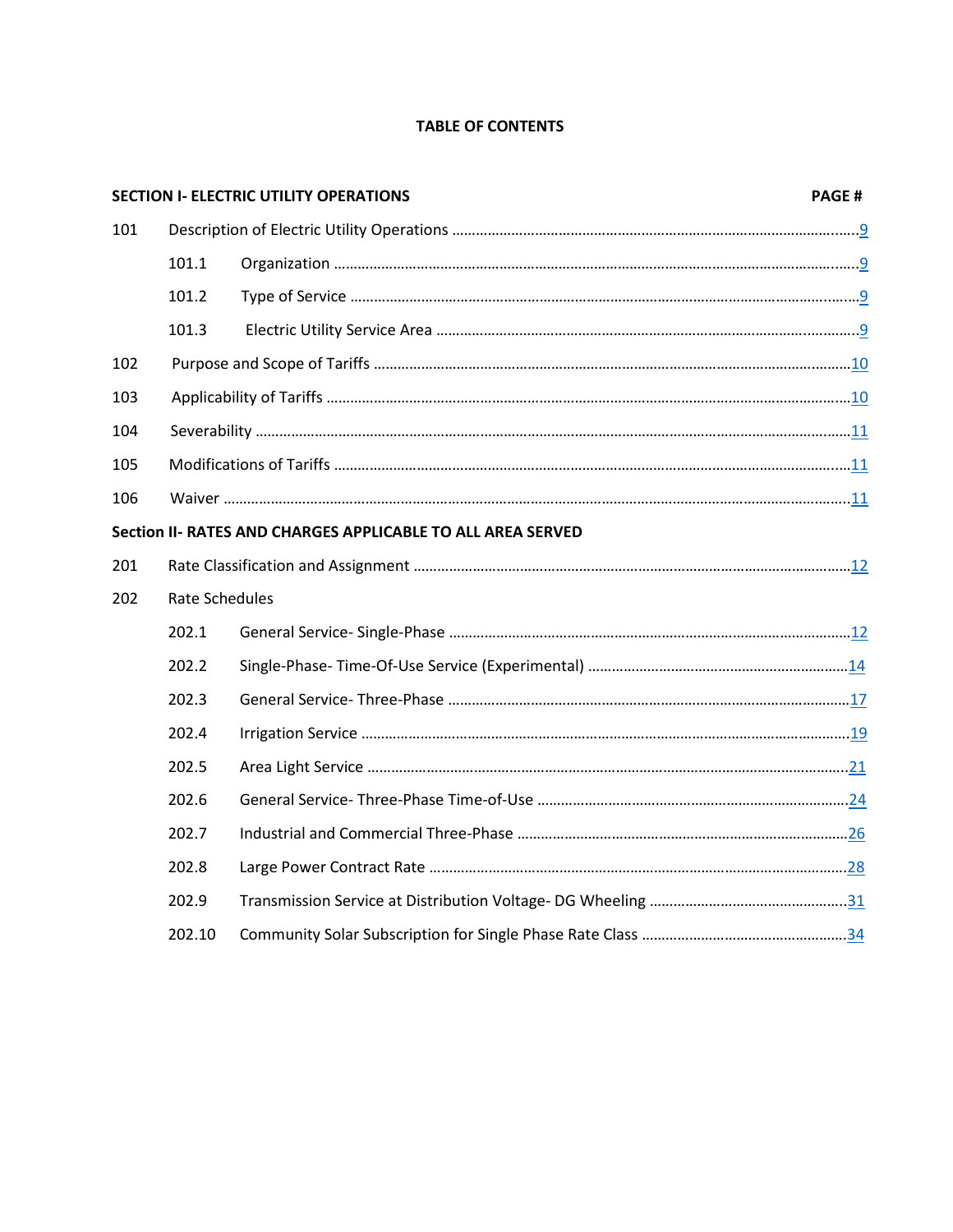| 203 | <b>Billing Adjustments</b> |                                                                              |  |
|-----|----------------------------|------------------------------------------------------------------------------|--|
|     | 203.1                      |                                                                              |  |
|     | 203.2                      |                                                                              |  |
|     | 203.3                      |                                                                              |  |
|     | 203.4                      |                                                                              |  |
|     | 203.5                      |                                                                              |  |
|     | 203.6                      |                                                                              |  |
| 204 | <b>Service Fees</b>        |                                                                              |  |
|     | 204.1                      |                                                                              |  |
|     | 204.2                      |                                                                              |  |
|     | 204.3                      |                                                                              |  |
|     | 204.4                      |                                                                              |  |
|     | 204.5                      |                                                                              |  |
|     | 204.6                      |                                                                              |  |
|     | 204.7                      |                                                                              |  |
|     | 204.8                      |                                                                              |  |
|     | 204.9                      |                                                                              |  |
|     | 204.10                     |                                                                              |  |
| 205 |                            | <b>Distributed Generation</b>                                                |  |
|     | 205.1                      |                                                                              |  |
|     | 205.2                      |                                                                              |  |
|     | 205.3                      | Purchase from a Member- Facility Classified as 50 KW of Connected Generation |  |
|     | 205.4                      | Purchases from a Member- Facility Classified as Greater than 50 KW and       |  |
|     | 205.5                      | Purchases from a Member- Facility Classified as Greater than 1 MW and        |  |
|     | 205.6                      |                                                                              |  |
|     | 205.7                      |                                                                              |  |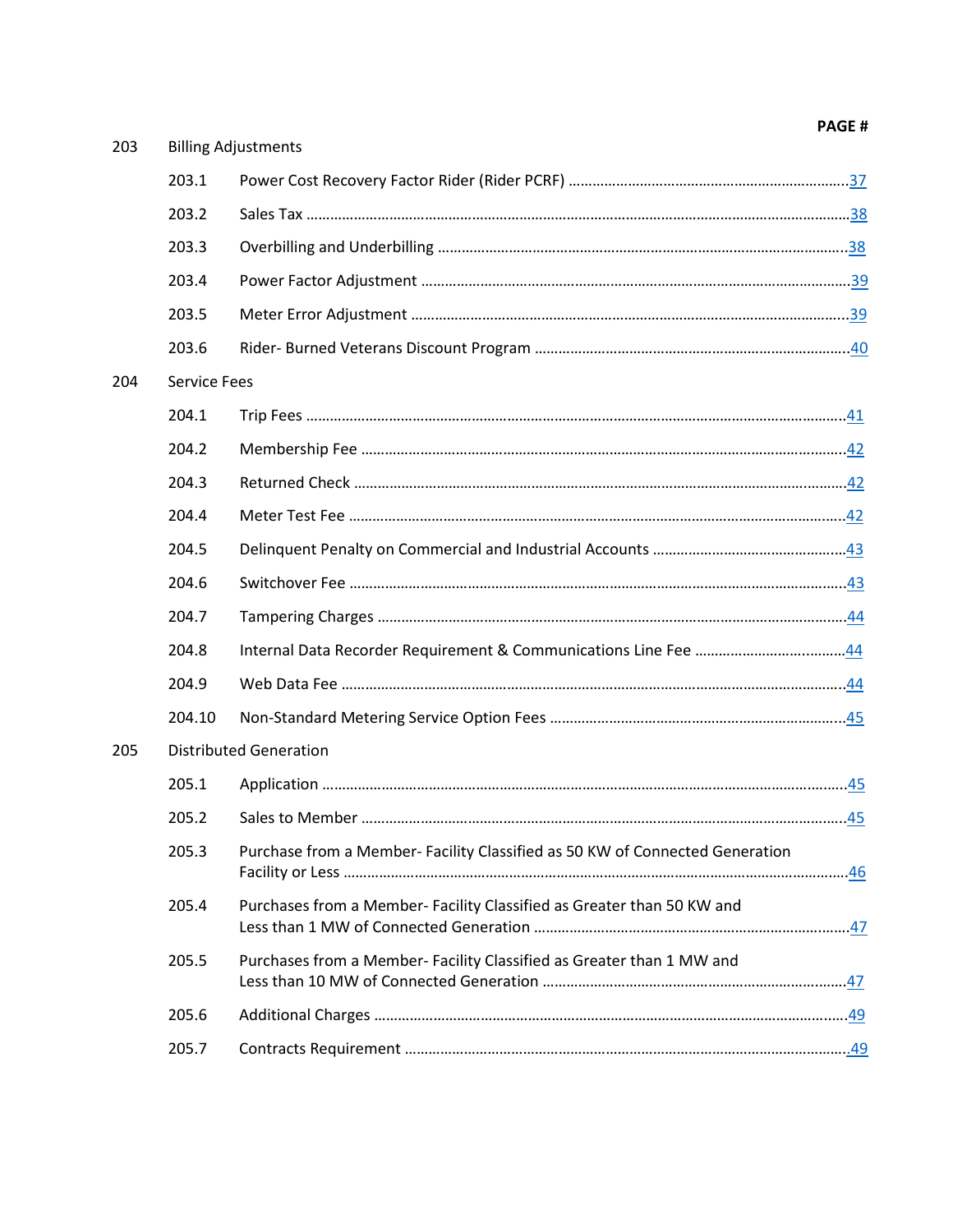| 206 |                | Renewable Energy Credit Purchase Program                       |  |
|-----|----------------|----------------------------------------------------------------|--|
|     | 206.1          |                                                                |  |
|     |                | <b>III - SERVICE RULES AND REGULATIONS</b>                     |  |
| 301 |                | <b>Application for Electric Service</b>                        |  |
|     | 301.1          |                                                                |  |
|     | 301.2          |                                                                |  |
|     | 301.3          |                                                                |  |
| 302 |                | <b>Establish of Credit</b>                                     |  |
|     | 302.1          |                                                                |  |
|     | 302.2          |                                                                |  |
|     | 302.3          |                                                                |  |
|     | 302.4          |                                                                |  |
|     | 302.5          |                                                                |  |
|     | 302.6          |                                                                |  |
|     | 302.7          |                                                                |  |
| 303 |                | Cooperative Action on the Application                          |  |
|     | 303.1          |                                                                |  |
|     | 303.2          |                                                                |  |
|     | 303.3          |                                                                |  |
| 304 |                | <b>Contracts for Service</b>                                   |  |
|     | 304.1          |                                                                |  |
|     | 304.2          | Conditions to be Fulfilled by Applicant or Member Prior to the |  |
|     | 304.3          |                                                                |  |
|     | 304.4          |                                                                |  |
| 305 | Line Extension |                                                                |  |
|     | 305.1          |                                                                |  |
|     | 305.2          |                                                                |  |
|     | 305.3          |                                                                |  |
|     | 305.4          |                                                                |  |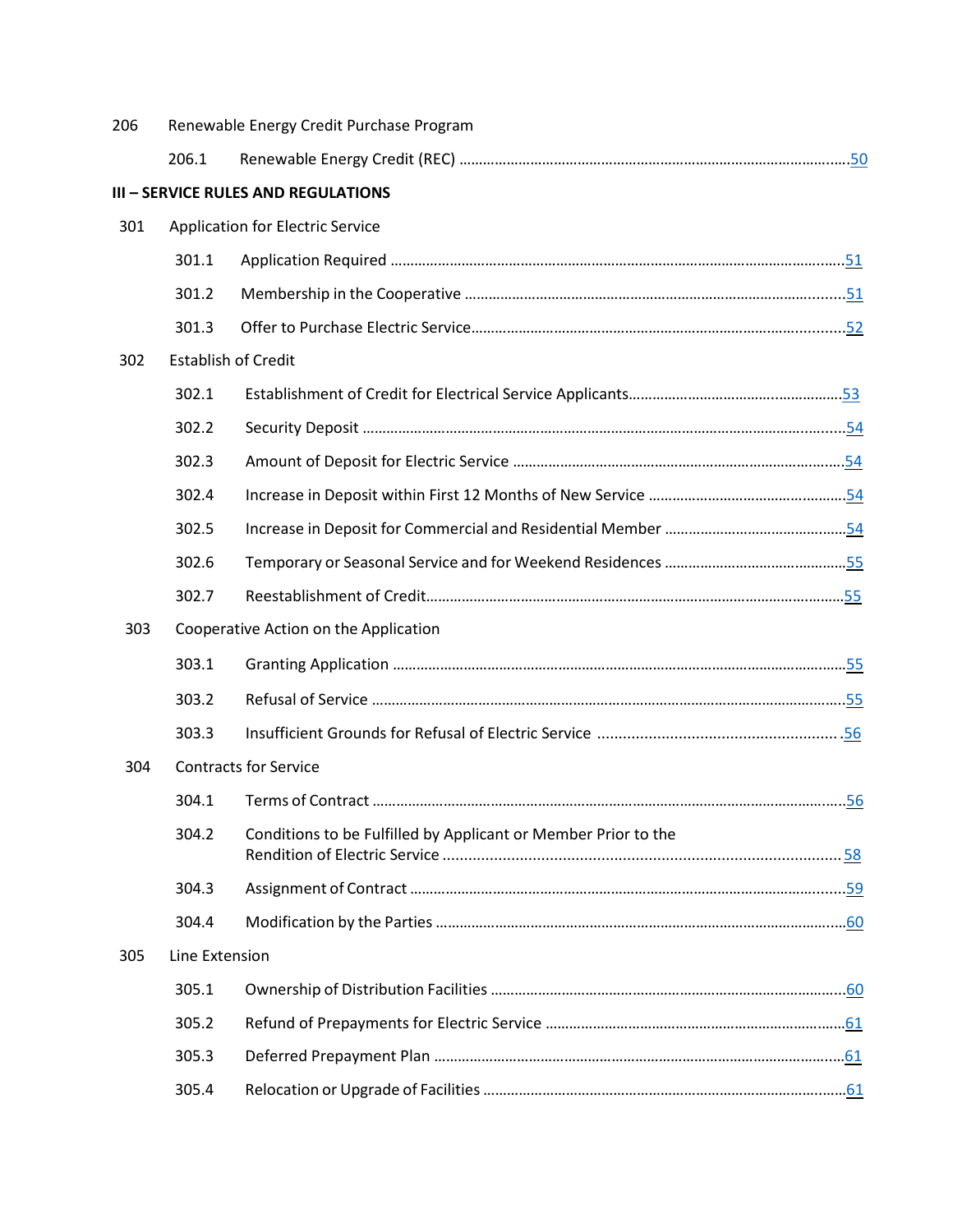| 306 | <b>Meters</b>          |                                             |  |
|-----|------------------------|---------------------------------------------|--|
|     | 306.1                  |                                             |  |
|     | 306.2                  |                                             |  |
|     | 306.3                  |                                             |  |
| 307 |                        |                                             |  |
| 308 |                        |                                             |  |
| 320 | <b>Electric Energy</b> |                                             |  |
|     | 320.1                  |                                             |  |
|     | 320.2                  |                                             |  |
| 321 |                        | Method of Providing Electric Service        |  |
|     | 321.1                  |                                             |  |
|     | 321.2                  |                                             |  |
|     | 321.3                  |                                             |  |
|     | 321.4                  |                                             |  |
|     | 321.5                  |                                             |  |
| 322 |                        | <b>Continuity of Electric Service</b>       |  |
|     | 322.1                  |                                             |  |
|     | 322.2                  |                                             |  |
|     | 322.3                  |                                             |  |
|     | 322.4                  |                                             |  |
|     | 322.5                  |                                             |  |
| 323 |                        | Member's Receipt and Use of Electric Energy |  |
|     | 323.1                  |                                             |  |
|     | 323.2                  |                                             |  |
|     | 323.3                  |                                             |  |
|     | 323.4                  |                                             |  |
|     | 323.5                  |                                             |  |
|     | 323.6                  |                                             |  |
| 324 | <b>Billing</b>         |                                             |  |
|     | 324.1                  |                                             |  |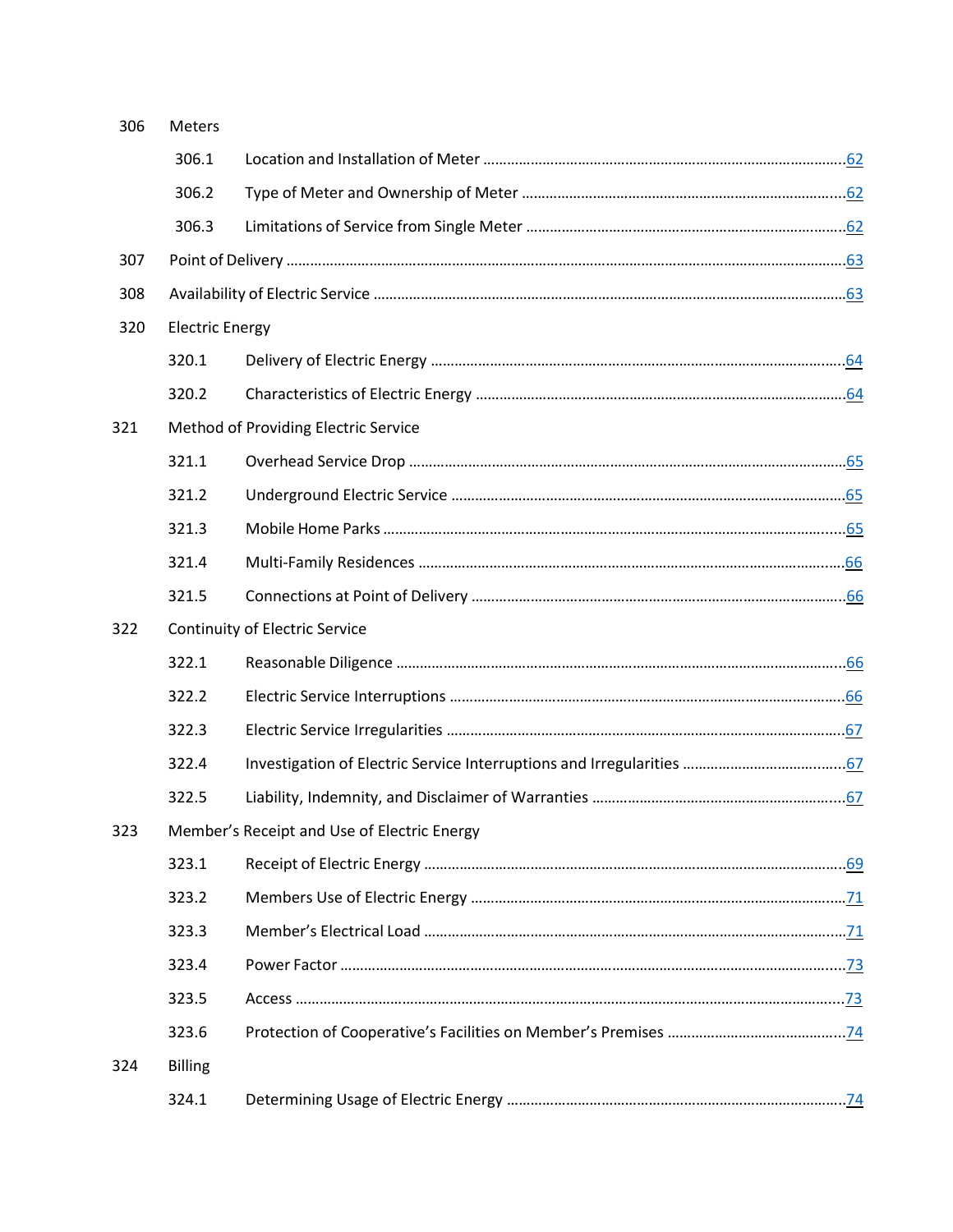|     | 324.2       |                                                     |  |
|-----|-------------|-----------------------------------------------------|--|
|     | 324.3       |                                                     |  |
|     | 324.4       |                                                     |  |
|     | 324.5       |                                                     |  |
|     | 324.6       |                                                     |  |
|     | 324.7       |                                                     |  |
|     | 324.8       |                                                     |  |
|     | 324.9       |                                                     |  |
|     | 324.10      |                                                     |  |
|     | 324.11      |                                                     |  |
| 325 |             | <b>Member Relations</b>                             |  |
|     | 325.1       |                                                     |  |
|     | 325.2       |                                                     |  |
|     | 325.3       |                                                     |  |
| 350 |             | Member Initiated Discontinuance of Electric Service |  |
|     | 350.1       |                                                     |  |
|     | 350.2       |                                                     |  |
| 351 |             | Cooperative Initiated Discontinuance                |  |
|     | 351.1       |                                                     |  |
|     | 351.2       |                                                     |  |
|     | 351.3       |                                                     |  |
|     | 351.4       |                                                     |  |
|     | 351.5       |                                                     |  |
|     | 351.6       |                                                     |  |
|     | 351.7       |                                                     |  |
|     | 351.8       |                                                     |  |
|     | 351.9       |                                                     |  |
| 370 | Definitions |                                                     |  |
|     | 370.1       |                                                     |  |
|     | 370.2       |                                                     |  |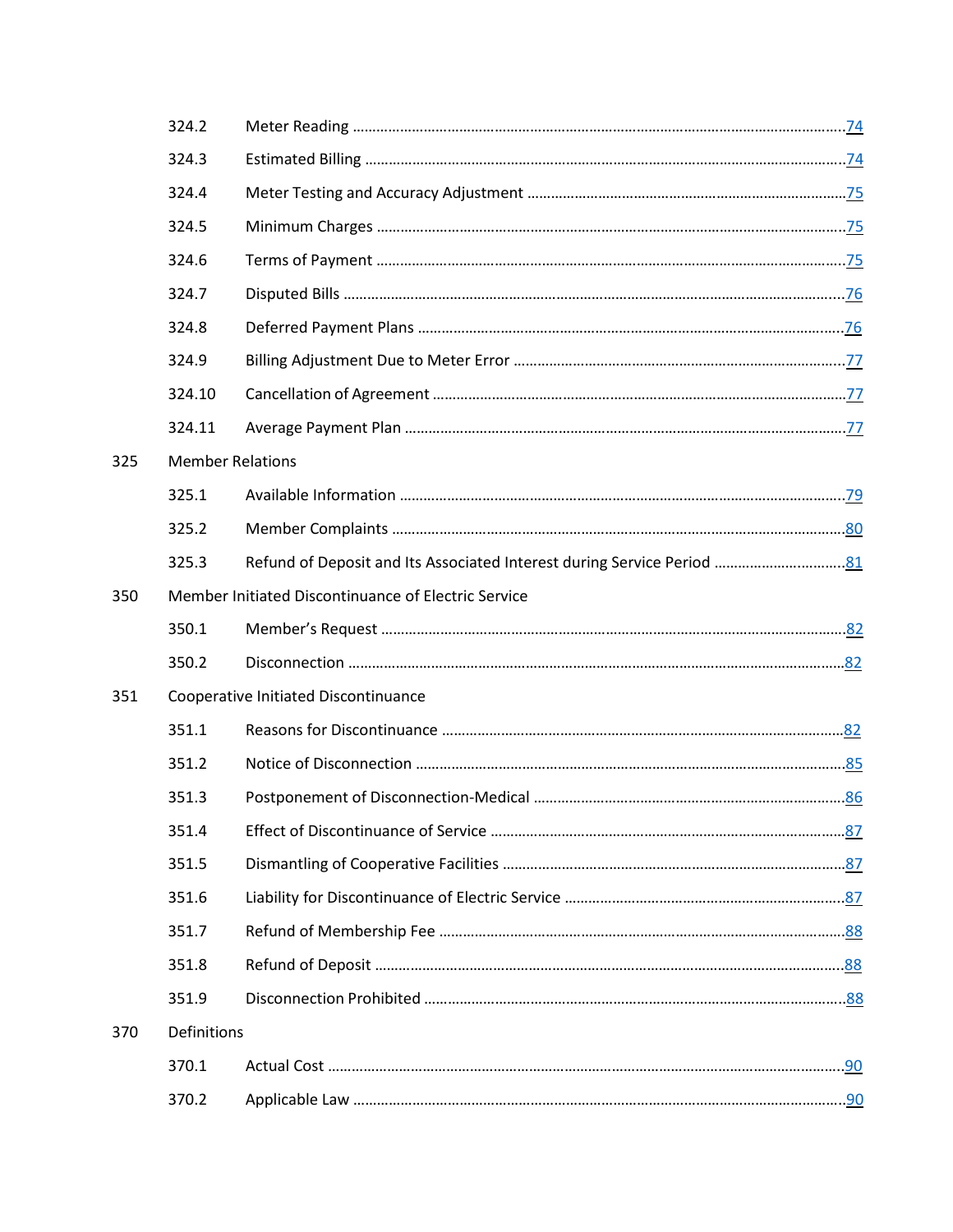| 370.3  |  |
|--------|--|
| 370.4  |  |
| 370.5  |  |
| 370.6  |  |
| 370.7  |  |
| 370.8  |  |
| 370.9  |  |
| 370.10 |  |
| 370.11 |  |
| 370.12 |  |
| 370.13 |  |
| 370.14 |  |
| 370.15 |  |
| 370.16 |  |
| 370.17 |  |
| 370.18 |  |
| 370.19 |  |
| 370.20 |  |
| 370.21 |  |
| 370.22 |  |
| 370.23 |  |
| 370.24 |  |
| 370.25 |  |
| 370.26 |  |
| 370.27 |  |
| 370.28 |  |
| 370.29 |  |
| 370.30 |  |
| 370.31 |  |
| 370.32 |  |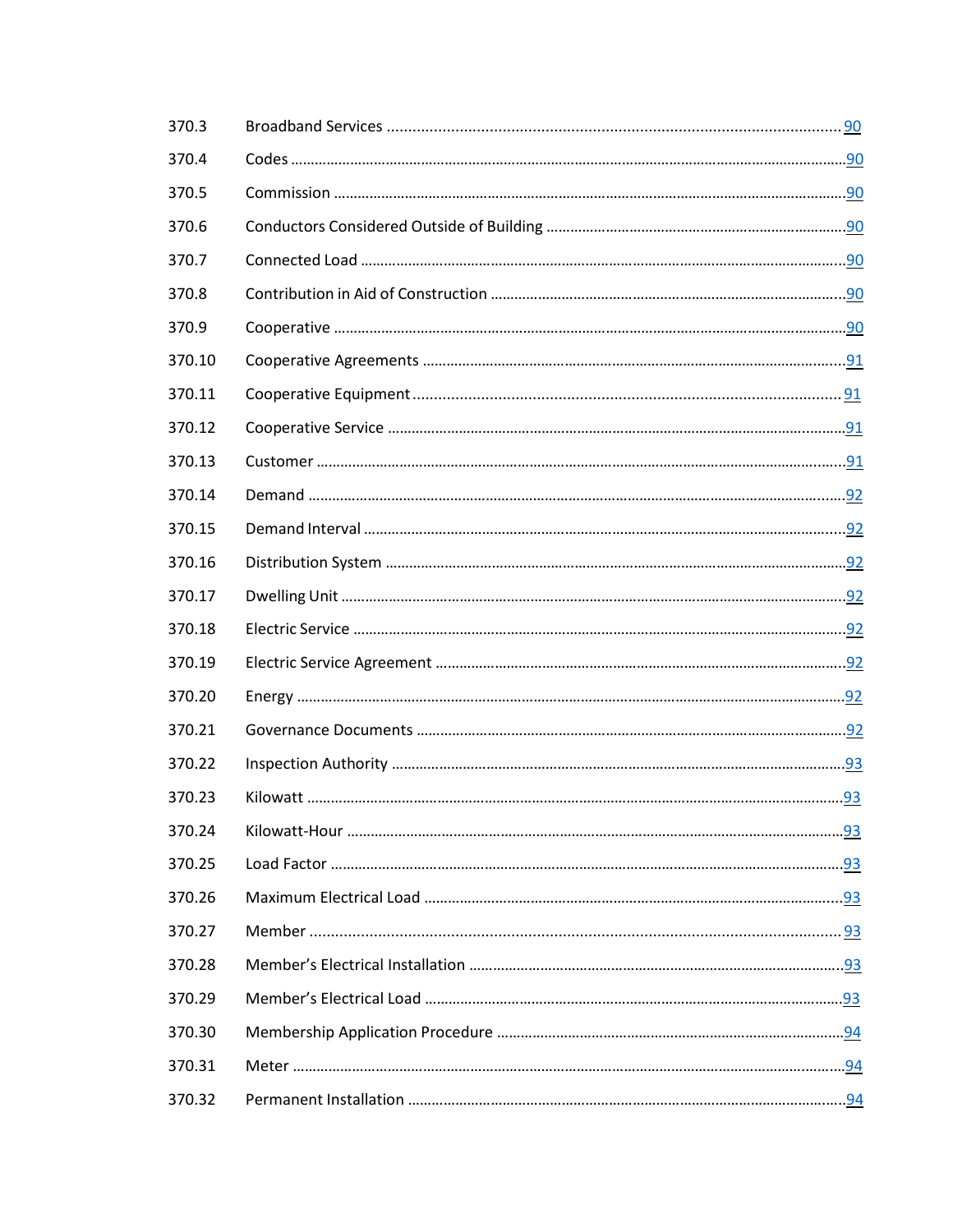| 370.33 |  |
|--------|--|
| 370.34 |  |
| 370.35 |  |
| 370.36 |  |
| 370.37 |  |
| 370.38 |  |
| 370.39 |  |
| 370.40 |  |
| 370.41 |  |
| 370.42 |  |
| 370.43 |  |
| 370.44 |  |
| 370.45 |  |
| 370.46 |  |
| 370.47 |  |
|        |  |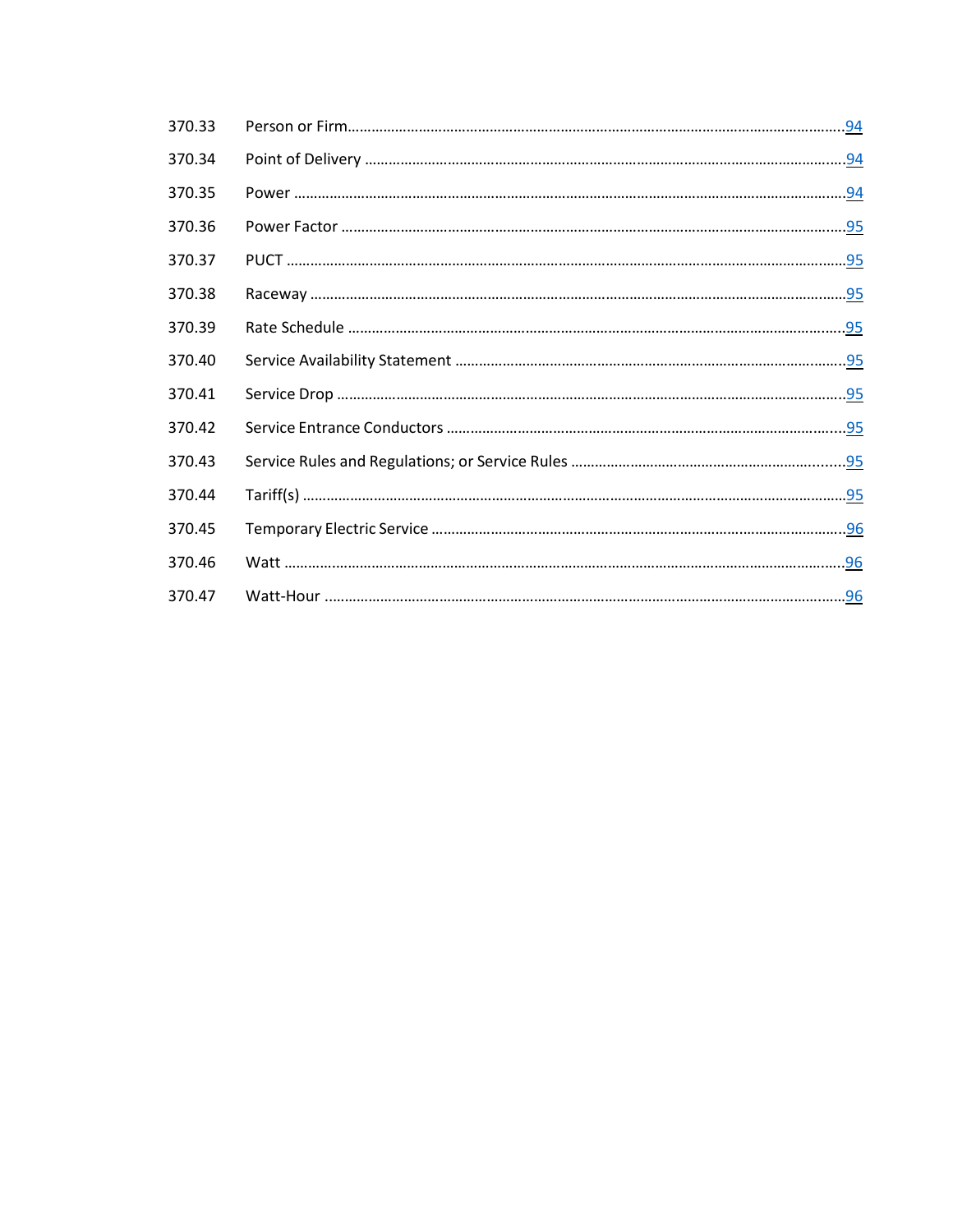## **To start a Payment trace**:

## • Call us at [800-919-9835](tel:800-919-9835)

## <span id="page-8-1"></span><span id="page-8-0"></span>**101. Description of Electric UtilityOperations.**

### 101.1 Organization.

United Electric Cooperative Services, Inc. ("Cooperative") is an electric cooperative organized and operating pursuant to the Electric Cooperative Corporation Act of the State of Texas (Texas Utilities Code, Chapter 161) under Charter No. 1577523-01 and is owned by its Members. The Cooperative's business affairs are managed by a board of directors who are elected to the Board of Directors of the Cooperative ("Board") from and by the Cooperative's Members in accordance with the provisions of the Articles (Articles of Incorporation/Articles of Consolidation) and the Bylaws of the Cooperative.

## <span id="page-8-3"></span><span id="page-8-2"></span>101.2 Type of Service.

The Cooperative provides Electric Service through the operation of a retail electric distribution system.

In July of 2019, the Board of Directors of the Cooperative elected to provide Broadband Services in addition to Electric Service.

A reference in these Tariffs to "electric service" or "Electric Service" is not a reference to Broadband Services provided by the Cooperative.

#### 101.3 Service Area.

#### A. Certification.

The Public Utility Commission of Texas authorized the Cooperative to provide Electric Service by the issuance of a Certificate of Convenience and Necessity.

#### 1. Counties.

The service area of the Cooperative includes all or portions of the following counties: Bosque, Comanche, Coryell, Eastland, Ellis, Erath, Hamilton, Hood, Jack, Johnson, Palo Pinto, Parker, Somervell, Stephens, Tarrant, and Young.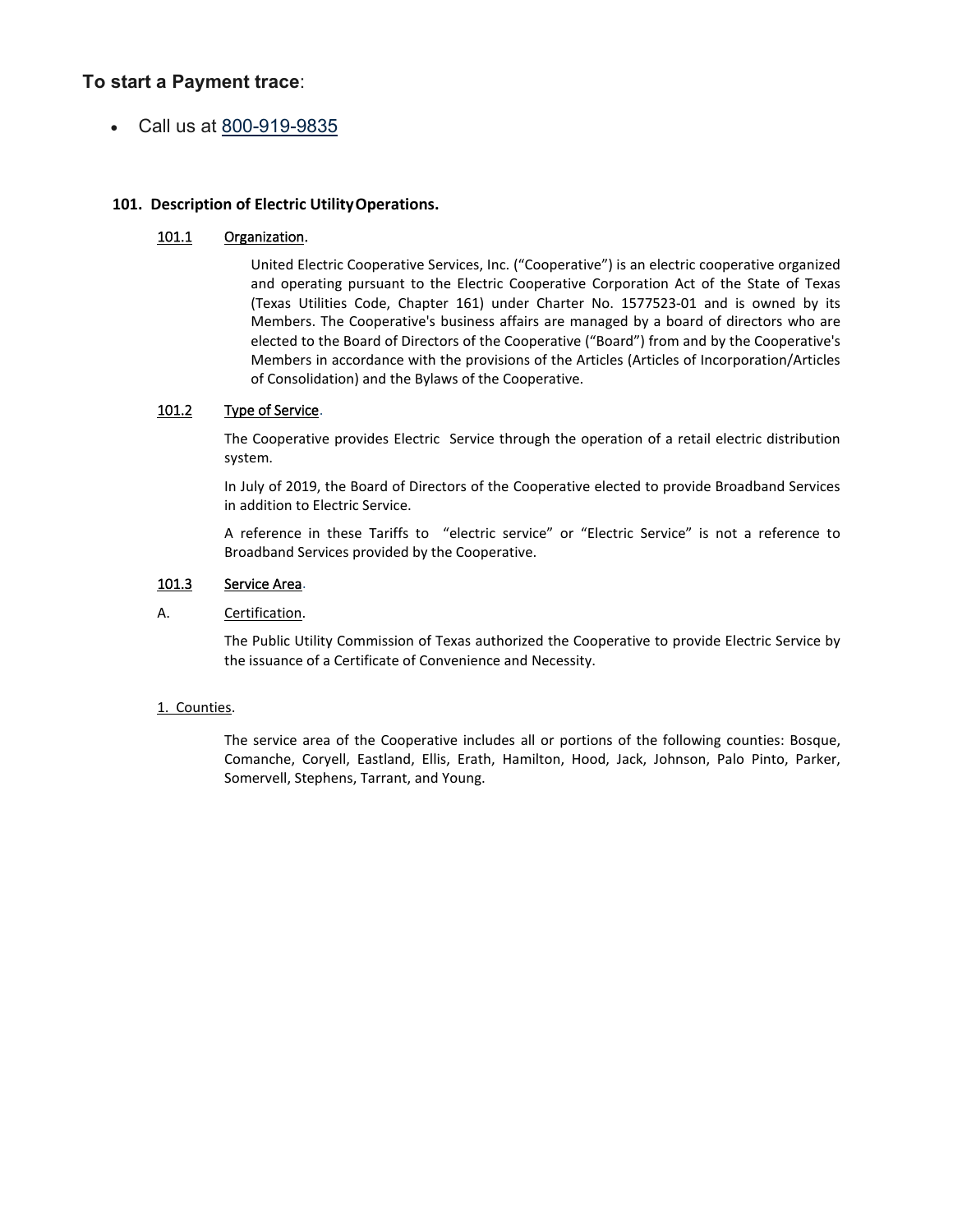| UNITED COOPERATIVE SERVICES<br><b>Tariff</b><br>for<br>Electric Service | Section                       | Sheet No.  |
|-------------------------------------------------------------------------|-------------------------------|------------|
|                                                                         | Revision                      | Page<br>10 |
| <b>SECTION TITLE:</b>                                                   | <b>EFFECTIVE DATE:</b>        |            |
|                                                                         | APRIL 1, 2021                 |            |
| DESCRIPTION OF ELECTRIC UTILITY OPERATIONS                              | LATEST REVISION APRIL 1, 2021 |            |

#### 2. Cities.

The service area of the Cooperative includes all or portions of the following incorporated municipalities: Alvarado, Briaroaks, Burleson, Cleburne, Cranfills Gap, Cresson, Cross Timber, DeCordova, Godley, Granbury, Joshua, Keene, Mansfield, Meridian, Rio Vista, Stephenville, Tolar, and Venus.

## B. Broadband Service.

The Cooperative's provision of Broadband Service is not limited to the geographical area defined in the Certificate of Convenience and Necessity issued to the Cooperative for providing Electric Service.

#### <span id="page-9-0"></span>**102. Purpose and Scope of Tariffs.**

These tariffs define the service relationship between the Cooperative and persons desiring or receiving Electric Service from the Cooperative.

Contractual rights and obligations of both parties are specified in a manner consistent with regulations affecting the Cooperative's method of operation.

These tariffs are a part of the Electric Service Agreement.

For the defined service relationship between the Cooperative and persons desiring or receiving Broadband Services from the Cooperative please refer to the then current Broadband Services Agreement and Broadband Terms and Conditions documents.

#### <span id="page-9-1"></span>**103. Applicability of Tariffs.**

These tariffs are applicable to the provision of all Electric Service by the Cooperative in all areas in which the Cooperative provides service except as may be precluded by law.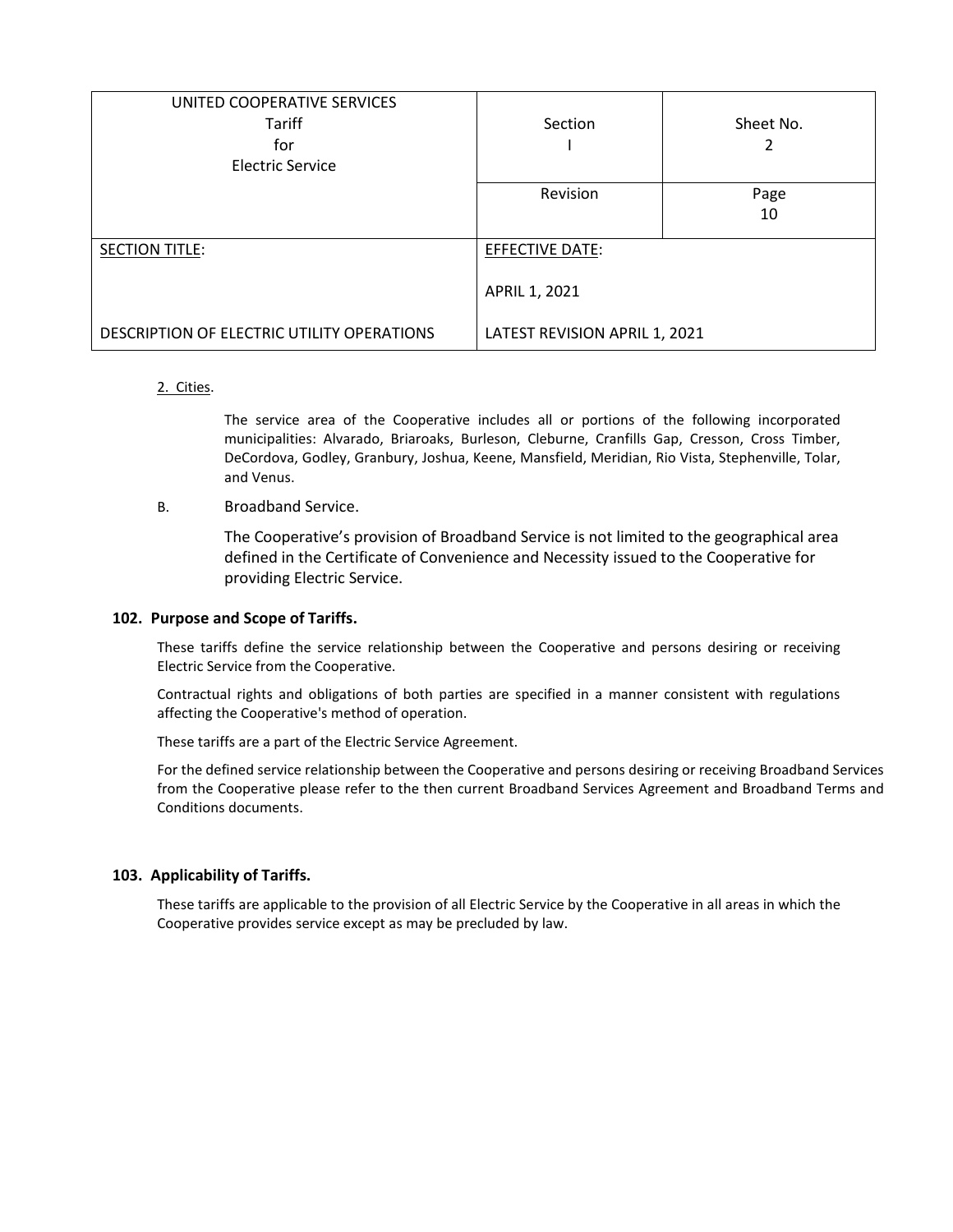| UNITED COOPERATIVE SERVICES<br><b>Tariff</b><br>for<br>Electric Service | Section                       | Sheet No.<br>3 |
|-------------------------------------------------------------------------|-------------------------------|----------------|
|                                                                         | Revision                      | Page<br>11     |
| SECTION TITLE:                                                          | <b>EFFECTIVE DATE:</b>        |                |
|                                                                         | APRIL 1, 2021                 |                |
| DESCRIPTION OF ELECTRIC UTILITY OPERATIONS                              | LATEST REVISION APRIL 1, 2021 |                |

#### <span id="page-10-0"></span>**104. Severability.**

If any provision of this tariff is held invalid, such invalidity shall not affect other provisions or applications of this tariff that can be given effect without the invalid provision or application, and to this end the provisions of these tariffs are declared to be severable.

## <span id="page-10-1"></span>**105. Modification of Tariffs.**

This tariff may be changed, modified, or abrogated in whole or in part by the Cooperative's Board of Directors or any regulatory authority having jurisdiction thereof, whether or not at the request of the Cooperative, a Member, or otherwise. Any changed tariff shall be applicable to bills rendered on or after the effective date of such change.

## <span id="page-10-2"></span>**106. Waiver.**

The failure of the Cooperative to enforce any of the provisions of this tariff shall not be considered a waiver of its right to do so.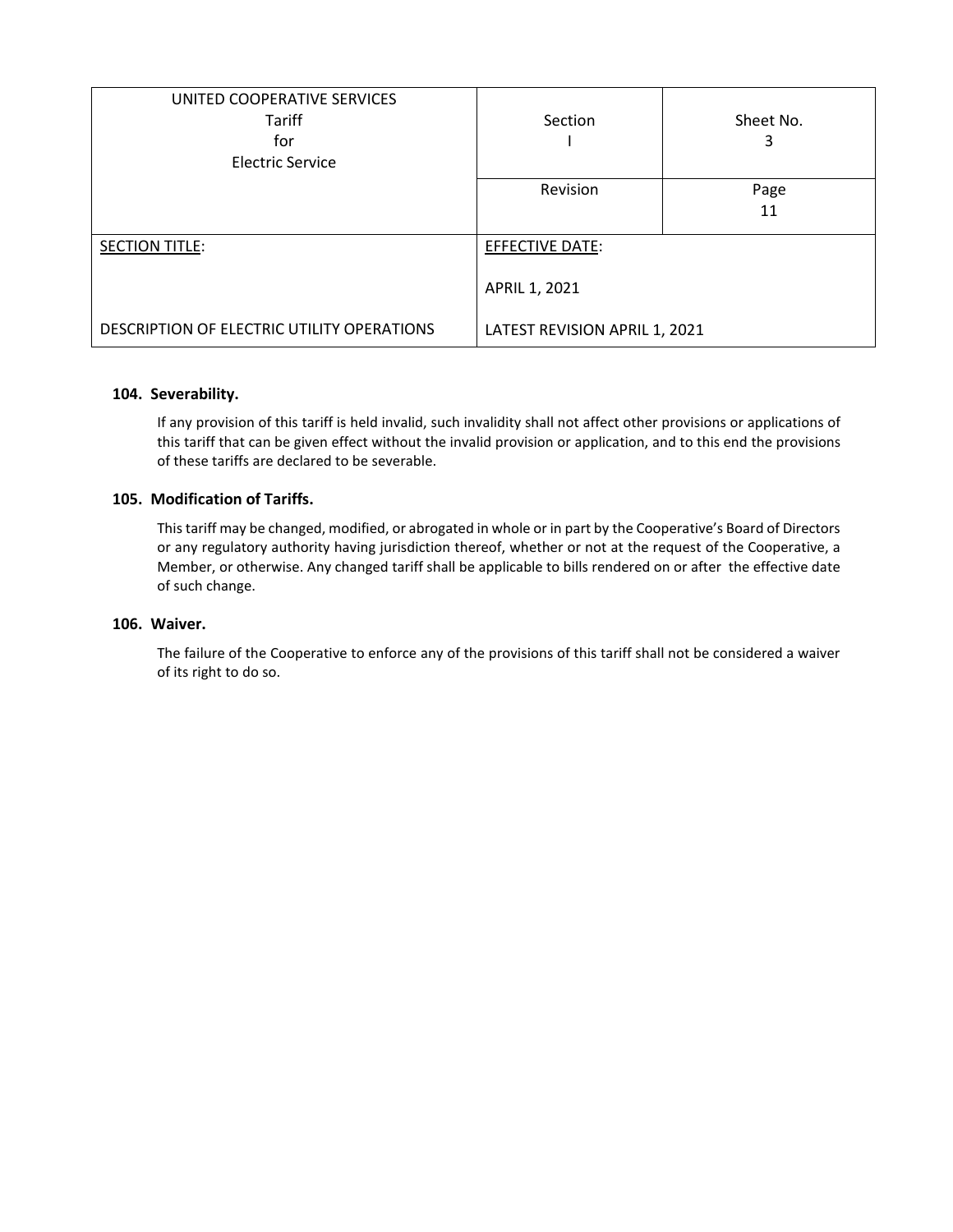| UNITED COOPERATIVE SERVICES<br>Tariff                                       | Section                | Sheet No. |
|-----------------------------------------------------------------------------|------------------------|-----------|
| for                                                                         | Ш                      |           |
| Electric Service                                                            |                        |           |
|                                                                             | Revision               | Page      |
|                                                                             |                        | 12        |
| <b>SECTION TITLE:</b>                                                       | <b>EFFECTIVE DATE:</b> |           |
|                                                                             | APRIL 1, 2021          |           |
| DESCRIPTION OF ELECTRIC UTILITY OPERATIONS<br>LATEST REVISION APRIL 1, 2021 |                        |           |

#### <span id="page-11-0"></span>**201. Rate Classification and Assignment.**

Rate classification and assignment for Electric Service shall be made by the Cooperative in accordance with the application and type of Electric Service provisions in its rate schedules. Rate schedules have been developed for the standard types of Electric Service provided by the Cooperative. If Member's request for Electric Service involves unusual circumstances, usage, or load characteristics not regularly encountered by the Cooperative, the Cooperative may assign a suitable rate classification or enter into a special contract.

Rate classifications and assignments for Broadband Services by the Cooperative will be available to all users at the Cooperative's website.

#### <span id="page-11-1"></span>**202. Rate Schedules.**

#### 202.1 General Service – Single-Phase.

A. **Application.** 

Applicable to all single-phase Members in accordance with the Cooperative's service rules and regulations. Also included under this rate schedule are public schools, churches, synagogues, volunteer fire departments, and similar three-phase Members who demonstrate to management's satisfaction that the majority of energy usage will occur off-peak. Peak hours shall be determined in the same manner they are determined in the Cooperative's wholesale power supplier's wholesale rate schedule.

This rate is not applicable to temporary, shared, or resale service. This rate is applicable to service supplied at one point of delivery and measured through one meter.

B. Type of Service.

Single-phase service at the Cooperative's standard distribution voltages, and three-phase service as approved by the Cooperative. Where service of the type desired by Member is not already available at the Point of Delivery, additional charges under the Cooperative's line extension policy and special contract arrangements may be required prior to service being furnished.

C. Monthly Rate.

Each billing period the Member shall be obligated to pay the following charges: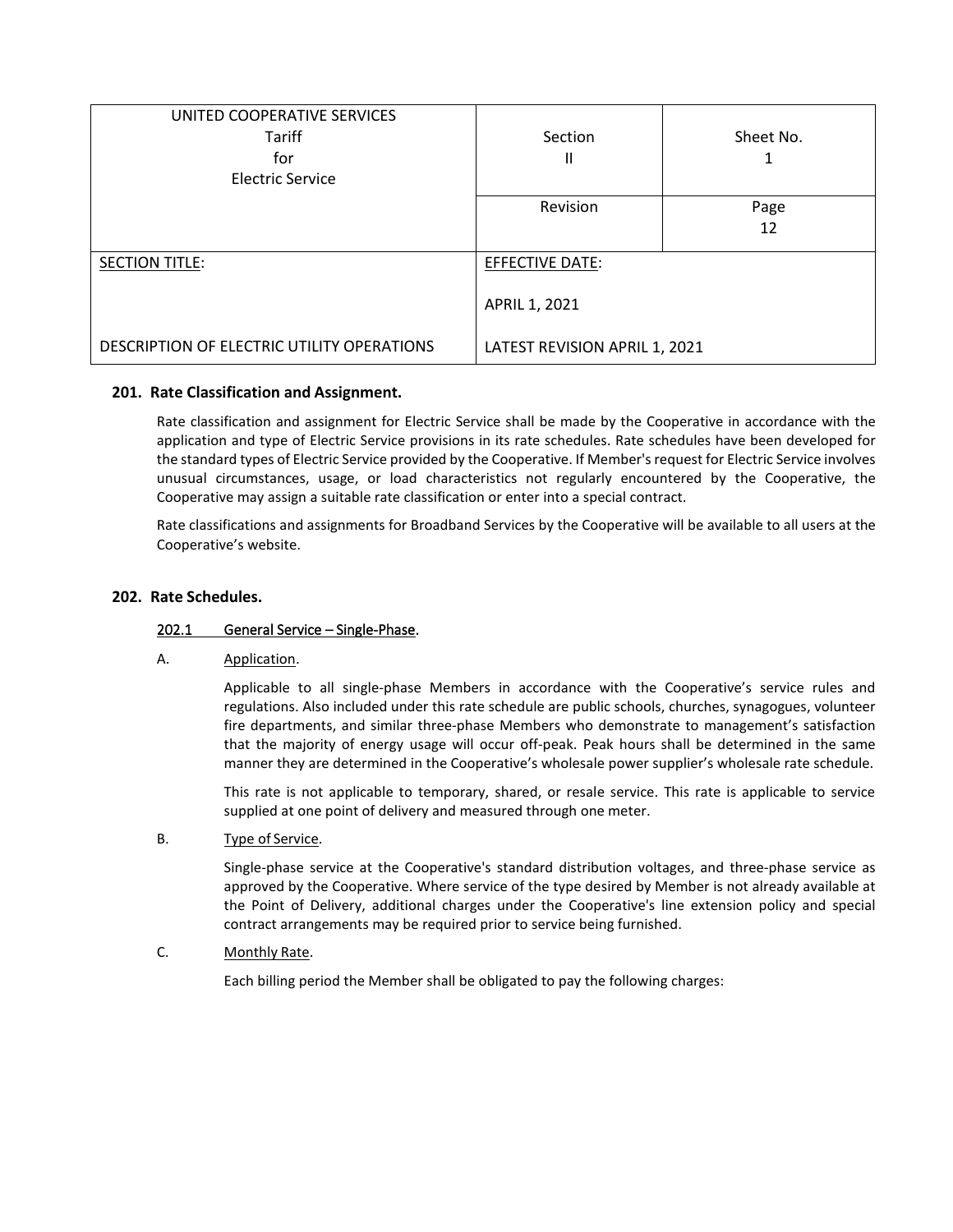| UNITED COOPERATIVE SERVICES<br>Tariff<br>for<br>Electric Service | Section<br>Ш                  | Sheet No.  |
|------------------------------------------------------------------|-------------------------------|------------|
|                                                                  | Revision                      | Page<br>13 |
| <b>SECTION TITLE:</b>                                            | <b>EFFECTIVE DATE:</b>        |            |
|                                                                  | APRIL 1, 2021                 |            |
| DESCRIPTION OF ELECTRIC UTILITY OPERATIONS                       | LATEST REVISION APRIL 1, 2021 |            |

| Facilities Charge – single-phase (per meter)                            |                      |
|-------------------------------------------------------------------------|----------------------|
|                                                                         | \$17.50              |
| Facilities Charge – three-phase qualifying for single-phase (per meter) |                      |
|                                                                         | \$22.50              |
| Energy Charge for Generation (per kWh)                                  | \$0.060510           |
|                                                                         |                      |
| Energy Charge for Distribution Delivery (per kWh)                       | \$0.023910           |
|                                                                         |                      |
| Power Cost Recovery Factor (per kWh)                                    | Varies Monthly per   |
|                                                                         | Tariff Section 203.1 |

The facilities charge per meter is for the availability of Electric Service.

The energy charge for the generation and transmission of energy is applied to all kWh usage during each billing period.

The energy charge for the distribution delivery of energy is applied to all kWh usage during each billing period.

The power cost recovery factor is a monthly variable amount, charged on a kWh basis, for purchased power costs as billed by Cooperative's wholesale provider, Brazos Electric Power Cooperative, Inc., its successors or assigns, or other wholesale providers delivering energy to Cooperative for delivery to Member. It being the intent that all power cost invoiced to the Cooperative by its wholesale power provider for delivery to Member shall be invoiced to and paid by Member according to 203.1 of this tariff.

#### D. Minimum Charge.

| Single-phase                             | \$25.00 |
|------------------------------------------|---------|
| Three-phase qualifying for single- phase | \$30.00 |

The minimum monthly charge shall include kWh in accordance with the above rate schedule.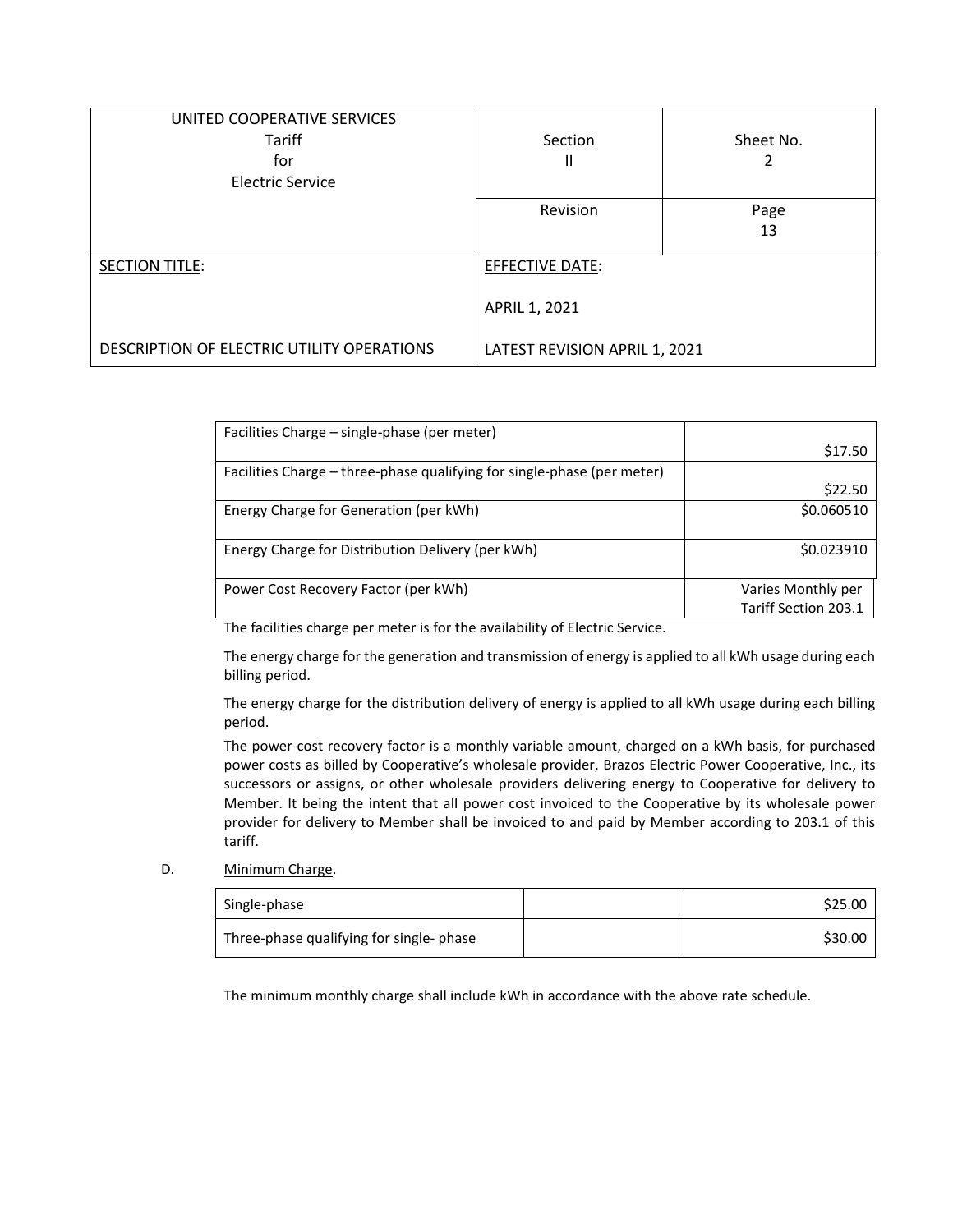| UNITED COOPERATIVE SERVICES<br><b>Tariff</b><br>for | Section<br>Ш                  | Sheet No.<br>3 |
|-----------------------------------------------------|-------------------------------|----------------|
| Electric Service                                    |                               |                |
|                                                     | Revision                      | Page           |
|                                                     |                               | 14             |
|                                                     |                               |                |
| <b>SECTION TITLE:</b>                               | <b>EFFECTIVE DATE:</b>        |                |
|                                                     | APRIL 1, 2021                 |                |
| DESCRIPTION OF ELECTRIC UTILITY OPERATIONS          | LATEST REVISION APRIL 1, 2021 |                |

#### E. BillingAdjustments.

This rate is subject to all applicable billing adjustments.

#### F. Payment.

Bills are due when rendered and become past due if not paid within 16 days thereafter.

#### G. Agreement.

Fixed term agreements can only be required of Members when line extensions are needed to establish Electric Service. This rate schedule may be changed by order or consent of regulatory authorities having jurisdiction or, if none, by the Cooperative's Board of Directors and service hereunder is subject to the Cooperative's Tariff for Electric Service.

#### H. Notice.

Service hereunder is subject to the regulatory bodies having jurisdiction and to the Cooperative's Tariff for Electric Service.

#### <span id="page-13-0"></span>202.2 Single‐Phase – Time of Use Service (Experimental).

#### A. Application.

Applicable to all of the Electric Service supplied at one Point of Delivery and measured through one meter used for individual single-phase purposes.

This rate is offered as an optional experimental rate and is limited to 500 Members. The selection of participants from among the applicants for service on this rate is at the sole discretion of the Cooperative.

This rate is not applicable to temporary, shared, or resale service.

#### B. Type of Service.

Single-phase, 60 hertz, at 120/240 volts. Where service of the type desired by the Member is not already available at the Point of Delivery, additional charges and special contract arrangements between the Cooperative and the Member may be required prior to service being furnished.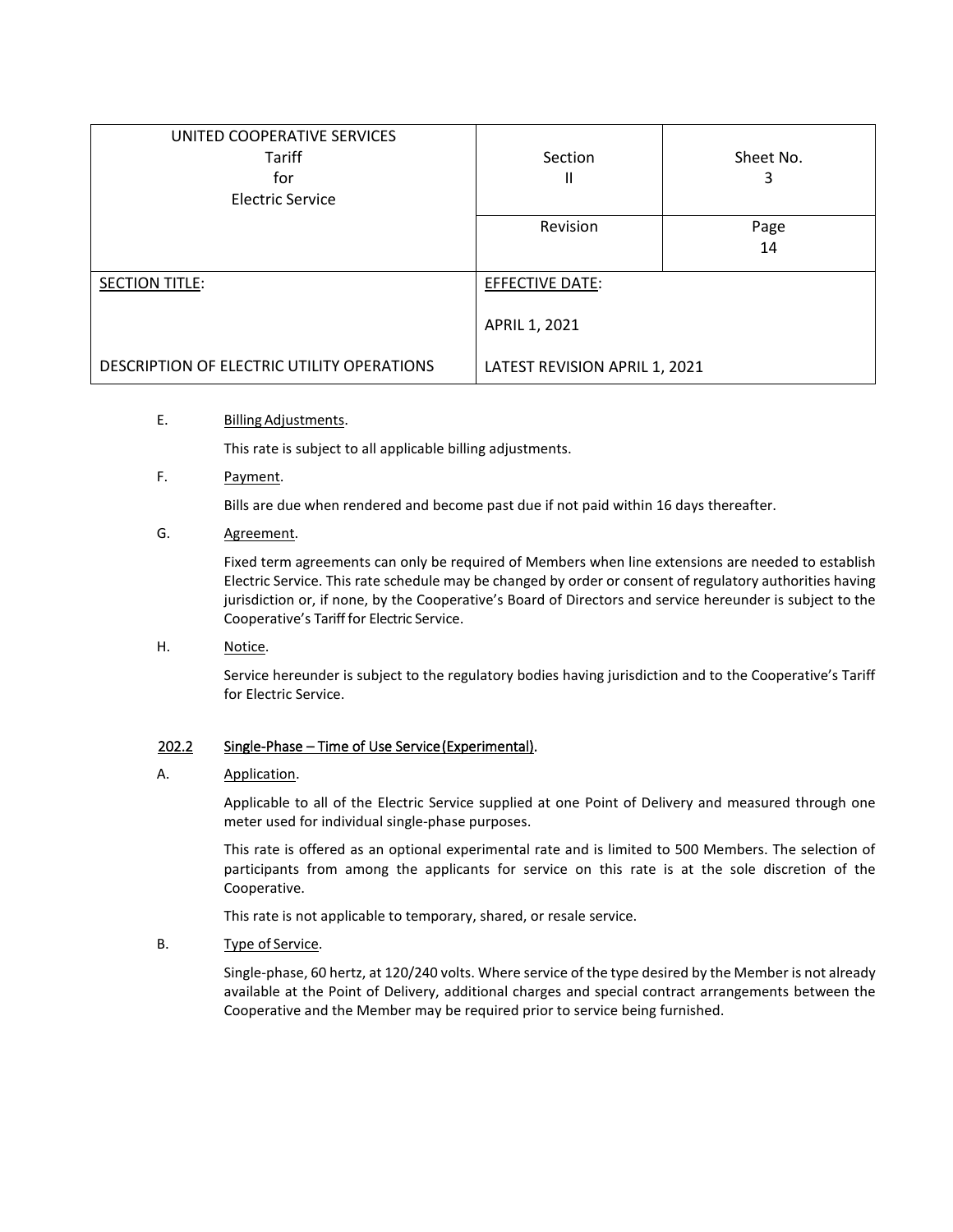| UNITED COOPERATIVE SERVICES<br>Tariff<br>for | Section<br>Ш                  | Sheet No.<br>4 |
|----------------------------------------------|-------------------------------|----------------|
| Electric Service                             |                               |                |
|                                              | Revision                      | Page<br>15     |
| <b>SECTION TITLE:</b>                        | <b>EFFECTIVE DATE:</b>        |                |
|                                              | APRIL 1, 2021                 |                |
| DESCRIPTION OF ELECTRIC UTILITY OPERATIONS   | LATEST REVISION APRIL 1, 2021 |                |

## C. Monthly Rate.

Each billing period the Member shall be obligated to pay the following charges:

| Facilities Charge (per meter)           | \$17.50                                 |
|-----------------------------------------|-----------------------------------------|
| Facilities Charge - three-phase         |                                         |
| qualifying for single-phase (per meter) | \$22.50                                 |
| Energy Charge per kWh:                  |                                         |
| <b>On-Peak Hours</b>                    | \$0.3622                                |
| Off-Peak Hours                          | \$0.0837                                |
| Power Cost Recovery Factor (per kWh)    | Varies Monthly per Tariff Section 203.1 |

The facilities charge is for the availability of Electric Service.

The energy charges are applied to all kWh usage during each billing period.

The power cost recovery factor is a monthly variable amount, charged on a kWh basis, for purchased power costs as billed by Cooperative's wholesale provider, Brazos Electric Power Cooperative, Inc., its successors or assigns, or other wholesale providers delivering energy to Cooperative for delivery to Member. It being the intent that all power cost invoiced to the Cooperative by its wholesale power provider for delivery to Member shall be invoiced to and paid by Member according to 203.1 of this tariff.

## D. **Minimum Charge.**

| Single-phase                       | \$25.00 |
|------------------------------------|---------|
| Three-phase qualifying for single- |         |
| phase                              | \$30.00 |

The minimum monthly charge shall include kWh in accordance with the above rate schedule.

#### E. BillingAdjustments.

This rate is subject to all applicable billing adjustments.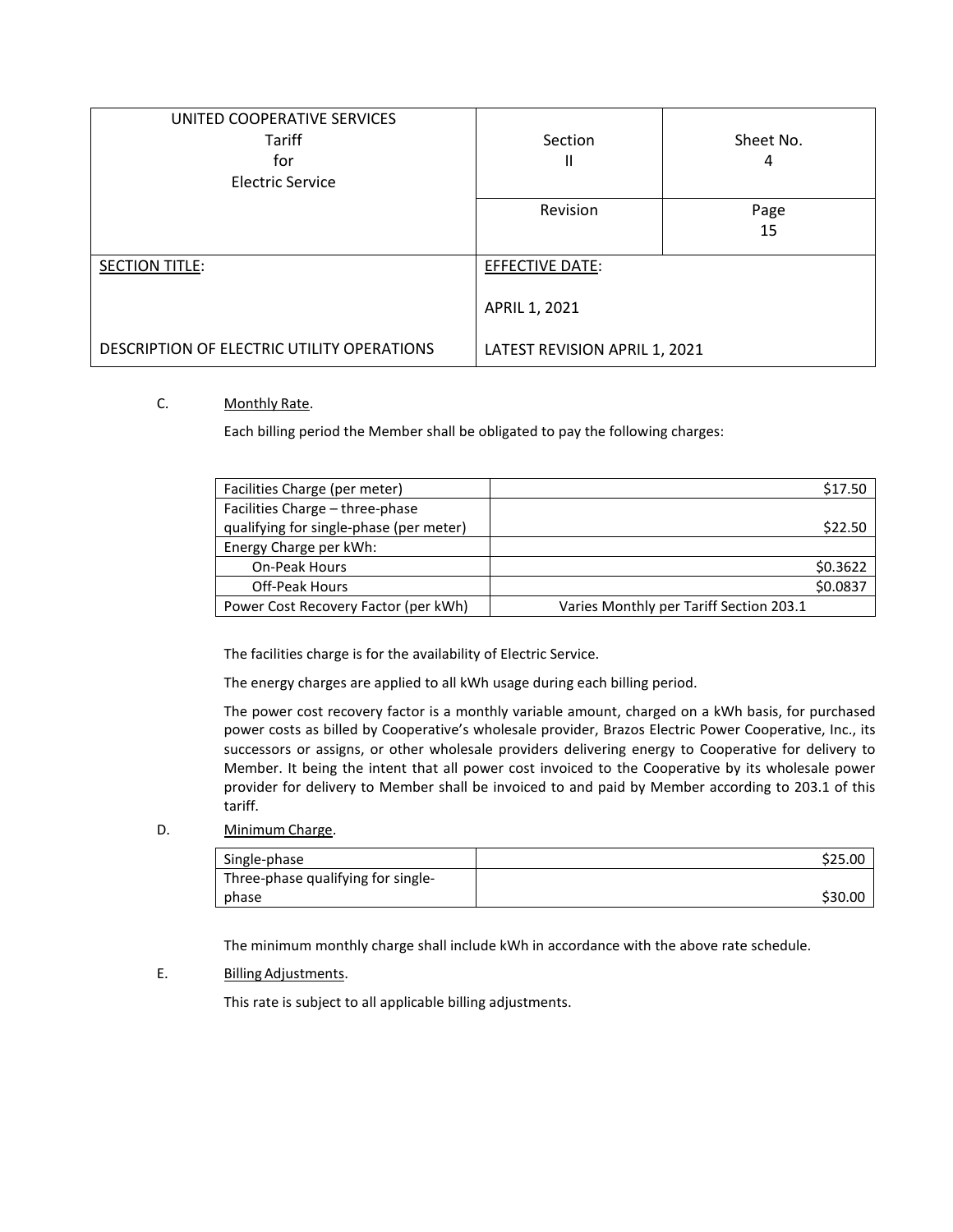| UNITED COOPERATIVE SERVICES<br><b>Tariff</b><br>for<br>Electric Service | Section<br>Ш                  | Sheet No.<br>5 |
|-------------------------------------------------------------------------|-------------------------------|----------------|
|                                                                         | Revision                      | Page<br>16     |
| <b>SECTION TITLE:</b>                                                   | <b>EFFECTIVE DATE:</b>        |                |
|                                                                         | APRIL 1, 2021                 |                |
| DESCRIPTION OF ELECTRIC UTILITY OPERATIONS                              | LATEST REVISION APRIL 1, 2021 |                |

#### F. Payment.

Bills are due when rendered and become past due if not paid within 16 days thereafter.

G. Definitions.

On-peak hours are the 3 hours between 4 p.m. and 7 p.m. during the calendar months of May through October and the 3 hours between 6 a.m. and 9 a.m. during the calendar months of November through April. All remaining hours are off-peak.

If load patterns change, the Cooperative will give one year's notice to participating Members before changing off-peak and on-peak hours.

## H. Agreement.

The term of service is for one year. If the Member terminates service on this rate, said Member is ineligible for service under this rate for a period of one year from termination date. If the Member terminates service before the end of the initial one-year term of service, the final bill will include an adjustment for the amount of billing on the General Service Single-Phase rate that exceeds the billing rendered on this rate. If service is terminated due to the Cooperative's withdrawing this rate, the above adjustment to the final bill does not apply.

## I. Notice.

Service hereunder is subject to the regulatory bodies having jurisdiction and to the Cooperative's Tariff for Electric Service.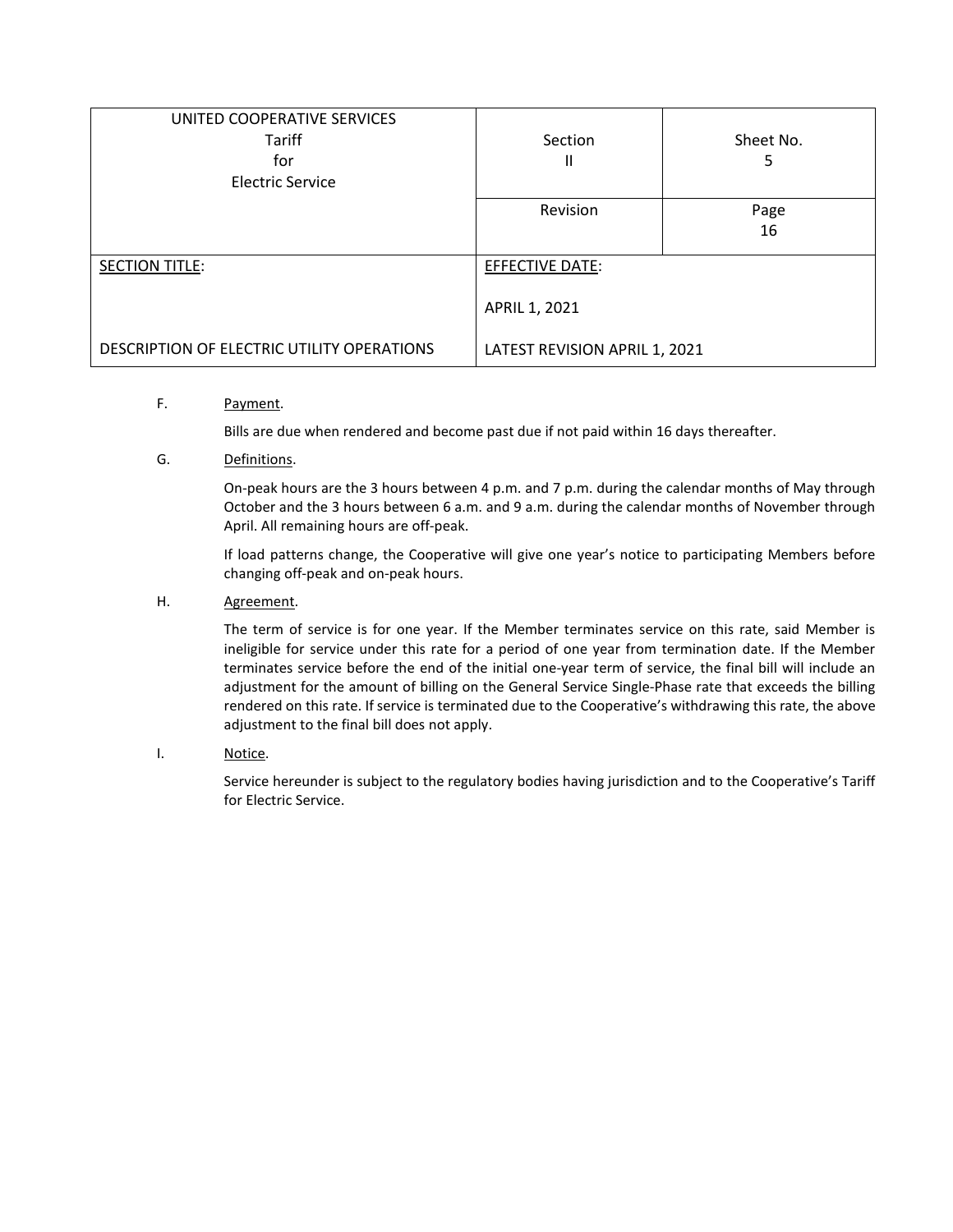| UNITED COOPERATIVE SERVICES<br><b>Tariff</b> | Section                       | Sheet No.  |
|----------------------------------------------|-------------------------------|------------|
| for<br><b>Electric Service</b>               | $\mathsf{I}$                  | 6          |
|                                              | Revision                      | Page<br>17 |
| <b>SECTION TITLE:</b>                        | <b>EFFECTIVE DATE:</b>        |            |
|                                              | APRIL 1, 2021                 |            |
| DESCRIPTION OF ELECTRIC UTILITY OPERATIONS   | LATEST REVISION APRIL 1, 2021 |            |

#### <span id="page-16-0"></span>202.3 General Service – Three-Phase.

A. Application.

Applicable to all three-phase Members for all of the Electric Service supplied at one Point of Delivery and measured through one meter with maximum demand less than 700 kW. This rate is not applicable to temporary, shared, or resale service.

## B. Type of Service.

Three-phase service at the Cooperative's standard secondary distribution voltages, where available. Where service of the type desired by the Member is not already available at the Point of Delivery, additional charges under the Cooperative's line extension policy and special contract arrangements may be required prior to service being furnished.

## C. Monthly Rate.

Each billing period the Member shall be obligated to pay the following charges:

|                                      | <b>Generation Charges</b> | <b>United Charges</b>                   | <b>Total Rate</b> |
|--------------------------------------|---------------------------|-----------------------------------------|-------------------|
| Facilities Charge (per meter)        | \$0.00                    | \$32.50                                 | \$32.50           |
| Demand (per Billed kW)               | \$4.06                    | \$3.69                                  | \$7.75            |
| Energy Charge (per kWh)              |                           |                                         |                   |
| Secondary Service                    | \$0.042782                | \$0.010092                              | \$0.052874        |
| <b>Primary Service</b>               | \$0.042782                | \$0.008506                              | \$0.051288        |
| Power Cost Recovery Factor (per kWh) |                           | Varies Monthly per Tariff Section 203.1 |                   |

The facilities charge per meter is for the availability of Electric Service.

The energy charge is applied to all kWh usage during each billing period.

The demand charge is the rate at which energy is used and is applied to the maximum kilowatt demand for any period of fifteen consecutive minutes during the billing period, as adjusted for power factor per section 203.4 of this tariff.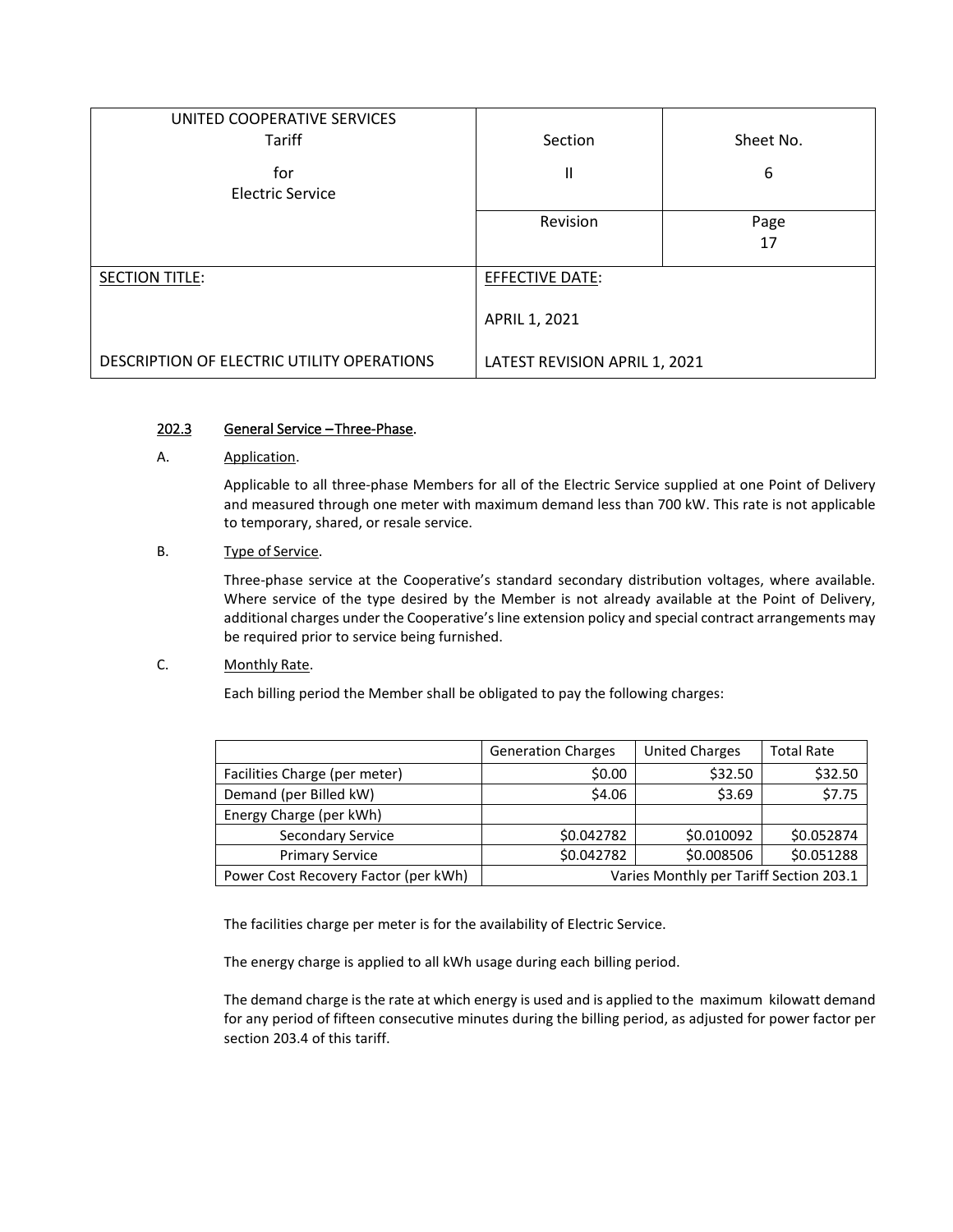| UNITED COOPERATIVE SERVICES<br><b>Tariff</b> | Section                       | Sheet No. |
|----------------------------------------------|-------------------------------|-----------|
|                                              |                               |           |
| for<br>Electric Service                      | $\mathsf{I}$                  | 7         |
|                                              |                               |           |
|                                              | Revision                      | Page      |
|                                              |                               | 18        |
| <b>SECTION TITLE:</b>                        | <b>EFFECTIVE DATE:</b>        |           |
|                                              | APRIL 1, 2021                 |           |
| DESCRIPTION OF ELECTRIC UTILITY OPERATIONS   | LATEST REVISION APRIL 1, 2021 |           |

The power cost recovery factor is a monthly variable amount, charged on a kWh basis, for purchased power costs as billed by Cooperative's wholesale provider, Brazos Electric Power Cooperative, Inc., its successors or assigns, or other wholesale providers delivering energy to Cooperative for delivery to Member. It being the intent that all power cost invoiced to the Cooperative by its wholesale power provider for delivery to Member shall be invoiced to and paid by Member according to 203.1 of this tariff.

#### D. Minimum Billed Demand.

In no event is billing demand less than 80% of the highest adjusted kW demand in the May through October billing periods.

#### E. **Billing Adjustments.**

This rate is subject to all applicable billing adjustments.

#### F. Payment.

Bills are due when rendered and become past due if not paid within 16 days thereafter.

#### G. Primary Service Discount.

If General Service – Three-Phase is provided at primary distribution voltage, the monthly billing for energy shall be reduced by three percent (3.00%). The Cooperative may meter at secondary voltage and estimate transformation loss.

#### H. Agreement.

Fixed term agreements may be required of Members when line extensions are needed to establish Electric Service. This rate schedule may be changed by order or consent of regulatory authorities having jurisdiction or, if none, by the Cooperative's Board of Directors and service hereunder is subject to the Cooperative's Tariff for Electric Service.

I. Notice.

Service hereunder is subject to the regulatory bodies having jurisdiction and to the Cooperative's Tariff for Electric Service.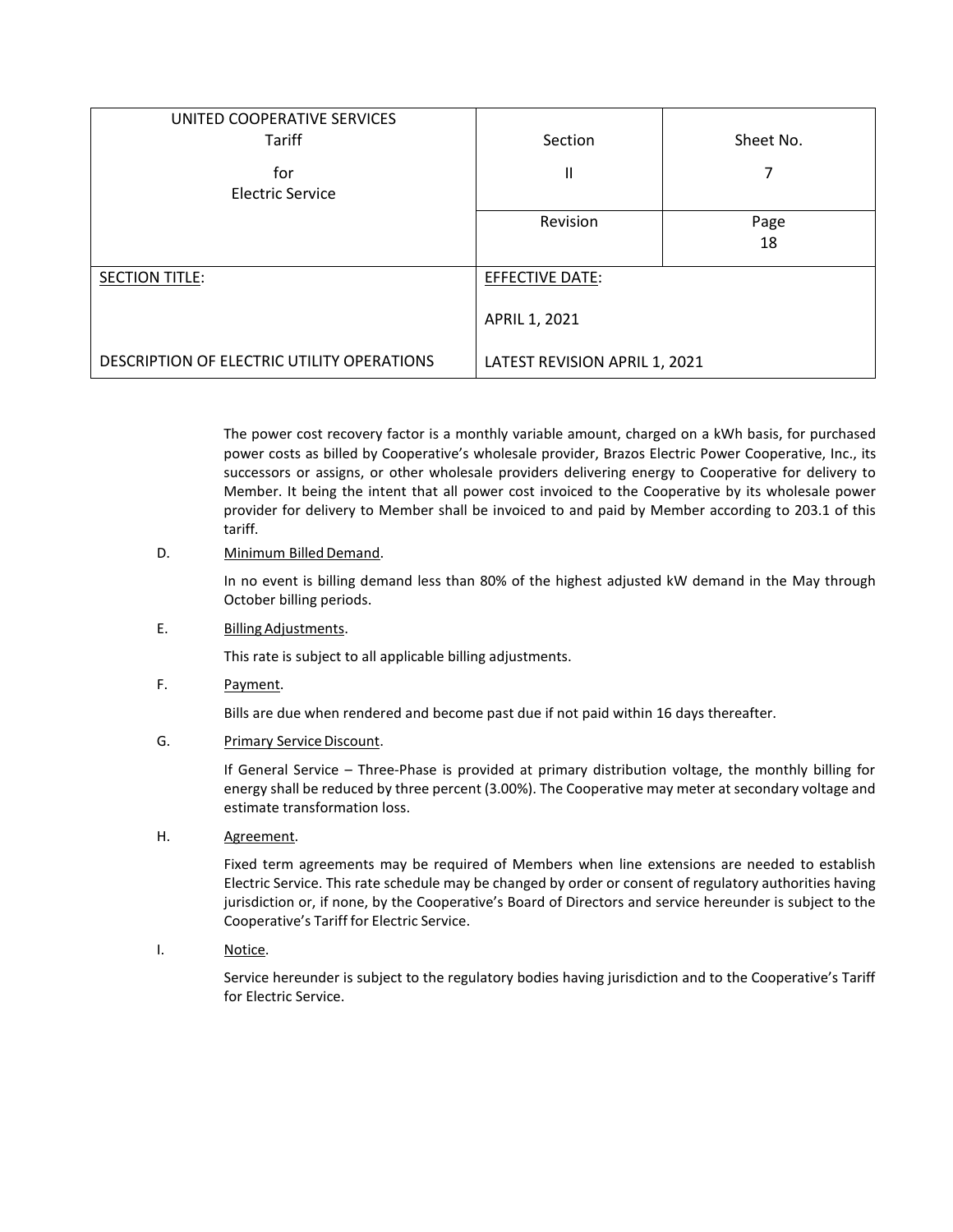| UNITED COOPERATIVE SERVICES<br><b>Tariff</b><br>for<br>Electric Service | Section<br>Ш                  | Sheet No.<br>9 |
|-------------------------------------------------------------------------|-------------------------------|----------------|
|                                                                         | Revision                      | Page<br>19     |
| SECTION TITLE:                                                          | <b>EFFECTIVE DATE:</b>        |                |
|                                                                         | APRIL 1, 2021                 |                |
| DESCRIPTION OF ELECTRIC UTILITY OPERATIONS                              | LATEST REVISION APRIL 1, 2021 |                |

#### <span id="page-18-0"></span>202.4 Irrigation Service.

A. **Application.** 

Applicable to crop irrigation service.

#### B. Type of Service.

Single- and/or three-phase service at the Cooperative's standard secondary distribution voltages, where available.

## C. Monthly Rate.

The Member shall have the option of choosing from the following rates before April 1st of each year. In the event the Member does not or has never specified a rate choice, Option 1 will be the applied rate.

Each billing period the Member shall be obligated to pay the following charges:

#### OPTION 1:

| Facilities Charge - single-phase (per meter) | \$25.00                                 |
|----------------------------------------------|-----------------------------------------|
| Facilities Charge - three-phase (per meter)  | \$40.00                                 |
| November-April billing periods, inclusive:   |                                         |
| First 100 kWh/HP/Month                       | \$0.053000                              |
| Excess kWh                                   | \$0.043000                              |
| May-October billing periods, inclusive:      |                                         |
| First 100 kWh/HP/Month per kWh               | \$0.225000                              |
| Excess kWh per kWh                           | \$0.053000                              |
| Power Cost Recovery Factor (per kWh)         | Varies Monthly per Tariff Section 203.1 |

#### **OPTION 2:**

| Facilities Charge - single-phase (per meter) | \$25.00                                 |
|----------------------------------------------|-----------------------------------------|
| Facilities Charge – three-phase (per meter)  | \$40.00                                 |
| Demand Charge per Operating HP after 150     |                                         |
| kWh                                          | \$5.00                                  |
| Energy Charge (per kWh)                      | \$0.053000                              |
| Power Cost Recovery Factor (per kWh)         | Varies Monthly per Tariff Section 203.1 |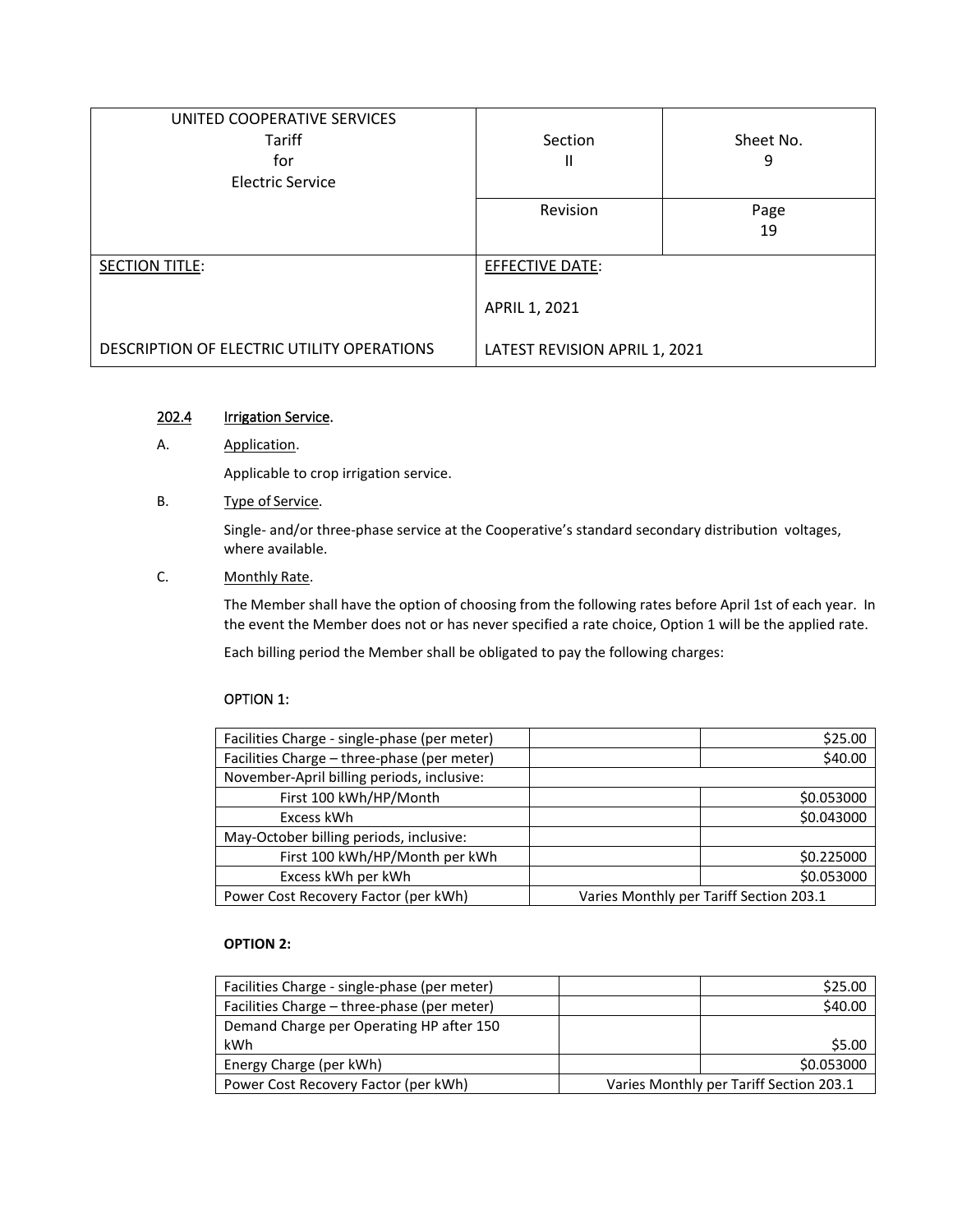| UNITED COOPERATIVE SERVICES<br><b>Tariff</b><br>for<br>Electric Service | Section<br>Ш                  | Sheet No.<br>9 |
|-------------------------------------------------------------------------|-------------------------------|----------------|
|                                                                         | Revision                      | Page<br>20     |
| <b>SECTION TITLE:</b>                                                   | <b>EFFECTIVE DATE:</b>        |                |
|                                                                         | APRIL 1, 2021                 |                |
| DESCRIPTION OF ELECTRIC UTILITY OPERATIONS                              | LATEST REVISION APRIL 1, 2021 |                |

The power cost recovery factor is a monthly variable amount, charged on a kWh basis, for purchased power costs as billed by Cooperative's wholesale provider, Brazos Electric Power Cooperative, Inc., its successors or assigns, or other wholesale providers delivering energy to Cooperative for delivery to Member. It being the intent that all power cost invoiced to the Cooperative by its wholesale power provider for delivery to Member shall be invoiced to and paid by Member according to 203.1 of this tariff.

#### D. Determination of Horsepower.

The horsepower (HP) shall be the installed horsepower; but at its discretion the Cooperative may measure the maximum load to determine the actual horsepower. Actual load will be converted to actual horsepower by dividing the maximum measured demand (kW) by 0.746.

All Members taking service under this tariff shall be demand-metered.

#### E. BillingAdjustments.

This rate is subject to all billing adjustments.

## F. Payment.

Bills are due when rendered and become past due if not paid within 16 days thereafter.

G. Agreement.

Fixed term agreements can only be required of Members when line extensions are needed to establish Electric Service. This rate schedule may be changed by order or consent of regulatory authorities having jurisdiction or, if none, by the Cooperative's Board of Directors and service hereunder is subject to the Cooperative's Tariff for Electric Service.

H. Notice.

Service hereunder is subject to the regulatory bodies having jurisdiction and to the Cooperative's Tariff for Electric Service.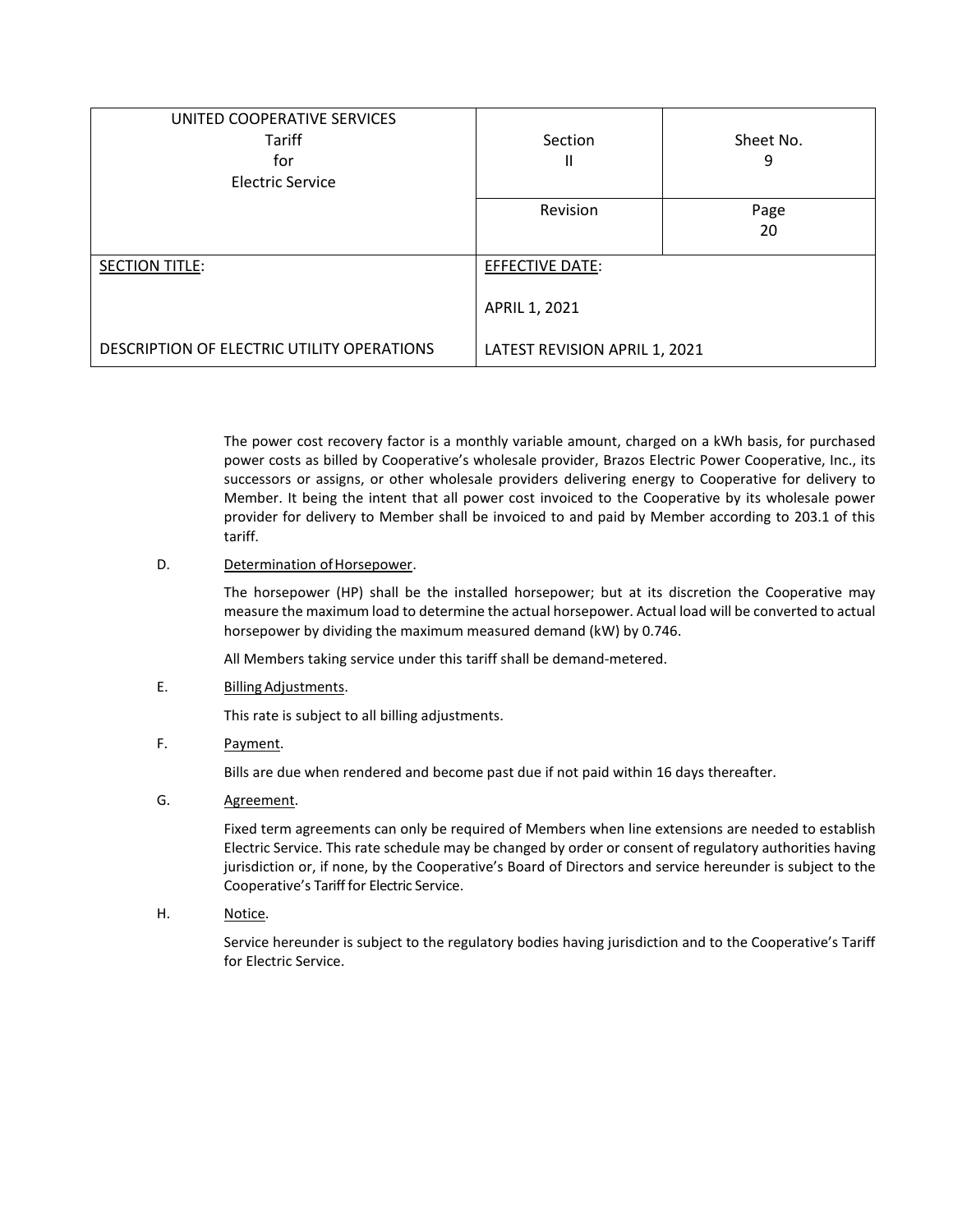| UNITED COOPERATIVE SERVICES<br><b>Tariff</b><br>for<br>Electric Service | Section<br>Ш                  | Sheet No.<br>10 |
|-------------------------------------------------------------------------|-------------------------------|-----------------|
|                                                                         | Revision                      | Page<br>21      |
| <b>SECTION TITLE:</b>                                                   | <b>EFFECTIVE DATE:</b>        |                 |
|                                                                         | APRIL 1, 2021                 |                 |
| DESCRIPTION OF ELECTRIC UTILITY OPERATIONS                              | LATEST REVISION APRIL 1, 2021 |                 |

#### <span id="page-20-0"></span>202.5 Area Light Service.

#### A. Application.

Applicable Members in accordance with the Cooperative's Service Rules and Regulations for polemounted area and street lighting near the Cooperative's electric distribution lines.

## B. Type of Service.

Single-Phase service at the Cooperative's standard secondary distribution voltages. Where service of the type desired by the Member is not already available at the Point of Delivery, additional charges under the Cooperative's line extension policy and special contract arrangements may be required prior to services being furnished.

## C. Monthly Rate.

Each billing period the Member shall be obligated to pay the power cost recovery per following charges:

#### *(1)* Mercury Vapor Area Lights – *This lighting type is closed to all future/new requests:*

| Lamp Type                  | Lamp Size      | kWh per Month                           | <b>Monthly Charge</b> |
|----------------------------|----------------|-----------------------------------------|-----------------------|
| Mercury Vapor              | 175 Watt Class | 70                                      | \$8.50                |
| Mercury Vapor              | 400 Watt Class | 160                                     | \$19.00               |
| Power Cost Recovery Factor |                | Varies Monthly per Tariff Section 203.1 |                       |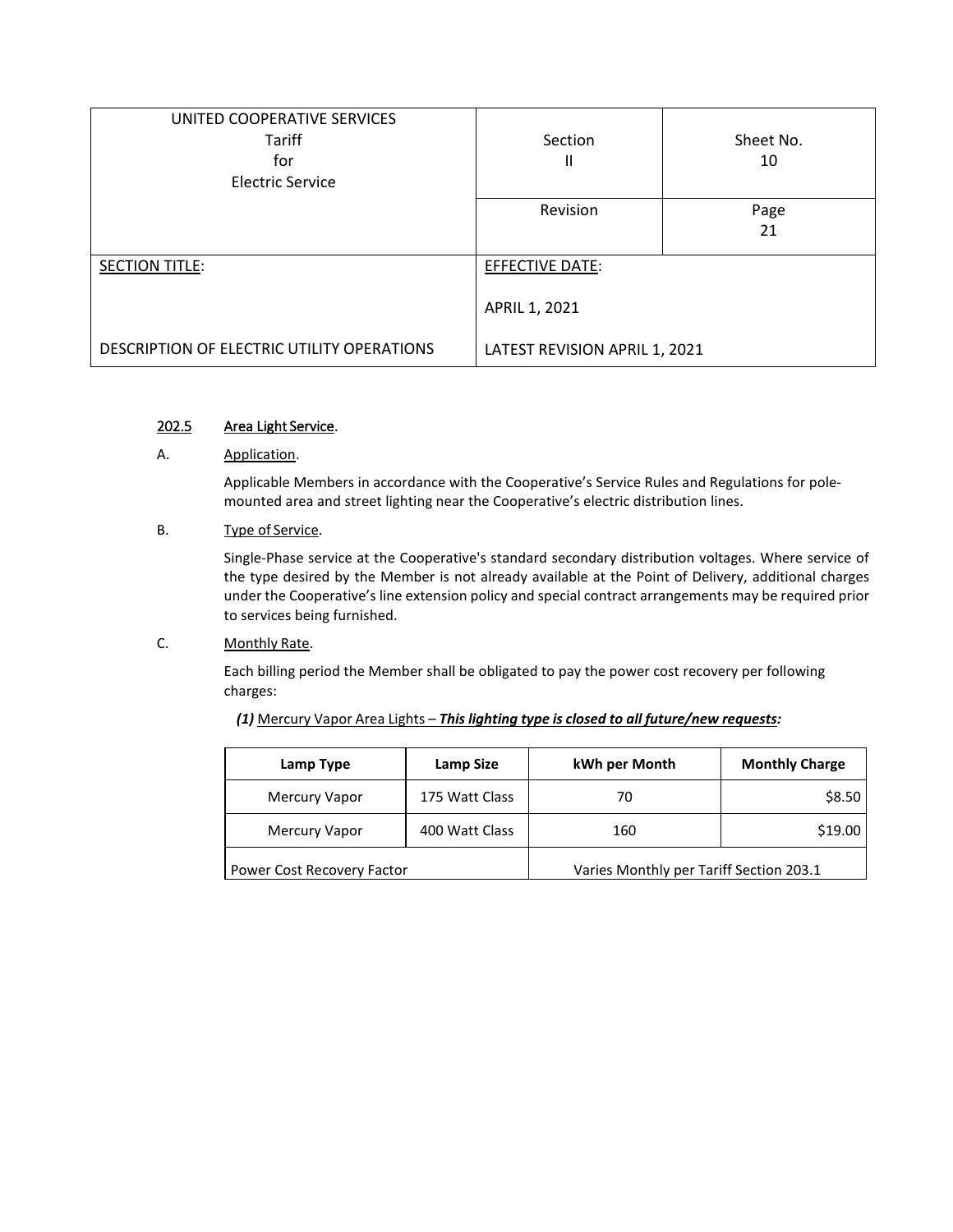| UNITED COOPERATIVE SERVICES<br>Tariff<br>for<br>Electric Service | Section<br>Ш                  | Sheet No.<br>11 |
|------------------------------------------------------------------|-------------------------------|-----------------|
|                                                                  | Revision                      | Page<br>22      |
| <b>SECTION TITLE:</b>                                            | <b>EFFECTIVE DATE:</b>        |                 |
|                                                                  | APRIL 1, 2021                 |                 |
| DESCRIPTION OF ELECTRIC UTILITY OPERATIONS                       | LATEST REVISION APRIL 1, 2021 |                 |

*(2)* High Pressure Sodium (HPS) Area and Street Lights – Standard (*not* dark *sky compliant*) – *This lighting type is closed to all future/new requests:*

| Lamp Type                  | Lamp Size                               | kWh per Month | <b>Monthly Charge</b> |
|----------------------------|-----------------------------------------|---------------|-----------------------|
| <b>HPS</b>                 | 100 Watt Class                          | 40            | \$8.75                |
| <b>HPS</b>                 | 250 Watt Class                          | 100           | \$16.00               |
| <b>HPS Directional</b>     | 1000 Watt Class                         | 402           | \$38.00               |
| Power Cost Recovery Factor | Varies Monthly per Tariff Section 203.1 |               |                       |

*(3)* High Pressure Sodium (HPS) Area and Street Lights – Dark Sky Compliant – *This lighting type is closed to all future/new requests:*

| Lamp Type                  | Lamp Size      | kWh per Month                           | <b>Monthly Charge</b> |
|----------------------------|----------------|-----------------------------------------|-----------------------|
| HPS-Dark Sky               | 100 Watt Class | 40                                      | \$12.00               |
| HPS-Dark Sky               | 250 Watt Class | 100                                     | \$24.00               |
| Power Cost Recovery Factor |                | Varies Monthly per Tariff Section 203.1 |                       |

## **(4)** Dark Sky Retrofit Option for standard installation 100 watt high pressure sodium light fixture:

The Member, at their option, may request the Cooperative to install a cutoff reflector to replace the acrylic refractor on standard installation 100 watt area light fixtures. The installation cost will include the current cost of the cut off reflector at the time of the request plus a service trip fee as specified in Section 204.1.D. The installation cost may be invoiced and paid at the time of the request or may be applied to the Member billing if so requested.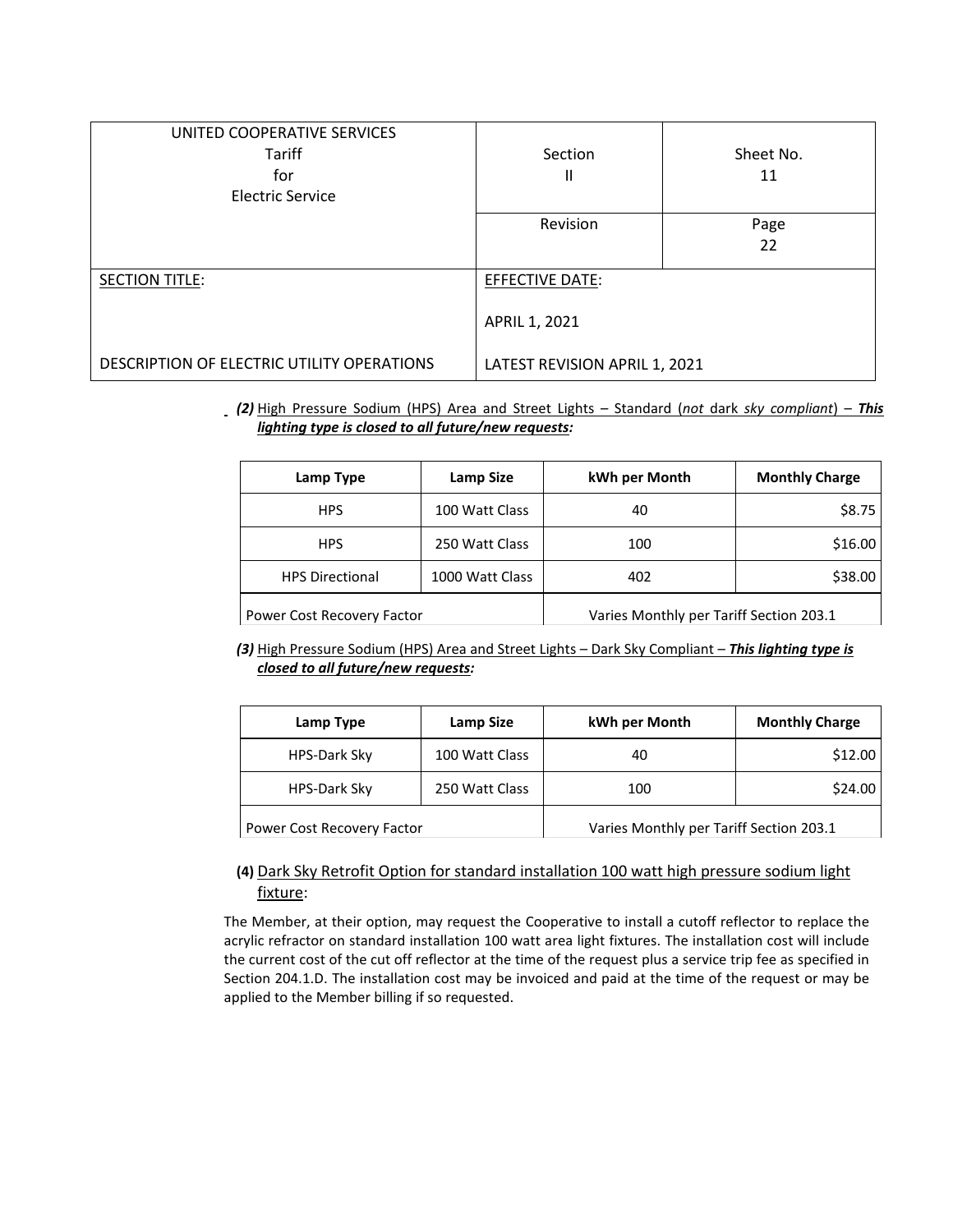| UNITED COOPERATIVE SERVICES<br><b>Tariff</b><br>for<br>Electric Service | Section<br>Ш                  | Sheet No.<br>14 |
|-------------------------------------------------------------------------|-------------------------------|-----------------|
|                                                                         | Revision                      | Page<br>23      |
| SECTION TITLE:                                                          | <b>EFFECTIVE DATE:</b>        |                 |
|                                                                         | APRIL 1, 2021                 |                 |
| DESCRIPTION OF ELECTRIC UTILITY OPERATIONS                              | LATEST REVISION APRIL 1, 2021 |                 |

**(5)** LED Area and Street Lights – Standard:

| Lamp Type                  | Lamp Size      | kWh per month                           | <b>Monthly Charge</b> |
|----------------------------|----------------|-----------------------------------------|-----------------------|
| LED                        | 50 Watt Class  | 18                                      | \$8.75                |
| LED                        | 100 Watt Class | 39                                      | \$17.75               |
| LED                        | 350 Watt Class | 132                                     | \$41.00               |
| Power Cost Recovery Factor |                | Varies Monthly per Tariff Section 203.1 |                       |

The actual wattage of each of the Lamp sizes will vary based on manufacturer and light fixture specifications. United, at its sole discretion, will assign a Lamp Size Class to each lamp offered under this section.

The power cost recovery factor is a monthly variable amount, charged on a kWh basis, for purchased power costs as billed by Cooperative's wholesale provider, Brazos Electric Power Cooperative, Inc., its successors or assigns, or other wholesale providers delivering energy to Cooperative for delivery to Member. It being the intent that all power cost invoiced to the Cooperative by its wholesale power provider for delivery to Member shall be invoiced to and paid by Member according to 203.1 of this tariff.

D. BillingAdjustments.

This rate is subject to all applicable billing adjustments.

E. Payment.

Bills are due when rendered and become past due if not paid within 16 days thereafter.

F. Conditions of Service.

The Cooperative shall furnish, install, operate, and maintain the outdoor lighting equipment, including lamp fixtures, luminaire, bracket attachment, and control device on a pole owned by the Cooperative, electrically connected so that the power for operation of light does not pass through the meter for the Member's other usage, at a location mutually agreeable to both the Cooperative and the Member.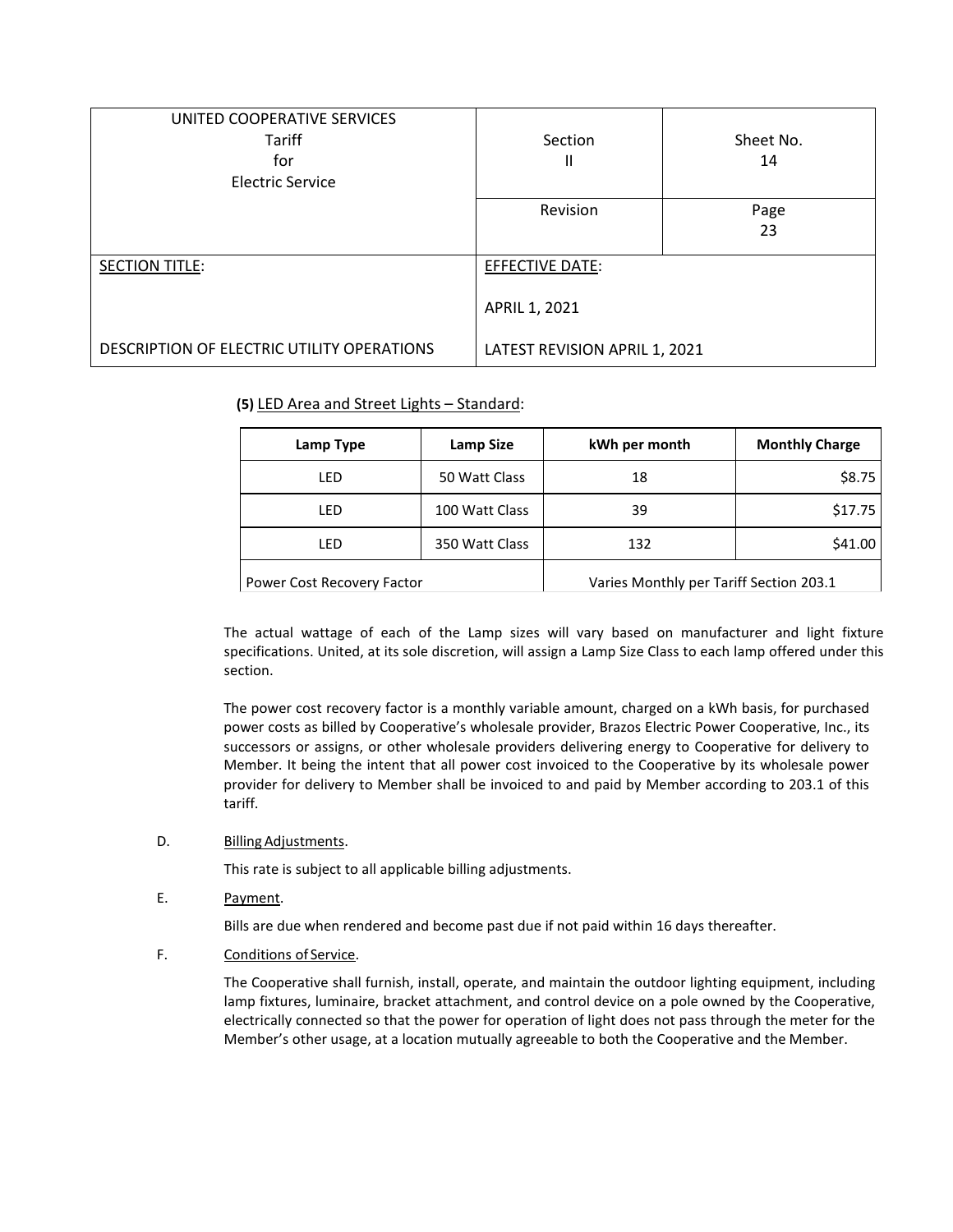| UNITED COOPERATIVE SERVICES<br><b>Tariff</b><br>for<br>Electric Service | Section<br>Ш                  | Sheet No.<br>14 |
|-------------------------------------------------------------------------|-------------------------------|-----------------|
|                                                                         | Revision                      | Page<br>24      |
| <b>SECTION TITLE:</b>                                                   | <b>EFFECTIVE DATE:</b>        |                 |
|                                                                         | APRIL 1, 2021                 |                 |
| DESCRIPTION OF ELECTRIC UTILITY OPERATIONS                              | LATEST REVISION APRIL 1, 2021 |                 |

## <span id="page-23-0"></span>202.6 General Service – Three-Phase Time-of-Use.

#### A. Application.

Applicable to all three-phase Members for all of the Electric Service supplied at one Point of Delivery and measured through one meter. This rate is not applicable to temporary, shared, or resale service.

This option is offered as an experimental rate. The Cooperative reserves the right to discontinue this option to additional Members if, in the Cooperative's judgment, system load characteristics no longer warrant such option.

#### B. Type of Service.

Three-phase service at the Cooperative's standard secondary distribution voltages, where available. Where service of the type desired by the Member is not already available at the Point of Delivery, additional charges under the Cooperative's line extension policy and special contract arrangements may be required prior to service being furnished.

#### C. Monthly Rate.

Each billing period the Member shall be obligated to pay the following charges:

| Facilities Charge (per meter)        | \$32.50                                 |
|--------------------------------------|-----------------------------------------|
| Energy Charge (per kWh)              |                                         |
| <b>Secondary Service</b>             | \$0.052874                              |
| <b>Primary Service</b>               | \$0.051288                              |
| Demand Charges:                      |                                         |
| NCP per Billed kW                    | \$2.60                                  |
| On-Peak per Billed kW                | \$12.00                                 |
| Power Cost Recovery Factor (per kWh) | Varies Monthly per Tariff Section 203.1 |

The facilities charge is for the availability of Electric Service.

The energy charges are applied to all kWh usage during each billing period.

The non-coincidental peak (NCP) demand charge is applied to the maximum kilowatt demand for any period of fifteen consecutive minutes during the billing period, as adjusted for power factor per section 203.4 of thistariff.

The on-peak demand charge is applied to the maximum kilowatt demand for any period of fifteen consecutive minutes during the on-peak hours during the billing period, as adjusted for power factor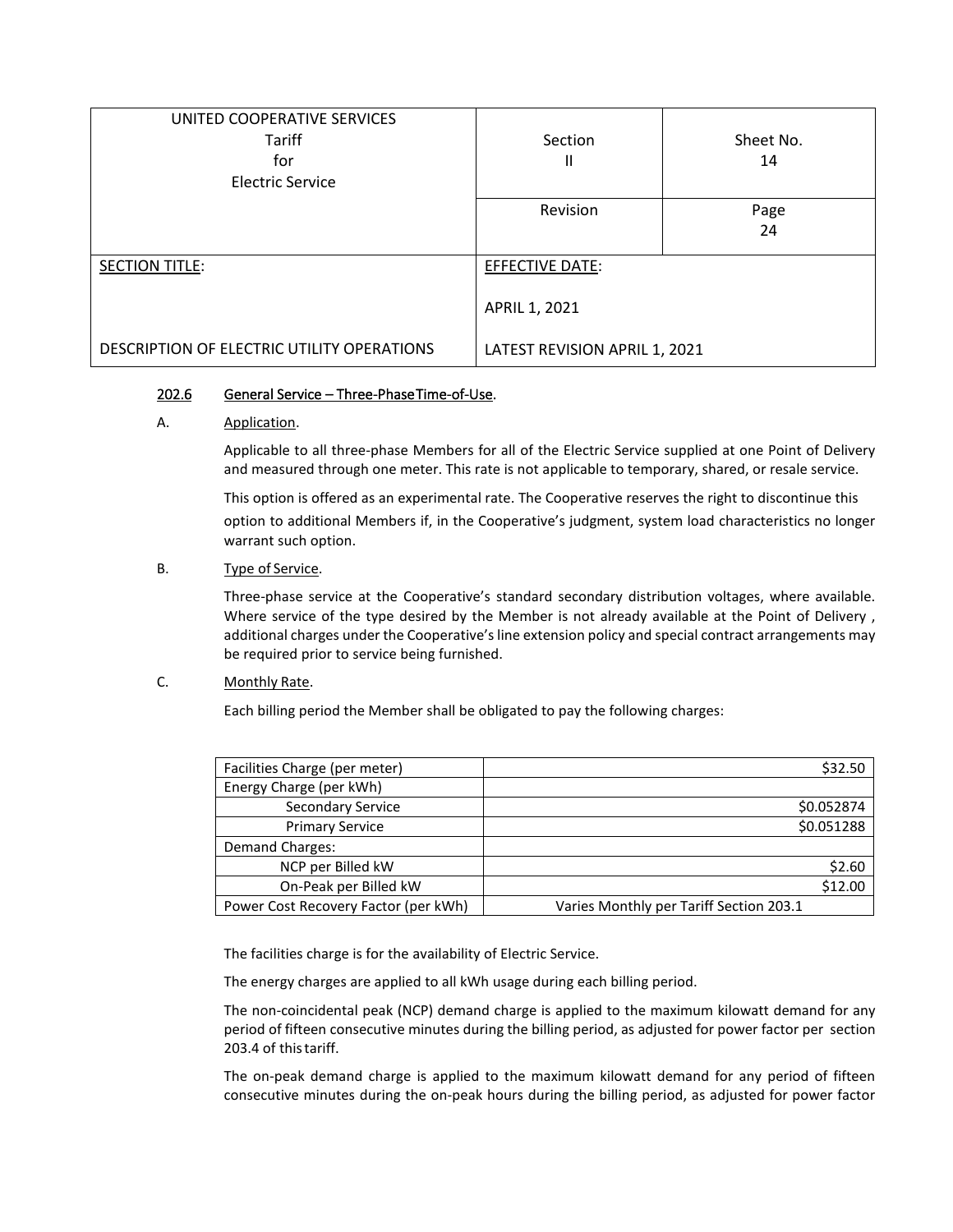| UNITED COOPERATIVE SERVICES<br><b>Tariff</b><br>for<br>Electric Service | Section<br>Ш                            | Sheet No.<br>14 |
|-------------------------------------------------------------------------|-----------------------------------------|-----------------|
|                                                                         | Revision                                | Page<br>25      |
| SECTION TITLE:                                                          | <b>EFFECTIVE DATE:</b><br>APRIL 1, 2021 |                 |
| DESCRIPTION OF ELECTRIC UTILITY OPERATIONS                              | LATEST REVISION APRIL 1, 2021           |                 |

per section 203.4 of this tariff.

The power cost recovery factor is a monthly variable amount, charged on a kWh basis, for purchased power costs as billed by Cooperative's wholesale provider, Brazos Electric Power Cooperative Inc., its successors or assigns, or other wholesale providers delivering energy to Cooperative for delivery to Member. It being the intent that all power cost invoiced to the Cooperative by its wholesale power provider for delivery to Member shall be invoiced to and paid by Member according to 203.1 of this tariff.

## D. Minimum Billed Demands.

NCP: In no event is the non-coincidental peak (NCP) demand less than 80% of the highest adjusted kW demand in the May through October billing periods.

On-Peak: In no event is on-peak billing demand less than 80% of the highest adjusted on-peak kW demand in the May through October billing periods.

## E. BillingAdjustments.

This rate is subject to all applicable billing adjustments.

F. Payment.

Bills are due when rendered and become past due if not paid within 16 days thereafter.

## G. On-Peak Hours.

On-peak hours are the 3 hours between 4 p.m. and 7 p.m. during the calendar months of May through October and the 3 hours between 6 a.m. and 9 a.m. during the calendar months of November through April. All remaining hours are off-peak.

If load patterns change, the Cooperative will give one year's notice to participating Members before changing on-peak hours.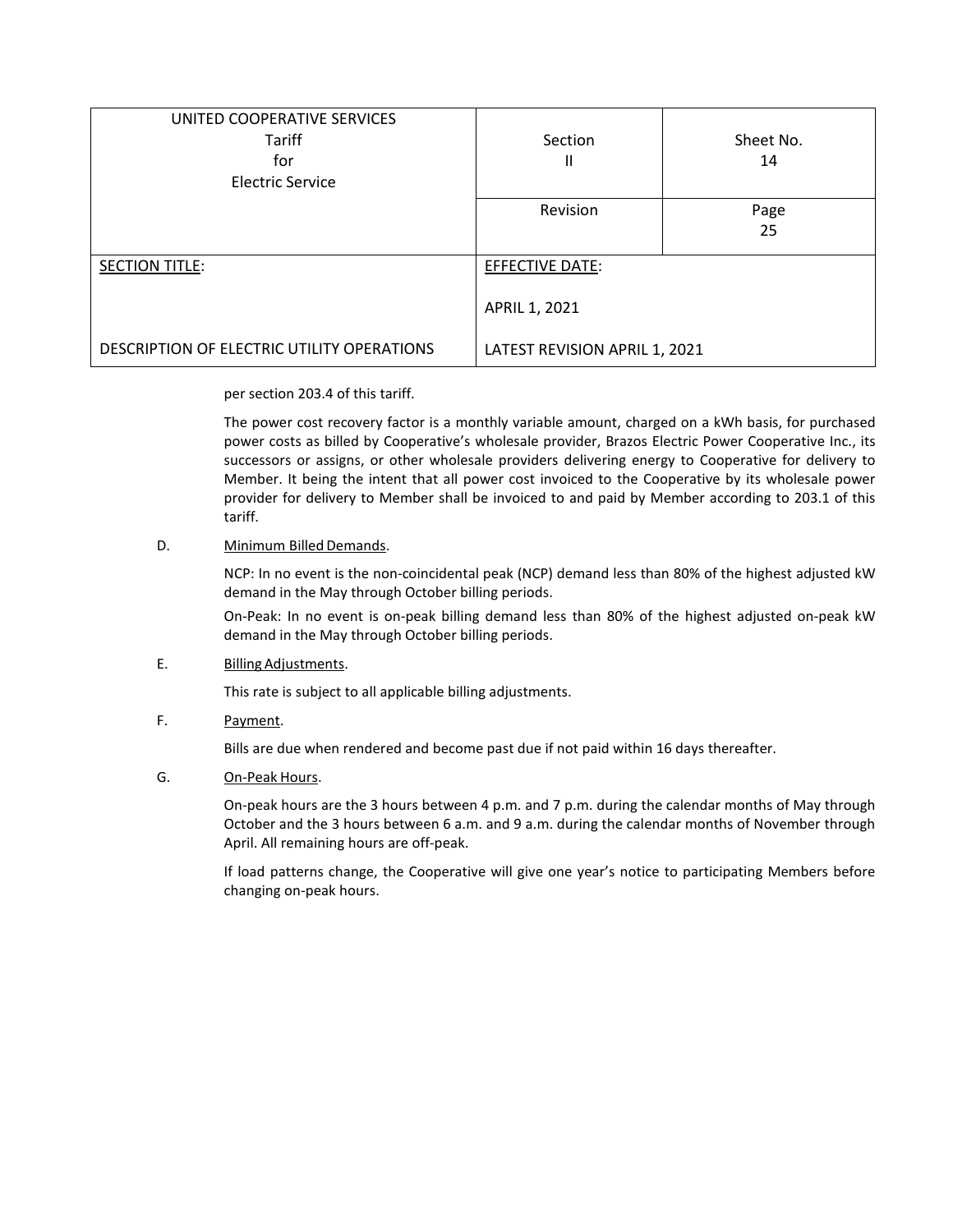| UNITED COOPERATIVE SERVICES<br><b>Tariff</b><br>for<br>Electric Service | Section<br>Ш                  | Sheet No.<br>15 |
|-------------------------------------------------------------------------|-------------------------------|-----------------|
|                                                                         | Revision                      | Page<br>26      |
| <b>SECTION TITLE:</b>                                                   | <b>EFFECTIVE DATE:</b>        |                 |
|                                                                         | APRIL 1, 2021                 |                 |
| DESCRIPTION OF ELECTRIC UTILITY OPERATIONS                              | LATEST REVISION APRIL 1, 2021 |                 |

#### H. Primary Service Discount.

If General Service – Three-Phase Time-of-Use is provided at primary distribution voltage, the monthly rate for energy shall be reduced by three percent (3.00%). The Cooperative may meter at secondary voltage and estimate transformation loss.

## I. Agreement.

Fixed term agreements may be required of Members when line extensions are needed to establish Electric Service. This rate schedule may be changed by order or consent of regulatory authorities having jurisdiction, or if none, by the Cooperative's Board of Directors and service hereunder is subject to the Cooperative's Tariff for Electric Service.

#### J. Notice.

Service hereunder is subject to the regulatory bodies having jurisdiction and to the Cooperative's Tariff for Electric Service.

## <span id="page-25-0"></span>202.7 Industrial and Commercial Three-Phase.

#### A. Application.

Applicable to all three-phase Members for all of the Electric Service supplied at one Point of Delivery and measured through one meter with maximum demand equal to or greater than 700 kW. This rate is not applicable to temporary, shared, or resale service.

#### B. Type of Service.

Three-phase service at the Cooperative's standard secondary distribution voltages, where available. Where service of the type desired by the Member is not already available at the Point of Delivery, additional charges under the Cooperative's line extension policy and special contract arrangements may be required prior to service being furnished.

#### C. Monthly Rate.

Each billing period the Member shall be obligated to pay the following charges: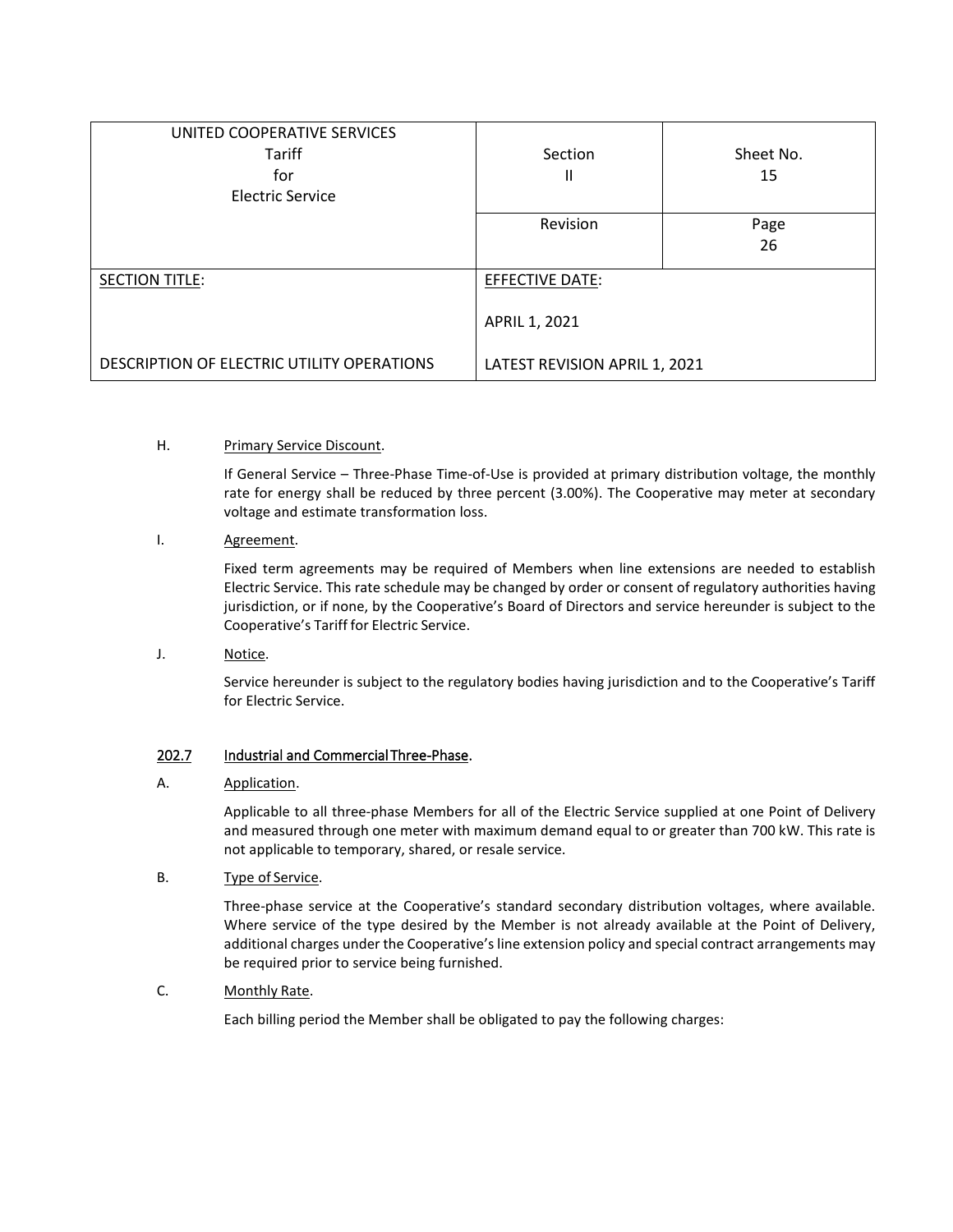| UNITED COOPERATIVE SERVICES<br><b>Tariff</b><br>for<br>Electric Service | Section<br>Ш                  | Sheet No.<br>16 |
|-------------------------------------------------------------------------|-------------------------------|-----------------|
|                                                                         | Revision                      | Page<br>27      |
| <b>SECTION TITLE:</b>                                                   | <b>EFFECTIVE DATE:</b>        |                 |
|                                                                         | APRIL 1, 2021                 |                 |
| DESCRIPTION OF ELECTRIC UTILITY OPERATIONS                              | LATEST REVISION APRIL 1, 2021 |                 |

| Facilities Charge (per meter)        | \$40.00                                 |
|--------------------------------------|-----------------------------------------|
| Demand                               | \$8.36                                  |
| Energy Charge per kWh:               |                                         |
| Secondary Service                    | \$.044019                               |
| <b>Primary Service</b>               | \$.042698                               |
| Power Cost Recovery Factor (per kWh) | Varies Monthly per Tariff Section 203.1 |

The facilities charge per meter is for the availability of Electric Service.

The energy charge is applied to all kWh usage during each billing period.

The demand charge is the rate at which energy is used and is applied to the maximum kilowatt demand for any period of fifteen consecutive minutes during the billing period, as adjusted for power factor per section 203.4 of this tariff.

The power cost recovery factor is a monthly variable amount, charged on a kWh basis, for purchased power costs as billed by Cooperative's wholesale provider, Brazos Electric Power Cooperative, Inc., its successors or assigns, or other wholesale providers delivering energy to Cooperative for delivery to Member. It being the intent that all power cost invoiced to the Cooperative by its wholesale power provider for delivery to Member shall be invoiced to and paid by Member according to 203.1 of this tariff.

#### D. Minimum Billed Demand.

In no event is billing demand less than 80% of the highest adjusted kW demand in the May through October billing periods.

E. Billing Adjustments.

This rate is subject to all applicable billing adjustments.

F. Payment.

Bills are due when rendered and become past due if not paid within 16 days thereafter.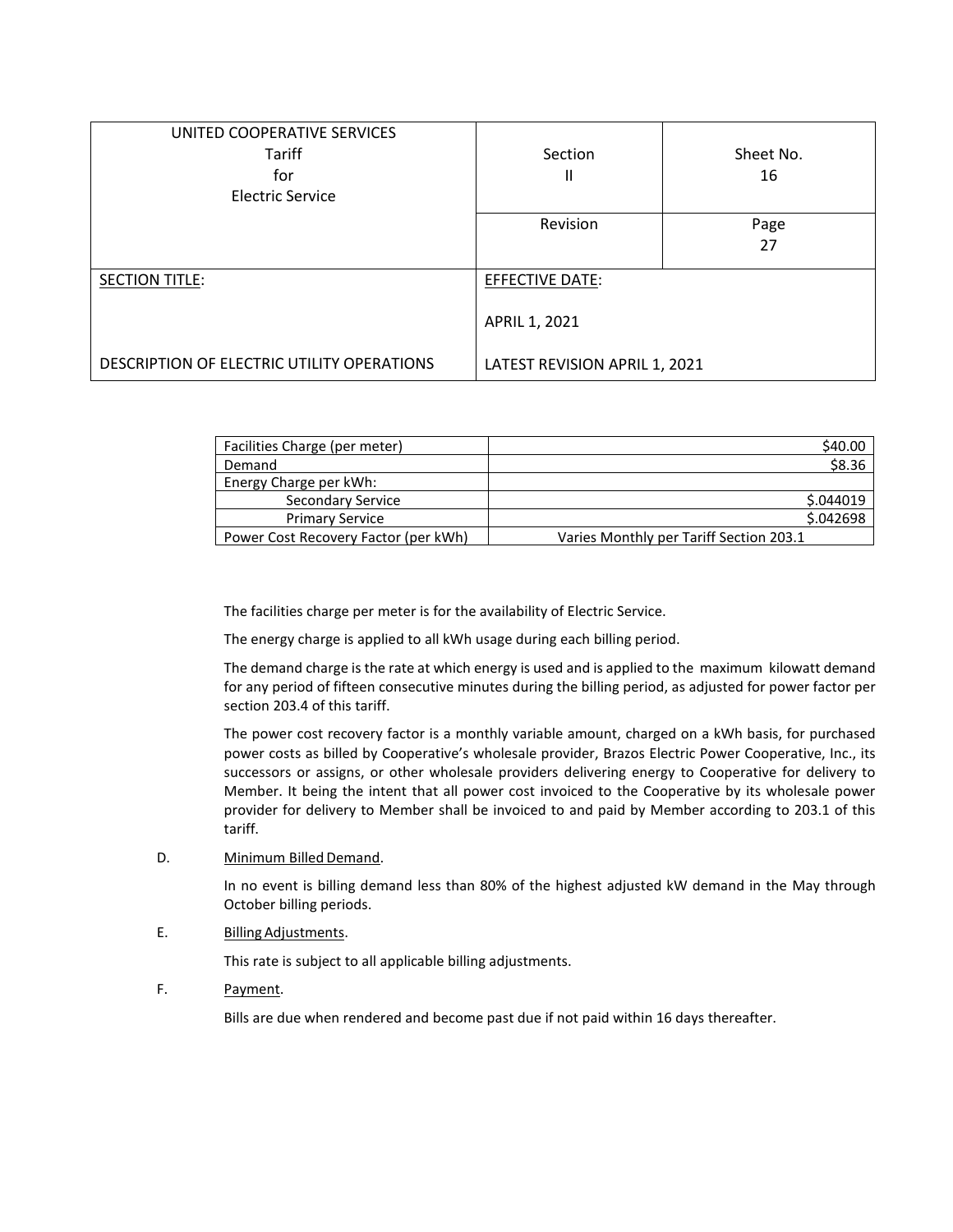| UNITED COOPERATIVE SERVICES<br><b>Tariff</b><br>for<br>Electric Service | Section<br>Ш                            | Sheet No.<br>17 |
|-------------------------------------------------------------------------|-----------------------------------------|-----------------|
|                                                                         | Revision                                | Page<br>28      |
| SECTION TITLE:                                                          | <b>EFFECTIVE DATE:</b><br>APRIL 1, 2021 |                 |
| DESCRIPTION OF ELECTRIC UTILITY OPERATIONS                              | LATEST REVISION APRIL 1, 2021           |                 |

## G. Primary Service Discount.

If General Service – Three-Phase is provided at primary distribution voltage, the monthly billing for energy shall be reduced by three percent (3.00%). The Cooperative may meter at secondary voltage and estimate transformation loss.

#### H. Agreement.

Fixed term agreements may be required of Members when line extensions are needed to establish Electric Service. This rate schedule may be changed by order or consent of regulatory authorities having jurisdiction or, if none, by the Cooperative's Board of Directors and service hereunder is subject to the Cooperative's Tariff for Electric Service.

#### I. Notice.

Service hereunder is subject to the regulatory bodies having jurisdiction and to the Cooperative's Tariff for Electric Service.

#### <span id="page-27-0"></span>202.8 Large Power Contract Rate.

#### A. Application.

Applicable in the event that the Cooperative has entered into an agreement to provide Electric Service to commercial and industrial Members taking Electric Service at transmission, primary or secondary voltage under a special term contract at one Point of Delivery and measured through one meter. The availability of this rate is at the sole discretion of the Cooperative.

#### B. Type of Service.

Transmission service and three-phase service at the Cooperative's standard primary or secondary distribution voltages, where available. Where service of the type desired by the Member is not already available at the Point of Delivery, additional charges under the Cooperative's line extension policy and special contract arrangements may be required prior to service being furnished.

## C. Monthly Rate.

Each billing period the Member shall be obligated to pay the following charges: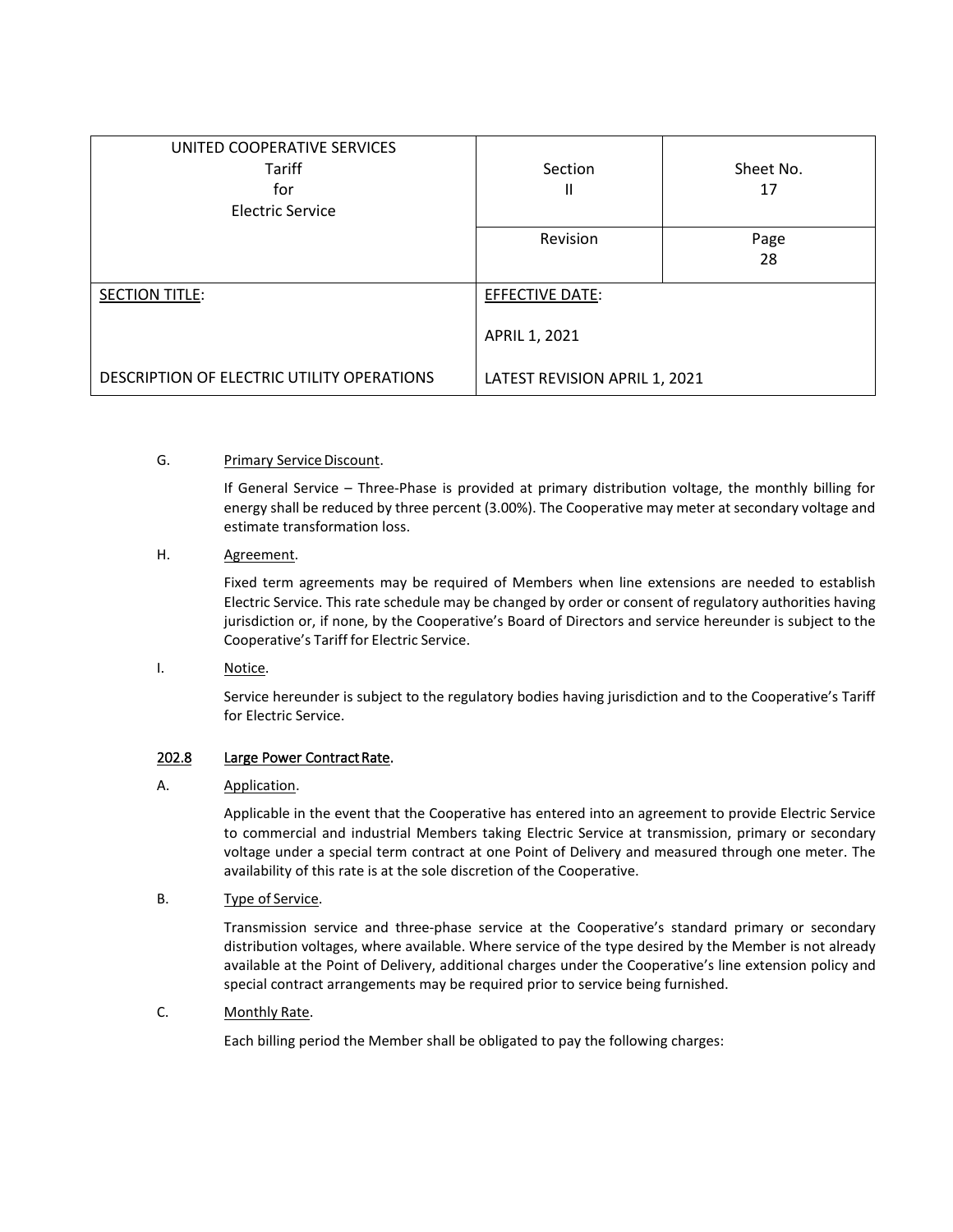| UNITED COOPERATIVE SERVICES<br><b>Tariff</b><br>for<br><b>Electric Service</b> | Section<br>Ш                  | Sheet No.<br>17 |
|--------------------------------------------------------------------------------|-------------------------------|-----------------|
|                                                                                | Revision                      | Page<br>29      |
| SECTION TITLE:                                                                 | <b>EFFECTIVE DATE:</b>        |                 |
|                                                                                | APRIL 1, 2021                 |                 |
| DESCRIPTION OF ELECTRIC UTILITY OPERATIONS                                     | LATEST REVISION APRIL 1, 2021 |                 |

#### **C.1.**a: Large Power Industrial Contracts – Charges (less than 700 kVA):

| Facilities Charge (per meter)        | \$65.00                                 |
|--------------------------------------|-----------------------------------------|
| Energy Charge per kWh:               |                                         |
| Secondary Service                    | \$0.04252                               |
| <b>Primary Service</b>               | \$0.041244                              |
| CP Demand Charge per Billed kW       | \$6.62                                  |
| NCP Demand Charge per Billed kW      | \$5.20                                  |
| Power Cost Recovery Factor (per kWh) | Varies Monthly per Tariff Section 203.1 |

#### **C.1.b: Large Power Industrial Contracts – Charges (700 kVA and over):**

| Facilities Charge (per meter)                        | \$65.00                                 |
|------------------------------------------------------|-----------------------------------------|
| Energy Charge per kWh                                | \$0.043409                              |
| NCP Demand Charge per Billed kW - Secondary Service  | \$4.00                                  |
| NCP Demand Charge per Billed kW - Primary Service    | \$2.40                                  |
| NCP Demand Charge per Billed kW - Substation Service | \$1.65                                  |
| CP Demand Charge per Billed kW                       | \$1.75                                  |
| ERCOT CP Transmission Charge per Billed kW           | \$4.92                                  |
| Power Cost Recovery Factor (per kWh)                 | Varies Monthly per Tariff Section 203.1 |

The facilities charge per meter is for the availability of Electric Service.

The energy charge is applied to all kWh usage during each billing period.

The NCP demand charge is the rate at which energy is used and is applied to the maximum kilowatt demand for any period of fifteen consecutive minutes during the billing period, as adjusted for power factor per section 203.4 of this tariff.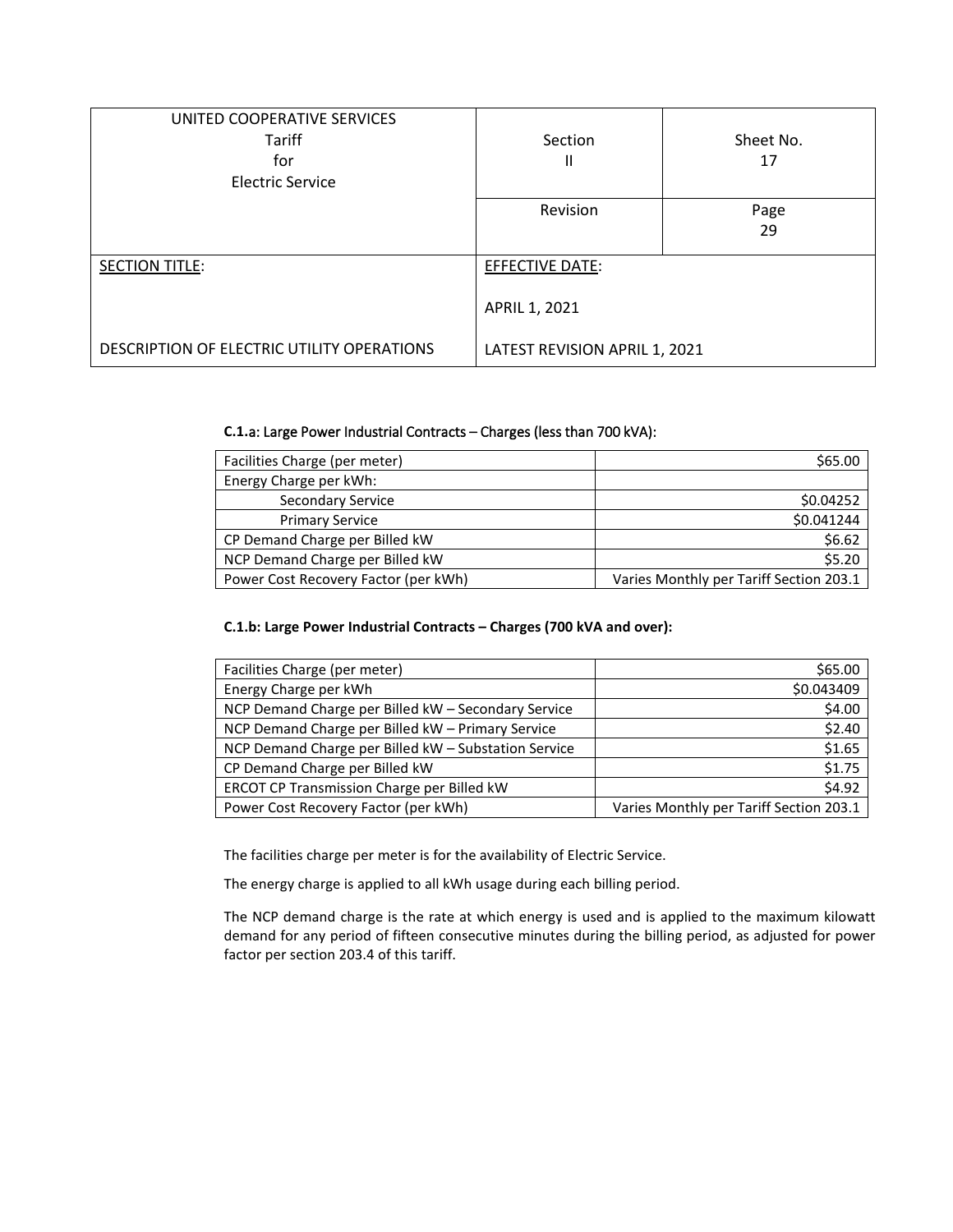| UNITED COOPERATIVE SERVICES<br><b>Tariff</b><br>for<br>Electric Service | Section<br>Ш                  | Sheet No.<br>18 |
|-------------------------------------------------------------------------|-------------------------------|-----------------|
|                                                                         | Revision                      | Page<br>30      |
| <b>SECTION TITLE:</b>                                                   | <b>EFFECTIVE DATE:</b>        |                 |
|                                                                         | APRIL 1, 2021                 |                 |
| DESCRIPTION OF ELECTRIC UTILITY OPERATIONS                              | LATEST REVISION APRIL 1, 2021 |                 |

The CP demand kW is defined as the maximum kilowatt demand for any period of fifteen consecutive minutes during the billing period between June through September coincident with the Cooperative's wholesale power provider, Brazos Electric Power Cooperative, Inc., The billing CP demand charge is determined in the same manner as Brazos Electric Power Cooperative, Inc., which is the average of the peak season (June through September) CP demand kW and will be applied following the peak season and continue until completion of the following year's peak season.

The ERCOT CP transmission demand kW is defined as the maximum kilowatt demand for any period of fifteen consecutive minutes during the billing period between June through September coincident with the ERCOT. The ERCOT CP transmission billing kW is determined in the same manner as the ERCOT, which is the average of the peak season (June through September) CP demand kW and will be applied following the peak season and continue until completion of the following year's peak season. The Demand and Energy Charges shall not be less than the charges for demand and energy incurred by the Cooperative to supply Member's load and shall be equal to or greater than the Cooperative's marginal costs.

The total cost of providing service over the term of the agreement shall be equal to or less than the cost to the Member under the otherwise applicable rate schedule. Charges described in Section C.1.b shall be changed any time the wholesale power rate is changed.

D. BillingAdjustments.

This rate is subject to all applicable billing adjustments.

E. Payment.

Bills are due when rendered and become past due if not paid within 16 days thereafter.

F. Agreement.

Fixed term agreements may be required of Members when line extensions are needed to establish Electric Service. This rate schedule may be changed by order or consent of regulatory authorities having jurisdiction or, if none, by the Cooperative's Board of Directors and service hereunder is subject to the Cooperative's Tariff for Electric Service.

G. Notice.

Service hereunder is subject to the regulatory bodies having jurisdiction and to the Cooperative's Tariff for Electric Service.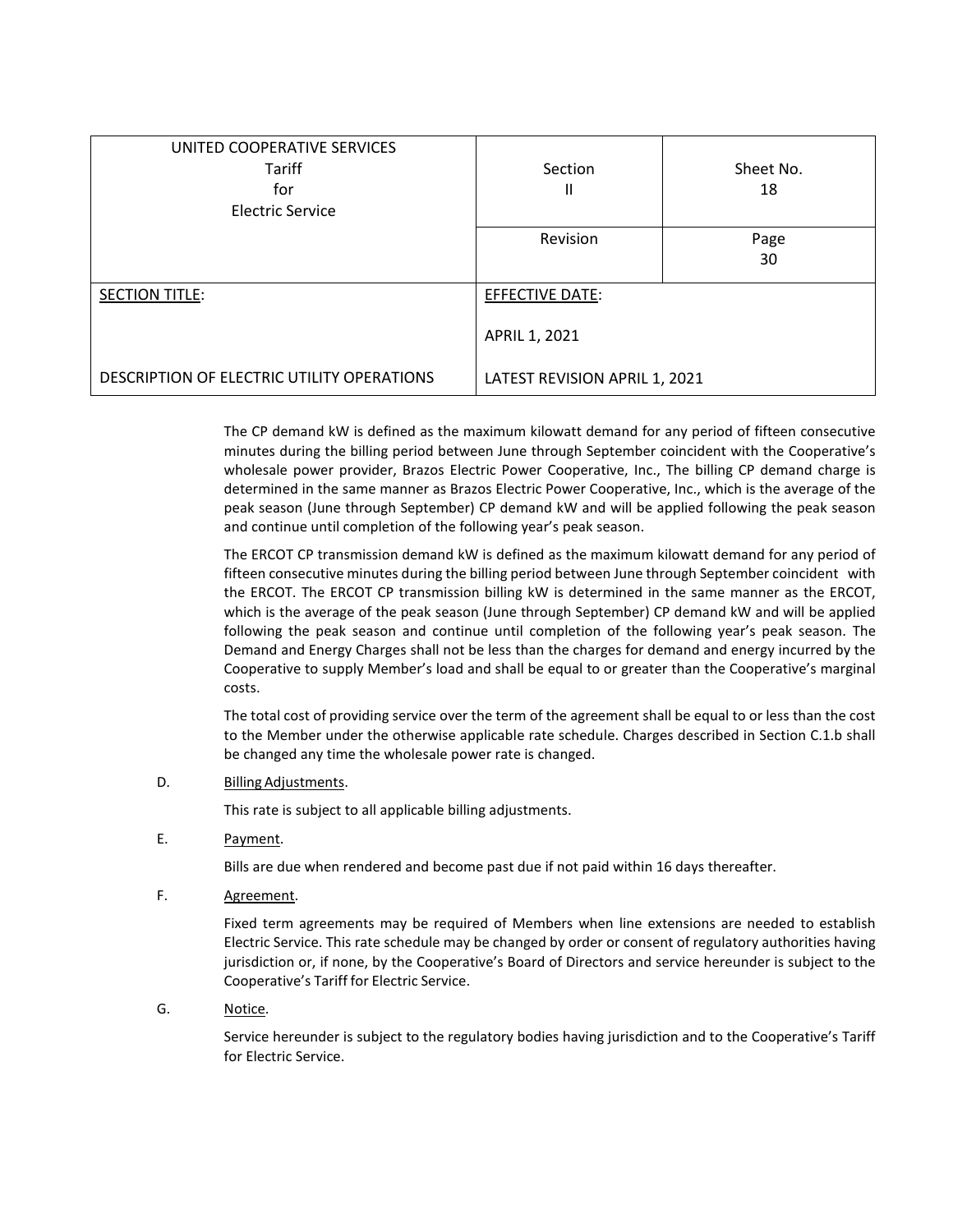| UNITED COOPERATIVE SERVICES<br>Tariff<br>for<br>Electric Service | Section<br>н                  | Sheet No.<br>19 |
|------------------------------------------------------------------|-------------------------------|-----------------|
|                                                                  | Revision                      | Page<br>31      |
| SECTION TITLE:                                                   | <b>EFFECTIVE DATE:</b>        |                 |
|                                                                  | APRIL 1, 2021                 |                 |
| DESCRIPTION OF ELECTRIC UTILITY OPERATIONS                       | LATEST REVISION APRIL 1, 2021 |                 |

## 202.9 Transmission Service at Distribution Voltage – Distributed Generation (DG) Wheeling.

<span id="page-30-0"></span>A. Application.

Applicable to exporting electric energy to the ERCOT market from a Member's distributed generation (DG) site. Applicable to larger than 1 MW but smaller than 10 MW of member-owned generation connected in parallel operation to the Cooperative's electric system where sufficient capacity exists in accordance with the Cooperative's service rules and regulations and the Cooperative's Distributed Generation Procedures and Guidelines Manual for Members ("DG Manual") as determined by the Cooperative on a case by case basis.

This rate is applicable to service supplied at one point of interconnection. This rate is not applicable to temporary, shared, or resale service. Members are prohibited from wheeling power from one point of interconnection to a retail point of delivery in the Cooperative's certificated area.

Nothing in this tariff shall cause the Cooperative to be in violation of its power supply contract with Brazos Electric Power Cooperative, Inc. (Brazos). Further, interconnection of member-owned generation may be subject to approval by Brazos.

#### B. Type of Service.

The power shall be at a distribution level of voltage less than 60 kilovolts (kV) which may be connected in parallel operation with the Cooperative's distribution system. All billing units will be measured at the Cooperative's single point of interconnection with the Member's distributed generation facility.

C. Conditions of Service.

The Cooperative will construct new facilities, and make the service available, as soon as reasonably possible. All new facilities and pre-interconnection study costs must be paid for in full by the Member prior to receiving service. All facilities constructed by the Cooperative will remain the property of the Cooperative.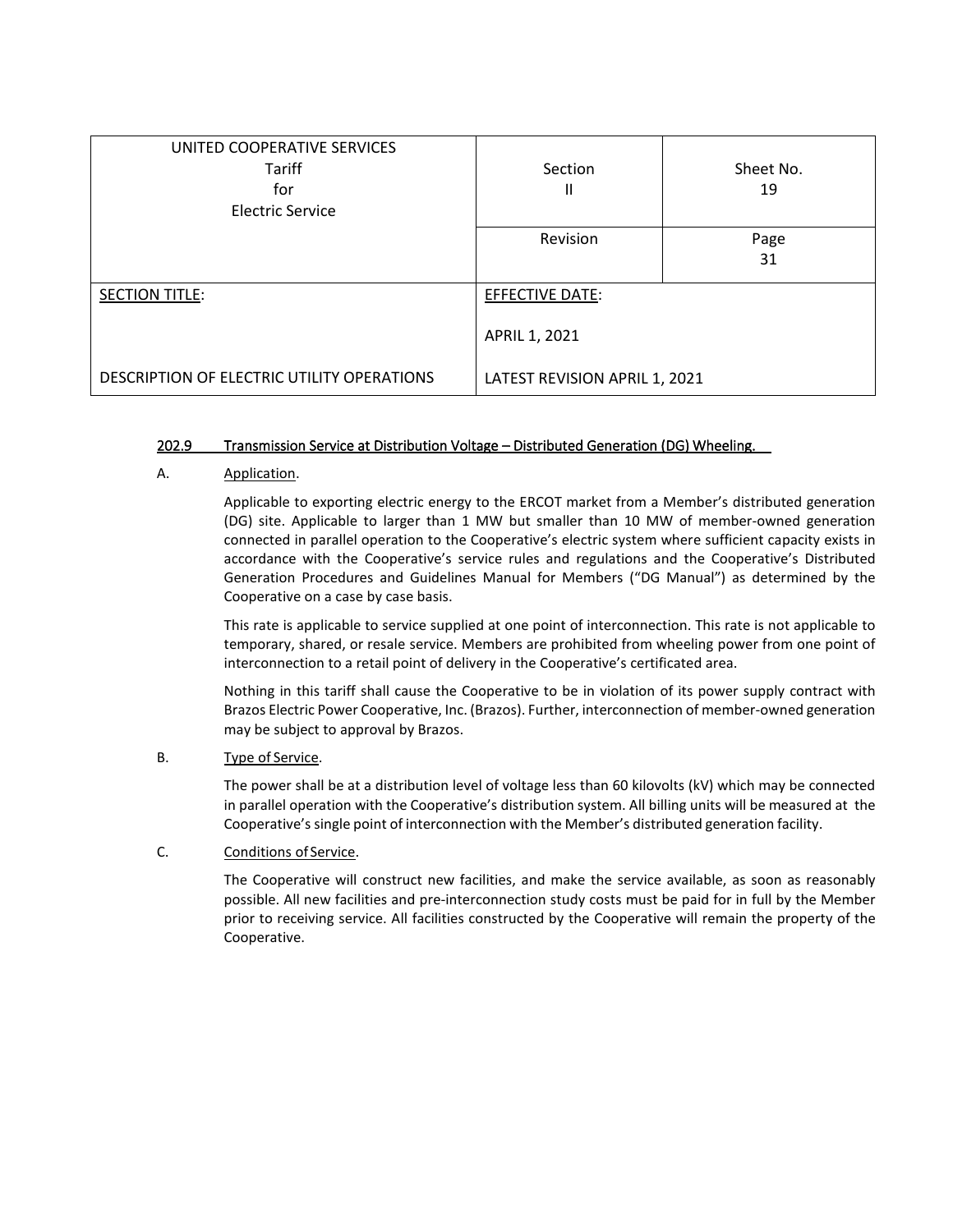| UNITED COOPERATIVE SERVICES<br><b>Tariff</b><br>for<br>Electric Service | Section<br>Ш                  | Sheet No.<br>20 |
|-------------------------------------------------------------------------|-------------------------------|-----------------|
|                                                                         | Revision                      | Page<br>32      |
| <b>SECTION TITLE:</b>                                                   | <b>EFFECTIVE DATE:</b>        |                 |
|                                                                         | APRIL 1, 2021                 |                 |
| DESCRIPTION OF ELECTRIC UTILITY OPERATIONS                              | LATEST REVISION APRIL 1, 2021 |                 |

- D. Definitions.
	- (1) Contract kW (Contract Demand) is the maximum kW specified in the Agreement for Transmission Service at Distribution Voltage.
	- (2) Transmission Service at Distribution Voltage is wholesale electric service provided to an eligible Member from the Cooperative's distribution lines.

## E. Monthly Rate.

Each billing period the Member shall be obligated to pay the following charges:

|                               | Rate     |
|-------------------------------|----------|
| Facilities Charge (per meter) |          |
| <b>Distribution Primary</b>   | \$355.00 |
| <b>Distribution Secondary</b> | \$385.00 |
| Demand (per kW)               |          |
| <b>Distribution Primary</b>   | \$1.30   |
| Distribution Secondary        | \$2.00   |

Primary – The Cooperative will provide the Member service at distribution voltage through a primary meter. Distribution voltage will be either 12.5kV or 25kV three-phase service. The Member will be responsible for the installation, operations and maintenance of all distribution line, secondary line and equipment beyond the primary meter location.

Secondary – The Cooperative will provide the Member service at secondary voltage through a distribution transformer. Secondary voltage will be either 4,160V or 480V three-phase service. The Member will be responsible for the installation, operations and maintenance of all secondary line beyond the distribution transformer.

The Member shall be responsible to reimburse the Cooperative for any direct costs incurred to provide service under this rate schedule. These include the costs of necessary engineering analysis, consulting and legal services, distribution line construction and special equipment required. Customer shall also reimburse any fees or charges assessed by Brazos and ERCOT attributable to this service.

The facilities charge per meter is for the availability of Electric Service.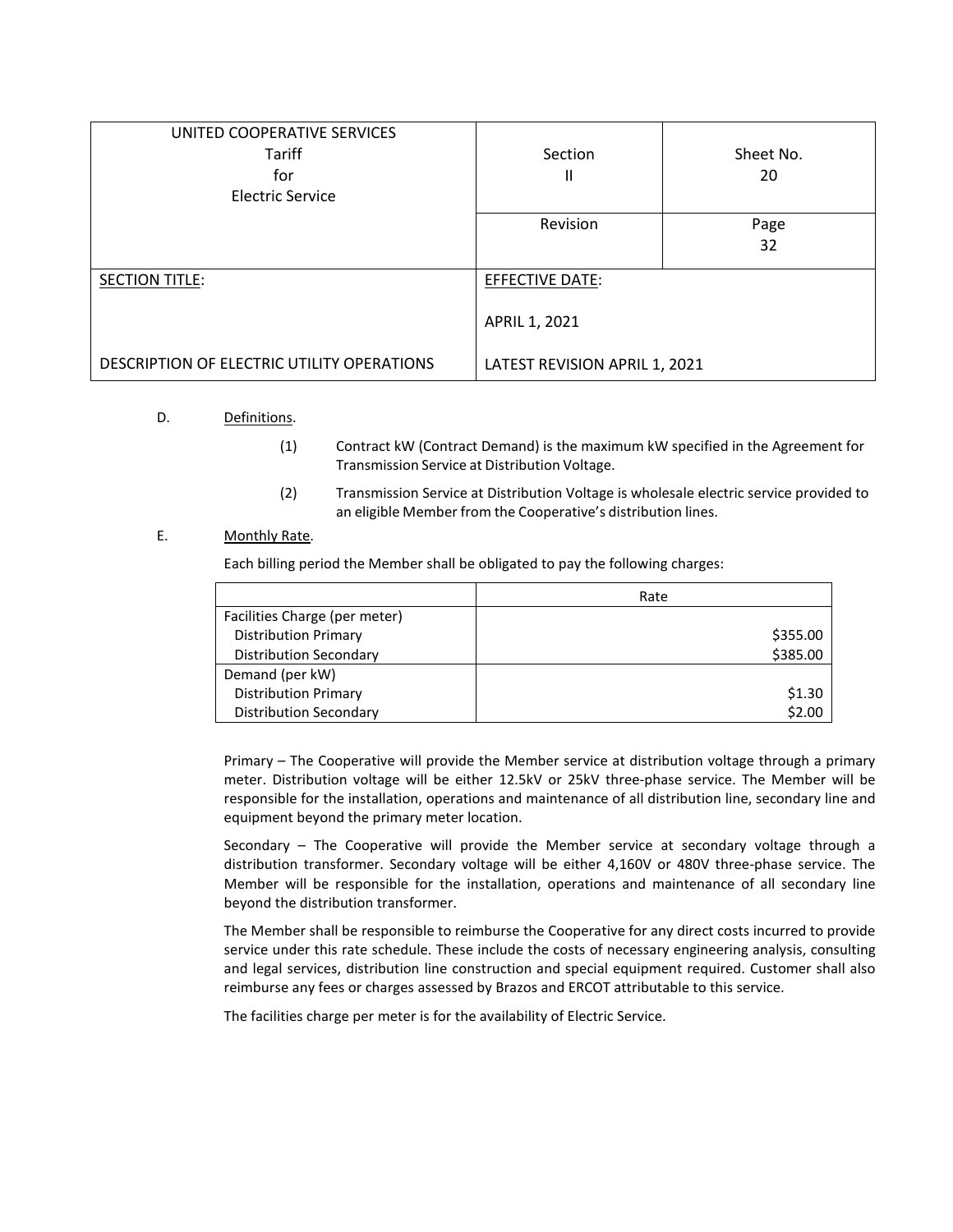| UNITED COOPERATIVE SERVICES<br>Tariff<br>for<br>Electric Service | Section<br>Ш                  | Sheet No.<br>21 |
|------------------------------------------------------------------|-------------------------------|-----------------|
|                                                                  | Revision                      | Page<br>33      |
| SECTION TITLE:                                                   | <b>EFFECTIVE DATE:</b>        |                 |
|                                                                  | APRIL 1, 2021                 |                 |
| DESCRIPTION OF ELECTRIC UTILITY OPERATIONS                       | LATEST REVISION APRIL 1, 2021 |                 |

The demand charge is the rate at which energy is supplied and is applied to the maximum kilowatt demand for any period of fifteen consecutive minutes during the billing period. Demand for calculation of the monthly bill is the larger of:

(1) Contract kW, or

(2) Maximum kW established during the prior 11 months.

#### F. Losses.

Members taking service under this rate shall compensate the Cooperative for distribution line losses resulting from such service.

#### G. Power Factor Adjustment.

Demand charges may be adjusted to correct for power factors lower than the applicable ERCOT required power factor.

#### H. BillingAdjustments.

This rate is subject to all applicable billing adjustments other than PCRF.

I. Payment.

Bills are due when rendered and become past due if not paid within 16 days thereafter.

J. **Agreement.** 

An Agreement for Transmission Service at Distribution Voltage is required. An Interconnection Agreement and Facilities Schedule may also be required.

K. Other Costs.

Member shall reimburse the Cooperative for the cost of facilities installed by the Cooperative and for all costs incurred by the Cooperative in arranging for distribution line service on behalf of Member, including the cost of consulting and legal services incurred by the Cooperative and any fees or charges assessed by ERCOT attributable to this service.

L. Notice.

Service hereunder is subject to the regulatory bodies having jurisdiction and to the Cooperative's Tariff for Electric Service.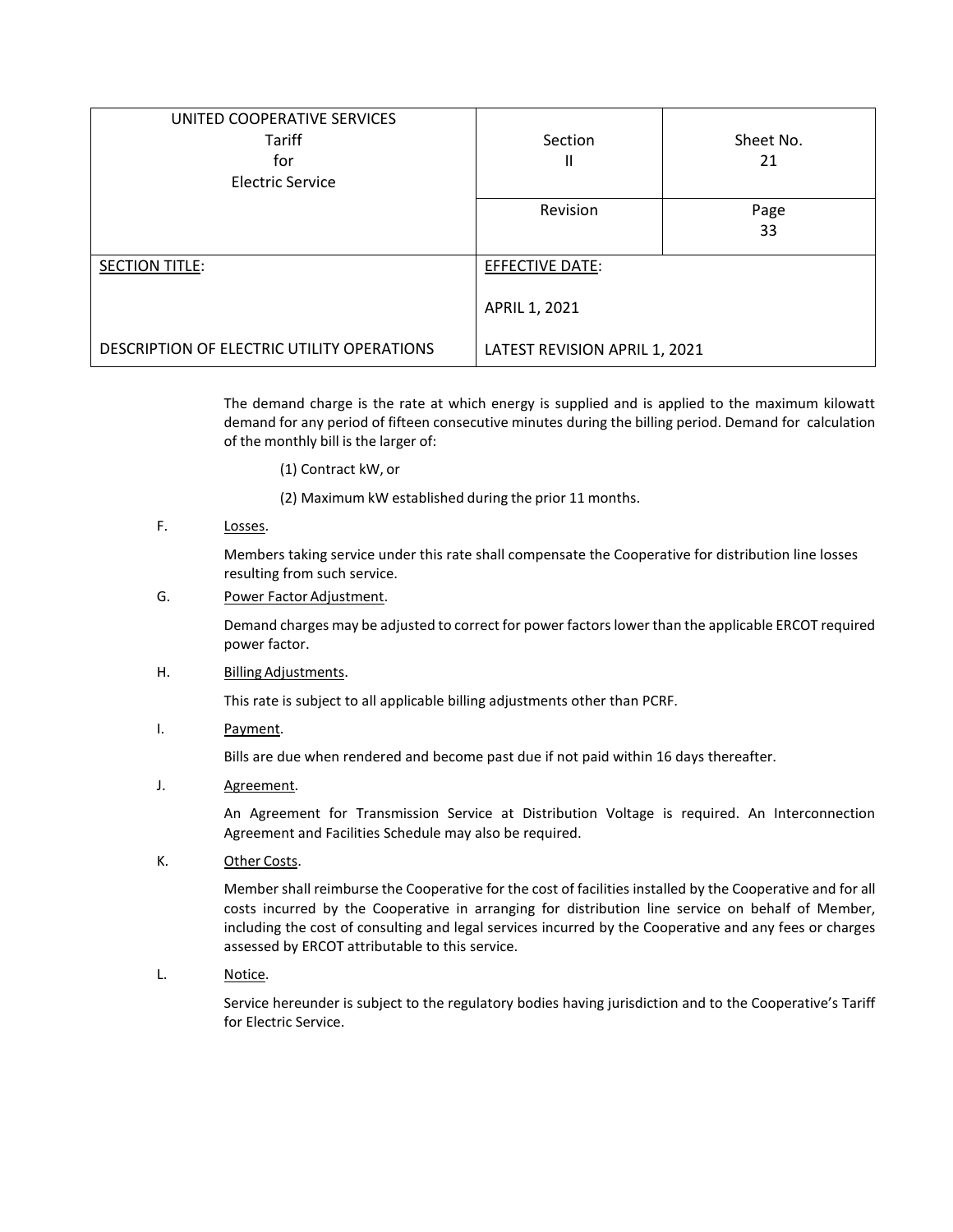| UNITED COOPERATIVE SERVICES<br><b>Tariff</b><br>for<br>Electric Service | Section<br>Ш                  | Sheet No.<br>25 |
|-------------------------------------------------------------------------|-------------------------------|-----------------|
|                                                                         | Revision                      | Page<br>34      |
| <b>SECTION TITLE:</b>                                                   | <b>EFFECTIVE DATE:</b>        |                 |
|                                                                         | January 24, 2022              |                 |
| DESCRIPTION OF ELECTRIC UTILITY OPERATIONS                              | LATEST REVISION APRIL 1, 2021 |                 |

## 202.10 Community Solar Subscription for Single Phase Rate Class

#### <span id="page-33-0"></span>A. Application

This rate is offered to United members who take delivery of energy under the General Service Single Phase rate class (Rate Schedule 202.1.) for at least one metered/service location with average monthly usage of at least 500 kWh per month, for one (2kw) subscription, and an average monthly usage of at least 1,000 kWh for two (2kW) subscriptions. Members with existing distributed generation located on site at a metered/service location may participate in this program as long as their average monthly usage, net of on-site generation meets the minimum average monthly usage requirements listed above

United Community Solar Program (Program) will provide United's members with the opportunity to subscribe to a portion of the overall capacity of the solar facilities that united takes delivery from as described below. Should the Program become fully subscribed, service under this tariff shall be closed to new members or existing members requesting additional service under rate 202.10. Should the solar facilities that United takes delivery of energy from be rendered inoperable or uneconomic to operate, or should the United's power purchase contract be ended for any reason, at the sole discretion of the Cooperative, the facility may cease operation and the Cooperative will have no obligation to provide continued service under rate 202.10.

#### B. Arrangement

Each participant in United's Community Solar program will, upon member's request, agree to a one year commitment for up to two (2) 2 kW solar subscriptions (max total of 4 kW). The participating member subscription(s) will auto-renew at the end of each 12-month period unless the participating member notifies United that they desire to discontinue their subscription(s). Members whose account becomes inactive or who no longer maintains good payment history with United may be immediately terminated from the program. United will not penalize members who do not complete their full commitment, but reserves the right to reject any future applications for new commitments from those members.

#### C. Subscription

The subscription size is defined as a 2 kW portion of the overall capacity at the generating solar facilities' Point of Interconnection (POI) from which United takes delivery. Each subscription is entitled to a proportional percentage of the overall solar facilities' capacity that equates to the monthly generation of a 2 kW proportion.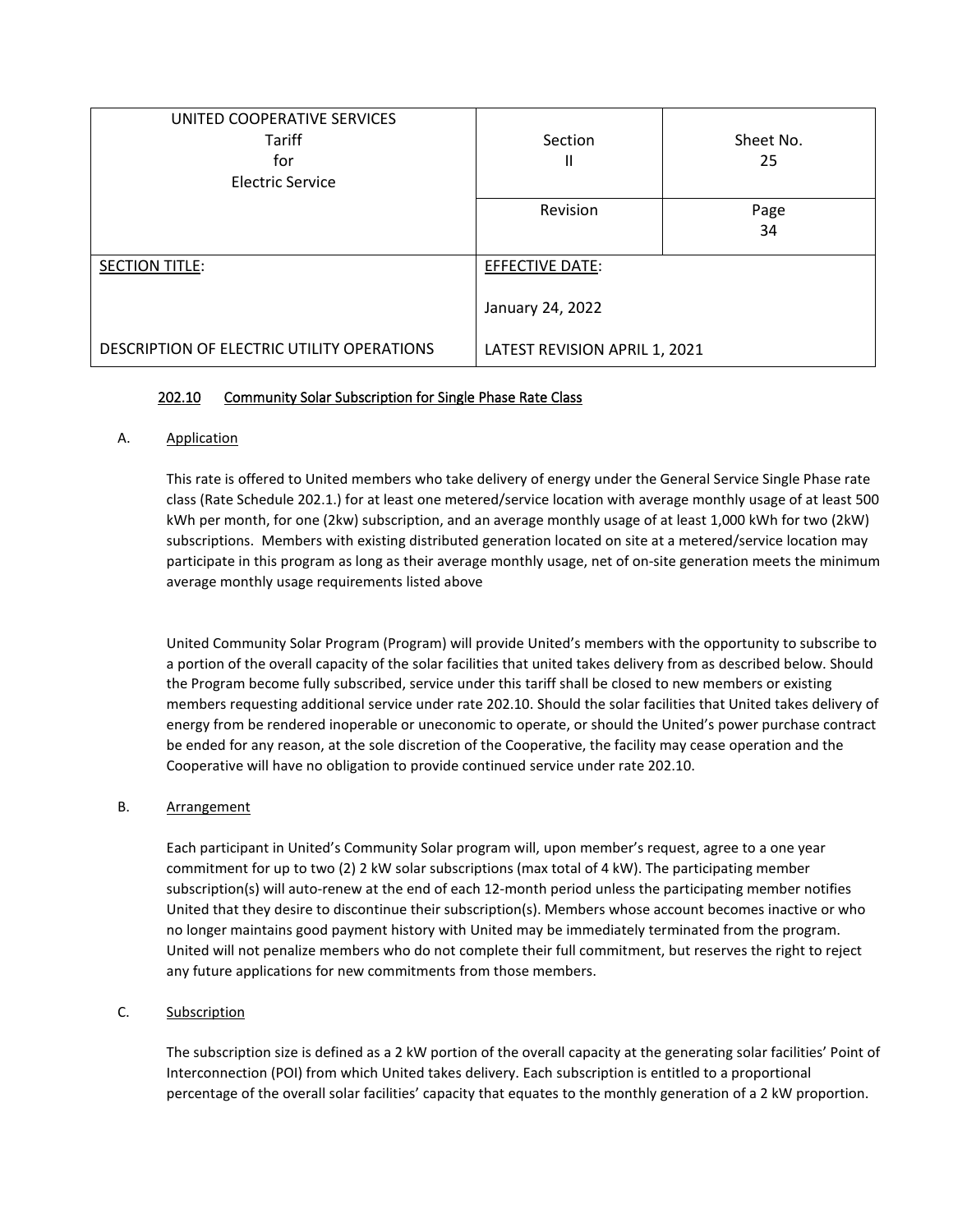| UNITED COOPERATIVE SERVICES<br><b>Tariff</b><br>for<br>Electric Service | Section<br>Ш                               | Sheet No.<br>25 |
|-------------------------------------------------------------------------|--------------------------------------------|-----------------|
|                                                                         | Revision                                   | Page<br>35      |
| <b>SECTION TITLE:</b>                                                   | <b>EFFECTIVE DATE:</b><br>January 24, 2022 |                 |
|                                                                         |                                            |                 |
| DESCRIPTION OF ELECTRIC UTILITY OPERATIONS                              | LATEST REVISION APRIL 1, 2021              |                 |

#### D. Environmental Attributes

All environmental attributes, including renewable energy credits, shall remain the property of the Cooperative.

#### E. Program Conditions

In the event the member has multiple qualifying accounts served under Rate Schedule 202.1, the kWh allocation from the solar subscription(s) shall be tied to one specific account and may not be applied to any other account

The kWh allocation of the member's subscription(s) is not a fixed monthly amount, but rather a percentage of the total production of the solar facilities each month, and will vary monthly depending on total generation of the solar facilities. The generation is intermittent and the production varies from day to day and depends on many factors, including weather and other acts of God, solar equipment failure, and sunlight factors based on time of the year. Due to the intermittent nature of solar, the Cooperative cannot guarantee the actual production kWh that subscribers will receive monthly.

As described in Section C above, the member's monthly kWh share shall be determined by dividing the member's 2 kW portion by the total solar facilities' capacity. This resulting percentage shall be multiplied by the total kWh from all solar facilities within the Program to determine the member's kWh share. the total monthly generation of the subscribed kWh allocation cannot exceed the member's monthly consumption from the account to which they are tied. If the member's monthly consumption is less than the total monthly kWh portion of the tied subscription(s), the difference will not carry over to the next month's bill, the excess energy cannot be applied to any other non-tied accounts, and United will not buy back any excess kWh.

Participating members that move to a new qualifying Rate Schedule 202.1 location served by United can transfer their existing subscription(s) and tie it to their new account. Participating members that request to be removed from the program cannot resubscribe until after the initial 12-month subscription period ends.

Should a member move from an existing location and either not desire to transfer their subscription(s) to their new location, or where the new location does not qualify, the new member receiving service at the existing location may, should he or she desire, continue the existing subscription(s) service. Responsibility for notifying the new member of this opportunity shall be the existing member's and United shall not be responsible for any notifications or failures to notify.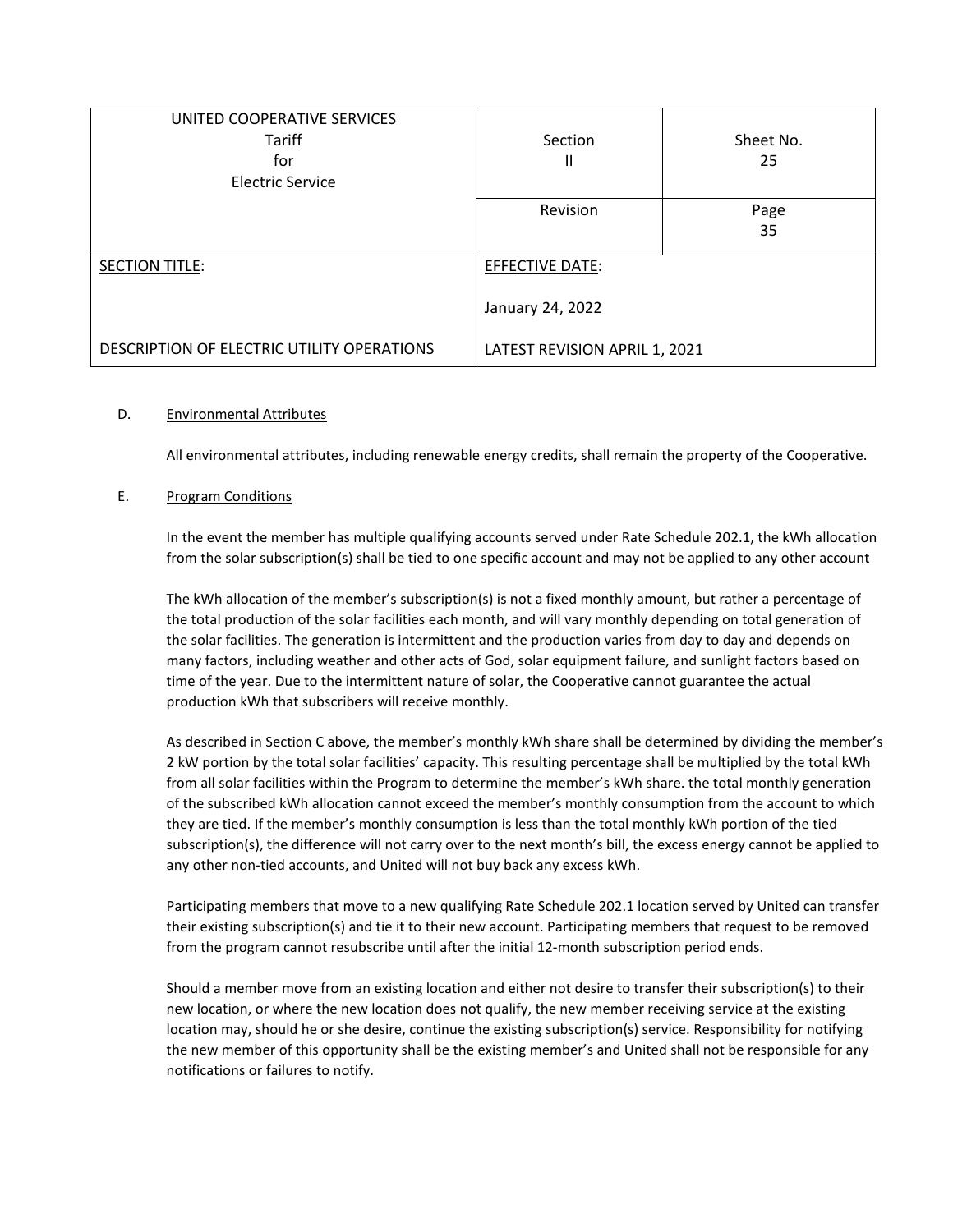| UNITED COOPERATIVE SERVICES<br><b>Tariff</b><br>for<br>Electric Service | Section<br>Ш                               | Sheet No.<br>25 |
|-------------------------------------------------------------------------|--------------------------------------------|-----------------|
|                                                                         | Revision                                   | Page<br>36      |
| <b>SECTION TITLE:</b>                                                   | <b>EFFECTIVE DATE:</b><br>January 24, 2022 |                 |
|                                                                         |                                            |                 |
| DESCRIPTION OF ELECTRIC UTILITY OPERATIONS                              | LATEST REVISION APRIL 1, 2021              |                 |

## F. Billing

The member shall be billed each month for his or her billing solar subscription(s) amount by multiplying the lesser of 1) the member's monthly kWh allocation from the Solar facilities that United takes delivery or 2) the member's total monthly residential kWh usage, by the sum of the Solar Rate plus the Solar Power Cost Recovery Factor (PCRF) plus the Energy Charge for Distribution Delivery. The member shall be billed each month for his or her usage by multiplying the total monthly kWh usage minus the allocated solar subscription(s) kWh times all parts of the energy rate as described on Rate Schedule 202.1.

The monthly solar subscription(s) billing kWh and amount shall be reflected on the member's monthly bill as a separate line item.

#### G. Monthly Rate

Each billing period, the participating member shall be obligated to pay the sum of the following charges for the portion of his or her total energy usage supplied by the solar facilities.

| Solar Rate (per kWh)                                        | \$0.03481         |
|-------------------------------------------------------------|-------------------|
| Solar Power Cost Recovery Factor (per kWh)                  | Varies Monthly    |
| Plus charges as defined in section 202.1 as described below | See section 202.1 |

Any remaining monthly consumption will be billed according to the Cooperative's energy charge for generation rate and PCRF rate as described in section 202.1 of this tariff.

The total consumption will be billed according the Cooperative's distribution delivery rate and facilities charge as described in section 202.1 of this tariff.

## H. Solar Power Cost Recovery Factor (PCRF)

$$
Solar PCRF = A + B + C + D
$$

Where:

Solar PCRF = Solar Power Cost Recovery Factor (Expressed in \$ per kWh) to be applied to the total production of the Solar Generating Facility

## A =  $ERCOT<sup>1</sup>$  Transmission Cost (TBDC & TCRF) as billed by Brazos<sup>2</sup> to United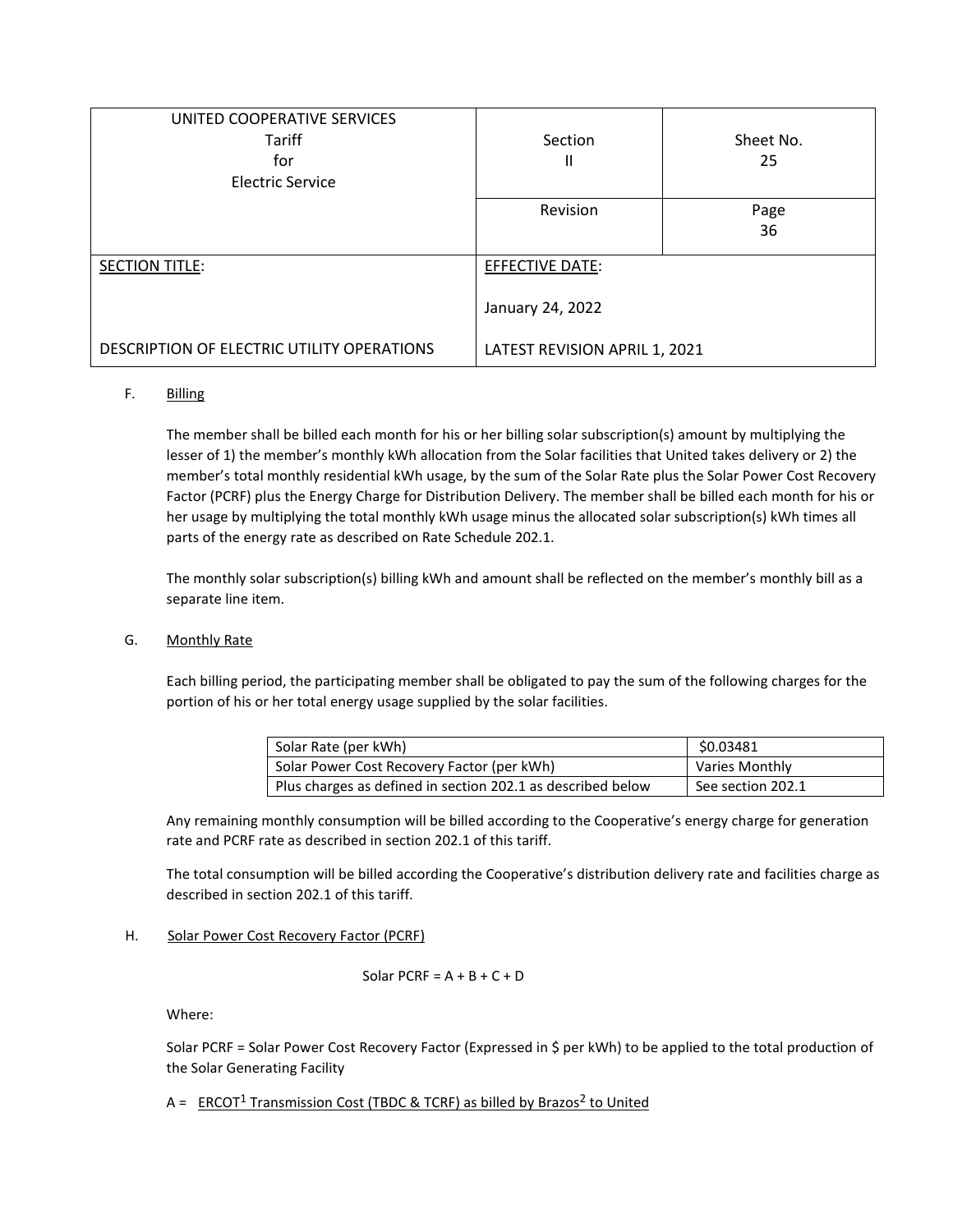| UNITED COOPERATIVE SERVICES<br>Tariff<br>for<br>Electric Service | Section<br>Ш                  | Sheet No.<br>25 |
|------------------------------------------------------------------|-------------------------------|-----------------|
|                                                                  | Revision                      | Page<br>37      |
| SECTION TITLE:                                                   | <b>EFFECTIVE DATE:</b>        |                 |
|                                                                  | January 24, 2022              |                 |
| DESCRIPTION OF ELECTRIC UTILITY OPERATIONS                       | LATEST REVISION APRIL 1, 2021 |                 |

#### Total Brazos kWhs

- $B =$  Distribution Delivery Charge as billed by Brazos<sup>2</sup> to United Total Brazos kWhs
- C = Any Specific ERCOT<sup>1</sup> Settlement & Ancillary Charges for the solar facility as billed by Brazos<sup>2</sup> Total kWh production from the solar facility

# D = Discrepancy between weighted average rate and actual monthly blended rate

<sup>1</sup> ERCOT refers to Electric Reliability Council of Texas

<sup>2</sup> Brazos refers to Brazos Electric Power Cooperative Inc., United's wholesale generation and transmission provider.

#### **203. Billing Adjustments.**

The Cooperative shall adjust all bills in accordance with the following adjustments:

# 203.1 Power Cost Recovery Factor Rider (Rider PCRF).

For the purposes of calculation of the PCRF, Total Purchase Power Cost shall mean power purchases and credits from all power suppliers; excluding credits or purchases from all suppliers that are applied directly to particular Members; including all power supply related costs but not limited to:

- (1) Electric power productioncosts;
- (2) Fuel costs;
- (3) Market power purchases;
- (4) Transmission costs;
- (5) Substation costs;
- (6) Transition charges pursuant to Subchapter G of Chapter 39 of PURA;
- (7) Unassigned congestion costs;
- (8) Reductions from aid-for-construction paid to the Cooperative for substations that will be billed to the Cooperative by powersuppliers;
- (9) Power supplier surcharges for energy efficiency and demand response programs;and
- (10) Power supplier surcharges for equity or other power supply related costs.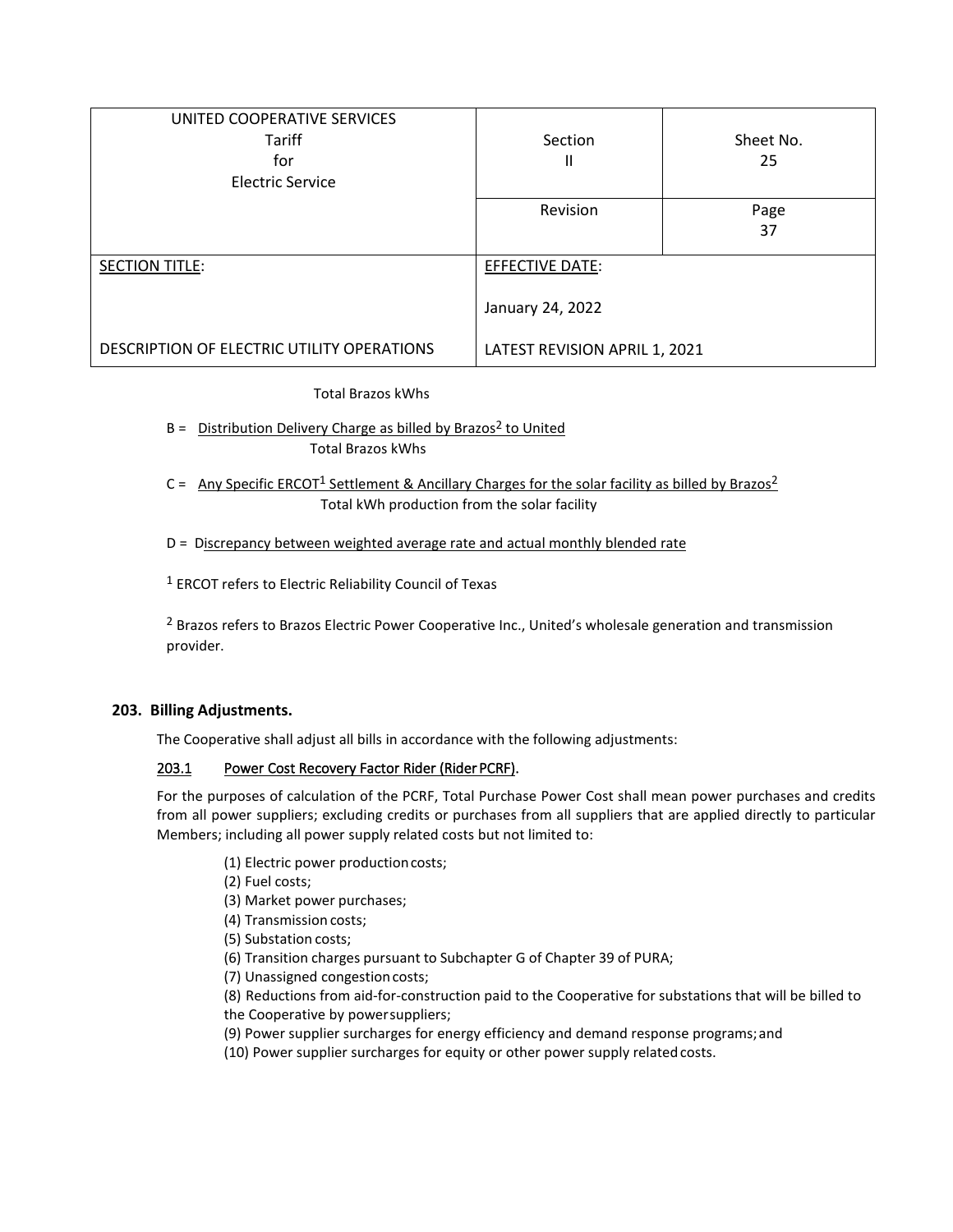| UNITED COOPERATIVE SERVICES<br>Tariff<br>for<br><b>Electric Service</b> | Section<br>Ш                                   | Sheet No.<br>26 |
|-------------------------------------------------------------------------|------------------------------------------------|-----------------|
|                                                                         | Revision                                       | Page<br>38      |
| <b>SECTION TITLE:</b>                                                   | <b>EFFECTIVE DATE:</b>                         |                 |
| DESCRIPTION OF ELECTRIC UTILITY OPERATIONS                              | APRIL 1, 2021<br>LATEST REVISION APRIL 1, 2021 |                 |

The monthly charges shall be increased or decreased on a uniform per-kWh basis computed monthly as follows:

Where:

 $PCRF = (A - B \pm C)$ kWhs

PCRF = Power Cost Recovery Factor (expressed in \$ per kWh) to be applied to estimated energy sales for the billing period.

A = Total Purchased Power Cost from all suppliers for the billing period.

B = Total estimated purchased electricity cost which are included in the Cooperative's base rates. The base power cost is computed as:

 $B = (D)(kWhs)$ 

 $D =$  Base power cost in \$ per kWh sold of \$0.056800

kWhs = Total estimated energy sales for the billing period (excluding kWh sales associated with direct recovery of power cost charges or credits).

C = Adjustment to be applied to the current monthly billing to account for differences in PCRF-related costs and revenue for previous periods.

# 203.2 Sales Tax.

All bills shall be adjusted by the amount of any sales tax or other tax attributable to the sale of Electric Service to the Member unless Member has previously provided to the Cooperative satisfactory proof of exemption.

#### 203.3 Overbilling and Under billing.

If billings for Electric Service are found to differ from the Cooperative's lawful rates for the service being purchased by the Member, or if the Cooperative fails to bill the Member for such service, a billing adjustment shall be calculated by the Cooperative. Over or under recoveries for Rider PCRF may be applied to subsequent months.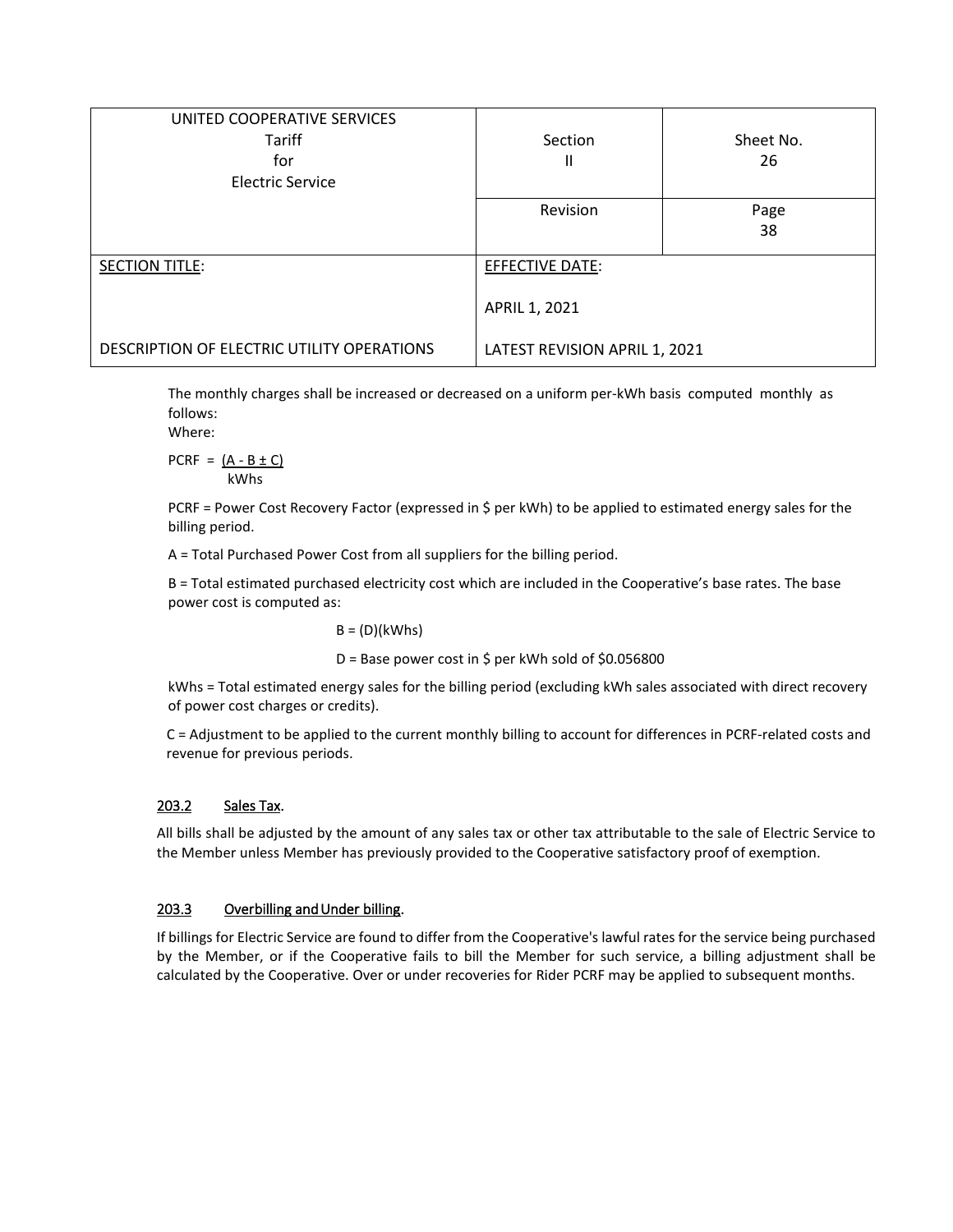| UNITED COOPERATIVE SERVICES<br><b>Tariff</b><br>for<br>Electric Service | Section<br>н                  | Sheet No.<br>27 |
|-------------------------------------------------------------------------|-------------------------------|-----------------|
|                                                                         | Revision                      | Page<br>39      |
| <b>SECTION TITLE:</b>                                                   | <b>EFFECTIVE DATE:</b>        |                 |
|                                                                         | APRIL 1, 2021                 |                 |
| DESCRIPTION OF ELECTRIC UTILITY OPERATIONS                              | LATEST REVISION APRIL 1, 2021 |                 |

When interest is included in the adjustment calculation, the interest rate will be the rate(s) applicable for each year as stated by the Public Utility Commission of Texas for overcharges and certain undercharges and interest shall be compounded annually. Interest shall not apply to average payment plans or estimated billings. Interest shall not apply to undercharged amounts unless such amounts are found to be the result of meter tampering, bypass, or diversion by the Member. Interest on undercharged amounts shall accrue from the date the Member is found to have first tampered, bypassed or diverted.

If the Member is due a refund, an adjustment shall be made for the entire period of the overcharges. If an overcharge is adjusted by the Cooperative within five (5) billing cycles of the bill in error, interest shall not accrue. If an overcharge is not adjusted by the Cooperative within five billing cycles of the bill in error, interest shall be applied to the amount of the overcharge.

If the Member was undercharged, the utility may backbill the Member for the amount that was underbilled. The backbilling is not to exceed six months unless the Cooperative can produce records to identify and justify the additional amount of backbilling or unless such undercharge is a result of meter tampering, bypassing, or diversion by the Member. The Cooperative may offer the Member a deferred payment plan

# 203.4 Power Factor Adjustment.

Demand charges may be adjusted if the power factor is lower than 95%. Measured demand may be increased by 1% for each 1% by which the power factor is less than 95% lagging for any period of fifteen (15) consecutive minutes. This adjustment shall not be applied on loads of less than 25 kW.

# 203.5 Meter Error Adjustment.

If a meter is found to be outside the accuracy standards established by the American National Standards Institute, proper correction shall be made of previous readings and adjusted bills shall be rendered for the period of six (6) months immediately preceding the removal of such meter from service for the test. No refund is required from the Cooperative except to the Member last served by the meter prior to the testing.

If a meter is found not to register for any period, unless bypassed or tampered with, the Cooperative shall make a charge for units used, but not metered, for a period not to exceed three (3) months based on amounts used under similar conditions during a period or periods preceding or subsequent thereto, or during corresponding periods in previous years.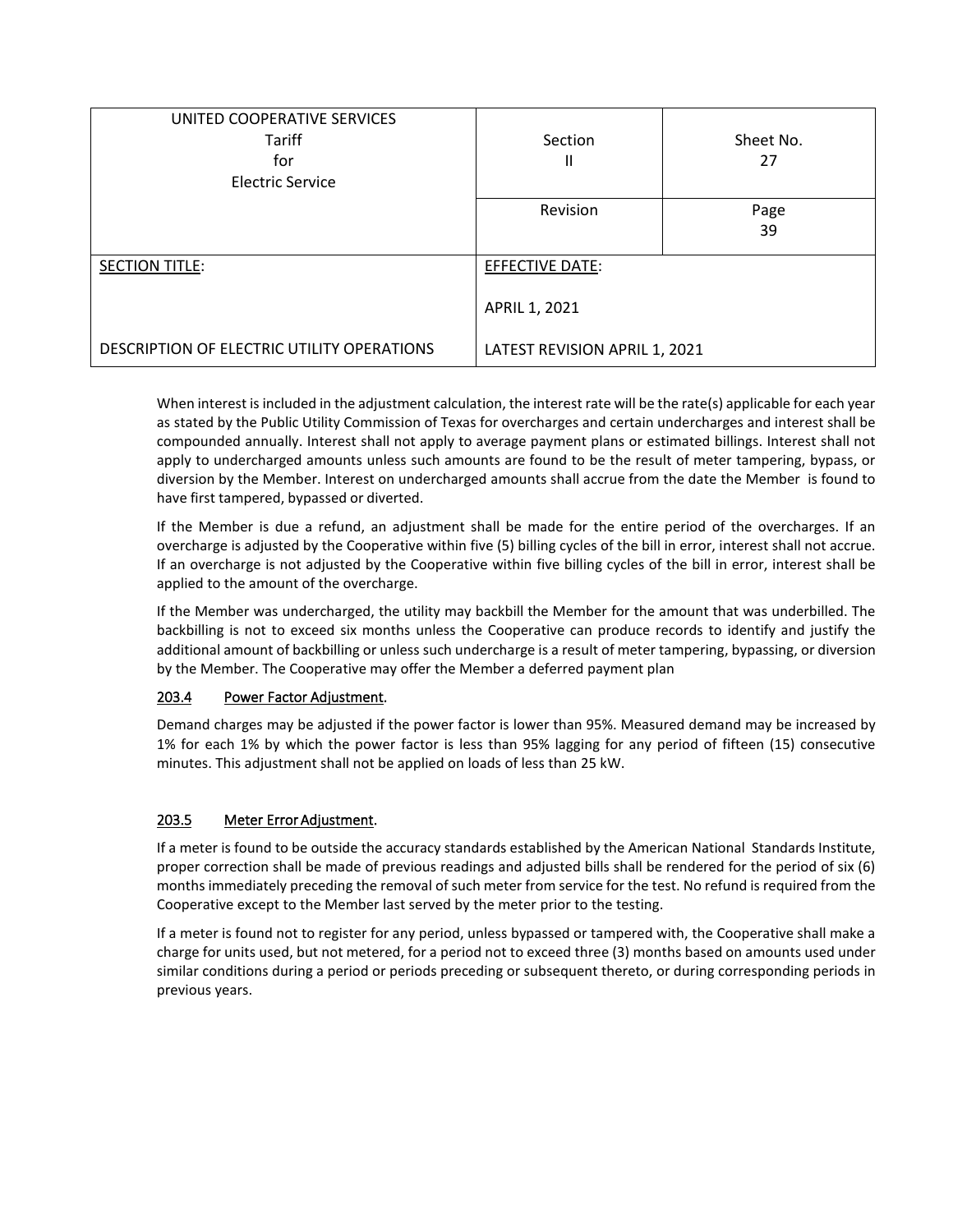| UNITED COOPERATIVE SERVICES<br><b>Tariff</b><br>for<br>Electric Service | Section<br>Ш                  | Sheet No.<br>28 |
|-------------------------------------------------------------------------|-------------------------------|-----------------|
|                                                                         | Revision                      | Page<br>40      |
| <b>SECTION TITLE:</b>                                                   | <b>EFFECTIVE DATE:</b>        |                 |
|                                                                         | APRIL 1, 2021                 |                 |
| DESCRIPTION OF ELECTRIC UTILITY OPERATIONS                              | LATEST REVISION APRIL 1, 2021 |                 |

#### 203.6 Rider ‐ Burned Veterans Discount Program.

A. Application.

The Burned Veterans' Discount Program Rider is available to qualified 202.1 General Service – Single-Phase electric rate Members who meet the following qualifications.

#### B. Qualifications.

In order to be eligible, all the following must be met:

- (1) Applicant must be a military veteran who has a significantly decreased ability to regulate his or her body's core temperature because of severe burns received during armed conflict or in combat.
- (2) Applicant must provide confirmation from a military medical facility that Applicant has a significantly decreased ability to regulate his or her body's core temperature due to severe burns.
- (3) After the first year calendar year of qualification, the Cooperative may require the Applicant, not more than once per calendar year, to provide updated medical confirmation to continue participation in the Program.
- (4) The discount may only be used on the Applicant's metered account at their primary residence and the Applicant should be established and/or confirmed as a Member of record on the energy account at the time of application.
- C. Discount.

The Burned Veterans' Discount program provides for a discount up to \$90.00 per month to qualified 202.1 General Service – Single-Phase electric rate Members for the seven (7) billing months of April through October of every year.

The monthly bill will be calculated in accordance with the 202.1 General Service – Single-Phase electric rate tariff. The discount shall not result in a credit balance to the monthly bill of any Member receiving the discount. The discount is only valid on one electric account per applicant.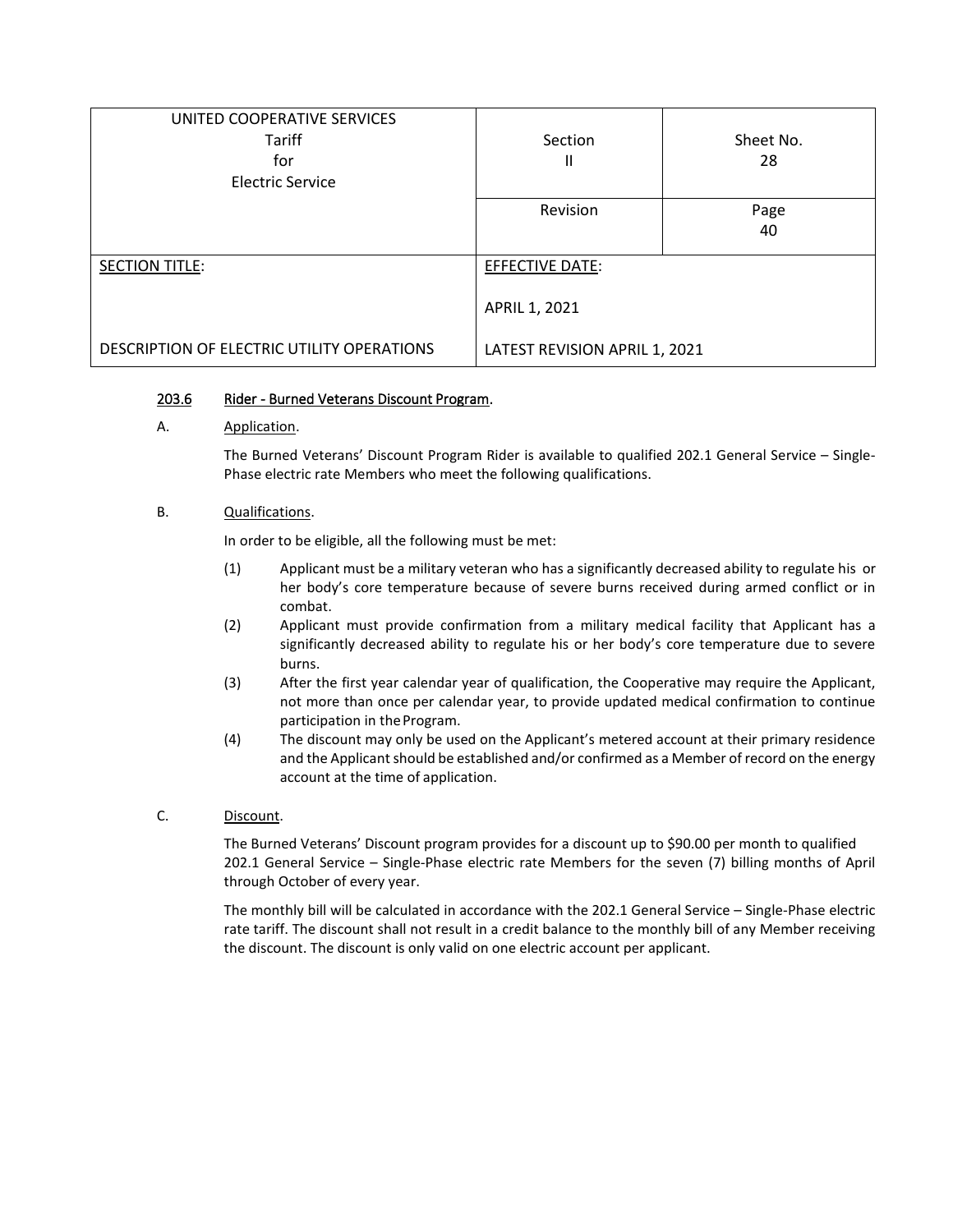| UNITED COOPERATIVE SERVICES<br><b>Tariff</b><br>for<br>Electric Service | Section<br>Ш                  | Sheet No.<br>29 |
|-------------------------------------------------------------------------|-------------------------------|-----------------|
|                                                                         | Revision                      | Page<br>41      |
| <b>SECTION TITLE:</b>                                                   | <b>EFFECTIVE DATE:</b>        |                 |
|                                                                         | APRIL 1, 2021                 |                 |
| DESCRIPTION OF ELECTRIC UTILITY OPERATIONS                              | LATEST REVISION APRIL 1, 2021 |                 |

#### D. **Agreement.**

A one-page written application for the program must be completed by the account holder and the certifying physician. If the Applicant meets the above-stated conditions, Applicant shall complete the *Burned Veterans' Discount Application‐Part A*. *Burned Veterans' Discount Application‐Part B* must be completed and submitted by a physician of a military medical facility indicating that the Applicant meets Section B. Qualifications (1).

# E. Conditions of Service.

All provisions of the 202.1 General Service – Single-Phase tariff and the Cooperative's current rules and regulations shall apply to the Burned Veterans' Discount Program

#### **204. Service Fees.**

# 204.1 Trip Fees.

The Cooperative shall charge for each trip to Member's premises which is requested by the Member or reasonably necessary under these rules or standard operating practice. The trip fee shall be billed to the Member in the next regular billing cycle of the Cooperative. These charges are:

| A. | Account Initiation Charge.                                                                         |         |
|----|----------------------------------------------------------------------------------------------------|---------|
|    | Charge is made for processing an application for Electric Service and connection at the following: |         |
|    | (1) Member Initiated In-Office Remote Connect                                                      | \$10.00 |
|    | (2) Member Initiated Field Service Connect                                                         | \$50.00 |
|    |                                                                                                    |         |

#### B. Reconnect Charge.

Charge is made when Member requests reconnection of Electric Service after having been disconnected in accordance with the Cooperative's Tariff for Electric Service (includes field collection charge if same trip):

| (1) | In-Office Reconnect                             | \$10.00 |
|-----|-------------------------------------------------|---------|
| (2) | During regular working hours – Field Reconnect  | \$50.00 |
| (3) | Outside regular working hours - Field Reconnect | \$75.00 |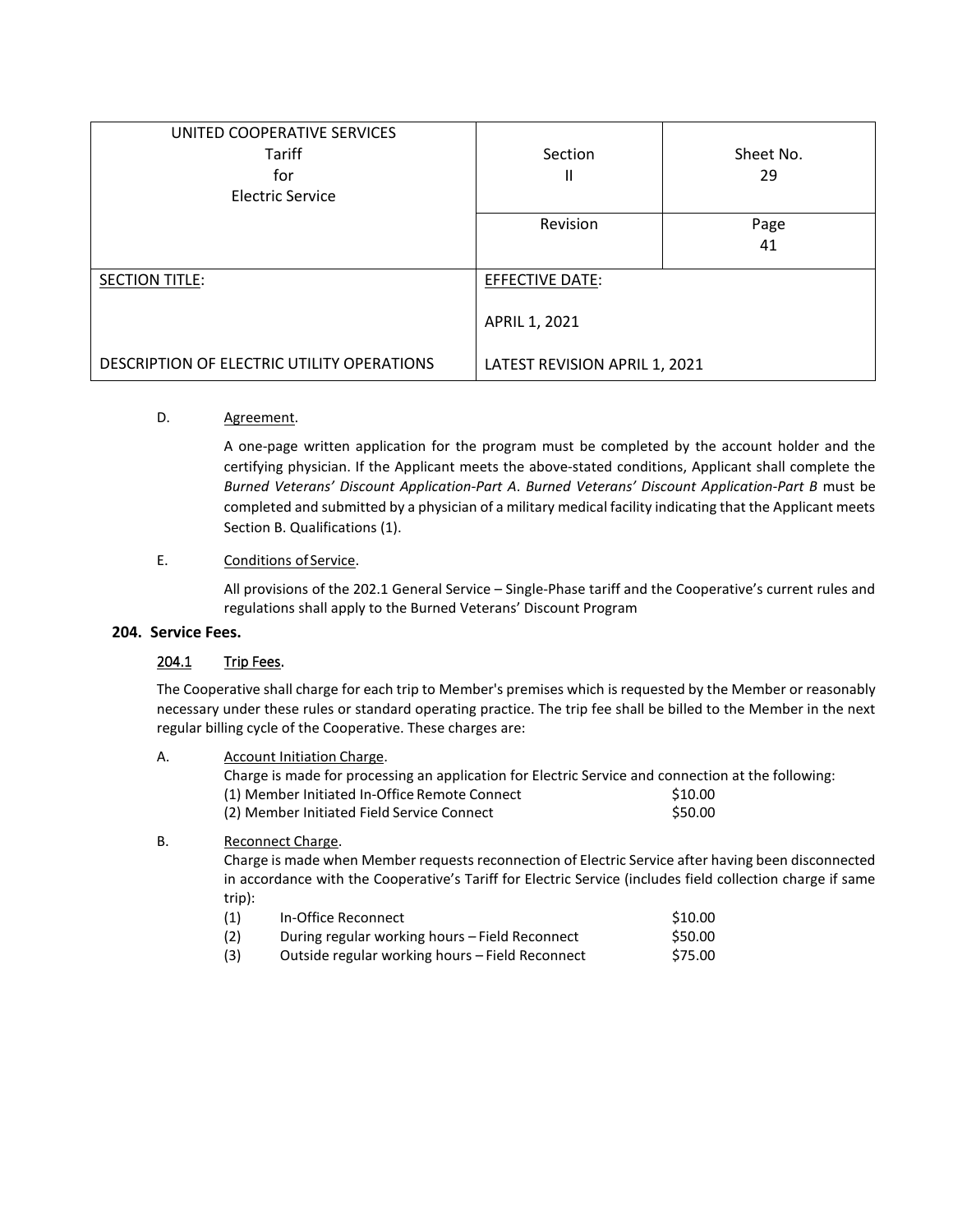| UNITED COOPERATIVE SERVICES<br>Tariff<br>for<br>Electric Service | Section<br>Ш                  | Sheet No.<br>30 |
|------------------------------------------------------------------|-------------------------------|-----------------|
|                                                                  | Revision                      | Page<br>42      |
| <b>SECTION TITLE:</b>                                            | <b>EFFECTIVE DATE:</b>        |                 |
|                                                                  | APRIL 1, 2021                 |                 |
| DESCRIPTION OF ELECTRIC UTILITY OPERATIONS                       | LATEST REVISION APRIL 1, 2021 |                 |

| C. |     | Field Collection Charge.                                                                       |         |  |  |
|----|-----|------------------------------------------------------------------------------------------------|---------|--|--|
|    |     | Charge is made for each trip to Member's premises for the purpose of collecting an amount due: |         |  |  |
|    | (1) | During regular working hours                                                                   | \$50.00 |  |  |
|    | (2) | Outside regular working hours                                                                  | \$75.00 |  |  |
| D. |     | Trip Fees for Members Missing Field Appointments.                                              |         |  |  |
|    | (1) | Missed energy audit appointments                                                               | \$25.00 |  |  |
|    | (2) | Missed area representative appointments                                                        | \$50.00 |  |  |
| Ε. |     | All other Trips to Member's Premises.                                                          |         |  |  |
|    | (1) | During regular working hours                                                                   | \$50.00 |  |  |
|    | (2) | Outside regular working hours                                                                  | \$75.00 |  |  |
|    |     |                                                                                                |         |  |  |

No charge shall be made to investigate an outage or service irregularity unless caused by Member or Member's installation or equipment.

# 204.2 Membership Fee.

|  | Each applicant shall be charged a Membership fee not to exceed: | $S - 0 -$ |
|--|-----------------------------------------------------------------|-----------|
|--|-----------------------------------------------------------------|-----------|

# 204.3 Returned Check.

The Cooperative shall charge \$35.00 for each check or other form of payment that is dishonored or returned to the Cooperative. Any Member having a check or other form of payment dishonored two or more times in a 12- month period may be required to pay by cash, money order, or certified check.

# 204.4 Meter Test Fee.

No charge shall be made for a meter test except as provided in this rule. If Member's meter has been tested at Member's request and within a period of four (4) years the Member requests a new test, the Cooperative shall perform the test but if the meter is found to be within the accuracy standards established by the American National Standards Institute, the Cooperative may charge the Member a fee which reflects the cost to test the meter, however, this charge shall not be more than \$25.00 for a residential Member.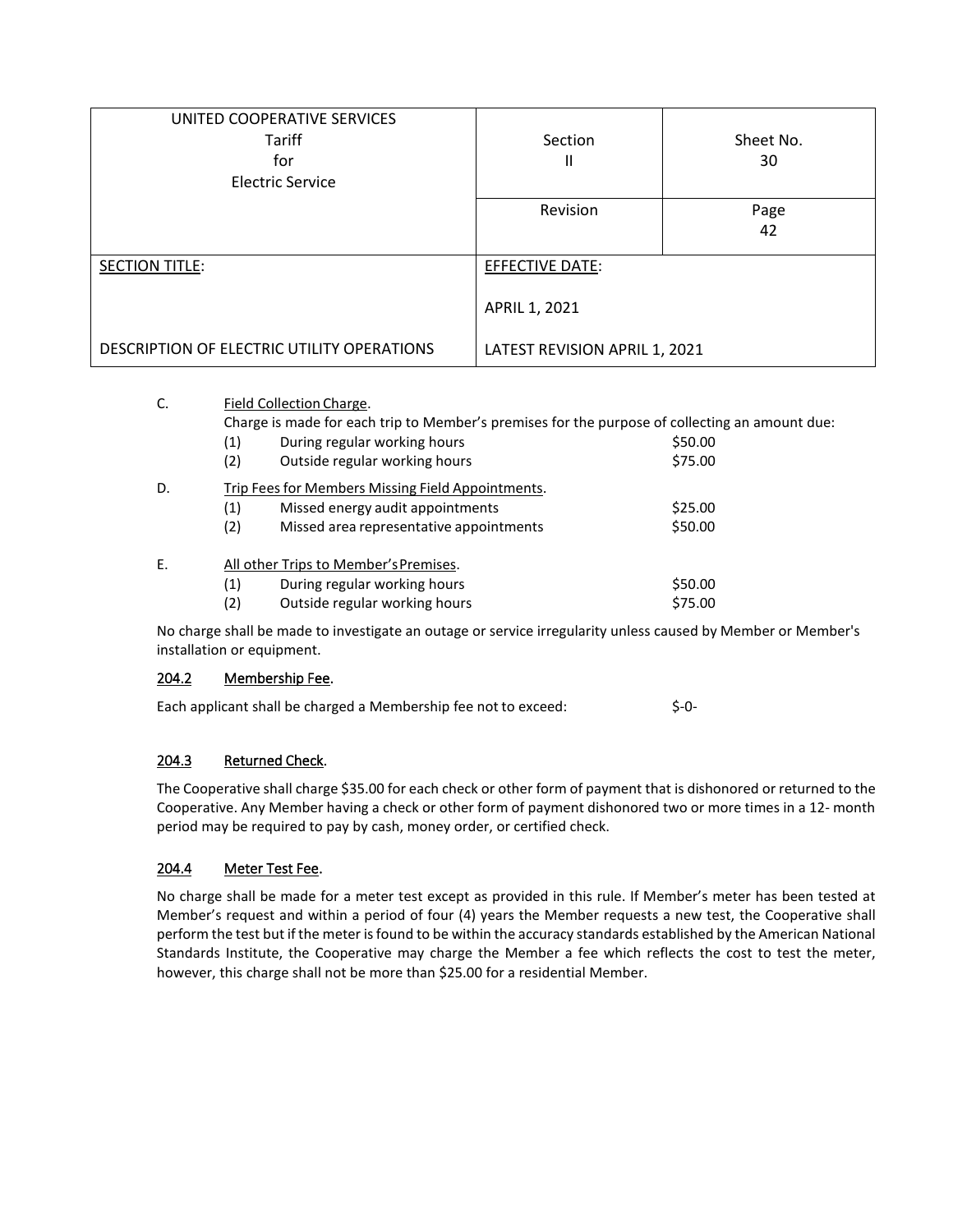| UNITED COOPERATIVE SERVICES<br><b>Tariff</b><br>for<br>Electric Service | Section<br>Ш                  | Sheet No.<br>31 |
|-------------------------------------------------------------------------|-------------------------------|-----------------|
|                                                                         | Revision                      | Page<br>43      |
| <b>SECTION TITLE:</b>                                                   | <b>EFFECTIVE DATE:</b>        |                 |
|                                                                         | APRIL 1, 2021                 |                 |
| DESCRIPTION OF ELECTRIC UTILITY OPERATIONS                              | LATEST REVISION APRIL 1, 2021 |                 |

# 204.5 Delinquent Penalty on Commercial and Industrial Accounts.

The Cooperative may assess a one-time penalty not to exceed five percent (5%) on each delinquent monthly commercial or industrial bill. No such penalty shall apply to residential bills.

#### 204.6 Switchover Fee.

- A. Where service is being switched between electric companies in dual certificated areas and the Cooperative is the disconnecting electric utility, the following procedure shall be applicable.
	- (1) A charge of \$200.00 to cover average direct labor costs of disconnection and average direct vehicle costs of disconnection;plus
	- (2) The dollar amount of any distribution facilities rendered idle and not usable elsewhere on the Cooperative's system, based upon the original cost of such facilities, less depreciation and salvage, plus
	- (3) The disconnecting Member shall pay the Cooperative for actual labor and transportation cost incurred by the Cooperative for removal of distribution facilities rendered idle by the disconnecting Member.
	- (4) Prior to any disconnection under this tariff, the Member shall pay to the Cooperative all charges for Electric Service through the date of disconnection and the charges for disconnection set forth in this tariff. Upon payment of such charges, the Cooperative shall give the Member a paid receipt, for presentation by the Member to the connecting electric utility.
	- (5) The Member desiring to switch electric service from the Cooperative shall notify the Cooperative in writing stating specifically the Member's desire to switch electric companies.
	- (6) In accordance with the Public Utility Commission of Texas Substantive Rules, the Member is advised that the connecting electric utility may not provide service to the Member until such connecting utility has evidence from the Cooperative that the Member has paid for Electric Service through the date of disconnection and any charges for disconnection under thistariff.
- B. Where service is being switched between electric companies in dual certificated areas and the Cooperative is the connecting utility, the following procedures shall be applicable:
	- (1) The Member shall provide the Cooperative with a letter specifically requesting electric service and a copy of the paid receipt from the disconnecting electric utility.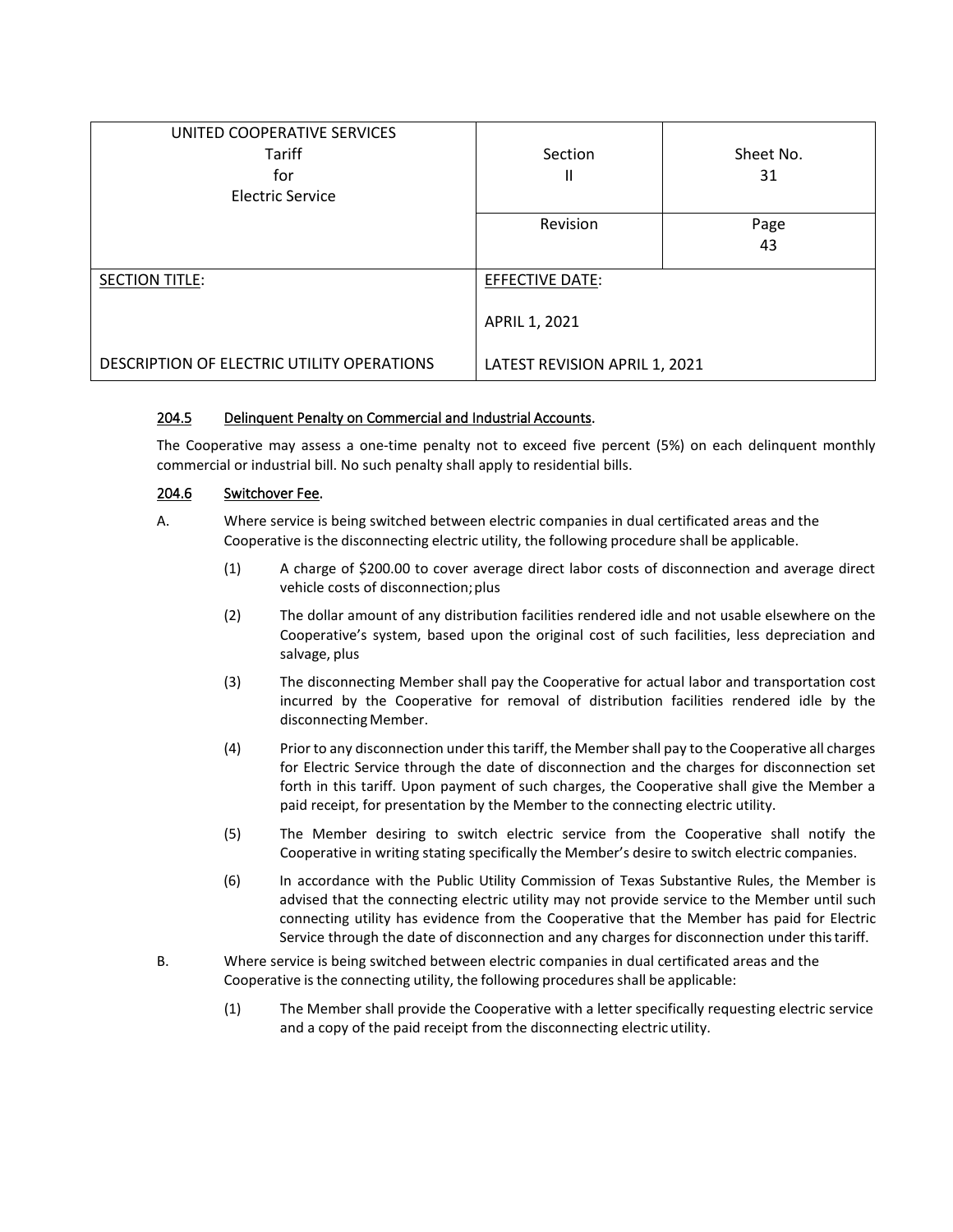| UNITED COOPERATIVE SERVICES<br><b>Tariff</b><br>for<br><b>Electric Service</b> | Section<br>Ш                  | Sheet No.<br>32 |
|--------------------------------------------------------------------------------|-------------------------------|-----------------|
|                                                                                | Revision                      | Page<br>44      |
| SECTION TITLE:                                                                 | <b>EFFECTIVE DATE:</b>        |                 |
|                                                                                | APRIL 1, 2021                 |                 |
| DESCRIPTION OF ELECTRIC UTILITY OPERATIONS                                     | LATEST REVISION APRIL 1, 2021 |                 |

(2) The Cooperative shall provide electric service to the Member based upon the current Cooperative tariff, policies, rules and otherregulations.

# 204.7 Tampering Charges.

A tampering charge of \$250.00 is billed for any unauthorized reconnection, utility service diversion, tampering with Cooperative metering facilities or any theft of Cooperative electric service. The evidence of any such act having been committed whereby such actions resulted in inaccurate measurement of electric energy usage and billing to the Member/benefactor of the theft will cause this charge to be applied. There will be an additional charge for the cost of repairs and/or replacement of damaged facilities, installing protective facilities or relocation of meter, and the estimated amount of Electric Service not recorded by meter, if any.

# 204.8 Interval Data Recorder Requirement and Communications Line Fee.

Member meter locations that measure peak loading greater than 700 KW will require a meter with an Interval Data Recorder (IDR). The meter with an IDR will be provided by the Cooperative at no additional cost to the Member. The presence of an IDR at a Member's location will require the Member to provide a communications path in order for the Cooperative to retrieve metering information from the IDR. The Member can elect to provide a dedicated communications service or allow the Cooperative to provide this service. The fee for the Cooperative providing cellular communication service to an IDR location shall be \$25 per month and will be billed as a Communications Line Fee added to each monthly bill. In the event that the Member provides communications service to the IDR, and such communications service shall become unreliable in the Cooperative's reasonable discretion, the Cooperative shall have the right, but not an obligation, to provide communications service to the IDR location and the Communications Line Fee shall apply.

# 204.9 Web Data Fee.

Member locations that have a meter with an Interval Data Recorder (IDR) and appropriate communications access to the IDR may wish to have a method to review electronic meter data. The Cooperative provides a Web- based service for Members to see their electronic meter data. This Web Data Service is available for a monthly fee of \$50. The monthly fee includes daily download of meter data from the IDR and posting of such data to a secured web site for Member review. If the Member desires to begin such a service, there shall be a one-time fee of \$50 per meter for serviceset-up.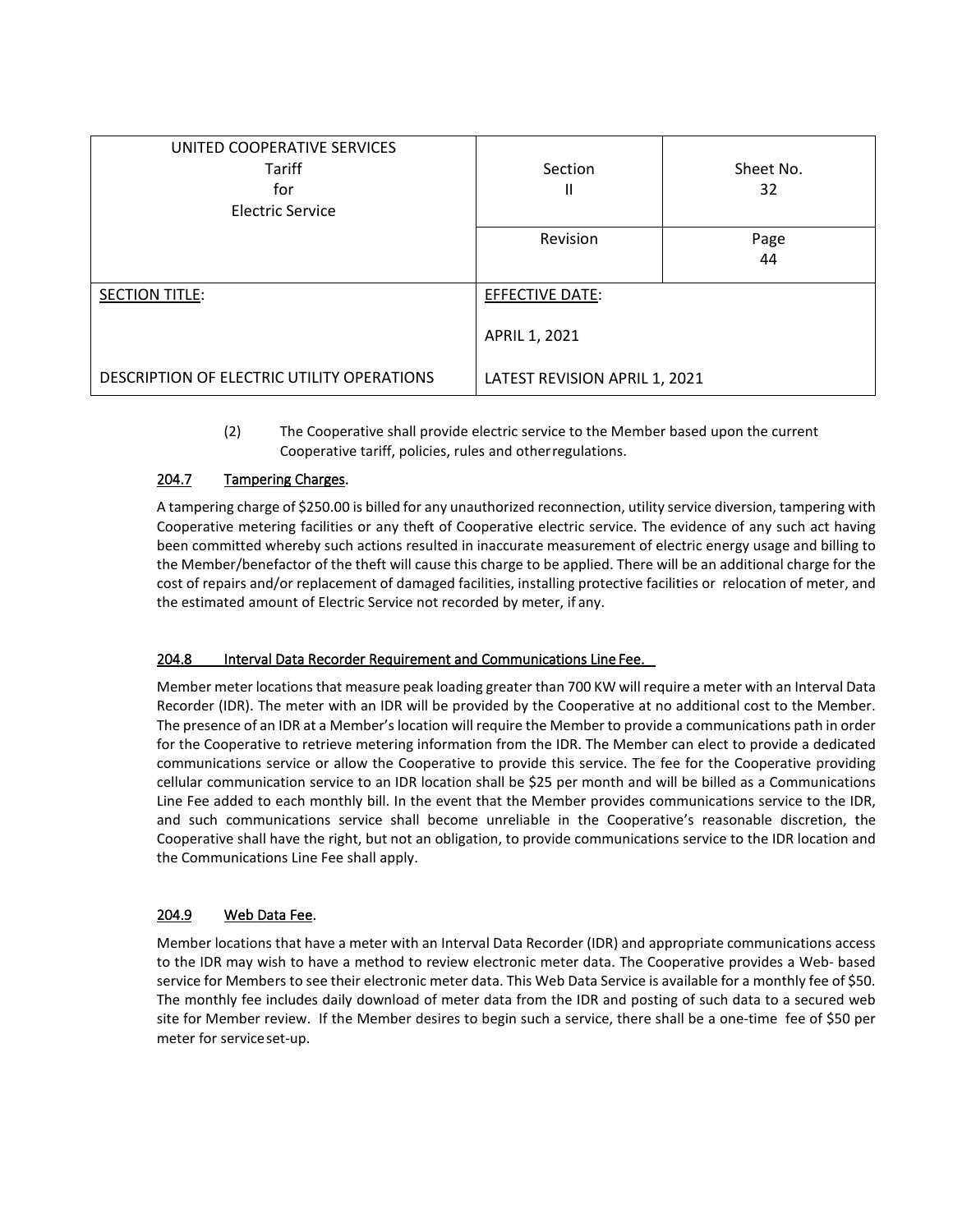| UNITED COOPERATIVE SERVICES<br>Tariff<br>for<br>Electric Service | Section<br>$\mathsf{I}$       | Sheet No.<br>33 |
|------------------------------------------------------------------|-------------------------------|-----------------|
|                                                                  | Revision                      | Page<br>45      |
| SECTION TITLE:                                                   | <b>EFFECTIVE DATE:</b>        |                 |
|                                                                  | APRIL 1, 2021                 |                 |
| DESCRIPTION OF ELECTRIC UTILITY OPERATIONS                       | LATEST REVISION APRIL 1, 2021 |                 |

# 204.10 Non-Standard Metering Service Option Fees.

# A. One-Time Fee for Advanced Meter with Communications Disabled.

Applicable to a retail Member receiving Non-Standard Metering Service. The Cooperative shall charge the one-time set up fee to retail Members, collect payment, and receive the signed, written acknowledgement before the initiation of Non-Standard Metering Service.

l One-Time Fee \$200.00

#### B. Monthly Fees.

Applicable to a retail Member receiving Non-Standard Metering Service for the ongoing cost of providing such service. The fee shall be charged beginning with the first regular cycle bill after the initiation of Non-Standard Metering Service. The fee shall no longer be charged beginning with the first regular billing cycle following the termination of Non-Standard Metering Service.

 $(1)$  I Monthly service fee  $$31.00$ 

#### **205. Distributed Generation**.

#### 205.1 Application.

Applicable to Distributed Generation Facilities smaller than 10 MW of generation connected in parallel operation to the Cooperative's electric system in accordance with the Cooperative's service rules and regulations and the Cooperative's *Distributed Generation Procedures and Guidelines Manual for Members* ("DG Manual").

This rate is not applicable to temporary, shared, or resale service. This rate is applicable to service supplied at one Point of Delivery. This rate may be subject to requirements of Brazos Electric Power Cooperative, Inc.

#### 205.2 Sales to Member.

Sales to a Distributed Generation Member referenced in 205.3 and 205.4 shall be consistent with the applicable retail rate tariff established by the Cooperative and in use by the Member as if there were no Distributed Generation installation. Each month's bill to the Member shall not be less than the applicable minimum charge.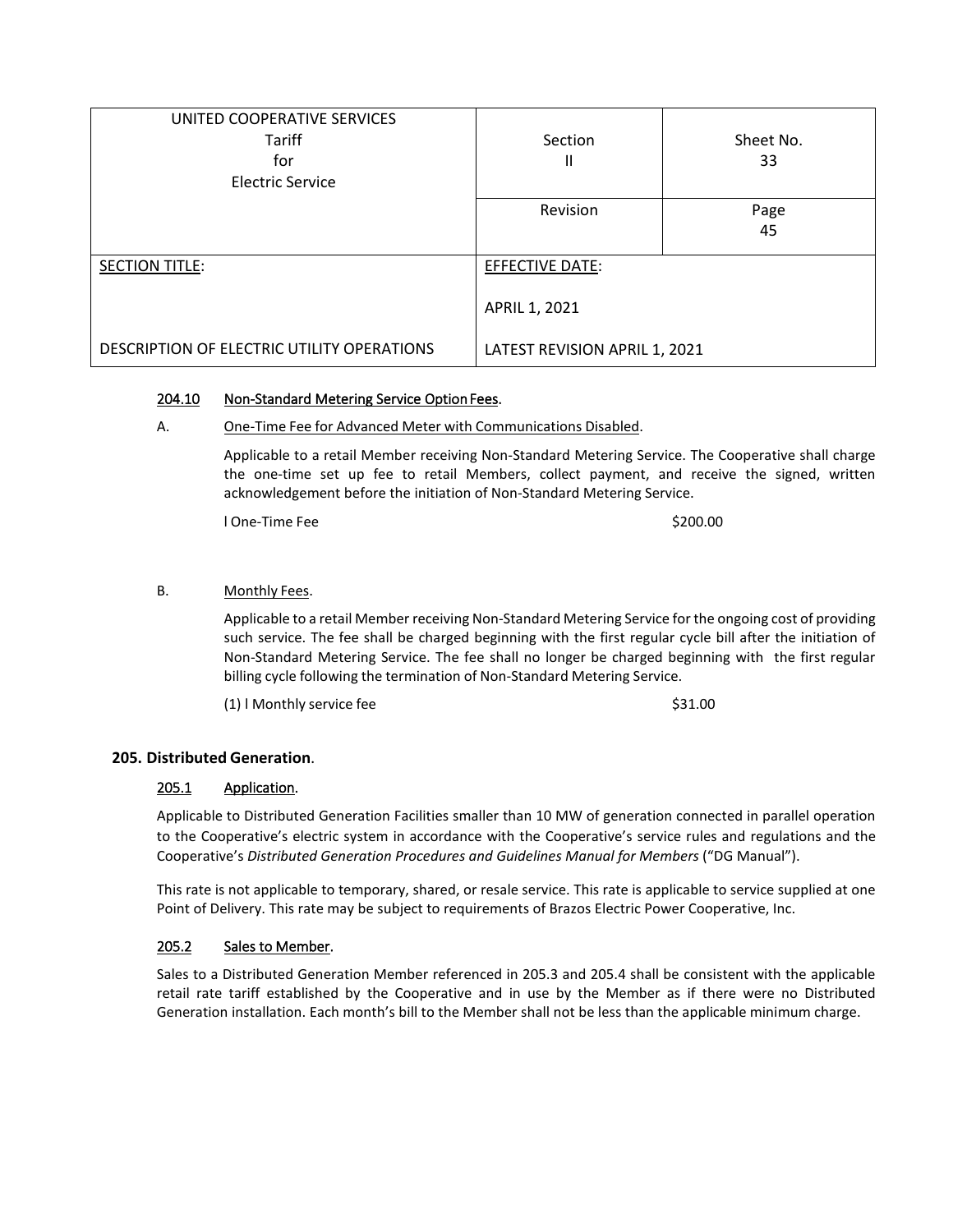| UNITED COOPERATIVE SERVICES<br><b>Tariff</b><br>for<br><b>Electric Service</b> | Section<br>Ш                                   | Sheet No.<br>34 |
|--------------------------------------------------------------------------------|------------------------------------------------|-----------------|
|                                                                                | Revision                                       | Page<br>46      |
| SECTION TITLE:                                                                 | <b>EFFECTIVE DATE:</b>                         |                 |
| DESCRIPTION OF ELECTRIC UTILITY OPERATIONS                                     | APRIL 1, 2021<br>LATEST REVISION APRIL 1, 2021 |                 |

# 205.3 Purchases from a Member – Facility Classified as 50 KW of Connected Generation and Less.

For power produced in excess of on-site requirements, the Member shall be compensated by net metering. Net metering is defined as measuring the difference between the electricity supplied by the Cooperative and the electricity generated by the Member's facility and delivered to the Cooperative's electric system during a billing period.

The Cooperative shall bill the Member for the excess of energy supplied by the Cooperative over and above the energy supplied by the Member during each billing period according to the Cooperative's applicable retail rate schedule.

When the energy supplied by the Member exceeds the energy supplied by the Cooperative during a monthly billing period, the monthly minimum charge of the retail rate schedule shall be billed by the Cooperative.

The Member shall be compensated for excess energy at the Cooperative's avoided cost. For purposes of this tariff only, avoided cost shall be defined as the embedded purchased cost portion of the cooperative's retail energy rate under which the Member is billed plus the Power Cost Recovery Factor (PCRF) applicable for the month. The avoided cost shall be developed by the cooperative.

The Member's compensation for the excess energy supplied to the Cooperative during the monthly billing period shall accumulate as a monetary credit to be applied to future energy purchases by Member. If at the end of the calendar year an accumulated monetary credit for the excess energy supplied to the Cooperative during the monthly billing period still exists, Cooperative will issue payment to Member equal to the amount of the remaining accumulated monetary credit. Accumulated credits, if any, will not carry forward to the next calendar year.

Compensation for the excess energy supplied by the member during the monthly billing period shall be defined as:

- For single-phase applications: The General Service–Single-Phase energy charge for generation as described in section 202.1 of this tariff combined with the monthly PCRF per kWh.
- − For three-phase applications: The General Service–Three-Phase energy charge for generation as described in section 202.3 of this tariff combined with the monthly PCRF per kWh.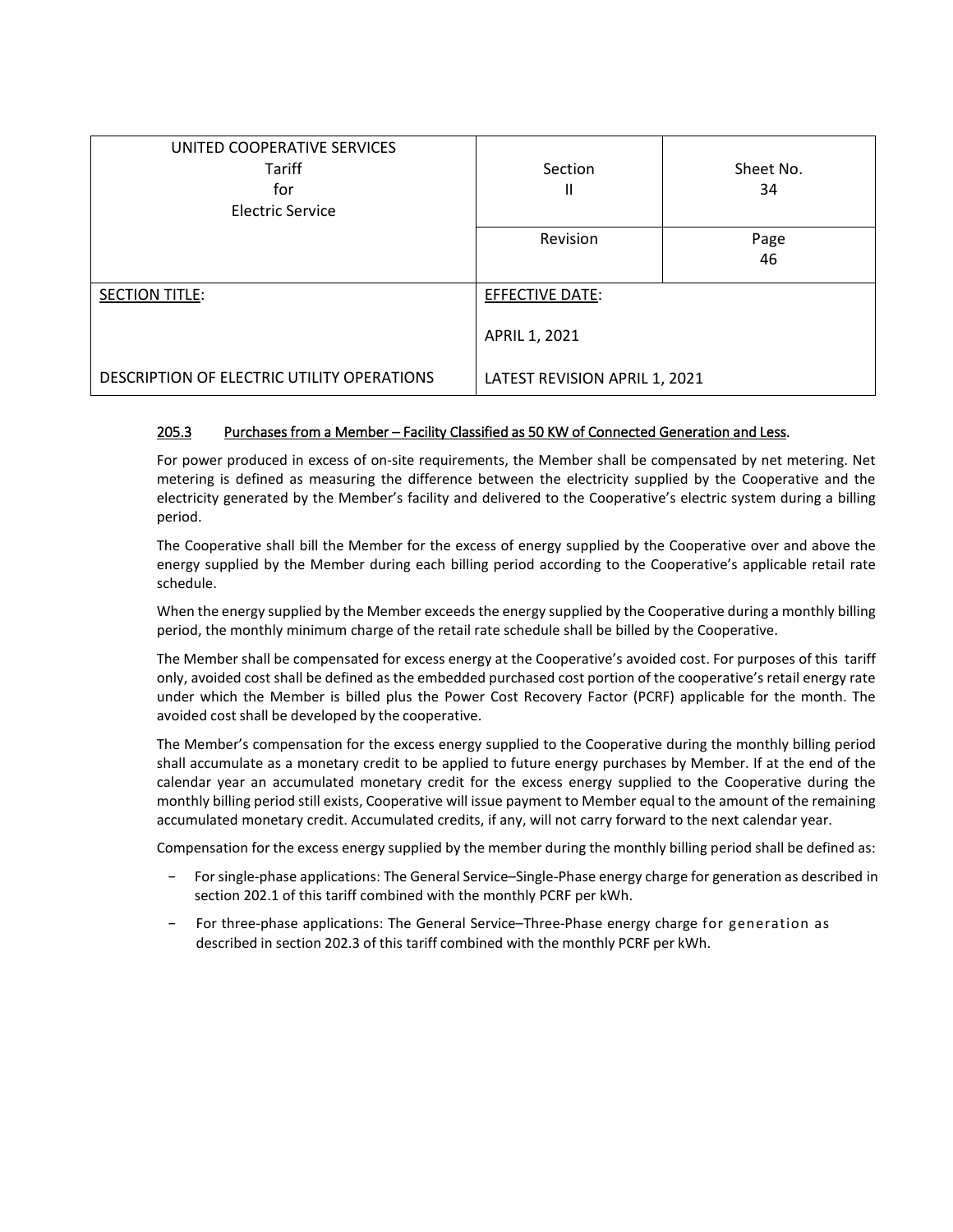| UNITED COOPERATIVE SERVICES<br><b>Tariff</b><br>for<br>Electric Service | Section<br>Ш                  | Sheet No.<br>35 |
|-------------------------------------------------------------------------|-------------------------------|-----------------|
|                                                                         | Revision                      | Page<br>47      |
| <b>SECTION TITLE:</b>                                                   | <b>EFFECTIVE DATE:</b>        |                 |
|                                                                         | APRIL 1, 2021                 |                 |
| DESCRIPTION OF ELECTRIC UTILITY OPERATIONS                              | LATEST REVISION APRIL 1, 2021 |                 |

# 205.4 Purchases from a Member – Facility Classified as 50 KW of Connected Generation and Less than 1 MW of Connected Generation.

For power produced in excess of on-site requirements, the Member shall be compensated for the excess energy and demand at the Cooperative's avoided cost. For purposes of this tariff only, avoided cost will be defined as the embedded avoided purchased demand and embedded avoided purchased power energy costs of the cooperative's retail rate under which the member is billed plus the Power Cost Recovery Factor applicable for the month. The avoided cost shall be developed by the cooperative for each retail rate. Embedded cost shall be determined in the most recent cost of service study performed by Cooperative. Determination of billing units shall be accomplished by interconnection through a single meter with multiple registers with one measuring all energy supplied by the Cooperative and the other measuring all energy supplied by the Member.

For the Members with retail billing under the Cooperative's demand rate, compensation for the demand wholesale power cost offset will be limited to demand occurring coincident with the Cooperative's power supplier's summer peak demand, as determined by the Cooperative. Reductions to demand so identified will be applied to retail billing beginning after the next peak season (June through September) and will continue until completion of the following year's peak season, as long as the Member's DG remains connected and operational.

The Cooperative shall bill the Member for the excess of energy supplied by the Cooperative over and above the energy supplied by the Member during each billing period according to the Cooperative's applicable retail rate schedule.

When the energy supplied by the Member exceeds the energy supplied by the Cooperative during a monthly billing period, the monthly minimum charge of the retail rate schedule shall be billed by the Cooperative.

# 205.5 Purchases from a Member – Facility Classified as Greater than 1 MW and Less than 10 MW of Connected Generation.

Determination of billing shall be accomplished by interconnection through a single meter with multiple registers with one measuring all energy supplied by the Cooperative and the other measuring all energy supplied by the Member.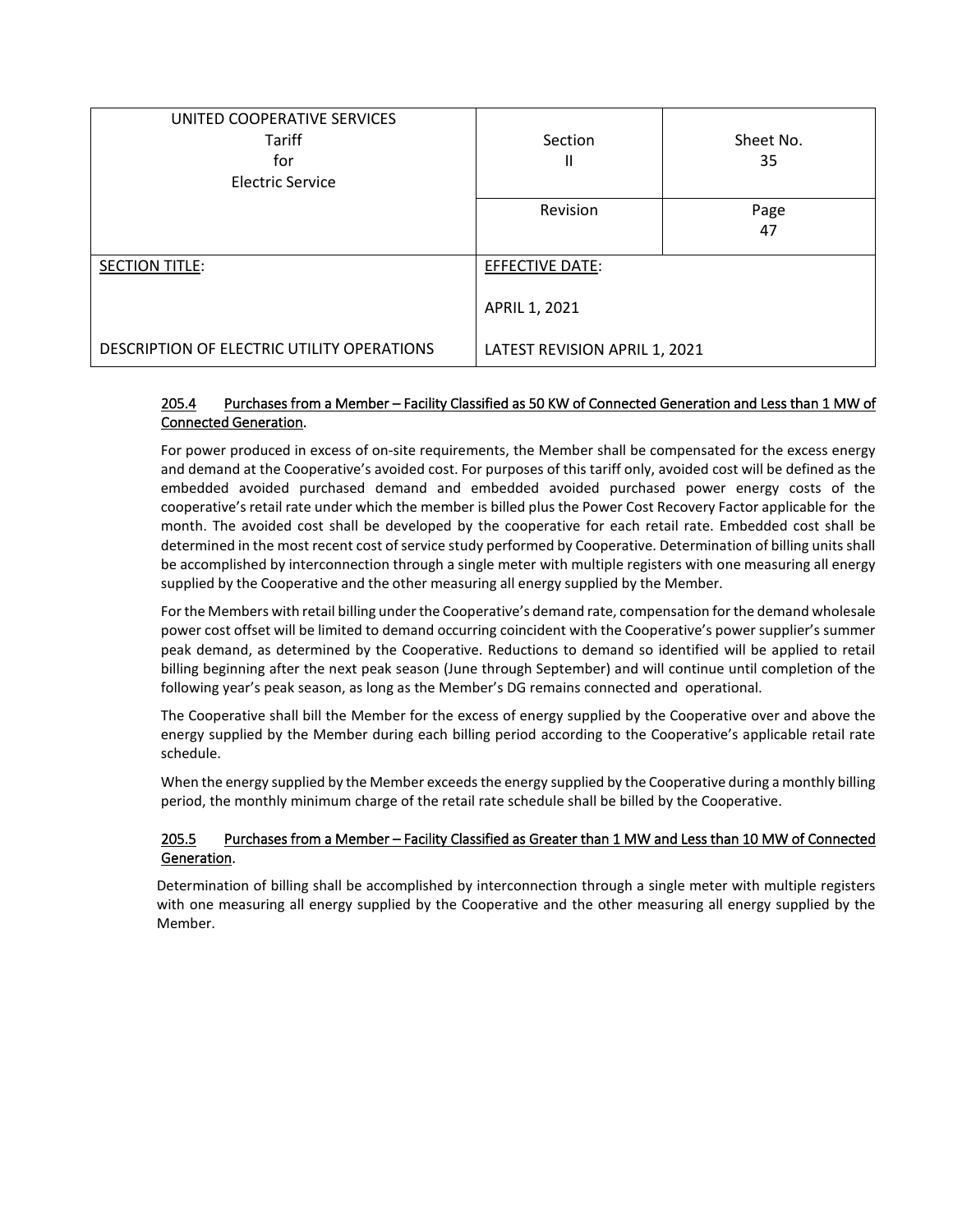| UNITED COOPERATIVE SERVICES<br><b>Tariff</b><br>for<br>Electric Service | Section<br>Ш                  | Sheet No.<br>36 |
|-------------------------------------------------------------------------|-------------------------------|-----------------|
|                                                                         | Revision                      | Page<br>48      |
| SECTION TITLE:                                                          | <b>EFFECTIVE DATE:</b>        |                 |
|                                                                         | APRIL 1, 2021                 |                 |
| DESCRIPTION OF ELECTRIC UTILITY OPERATIONS                              | LATEST REVISION APRIL 1, 2021 |                 |

The Member shall be compensated for the excess energy at the Cooperative's avoided monthly wholesale cost for energy and a percentage of the demand wholesale power cost offset by the Member's DG production with such percentage to be determined by the Cooperative based on the timing of the Member's DG production coincident with peak demand billing times.

Compensation for avoided monthly wholesale power cost for energy shall be defined as the most current, billed pricing for energy from Brazos Electric Power Cooperative, Inc. Compensation for the demand wholesale power cost offset, as determined by the Cooperative, will be applied following the peak season (June through September) and continue until completion of the following year's peak season, as long as, (1) the Member's DG remains connected and operational and (2) the Member's DG continues to generate energy at a monthly level consistent with prior energy levels to justify continued demand compensation.

There shall be no "net metering" for Distributed Generation facilities larger than 50 KW of connected generation. Net metering is defined as measuring the difference between the electricity supplied by the Cooperative and the electricity generated by the Member's facility and fed back to the electric grid over the operable time period.

The Member shall be subject to any ERCOT and Brazos charges related to the Member's DG facility, including but not limited to scheduling, dispatching and energy imbalance.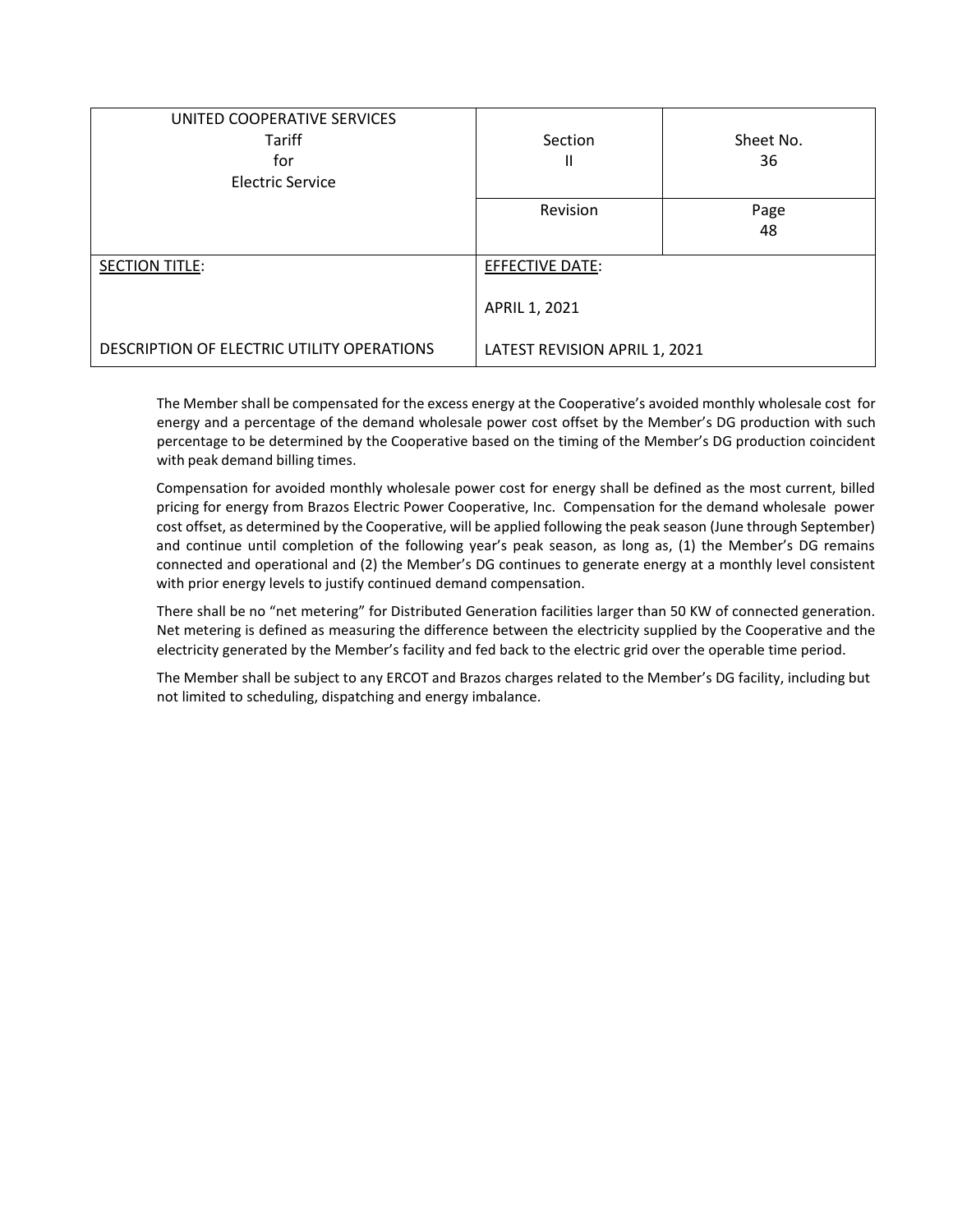| UNITED COOPERATIVE SERVICES<br><b>Tariff</b><br>for<br><b>Electric Service</b> | Section<br>Ш                  | Sheet No.<br>36 |
|--------------------------------------------------------------------------------|-------------------------------|-----------------|
|                                                                                | Revision                      | Page<br>49      |
| SECTION TITLE:                                                                 | <b>EFFECTIVE DATE:</b>        |                 |
|                                                                                | APRIL 1, 2021                 |                 |
| DESCRIPTION OF ELECTRIC UTILITY OPERATIONS                                     | LATEST REVISION APRIL 1, 2021 |                 |

# 205.6 Additional Charges.

Each billing period the Member shall be obligated to pay the following additional charges:

A. Internet Access to Meter Data.

| Monthly fee per meter (service only by Member request) | \$50.00 |
|--------------------------------------------------------|---------|
|--------------------------------------------------------|---------|

B. Other Charges.

As determined at the sole discretion of the Cooperative on a case-by-case basis, the Cooperative may recover any additional recurring or direct costs related to the Member's DG facility or purchases from Member.

# 205.7 Contracts Requirement.

An Interconnection Agreement between the Member and the Cooperative, as detailed in the DG Manual, shall be required in all cases and other contracts as needed.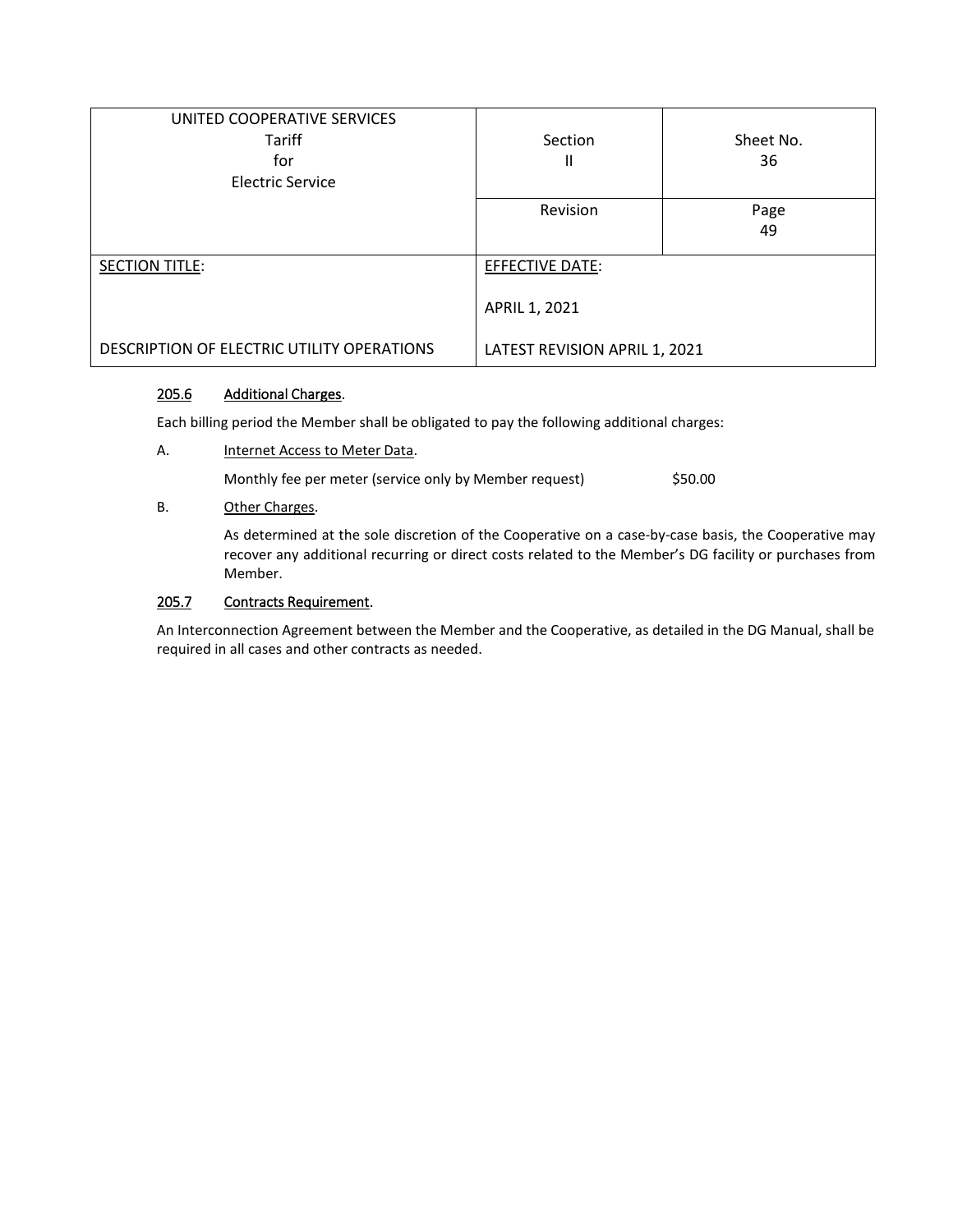| UNITED COOPERATIVE SERVICES<br>Tariff<br>for<br>Electric Service | Section<br>Ш                  | Sheet No.<br>38 |
|------------------------------------------------------------------|-------------------------------|-----------------|
|                                                                  | Revision                      | Page<br>50      |
| <b>SECTION TITLE:</b>                                            | <b>EFFECTIVE DATE:</b>        |                 |
|                                                                  | APRIL 1, 2021                 |                 |
| DESCRIPTION OF ELECTRIC UTILITY OPERATIONS                       | LATEST REVISION APRIL 1, 2021 |                 |

# **206. Renewable Energy Credit Purchase Program**

#### 206.1 Renewable Energy Credit (REC).

A. Purpose.

A Renewable Energy Credit (REC) is created when an authorized renewable generator generates 1 MWh (1,000 kWh) of energy. There is a market for sale and retirement of RECs in Texas operated and managed by ERCOT, and created to assist in the encouragement of the development, construction and operation of renewable energy resources (See Public Utility Commission of Texas, 16 TAC § 25.173).

#### B. Cooperative Enrollment.

Upon registration of the Cooperative with ERCOT, the Cooperative may, subject to applicable rules and regulations, purchase, sell and retire RECs in the REC market.

## C. Member Enrollment.

The Cooperative will offer REC's to its membership upon request.

Particpating members shall be billed for all costs associated with the purchase, transfer, sale, or retirement of RECs that the cooperative incurs on the participants' behalf

D. Retirement of Unpurchased RECs.

The Cooperative reserves the right to retire any unpurchased RECs prior to their expiration in the market.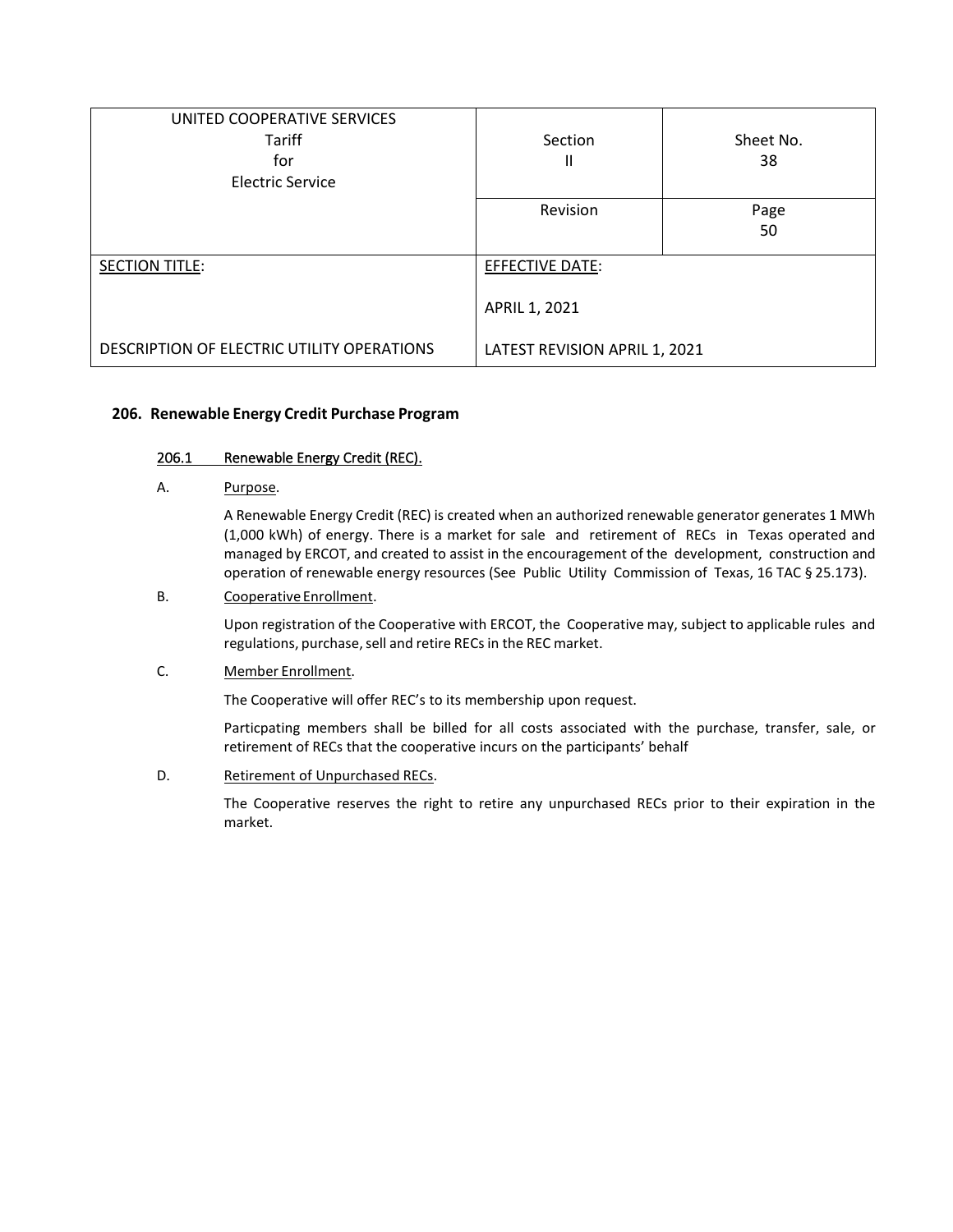| UNITED COOPERATIVE SERVICES<br><b>Tariff</b><br>for<br>Electric Service | Section<br>$\mathbf{III}$     | Sheet No.  |
|-------------------------------------------------------------------------|-------------------------------|------------|
|                                                                         | Revision                      | Page<br>51 |
| <b>SECTION TITLE:</b>                                                   | <b>EFFECTIVE DATE:</b>        |            |
|                                                                         | APRIL 1, 2021                 |            |
| DESCRIPTION OF ELECTRIC UTILITY OPERATIONS                              | LATEST REVISION APRIL 1, 2021 |            |

# **301. Application for Electric Service.**

# 301.1 Application Required.

Any Person or Firm desiring to receive Electric Service from the Cooperative shall apply for such service by contacting the Cooperative at any office of the Cooperative and providing to Cooperative applicable requested data in complete and accurate form. As referenced in Article I, Section 1.03 of the Bylaws of the Cooperative, unless the Cooperative determines otherwise, each person, upon completion of the Cooperative's Membership Application Procedure to the Cooperative's satisfaction and using, receiving, or purchasing Electric Service shall, unless the Board of the Cooperative determines otherwise, an applicant shall automatically become a Member of the Cooperative, effective as of the date the applicant began using, receiving, or purchasing Electric Service. Applicant will be notified by the Cooperative in writing of the Cooperative's action on the applicant's application for membership in the Cooperative. Membership in the Cooperative is a requirement and pre-condition to a person continuing to use, receive, or purchase Electric Service. A separate Electric Service Agreement is required for each location where delivery of electric energy is desired, whether for initiation, renewal of service or otherwise.

The application must be in the true and legal name of the Person or Firm desiring to receive Electric Service. The Cooperative may require suitable identification and such other information as may be reasonably necessary to evaluate the application.

## 301.2 Membership in the Cooperative.

Consistent with Article I, Section 1.02 of the Bylaws of the Cooperative, a Person or Firm seeking to become a Member of the Cooperative must, within a reasonable time of using, receiving or purchasing Electric Service, complete and submit to Cooperative (individually or by providing to the Cooperative information required by the Cooperative for the completion of such application form by Cooperative personnel as to applicant) a written application for membership on a form provided by the Cooperative for that purpose, agreeing: (a) to provide proper and complete identification and comply with all (i) Applicable Law, (ii) Cooperative Governance Documents, and (iii) Cooperative Agreements, (b) to pay the Cooperative for (i) all Cooperative Services used, received, or purchased by the Member at, or for, any dwelling, structure, apparatus, or Point of Delivery, owned, controlled, or directly occupied by the Member at prices, rates, or amounts determined by the Board, and in a manner specified by the Cooperative; (ii) all dues, assessments, fees, deposits, contributions, or other amounts required by these Bylaws, the Board or by Applicable Law; and (iii) unless waived in writing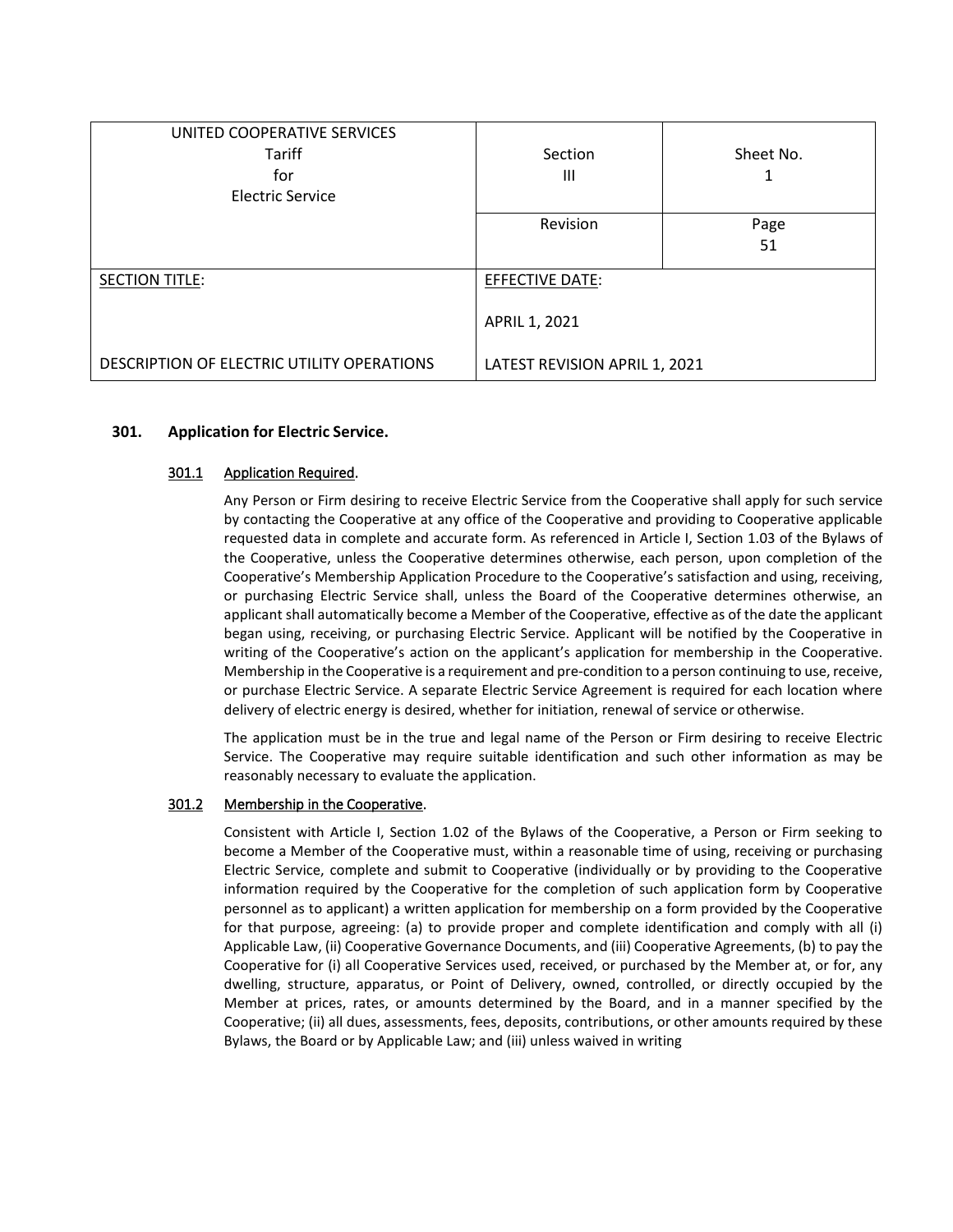| UNITED COOPERATIVE SERVICES<br><b>Tariff</b><br>for<br>Electric Service | Section<br>Ш                  | Sheet No.<br>2 |
|-------------------------------------------------------------------------|-------------------------------|----------------|
|                                                                         | Revision                      | Page<br>52     |
| <b>SECTION TITLE:</b>                                                   | <b>EFFECTIVE DATE:</b>        |                |
|                                                                         | APRIL 1, 2021                 |                |
| DESCRIPTION OF ELECTRIC UTILITY OPERATIONS                              | LATEST REVISION APRIL 1, 2021 |                |

by the Board, or waived pursuant to Board policy generally applicable to all applicants, pay the Cooperative any outstanding amounts owed the Cooperative by the applicant; and (3) to complete any additional or supplemental document or contract required by the Board for the Cooperative Services which the applicant is seeking to use, receive, or purchase. Application for membership by any Person or Firm shall automatically include the agreement by applicant to the terms and conditions of the application for membership and Electric Service Agreement required by the Cooperative, without further action by the applicant. Each applicant, upon making application to the Cooperative for membership, agrees to pay the Cooperative (i) for all Cooperative Services used, received, or purchased by the Member or at, or for, any dwelling or structure owned, controlled, or directly occupied by the Member at prices, rates, or amounts determined by the Board, and in a manner specified by the Cooperative; (ii) all dues, assessments, fees, deposits, contributions, or other amounts required by this tariff, the Bylaws of the Cooperative, the Board, or by Applicable Law; and (iii) any outstanding amounts owed the Cooperative by the applicant, unless waived as provided by the Bylaws of the Cooperative. Each applicant agrees further to complete any additional or supplemental document or contract required by the Cooperative for services which the applicant is seeking to use, receive, orpurchase.

By providing phone numbers to the Cooperative, each applicant and each Member also (i) consents to receive phone calls from the Cooperative, including automated phone calls, on the phone numbers the applicant or Member provides, (ii) confirms to the Cooperative that the phone numbers applicant or Member provides belong to the applicant or Member providing such phone number and not to third party, and (iii) that if a phone number changes from the number provided to the Cooperative, the providing applicant or Member agrees to promptly notify the Cooperative of such fact and of the applicant's or Member's new phone number.

The submission to the Cooperative by the applicant of an application for membership shall, as may be required by the Cooperative, be accompanied by the payment of one (1) membership fee, in the amount then required by the Cooperative, not to exceed \$25.00.

#### 301.3 Offer to Purchase Electric Service.

Upon compliance with the provisions of Section 301.1 and 301.2, applicant has made an offer to purchase electric energy from the Cooperative, the terms of which are contained in the Electric Service Agreement, these tariffs, the Cooperative's Articles, Bylaws and other Governance Documents, and any applicable easements.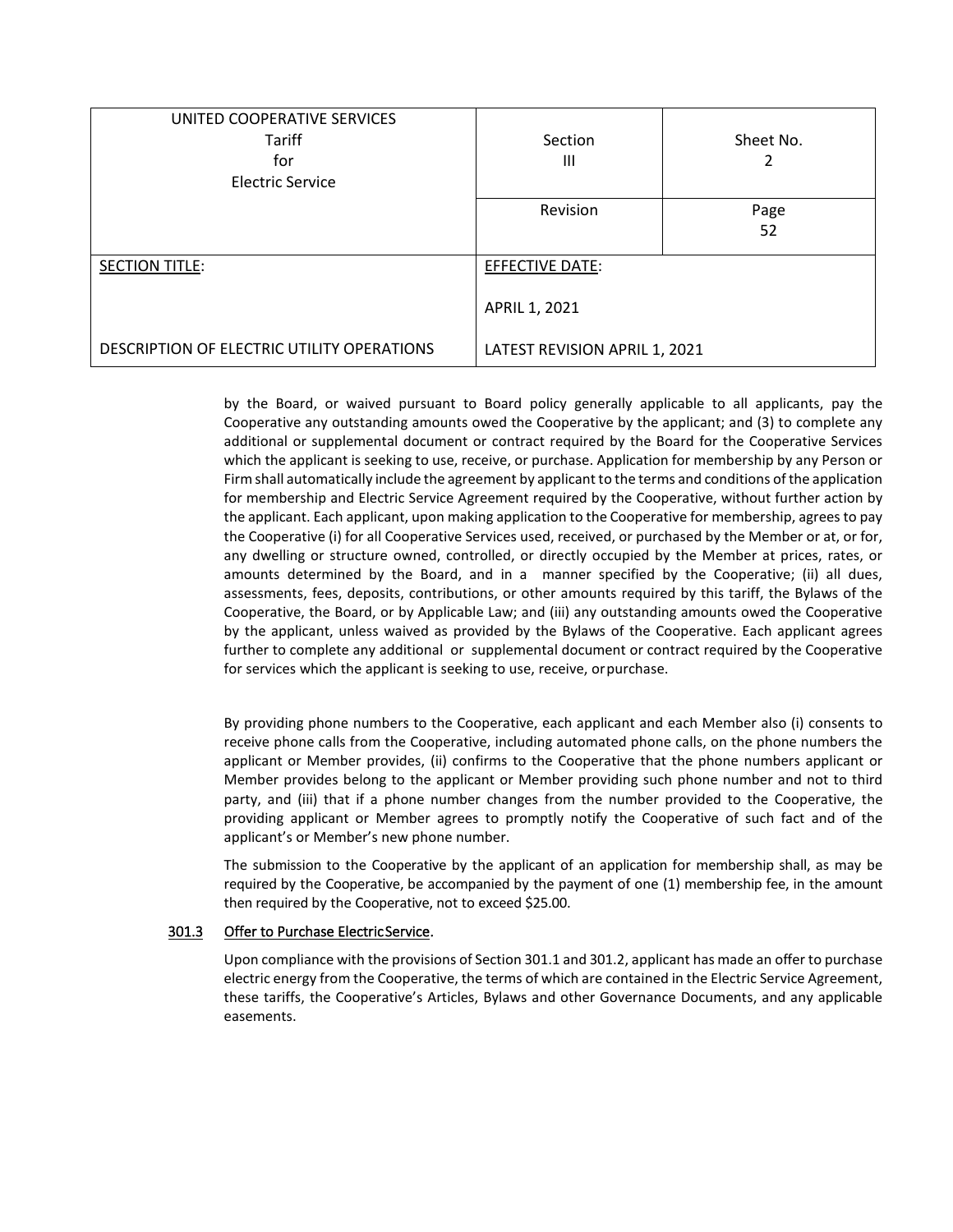| UNITED COOPERATIVE SERVICES<br><b>Tariff</b><br>for<br>Electric Service | Section<br>Ш                  | Sheet No.<br>3 |
|-------------------------------------------------------------------------|-------------------------------|----------------|
|                                                                         | Revision                      | Page<br>53     |
| <b>SECTION TITLE:</b>                                                   | <b>EFFECTIVE DATE:</b>        |                |
|                                                                         | APRIL 1, 2021                 |                |
| DESCRIPTION OF ELECTRIC UTILITY OPERATIONS                              | LATEST REVISION APRIL 1, 2021 |                |

# **302. Establishment of Credit.**

At any time before applicant's offer to purchase Electric Service is agreed to by the Cooperative, the Cooperative may require applicant, regardless of the type of service applied for, to demonstrate and satisfactorily establish credit in such form and manner as may be prescribed by the Cooperative. The satisfactory establishment of credit shall not relieve the applicant from complying with tariff provisions for prompt payment of bills. Notwithstanding any provision of these rules to the contrary, the following rules shall apply to the establishment of credit.

#### 302.1 Establishment of Credit for Electrical Service Applicants.

An applicant for electric service may satisfactorily establish credit and may not be required to pay a deposit:

## **A.** Credit History.

If the applicant for Electric Service poses no credit risk beyond that considered acceptable by Cooperative, at its sole discretion, upon consideration of credit risk assessments reported by cumulative data from qualified credit reporting agencies; OR

## **B.** Payment History.

If it is undisputed that applicant has been a member of the Cooperative within the last two years and is not delinquent in the payment of any such utility service account and during the last twelve (12) consecutive months of service did not have more than two occasions in which a bill for such utility service was paid after becoming delinquent and never had service disconnected for nonpayment; OR

#### **C.** Guarantee.

If the applicant for Electric Service furnishes in writing a satisfactory guarantee to secure the payment of bills for electric service;OR

#### **D.** Senior Citizens.

If the applicant for residential service is sixty-five (65) years of age or older, does not have an outstanding account balance with the Cooperative, and poses no credit risk beyond that considered acceptable by Cooperative, at its sole discretion, upon consideration of credit risk assessments reported by cumulative data from qualified credit reporting agencies.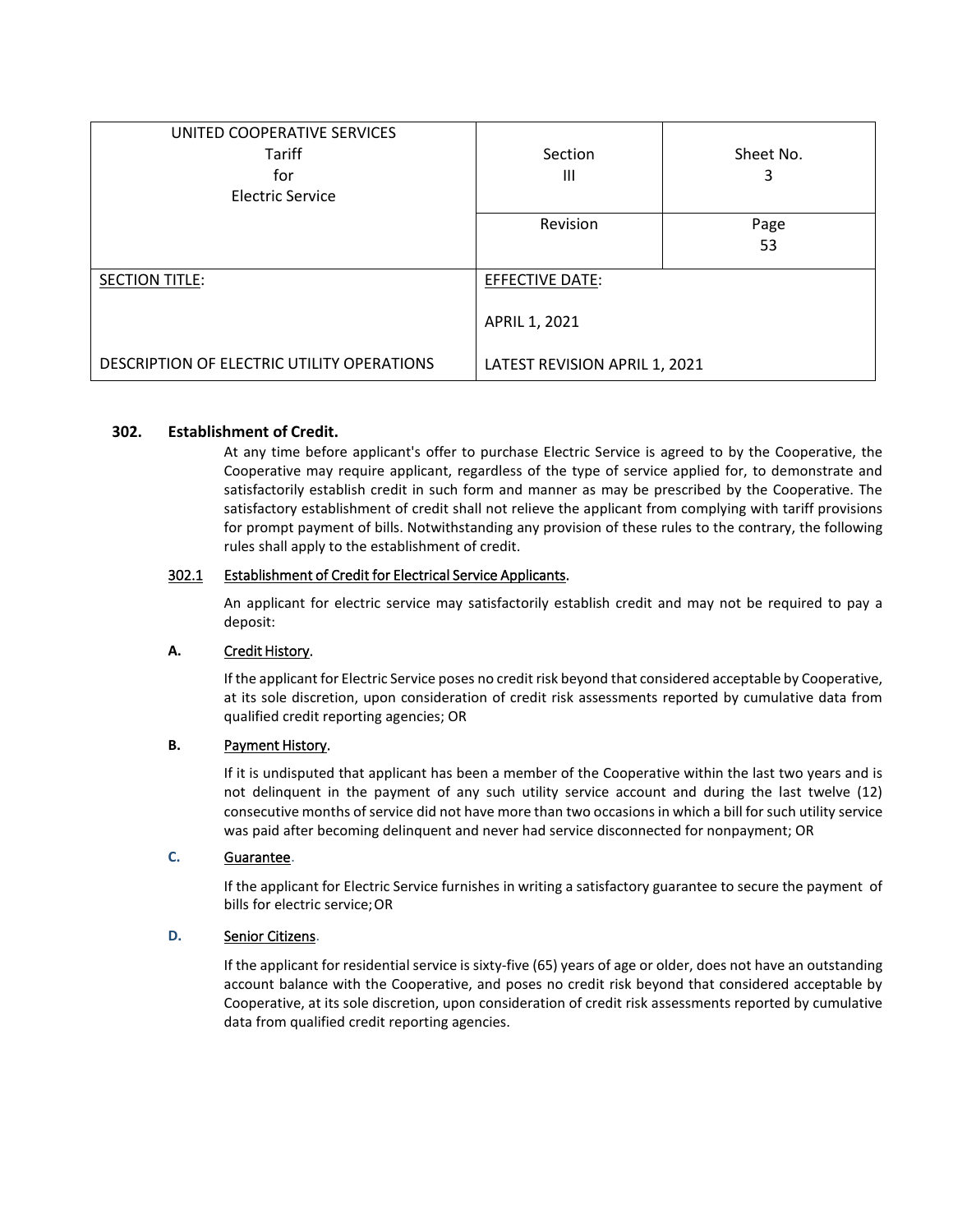| UNITED COOPERATIVE SERVICES<br><b>Tariff</b><br>for<br><b>Electric Service</b> | Section<br>Ш                  | Sheet No.<br>4 |
|--------------------------------------------------------------------------------|-------------------------------|----------------|
|                                                                                | Revision                      | Page<br>54     |
| <b>SECTION TITLE:</b>                                                          | <b>EFFECTIVE DATE:</b>        |                |
|                                                                                | APRIL 1, 2021                 |                |
| DESCRIPTION OF ELECTRIC UTILITY OPERATIONS                                     | LATEST REVISION APRIL 1, 2021 |                |

# 302.2 Security Deposit.

If the credit of an applicant for any type of service has not been established satisfactorily to the Cooperative, the applicant may be required to make a deposit. The deposit can be in the form of cash or, at the sole discretion of the Cooperative, contractual obligations (e.g. letter of credit) in lieu of a cash deposit, acceptable toCooperative.

# 302.3 Amount of Deposit for Electric Service.

The required deposit for service shall not exceed an amount equivalent to one-sixth (1/6) of the annual billings as estimated after discussion of usage history with the Cooperative's personnel.

#### 302.4 Increase in Deposit Within First 12 Months of New Service.

During the first 12 months of new service, if actual usage is three times estimated usage (or three times average usage of most recent three bills) and current usage exceeds \$150, and 150% of the security held, a new deposit requirement may be calculated and an additional deposit may be required to be made within 10 days after issuance of written notice of termination and requested additional deposit, or, in lieu of additional deposit, the member may elect to pay the current usage within 10 days after issuance of written notice of termination and requested additional deposit.

#### 302.5 Increase in Deposit for Commercial and Residential Member.

If actual billings of a commercial member are at least twice the amount of the estimated billings, and a suspension notice has been issued on a bill within the previous 12 month period, a new deposit may be required to be made within 15 days after issuance of written notice of termination and requested additional deposit. In lieu of additional deposit, the member may elect to pay the current bill by the due date of the bill, provided the member has not exercised this option in the previous 12 months.

If actual billings of a residential member are at least twice the amount of the estimated billings after two billing periods, and a suspension notice has been issued on a bill within the previous 12 month period, a new deposit may be required to be made within 15 days after issuance of written notice of termination and requested additional deposit. In lieu of additional deposit, the member may elect to pay the current bill by the due date of the bill, provided the member has not exercised this option in the previous 12 months.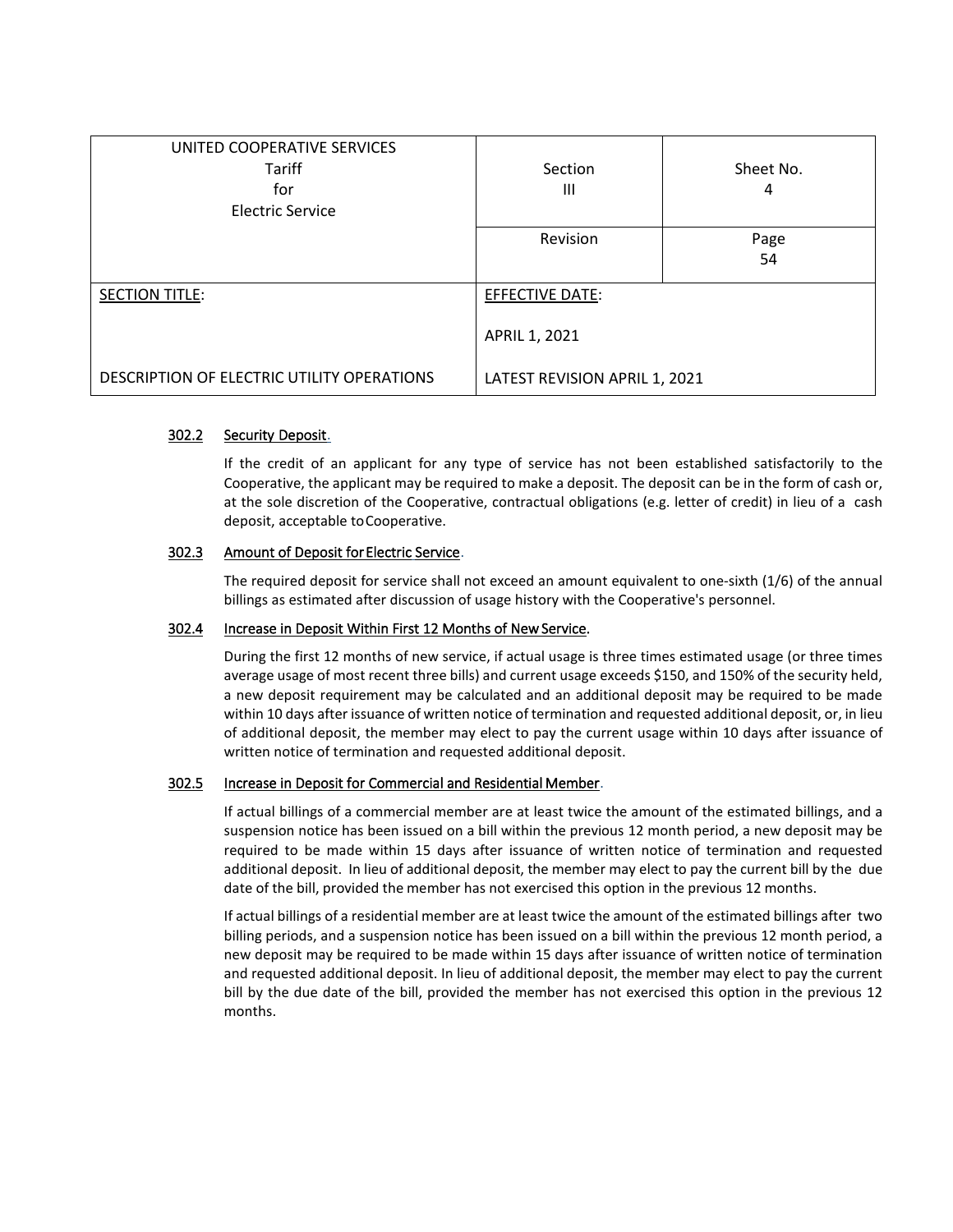| UNITED COOPERATIVE SERVICES<br><b>Tariff</b><br>for<br>Electric Service | Section<br>Ш                  | Sheet No.<br>5 |
|-------------------------------------------------------------------------|-------------------------------|----------------|
|                                                                         | Revision                      | Page<br>55     |
| <b>SECTION TITLE:</b>                                                   | <b>EFFECTIVE DATE:</b>        |                |
|                                                                         | APRIL 1, 2021                 |                |
| DESCRIPTION OF ELECTRIC UTILITY OPERATIONS                              | LATEST REVISION APRIL 1, 2021 |                |

#### 302.6 Temporary or Seasonal Service and for Weekend Residences.

The Cooperative may require an applicant for temporary service or seasonal service or service to weekend or intermittent use installations to pay a deposit sufficient to reasonably protect the Cooperative against the assumed risk for any of such services.

## 302.7 Reestablishment of Credit.

Every applicant who previously has been a member of the Cooperative and whose service has been discontinued for nonpayment of bills or meter tampering or bypassing of meter shall be required, before service is rendered, to pay all amounts due the Cooperative or execute a deferred payment agreement, if offered, and reestablish credit. The burden shall be on the utility to prove the amount of utility service received but not paid for and the reasonableness of any charge for such unpaid service, as well as all other elements of any bill required to be paid as a condition of service restoration.

#### **303. Cooperative Action on the Application.**

The Cooperative shall consider the offer to purchase Electric Service and act upon it within a reasonable time by either granting the application (conditionally, subject to these Service Rules and Regulations) or refusing service in accordance with this tariff.

#### 303.1 Granting Application.

The Cooperative may grant an application by making electricity available at an applicant's service location and confirming to an applicant in writing that the application has been granted, or by having its authorized officer or employee execute on behalf of the Cooperative an Electric Service Agreement with applicant

#### 303.2 Refusal of Service.

The Cooperative may refuse service if:

## **A.** Credit.

Member or applicant has failed or refused to satisfactorily establish credit; OR

#### **B.** Fulfillment of Conditions Precedent.

If Member or applicant has failed or refused within a reasonable time to fulfill any condition precedent to performance (see Section 304.2); OR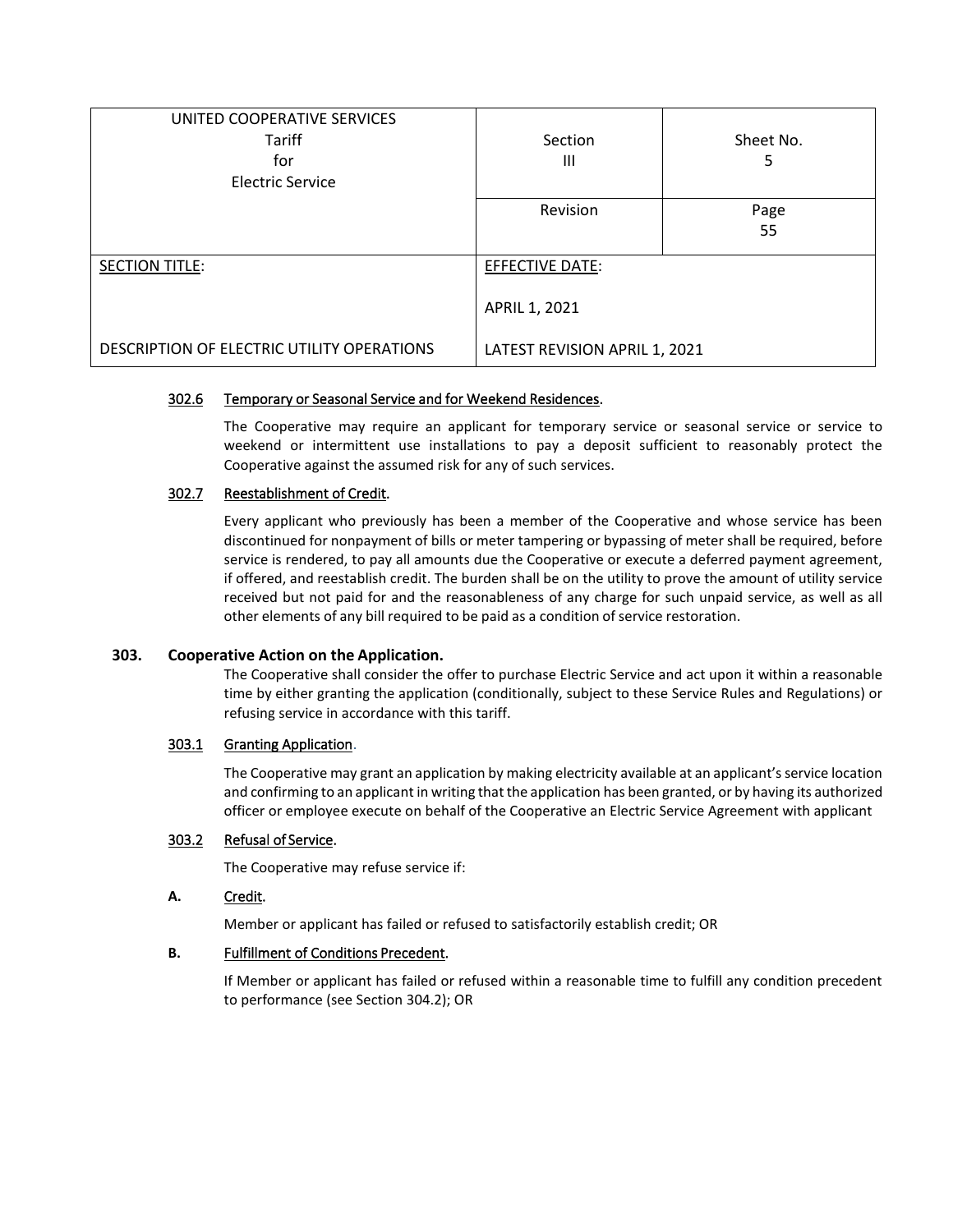| Section<br>Ш           | Sheet No.<br>6                                 |
|------------------------|------------------------------------------------|
| Revision               | Page<br>56                                     |
| <b>EFFECTIVE DATE:</b> |                                                |
|                        |                                                |
|                        | APRIL 1, 2021<br>LATEST REVISION APRIL 1, 2021 |

# **C.** Indebtedness.

If Member or applicant has failed or refused to pay any indebtedness to any utility having previously provided applicant with electric service; OR

#### **D.** Membership.

If Member or applicant has failed or refused to pay the membership fee or qualify for membership in the Cooperative in accordance with the provisions of Applicable Law and the Articles and Bylaws of the Cooperative; OR

#### **E.** Hazardous Condition.

If it has come to the Cooperative's attention that Member's or applicant's installation or equipment is, in the Cooperative's sole discretion, hazardous or of such character that satisfactory service cannot be given; OR

#### **F.** False Name or Other Artifice.

Member or applicant uses an alias, trade name, business name, the name of a relative or another person or other artifice to avoid payment of electric service bills; OR

# **G.** Intent to Deceive.

Member or applicant applies for service at a location where another Member or applicant received or continues to receive Electric Service and the electric bill is unpaid, and the Cooperative, at its sole discretion, has found that a change in identity has been made in an attempt to avoid or evade payment of the billing for Electric Service; OR.

#### **H.** Interference with Service.

If Member or applicant violates any rule pertaining to the use of Electric Service (including the operation of nonstandard equipment or unauthorized attachments after notice required by Section 303.3 D.) in a manner which interferes with or is likely to cause interference with Electric Service to any Member.

#### 303.3 Insufficient Grounds for Refusal to Electric Serve.

The following shall not constitute sufficient cause for refusal of service to a present Member or applicant:

- **A.** Delinquency in payment for service by a previous occupant of the premises to be served;or
- **B.** Failure to pay for merchandise, or charges for non-utility service purchased from the Cooperative; or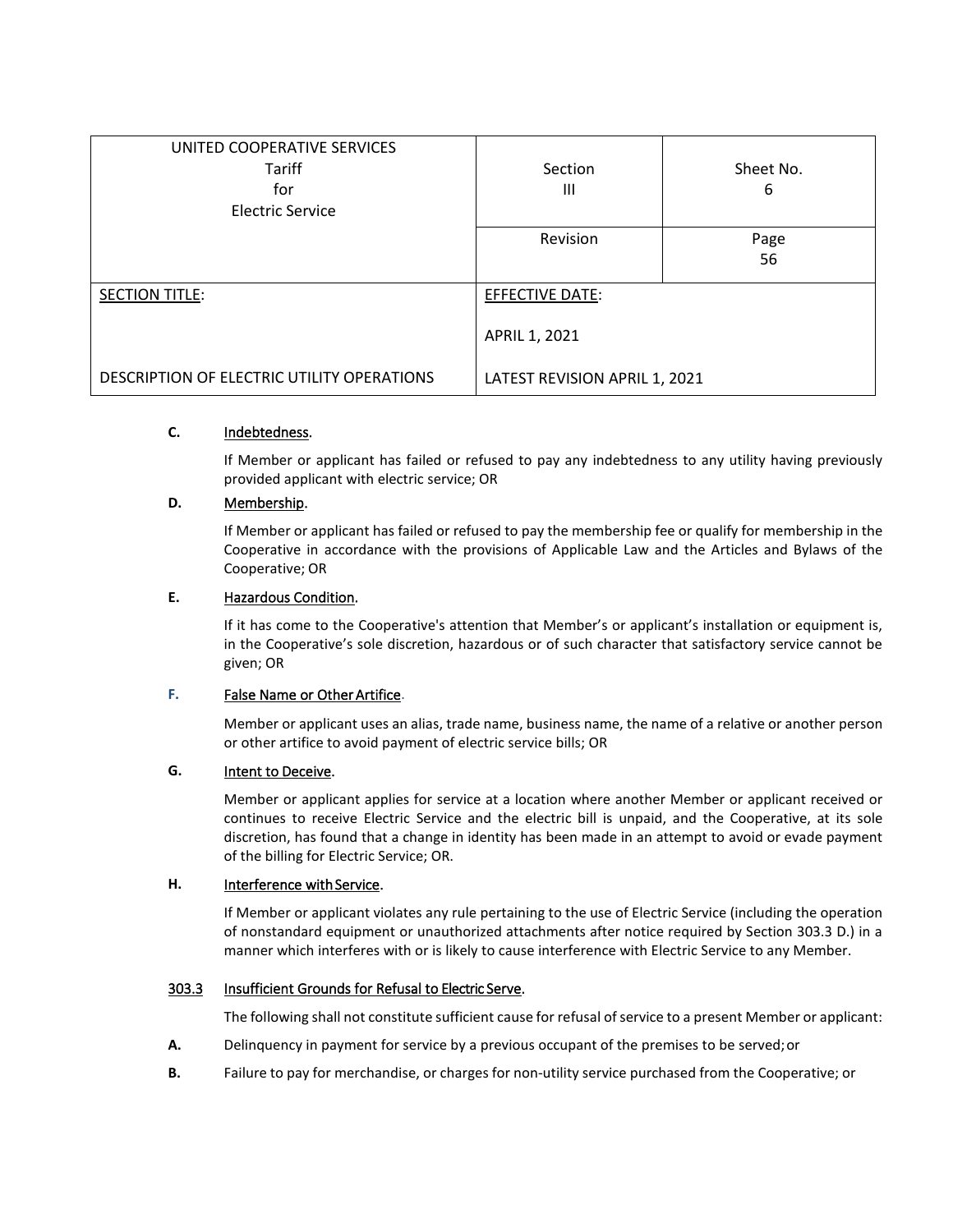| UNITED COOPERATIVE SERVICES<br><b>Tariff</b><br>for<br>Electric Service | Section<br>Ш                  | Sheet No.  |
|-------------------------------------------------------------------------|-------------------------------|------------|
|                                                                         | Revision                      | Page<br>57 |
| <b>SECTION TITLE:</b>                                                   | <b>EFFECTIVE DATE:</b>        |            |
|                                                                         | APRIL 1, 2021                 |            |
| DESCRIPTION OF ELECTRIC UTILITY OPERATIONS                              | LATEST REVISION APRIL 1, 2021 |            |

- **C.** Failure to pay a bill to correct previous underbilling due to misapplication of rates more than six months prior to the date of application; or
- **D.** Violation of the Cooperative's rules pertaining to operation of nonstandard equipment or unauthorized attachments which interferes with the service of others, or other services such as communication services unless the Member or applicant has first been notified and been afforded reasonable opportunity to comply with the rules; or
- **E.** Failure to pay a bill of another Member as guarantor thereof, unless the guarantee was made in writing to the Cooperative as a condition precedent to service; or
- **F.** Failure to pay the bill of another Member at the same address except where the change of member or applicant identity is made to avoid or evade payment of a utility bill. A Member or applicant may request a supervisory review if the Cooperative determines that the evasion has occurred and refuses to provide service.

#### **304. Contracts for Service.**

Member or applicant requests for Electric Service of the character and type provided by Cooperative are granted within the limitations of the applicable rate schedule for Electric Service, the availability of Cooperative facilities, the characteristics of member's or applicant's electrical load and these Service Rules and Regulations.

Cooperative may require special contractual arrangements, which may include additional charges under this tariff, prior to Cooperative's providing Electric Service if the Electric Service requested by Member or applicant is not available at the service location or is other than that which Cooperative usually provides.

The grant of an application shall operate as an acceptance of applicant's offer to purchase Electric Service pursuant to the terms of the contract as described in Section 304.1 of this Tariff. Any Customer taking Electric Service from Cooperative, in consideration of the Cooperative's supplying Electric Service and regardless whether or not such Customer has made application for such Electric Service, is bound by these Service Rules and Regulations and is liable to Cooperative for payment for such Electric Service under the applicable rate schedule.

### 304.1 Terms of Contract.

The terms of the contract are the provisions of the Electric Service Agreement, this tariff, any applicable easement, and the Articles and Bylaws of the Cooperative.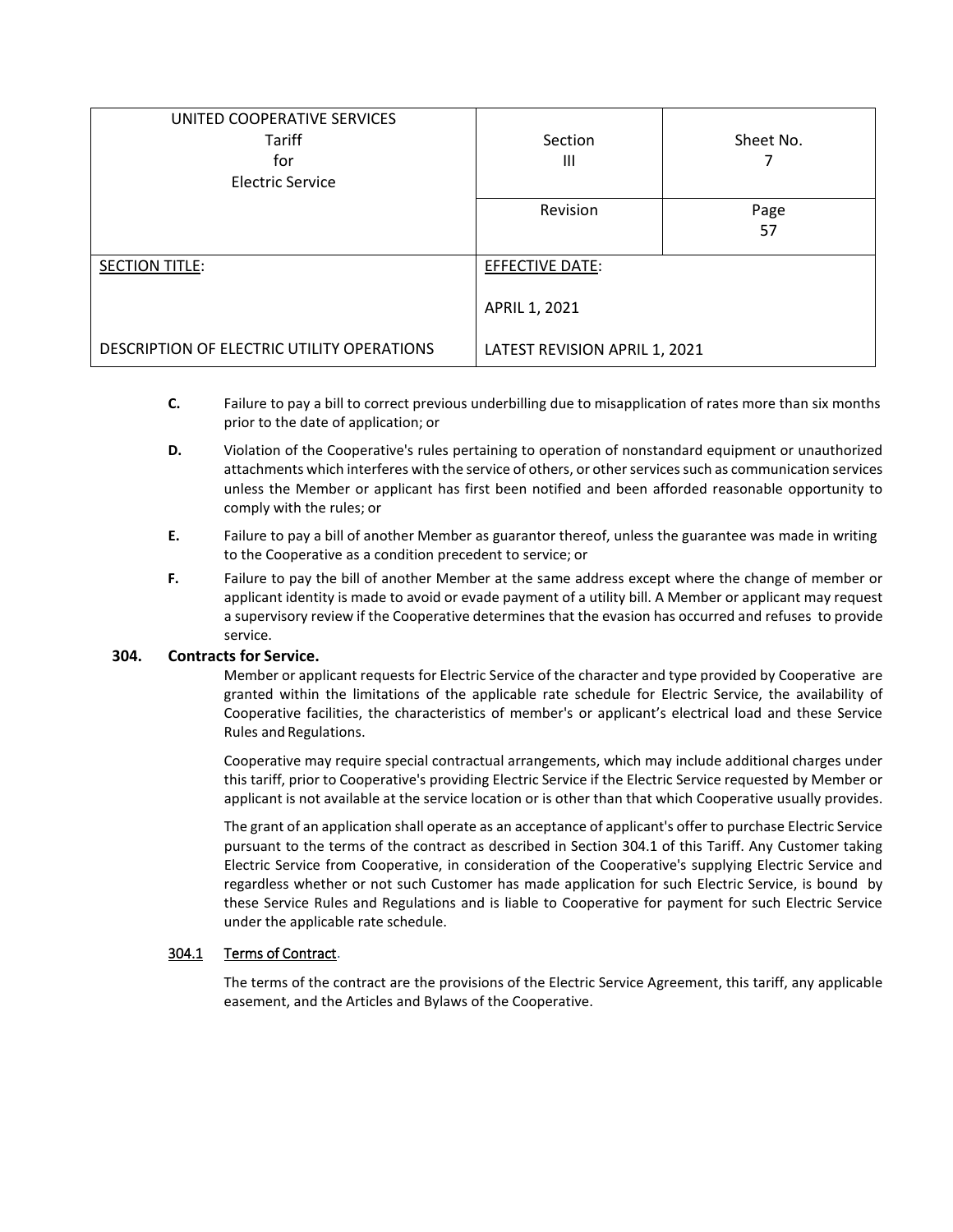| UNITED COOPERATIVE SERVICES<br><b>Tariff</b><br>for<br>Electric Service | Section<br>Ш                  | Sheet No.<br>8 |
|-------------------------------------------------------------------------|-------------------------------|----------------|
|                                                                         | Revision                      | Page<br>58     |
| <b>SECTION TITLE:</b>                                                   | <b>EFFECTIVE DATE:</b>        |                |
|                                                                         | APRIL 1, 2021                 |                |
| DESCRIPTION OF ELECTRIC UTILITY OPERATIONS                              | LATEST REVISION APRIL 1, 2021 |                |

# 304.2 Conditions to be Fulfilled by Applicant or Member Prior to the Rendition of Electric Service.

As conditions precedent to the performance or obligation to perform any part of the contract for Electric Service by the Cooperative or the provision of any Electric Service; Member and applicant shall:

# A. Comply with the Law.

Member and applicant warrant to the Cooperative that he or she has complied with all Federal, State, County, and Municipal regulations governing the service applied for and shall remain in compliance. The Cooperative does not undertake to determine if Member or applicant is in compliance with the law and the provision of service shall not be construed as any indication of compliance; however, the Cooperative may require a copy of any approval required by law, ordinance or regulation prior to the provision of service; AND

#### B. Comply with Service Rules.

Applicant and Member shall comply with the Service Rules and Regulations of the Cooperative governing the service applied for; AND

# C. Member's Installation.

Member and applicant warrant to the Cooperative that member's and applicant's installation is constructed in accordance with the applicable versions of the National Electric Code, National Electric Safety Code, American National Standards Institute, Cooperative policies and procedures, as well as ordinances of jurisdictional authorities and will be maintained in such manner as to conform to such standards. The Cooperative does not undertake to determine if member's or applicant's installation complies with such standards and the provision of service shall not be construed as any indication of compliance; however, should it come to the attention of the Cooperative that member's or applicant's installation does not conform to such standards, member and applicant, as applicable, may be required to conform prior to the provision of service or the Cooperative may discontinue service; AND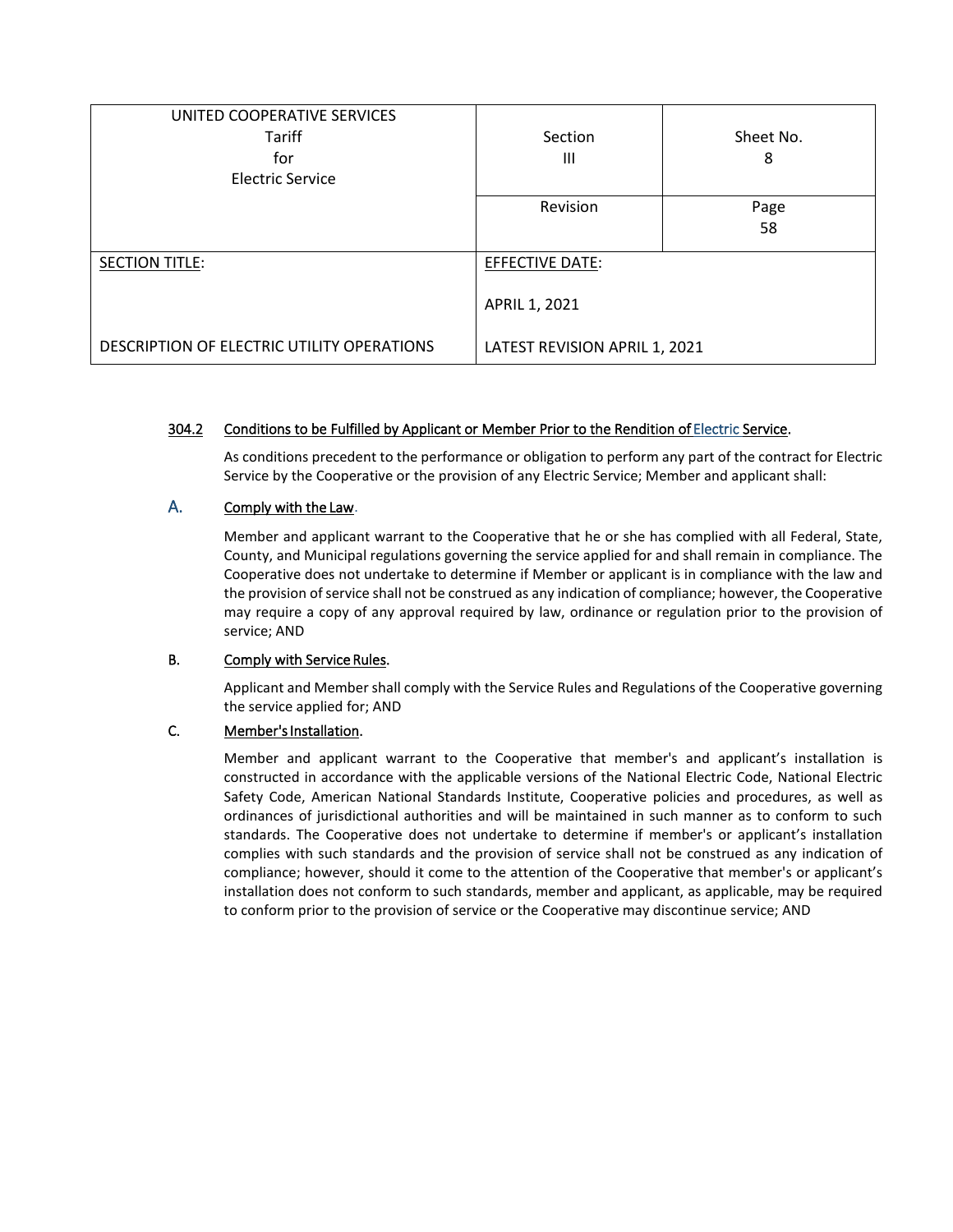| UNITED COOPERATIVE SERVICES<br><b>Tariff</b><br>for<br>Electric Service | Section<br>Ш                  | Sheet No.<br>9 |
|-------------------------------------------------------------------------|-------------------------------|----------------|
|                                                                         | Revision                      | Page<br>59     |
| <b>SECTION TITLE:</b>                                                   | <b>EFFECTIVE DATE:</b>        |                |
|                                                                         | APRIL 1, 2021                 |                |
| DESCRIPTION OF ELECTRIC UTILITY OPERATIONS                              | LATEST REVISION APRIL 1, 2021 |                |

# D. Easement.

Applicant and Member shall grant or secure to the Cooperative at Member's or applicant's expense an easement granting to the Cooperative the right to construct, operate, access, maintain, and furnish Cooperative Services including electric distribution facilities which the Cooperative considers necessary. The easement(s) will be in a form and content of which is satisfactory to the Cooperative In the event the Applicant or Member is not able to secure an easement acceptable to the Cooperative after reasonable attempts and the Cooperative acquires an easement, then Member or applicant, as applicable, shall reimburse the Cooperative all costs of acquiring such easement;AND

Upon request from and without charge to the Cooperative, each Member shall provide to the Cooperative safe and reliable access to, and use of, any portion of personal or real property owned by the Member.

Each Member requesting new or additional Cooperative Services from the Cooperative shall, upon request by the Cooperative, execute and deliver to the Cooperative such written easement, right-of-way, license, or other similar property interest in any real or personal property owned by that Member as may be required by the Cooperative in order (A) to purchase, install, construct, inspect, monitor, operate, repair, maintain, remove, or relocate any Cooperative Equipment or (B) to provide, monitor, measure, or maintain any Cooperative Service.

No Member shall tamper or interfere with, damage, or impair any Cooperative Equipment. Each Member shall protect, and shall install, implement, and maintain any protective device or procedure reasonably required by the Cooperative to protect Cooperative Equipment.

## E. Construction Costs.

Applicant and Member shall fulfill all obligations for the payment of construction costs in the manner prescribed in service rules and regulations, including the Cooperative's line extension policy governing the electric infrastructure to be constructed.

#### 304.3 Assignment of Contract.

The Member and applicant shall not assign the Contract except by written consent of the Cooperative or in compliance with the Articles and Bylaws of the Cooperative. The Contract shall inure to the benefit of the Cooperative'sassigns.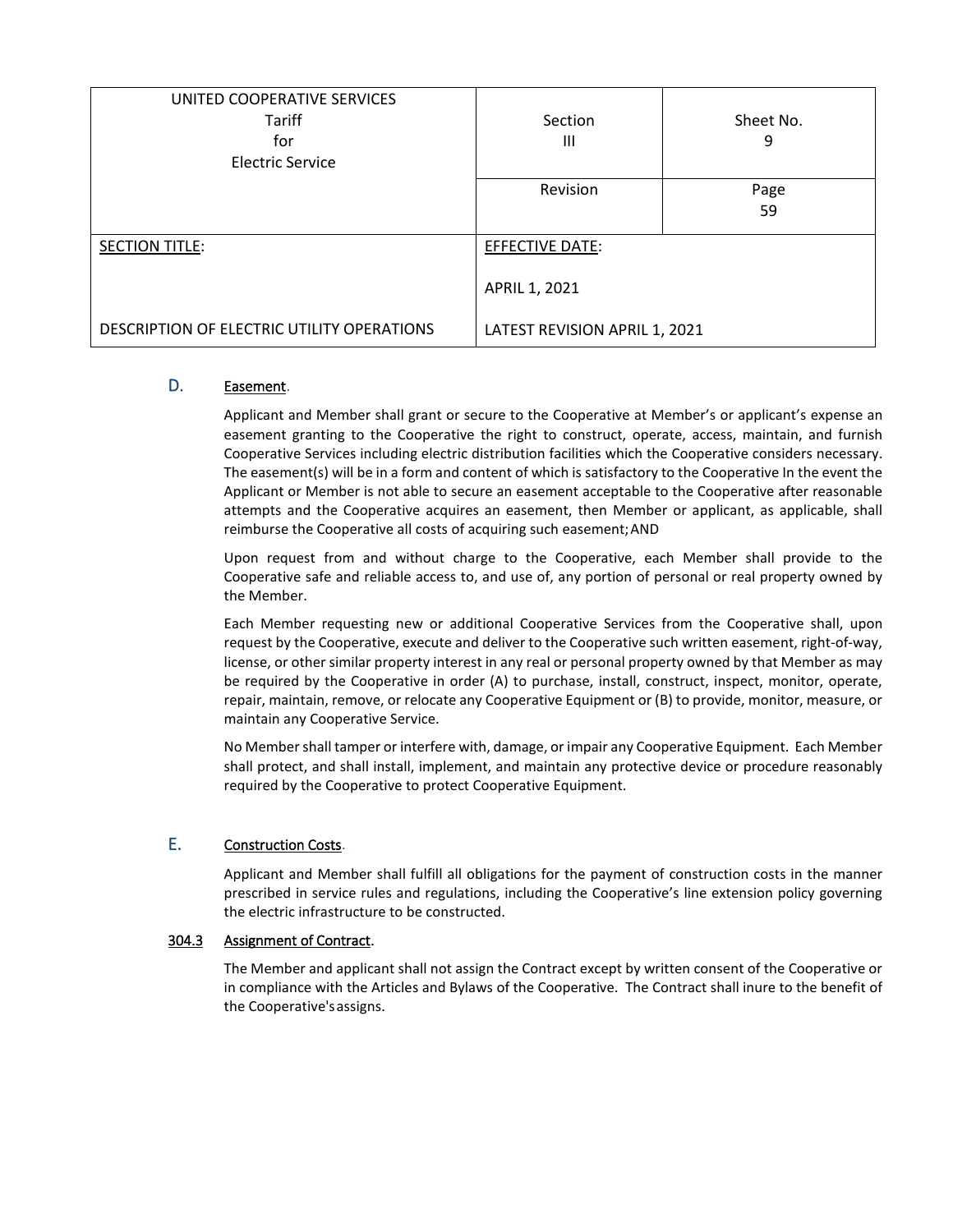| UNITED COOPERATIVE SERVICES<br><b>Tariff</b><br>for<br>Electric Service | Section<br>Ш                  | Sheet No.<br>11 |
|-------------------------------------------------------------------------|-------------------------------|-----------------|
|                                                                         | Revision                      | Page<br>60      |
| <b>SECTION TITLE:</b>                                                   | <b>EFFECTIVE DATE:</b>        |                 |
|                                                                         | APRIL 1, 2021                 |                 |
| DESCRIPTION OF ELECTRIC UTILITY OPERATIONS                              | LATEST REVISION APRIL 1, 2021 |                 |

# 304.4 Modification by the Parties.

Contracts for Electric Service may be modified or terminated by the agreement of both the Cooperative and the Member or applicant only if such agreement is made in writing and signed by both parties.

#### **305. Line Extension.**

The Cooperative shall exercise prudent judgment in determining the conditions under which a specific line extension for Electric Service will be made and shall view each case individually, considering the following:

- 1) Cost to provide the service;
- 2) Longevity of the load;
- 3) Annual load factor;
- 4) Possibility of other loads developing nearby or along the proposed line extension;
- 5) Anticipated annual revenues; and
- 6) Compatibility with planned systemimprovements.

With these factors, the Cooperative shall make a simplified rate-of-return study. The rate-of-return study is a method used to model the anticipated revenues and expenses related to the line extension for a new load.

Upon the result from the study, the Cooperative can determine whether a contribution in aid of construction is required. A Member who requires an extension of the existing electric distribution system shall pay the estimated construction unit cost of that extension less any applicable construction allowance, as set forth in the Cooperative's most current line extension policy.

When the Cooperative is required to serve a load which is "short-term" (i.e., temporary service that is supplied for less than 12 months), the Cooperative shall be reimbursed for the estimated cost of building the required facilities, plus the cost of removing the facilities, less salvage.

#### Point of Delivery.

The Cooperative extends its electric facilities only to the Point of Delivery. Member and applicant shall install and be solely responsible for wiring of the installation and all service entrance wiring through the weatherhead and the meter base to Member's or applicant's main disconnect switch or service center.

#### 305.1 Ownership of Distribution Facilities.

The Cooperative shall retain the ownership of all material and facilities installed by the Cooperative for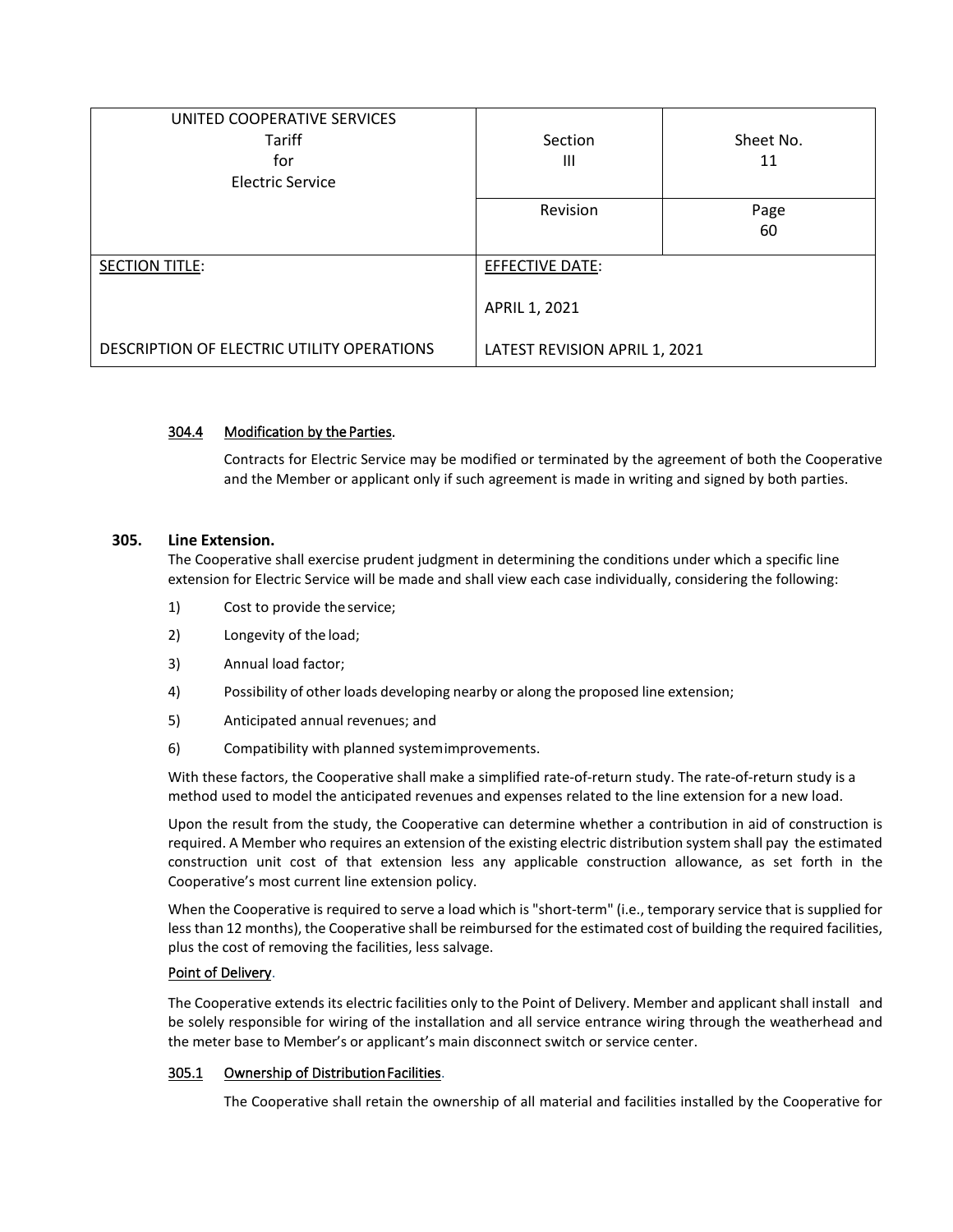| UNITED COOPERATIVE SERVICES<br>Tariff<br>for<br>Electric Service | Section<br>Ш                                   | Sheet No.<br>11 |
|------------------------------------------------------------------|------------------------------------------------|-----------------|
|                                                                  | Revision                                       | Page<br>61      |
| <b>SECTION TITLE:</b>                                            | <b>EFFECTIVE DATE:</b>                         |                 |
| DESCRIPTION OF ELECTRIC UTILITY OPERATIONS                       | APRIL 1, 2021<br>LATEST REVISION APRIL 1, 2021 |                 |

the distribution of electric energy whether or not the same have been paid for by the Member or applicant. All lines and facilities constructed or installed by the Cooperative are the property of the Cooperative.

#### 305.2 Refund of Prepayments for Electric Service.

Payments necessary for construction of Electric Service facilities which will be used by the Member are considered contributions in aid of construction and are generally not refundable. The Cooperative, under warranted conditions, at its sole discretion, may choose to refund either all or a portion of a Member's contributions in aid of construction.

#### 305.3 Deferred Payment Plan.

The Cooperative may, at its sole discretion, enter into a deferred payment plan with Member for all or a portion of any amount required to be paid as aid to construction.

#### 305.4 Relocation or Upgrade of Facilities.

The Cooperative will relocate its facilities on Member's premises at Member's request provided member has (1) provided a satisfactory easement for the new facilities; (2) paid in advance an estimate of all costs for the removal of the old facilities, less salvage value, and all costs for the construction of new facilities. If the Cooperative determines it is necessary to move its facilities because Member fails or refuses to allow the Cooperative access to Cooperative's facilities at any time then Member may be billed the actual cost of relocation. If Member requests or Cooperative determines an upgrade of facilities is reasonably necessary, the Member may be required to pay an amount not to exceed the actual cost of all construction.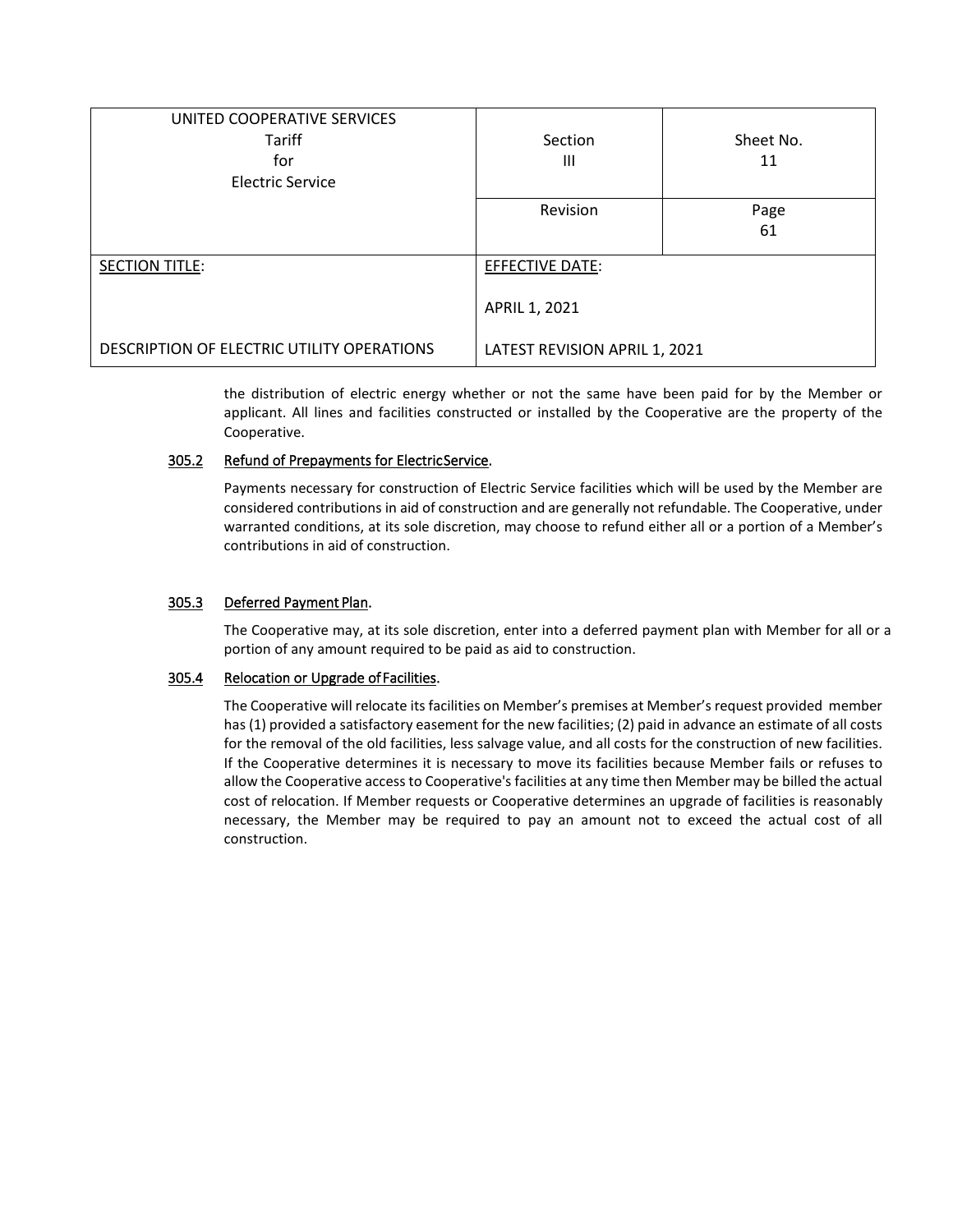| UNITED COOPERATIVE SERVICES<br><b>Tariff</b><br>for<br>Electric Service | Section<br>Ш                  | Sheet No.<br>12 |
|-------------------------------------------------------------------------|-------------------------------|-----------------|
|                                                                         | Revision                      | Page<br>62      |
| <b>SECTION TITLE:</b>                                                   | <b>EFFECTIVE DATE:</b>        |                 |
|                                                                         | APRIL 1, 2021                 |                 |
| DESCRIPTION OF ELECTRIC UTILITY OPERATIONS                              | LATEST REVISION APRIL 1, 2021 |                 |

#### **306. Meters.**

# 306.1 Location and Installation of Meter.

Meters and service switches in conjunction with the meter shall be installed in accordance with the applicable versions of the National Electric Code, National Electric Safety Code, American National Standards Institute, Cooperative policies and procedures, as well as ordinances of jurisdictional authorities and will be readily accessible to the Cooperative for reading, testing and inspection, and where such activities will cause minimum interference and inconvenience to the Member when reasonably practicable. Member shall provide, without cost to the Cooperative, and at a suitable and easily accessible location: (1) sufficient and proper space for installation of meters and other apparatus of the Cooperative, (2) meter rack where necessary, (3) meter loop that meets the current specifications of the Cooperative, (4) additional service switches when required (5) an adequate anchor for overhead service drops at the Cooperative's option, (6) proper grounding. The Cooperative may install the meter loop and charge the Member the actual cost of installation. Where the meter location on the Member's premises is changed at the request of the Member, or due to alterations on Member's premises, the Member shall provide and have installed at his expense, all wiring and equipment necessary for relocating themeter.

#### 306.2 Type of Meter and Ownership of Meter.

The Cooperative shall provide, install, own, and maintain all meters necessary for the measurement of electrical energy. Such meters shall be of a solid-state type which meets industry standards, however, special meters may be used for investigation, experimental purposes and/or purposes as provided for in Section 204.10 of this tariff.

#### 306.3 Limitation of Service from Single Meter.

One permanent residence and one permanent residence only may be served from one meter. Mobile home parks, multi-family residences and similar type installations subject to submetering shall follow the requirements of Sections 321.3 and 321.4 of this Tariff and shall meet the requirements of PUCT Substantive Rules relating to submetering. No business shall be served by the same meter serving a residence, unless the residence and business are combined under a single roof.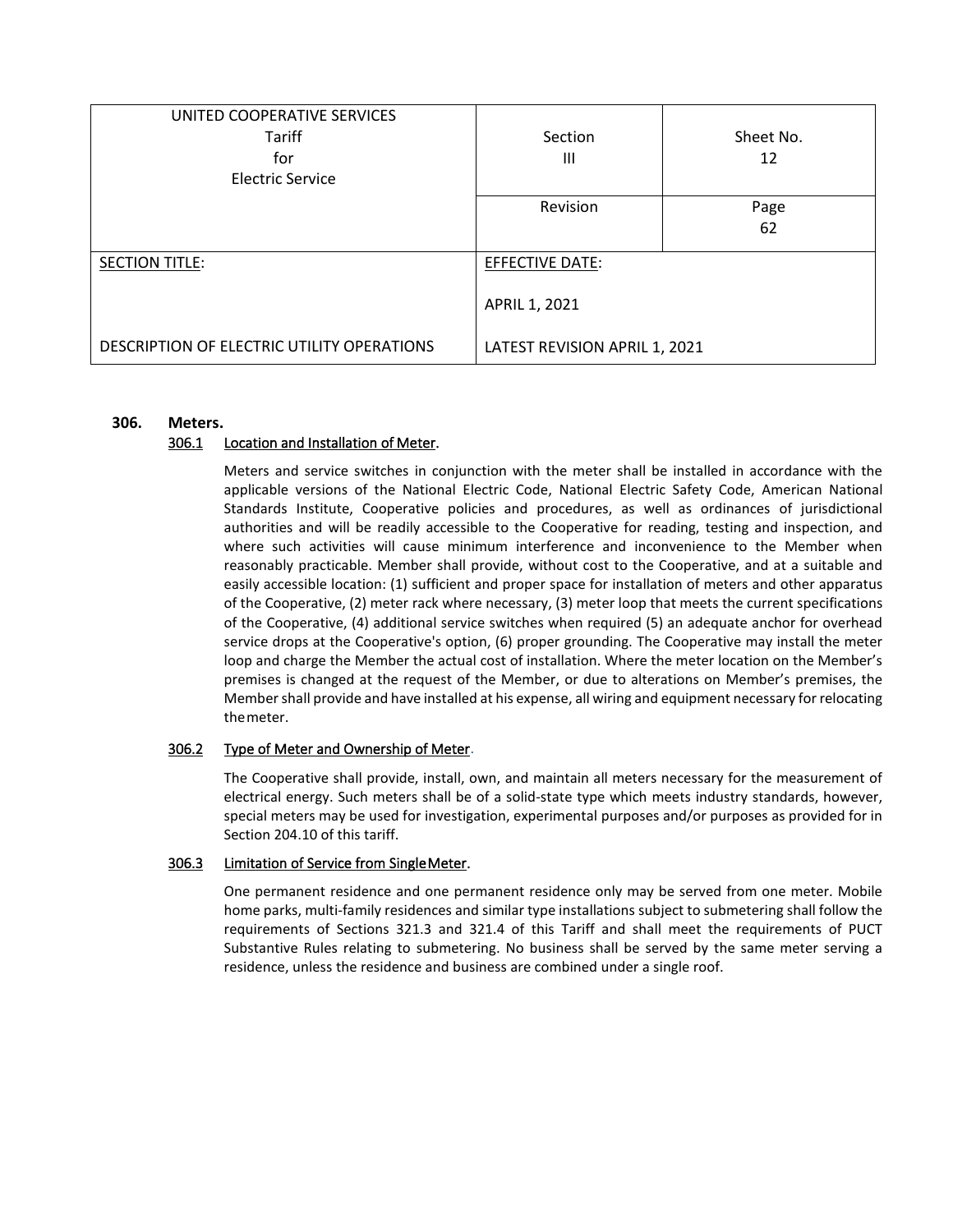| UNITED COOPERATIVE SERVICES<br>Tariff<br>for | Section<br>Ш                  | Sheet No.<br>13 |
|----------------------------------------------|-------------------------------|-----------------|
| Electric Service                             |                               |                 |
|                                              | Revision                      | Page            |
|                                              |                               | 63              |
| <b>SECTION TITLE:</b>                        | <b>EFFECTIVE DATE:</b>        |                 |
|                                              | APRIL 1, 2021                 |                 |
| DESCRIPTION OF ELECTRIC UTILITY OPERATIONS   | LATEST REVISION APRIL 1, 2021 |                 |

# **307. Point of Delivery.**

The Member and applicant shall designate the location he or she desires to receive electric energy and shall provide service entrance conductors and any receptacle needed for the receipt of electric energy.

The Point of Delivery of electric energy is the point where the Member's or applicant's service entrance conductors are connected to the Cooperative's conductors. Such point shall be outside the Member's or applicant's installation or structure(s) at a location which will facilitate connection in accordance with the National Electrical Safety Code and standard operating practices of the Cooperative.

# **308. Availability of Service.**

Electric Service is provided to qualified applicants in the Cooperative's certificated area who have satisfactorily established credit and fulfilled all conditions precedent. Normally, as a service objective, the Cooperative attempts to make service available within the following guidelines:

- A. Within seven (7) working days if no line extension or new facilities arerequired.
- B. Within ninety (90) days for permanent residential service requiring a line extension.
- C. Extensions to other member classes requiring line extensions may take longer than ninety (90) days.
- D. If a line extension is required and if facilities are not available, the Cooperative shall inform the Member within 10 working days of receipt of the application, giving the Member an estimated completion date.
- E. Any construction cost options such as rebates to the Member, sharing of construction costs between the Cooperative and the Member, or sharing of costs between the Member and other applicants shall be explained to the member following assessment of necessary line work.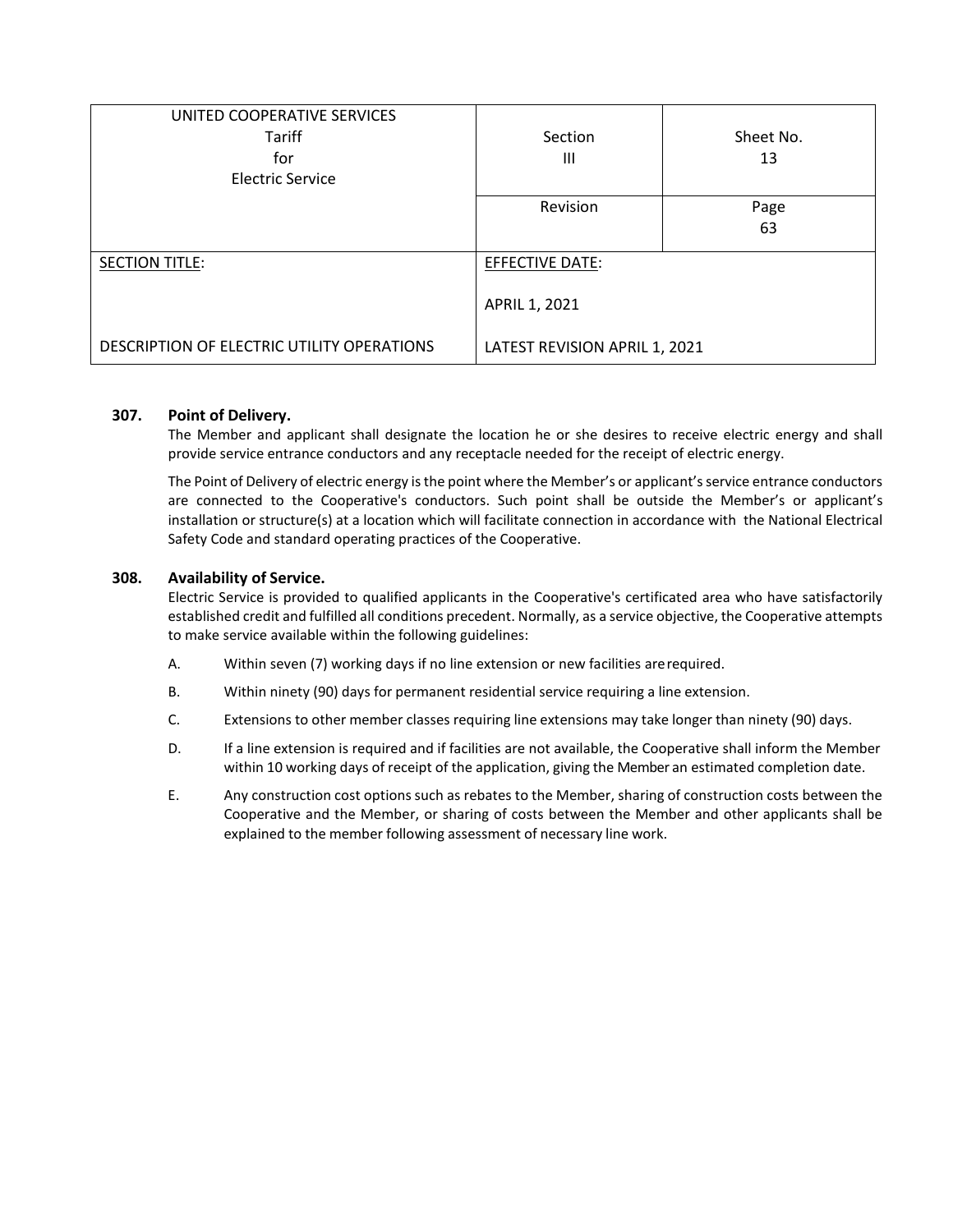| UNITED COOPERATIVE SERVICES<br><b>Tariff</b><br>for<br>Electric Service | Section<br>Ш                  | Sheet No.<br>14 |
|-------------------------------------------------------------------------|-------------------------------|-----------------|
|                                                                         | Revision                      | Page<br>64      |
| SECTION TITLE:                                                          | <b>EFFECTIVE DATE:</b>        |                 |
|                                                                         | APRIL 1, 2021                 |                 |
| DESCRIPTION OF ELECTRIC UTILITY OPERATIONS                              | LATEST REVISION APRIL 1, 2021 |                 |

# **320. Electric Energy.**

# 320.1 Delivery of Electric Energy.

If Applicant/member has satisfied all conditions and performed all obligations contained in the foregoing service rules, the Cooperative shall provide electric energy to Member at the Point of Delivery. The Cooperative may limit the amount of electric energy furnished.

#### 320.2 Characteristics of Electric Energy.

#### **A. Voltage.**

The Cooperative adopts the following standard voltages for distribution:

#### Overhead Service:

Single Phase: 120/240, 240/480

Three Phase: 120/208 \*, 120/240 \*, 240/480 \*, 277/480 \*

\*Note: Available for loads less than 500 KVA

## Underground Service:

Single Phase: 120/240

Three Phase: 120/208, 277/480, 2400/4160

The Cooperative maintains its standard voltages within the variations permitted by the Public Utility Commission of Texas (PUCT) as specified in PUCT Substantive Rules. Member should obtain from the Cooperative the phase and voltage of the service available before committing to the purchase of motors or other equipment.

# B. Frequency.

The Cooperative provides alternating current at a standard frequency of 60 cycles per second as defined in the PUCT Substantive Rules.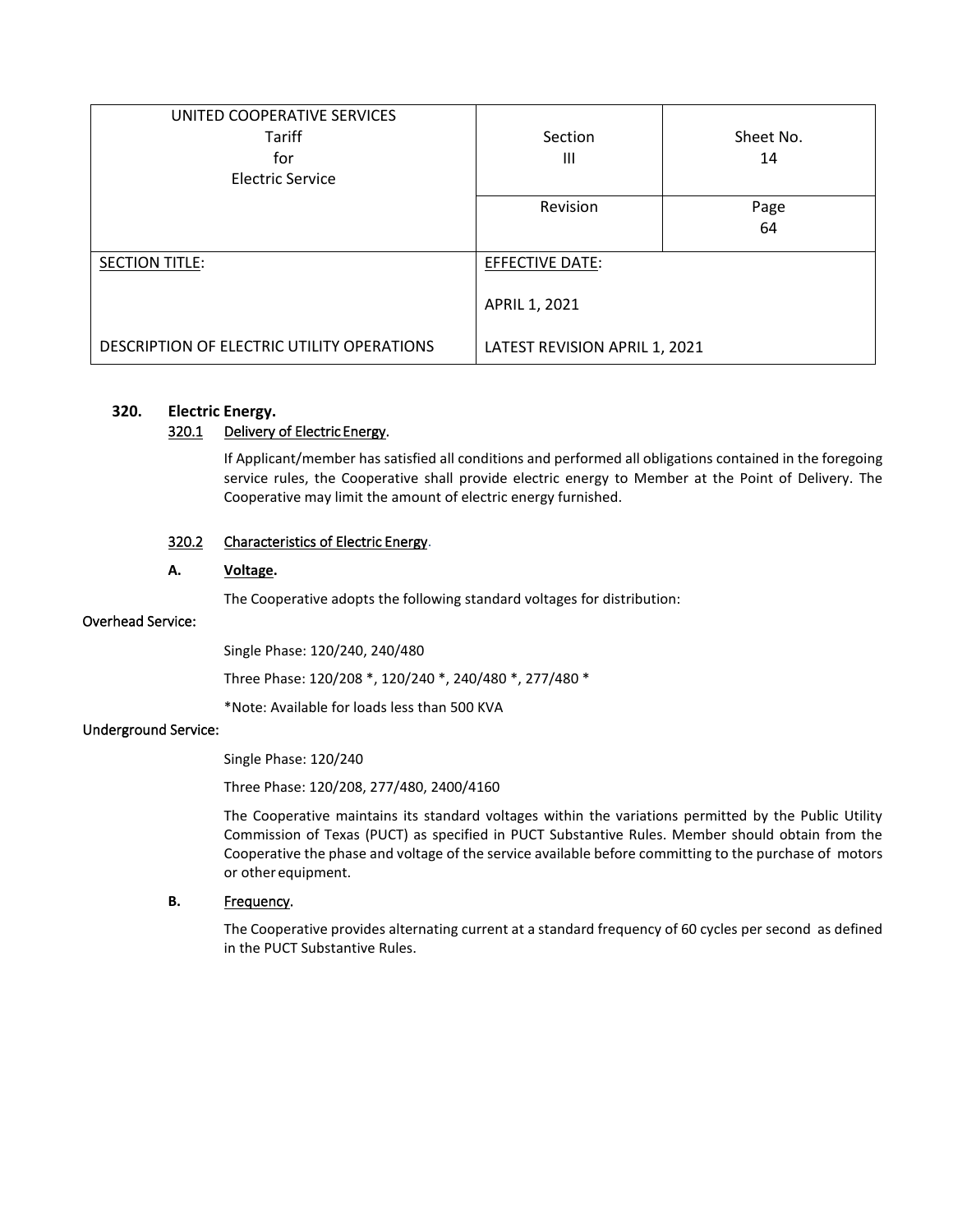| UNITED COOPERATIVE SERVICES<br><b>Tariff</b><br>for<br>Electric Service | Section<br>Ш                  | Sheet No.<br>15 |
|-------------------------------------------------------------------------|-------------------------------|-----------------|
|                                                                         | Revision                      | Page<br>65      |
| <b>SECTION TITLE:</b>                                                   | <b>EFFECTIVE DATE:</b>        |                 |
|                                                                         | APRIL 1, 2021                 |                 |
| DESCRIPTION OF ELECTRIC UTILITY OPERATIONS                              | LATEST REVISION APRIL 1, 2021 |                 |

# **321. Method of Providing Electric Service.**

# 321.1 Overhead Service Drop.

Electric Service is generally available to Members throughout the Cooperative's service area from overhead distribution facilities. The Cooperative, however, may refuse to provide overhead service in any area where the Cooperative has or expects substantial investment in underground distribution facilities. To receive overhead service Member must install a suitable bracket for attachment of Cooperative conductors in compliance with the National Electrical Safety Code.

# 321.2 Underground Electric Service.

Electric Service from underground distribution facilities is available to Members requesting such service. The Member may be required by Cooperative to pay an amount based on the cost difference, if any, between overhead and underground Electric Service as estimated in accordance with the Cooperative's Line Extension policy. In areas served by the Cooperative's underground distribution system phase and voltage of Electric Service may be limited to that which can be provided from existing facilities. Underground conductors are usually connected to the Cooperative's overhead distribution facilities at a location outside the Member's premises or at a suitable location on Member's premises. The location and routing of underground distribution facilities is determined by the Cooperative. Before the installation of underground distribution facilities, member will complete rough site grading, establish final grade along conductor route, identify and mark or expose to view any member-owned installations including gas lines, water lines, wastewater lines, communication lines, etc., and clear the area of all obstructions. No change shall be made in the grade along the conductor route without the consent of the Cooperative. Any change in grade which requires lowering electrical conductors is at the expense of the member.

# 321.3 Mobile Home Parks.

In mobile home parks and similar installations the Cooperative provides Electric Service either through: (1) individual meters to each space for each consuming facility, or (2) through a single master meter serving multiple locations/spaces. Under option (2), the Cooperative is not responsible for submetering individual facilities. Resell of electric energy must be in accordance with the requirements of PUCT Substantive Rules relating to submetering. Either underground or overhead service may be provided.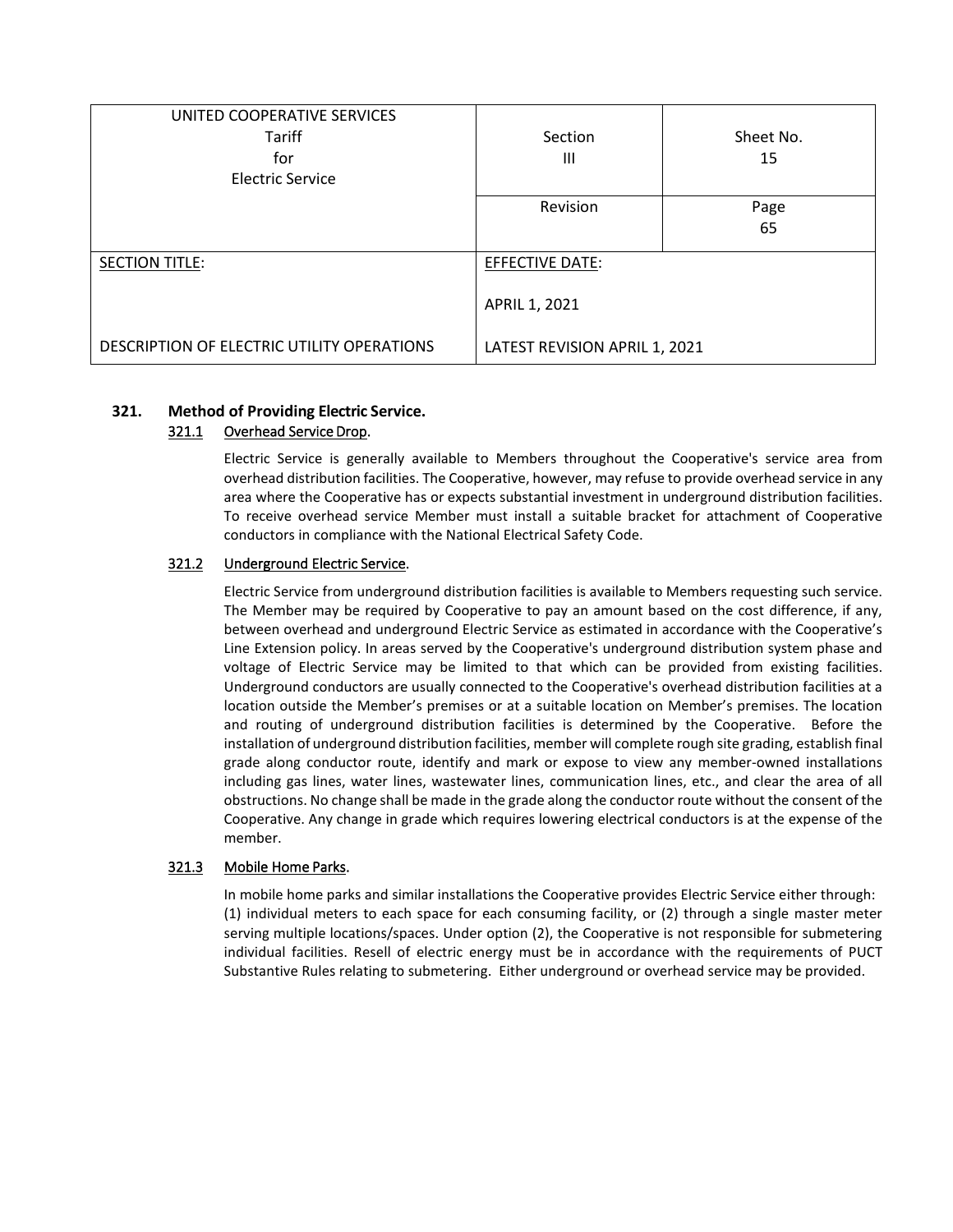| UNITED COOPERATIVE SERVICES<br>Tariff<br>for<br>Electric Service | Section<br>Ш                  | Sheet No.<br>16 |
|------------------------------------------------------------------|-------------------------------|-----------------|
|                                                                  | Revision                      | Page<br>66      |
| <b>SECTION TITLE:</b>                                            | <b>EFFECTIVE DATE:</b>        |                 |
|                                                                  | APRIL 1, 2021                 |                 |
| DESCRIPTION OF ELECTRIC UTILITY OPERATIONS                       | LATEST REVISION APRIL 1, 2021 |                 |

(2)

#### 321.4 Multi‐Family Residences.

Electric Service is provided through (1) individual meters for each living unit or (2) through one master meter at each Point of Delivery providing Electric Service for any number of living units. If option (2) is chosen, the Cooperative is not responsible for submetering individual facilities. Resell of electric energy must be in accordance with the requirements of PUCT Substantive Rules relating to submetering.

#### 321.5 Connections at Point of Delivery.

The Cooperative makes connections of its conductors to Member's conductors only at the Point of Delivery.

#### **322. Continuity of Electric Service.**

#### 322.1 Reasonable Diligence.

The Cooperative uses reasonable diligence under standard utility practices to provide continuous and adequate Electric Service in accordance with the standards set forth in these rules.

#### 322.2 Electric Service Interruptions.

Electric Service interruptions may occur. Member is responsible for installing and maintaining protective devices as are recommended or required by the most current edition of the National Electrical Code and other such devices as are necessary or advisable to protect member's equipment or process during irregular or interrupted service including, but not limited to, voltage and wave form irregularities, or the failure of part or all of the Electric Service. When interruptions do occur the Cooperative shall re-establish service as soon as practicable.

The Cooperative may interrupt Electric Service to provide necessary civil defense or other emergency service in the event of a national emergency or local disaster. The Cooperative may also interrupt Electric Service as necessary for maintenance, repairs, construction, moving of buildings or oversized objects, relocation or changes of facilities, to prevent or alleviate an emergency which may disrupt operation of all or any portion of the Cooperative's system, to lessen or remove risk of harm to life or property, to aid in the restoration of Electric Service, and on occasions when the Cooperative's wholesale power suppliers, or any of them, fails to deliver sufficient power and/or energy to the Cooperative, or as required by the Electric Reliability Council of Texas for emergency purposes.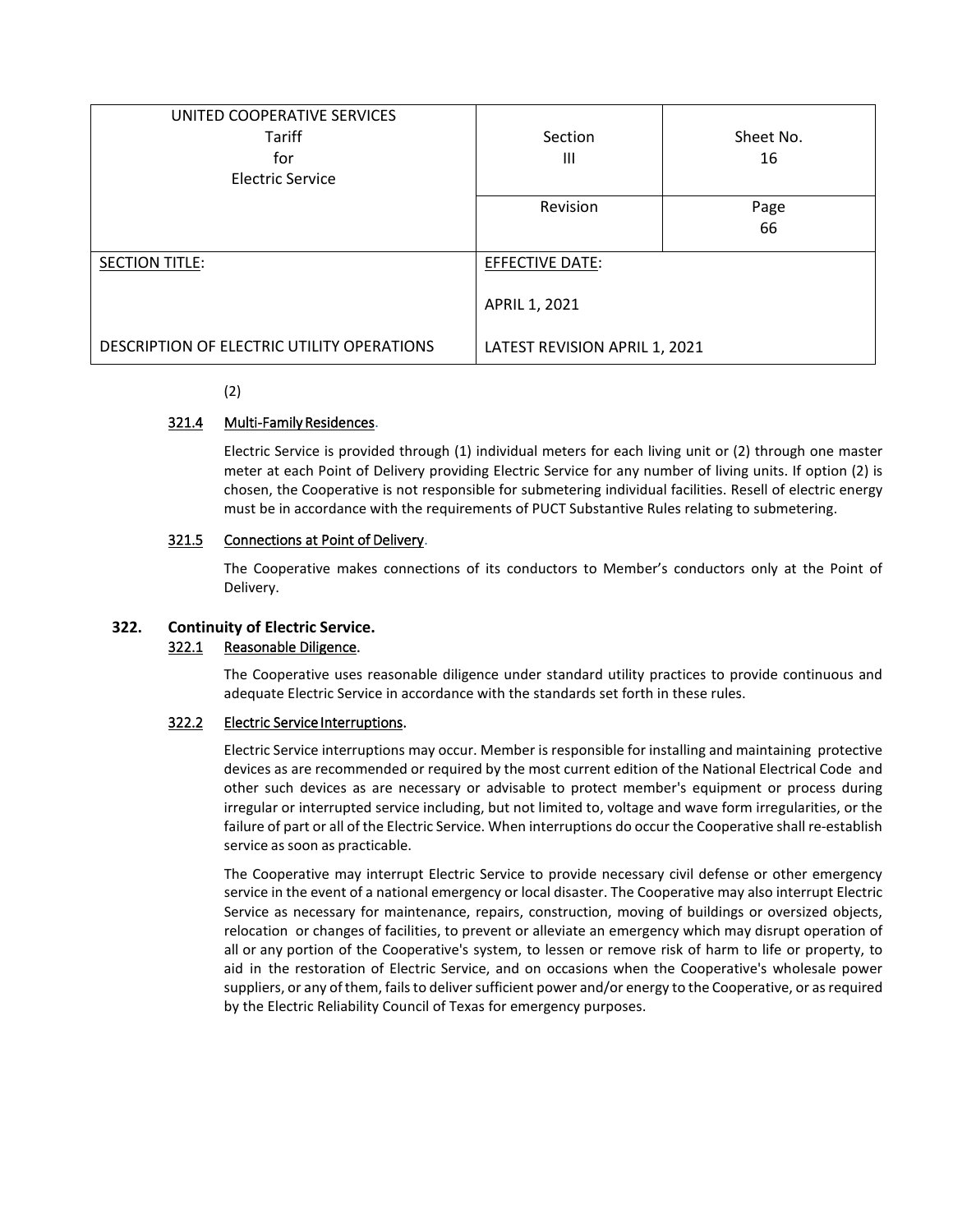| UNITED COOPERATIVE SERVICES<br><b>Tariff</b><br>for<br>Electric Service | Section<br>Ш                  | Sheet No.<br>17 |
|-------------------------------------------------------------------------|-------------------------------|-----------------|
|                                                                         | Revision                      | Page<br>67      |
| <b>SECTION TITLE:</b>                                                   | <b>EFFECTIVE DATE:</b>        |                 |
|                                                                         | APRIL 1, 2021                 |                 |
| DESCRIPTION OF ELECTRIC UTILITY OPERATIONS                              | LATEST REVISION APRIL 1, 2021 |                 |

#### 322.3 Electric Service Irregularities.

Irregularities in Electric Service such as voltage surges may occur. Member is responsible for installing and maintaining devices which protect his/her installation, equipment, and processes during periods of abnormal service conditions.

#### 322.4 Investigation of Electric Service Interruptions and Irregularities.

The Cooperative makes reasonable investigation of service interruptions and irregularities reported by a Member. Such investigation normally terminates at the Point of Delivery. If standard service voltage exists at this point and the Cooperative's service facilities are in good condition the Member shall be so advised. The Cooperative shall not be obligated to inspect Member's conductors, installation, or equipment.

# 322.5 **Liability/Indemnity.**

Cooperative is responsible for design, construction, operation, and maintenance of Electric Service facilities up to and including the Point of Delivery. Customer is responsible for design, construction, operation, and maintenance of Customer's installation beyond the Point of Delivery and has sole control and supervision over Customer's installation. **IT IS PARTICULARLY UNDERSTOOD THAT THE CUSTOMER ASSUMES FULL RESPONSIBILITY FOR ELECTRIC ENERGY FURNISHED TO CUSTOMER AT AND PAST THE POINT OF DELIVERY CUSTOMER DOES AGREE TO AND SHALL INDEMNIFY THE** 

**COOPERATIVE, ITS EMPLOYEES, AND ITS AGENTS AGAINST AND HOLD THE COOPERATIVE, ITS EMPLOYEES, AND ITS AGENTS HARMLESS FROM ALL CLAIMS FOR DAMAGES INCLUDING BUT NOT LIMITED TO INJURIES TO ANY PERSONS, INCLUDING DEATH RESULTING THEREFROM, AND DAMAGES TO PROPERTY OCCURRING UPON THE PREMISES OF THE CUSTOMER ARISING DIRECTLY OR INDIRECTLY FROM ELECTRIC POWER AND ENERGY DELIVERED BY COOPERATIVE AND/OR RELATED SERVICES PROVIDED BY THE COOPERATIVE WHETHER OR NOT CAUSED BY THE NEGLIGENCE OF THE COOPERATIVE, ITS EMPLOYEES OR ITS AGENTS EXCEPT WHEN THE NEGLIGENCE OF COOPERATIVE, ITS EMPLOYEES OR ITS AGENT(S) WAS THE SOLE PROXIMATE CAUSE OF SUCH INJURIES, DEATH OF PERSONS OR DAMAGES TOPROPERTY.**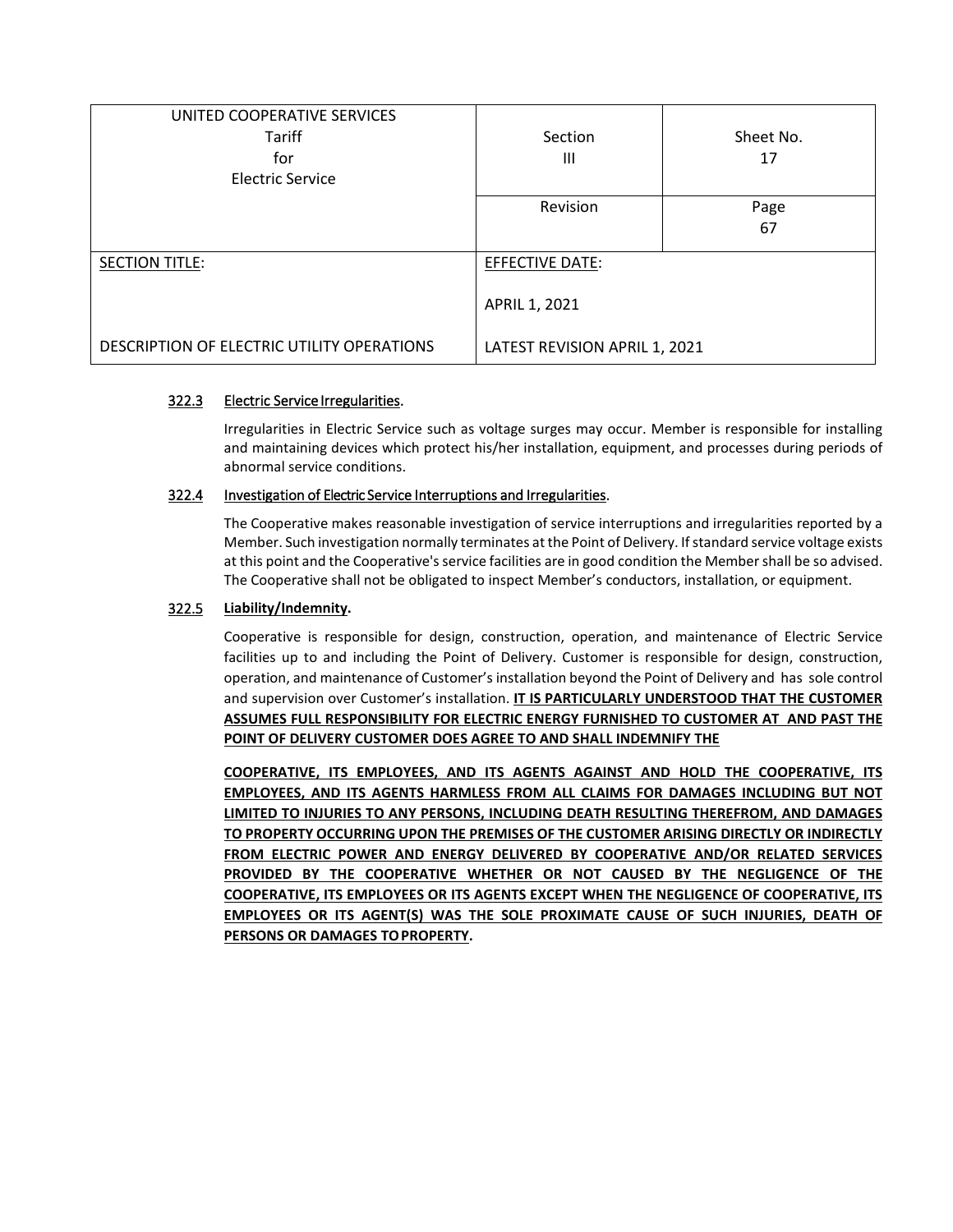| UNITED COOPERATIVE SERVICES<br>Tariff<br>for<br>Electric Service | Section<br>Ш                  | Sheet No.<br>18 |
|------------------------------------------------------------------|-------------------------------|-----------------|
|                                                                  | Revision                      | Page<br>68      |
| <b>SECTION TITLE:</b>                                            | <b>EFFECTIVE DATE:</b>        |                 |
|                                                                  | APRIL 1, 2021                 |                 |
| DESCRIPTION OF ELECTRIC UTILITY OPERATIONS                       | LATEST REVISION APRIL 1, 2021 |                 |

# EXCEPT WHEN INJURIES OR DAMAGE HAVE BEEN CAUSED SOLELY BY THE COOPERATIVE'S NEGLIGENCE AND EXCEPT TO THE EXTENT INJURIES OR DAMAGE HAVE BEEN CAUSED BY THE COOPERATIVE'S GROSS NEGLIGENCE OR THE COOPERATIVE'S WILLFUL MISCONDUCT AS PROVIDED IN THIS SECTION, IT IS THE EXPRESS INTENTION OF CUSTOMER, AND CUSTOMER DOES AGREE TO INDEMNIFY THE COOPERATIVE, ITS EMPLOYEES, AND ITS AGENTS FOR THE CONSEQUENCES OF THE COOPERATIVE'S OWN NEGLIGENCE, INCLUDING THE NEGLIGENCE OF THE COOPERATIVE'S

**EMPLOYEES AND AGENTS.** Without limiting the foregoing, Cooperative (including its employees and agents) is not and shall not be liable for damages occasioned by: (A) irregularities or interruptions (of any duration), or failure to commence Electric Service, caused in whole or in part by (1) federal, state, municipal or other governmental or regulatory action or authority, litigation, public enemies, terrorism, civil disturbance, strikes or other labor disturbances, sabotage, war, national emergency, equipment or material shortages, breakdown or accident to machinery or equipment, acts of God (including weather and its resulting consequences and earthquakes and their resulting consequences), (2) an order of any Court or Judge granted in any adverse legal proceeding or action or any order of any commission or tribunal having jurisdiction affecting the premises, (3) situations or conditions described in the second paragraph of Section 322.2 of these Service Rules, (4) the absence, inadequacy or failure of protective devices which are the responsibility of the Customer, (5) inadequacy or failure of generation or transmission facilities, or (6) any other act or thing reasonably beyond the control of Cooperative or as may be authorized elsewhere in this Tariff For Electric Service; or (B) any interruption of service not occasioned by situations or conditions described in (A) above that has not existed continuously for beyond a reasonable period of time after notice to Cooperative, which reasonable period shall under no circumstances be less than twenty-four (24) hours or any interruption of service of greater than a reasonable duration if the Cooperative has used reasonable diligence in attempts to restore electric service after the Cooperative is notified of such interruption.

COOPERATIVE (INCLUDING ITS EMPLOYEES AND AGENTS) MAY PERFORM VOLUNTARY OR EMERGENCY ACTS TO ELECTRIC FACILITIES THAT ARE THE RESPONSIBILITY OF THE CUSTOMER BUT SHALL HAVE NO LIABILITY FOR DAMAGES OR INJURIES RESULTING FROM SAID ACTS EXCEPT TO THE EXTENT THAT SAID DAMAGES OR INJURIES ARE PROXIMATELY CAUSED BY ACTS OR OMISSIONS OF THE COOPERATIVE WHICH ARE FOUND TO BE WANTON OR WILLFUL WITH THE INTENT TO CAUSE INJURY.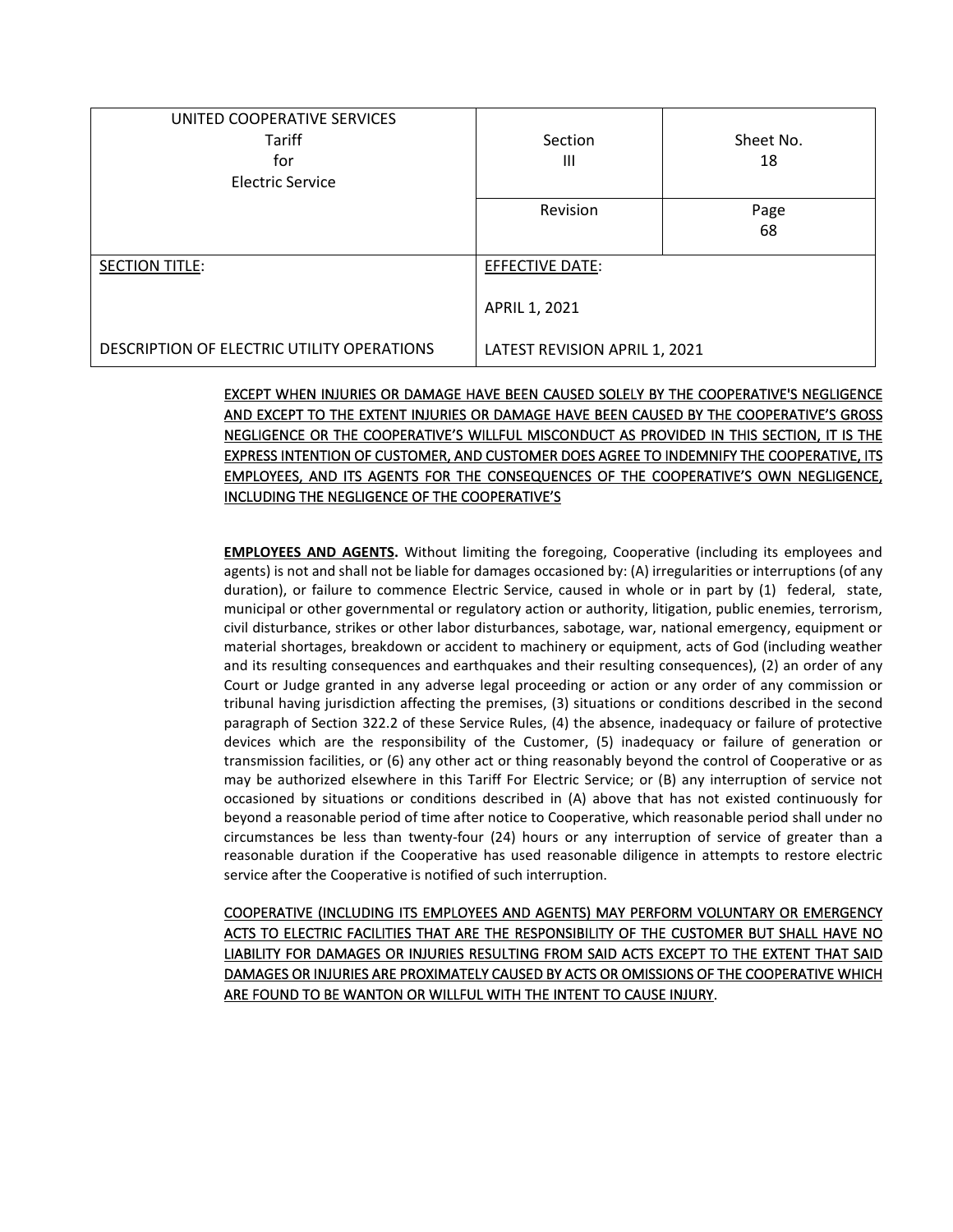| UNITED COOPERATIVE SERVICES<br><b>Tariff</b><br>for<br>Electric Service | Section<br>Ш                  | Sheet No.<br>19 |
|-------------------------------------------------------------------------|-------------------------------|-----------------|
|                                                                         | Revision                      | Page<br>69      |
| <b>SECTION TITLE:</b>                                                   | <b>EFFECTIVE DATE:</b>        |                 |
|                                                                         | APRIL 1, 2021                 |                 |
| DESCRIPTION OF ELECTRIC UTILITY OPERATIONS                              | LATEST REVISION APRIL 1, 2021 |                 |

**NOTWITHSTANDING ANYTHING HEREIN TO THE CONTRARY, IN NO EVENT SHALL COOPERATIVE (OR ITS EMPLOYEES OR AGENTS) BE LIABLE TO CUSTOMER OR ANY OTHER FOR ANY LOSSES, DAMAGES, COSTS OR EXPENSES FOR ANY SPECIAL, INDIRECT, INCIDENTAL, CONSEQUENTIAL, OR PUNITIVE DAMAGES, INCLUDING BUT NOT LIMITED TO LOSS OF PROFIT OR REVENUE, LOSS OF PRODUCTION CAPACITY, LOSS OF THE USE OF EQUIPMENT, LOSS OF ELECTRONIC DATA OR PROGRAM, COST OF CAPITAL, AND COST OF TEMPORARY OR REPLACEMENT EQUIPMENT OR SERVICES, WHETHER BASED IN WHOLE OR IN PART, IN CONTRACT OR IN TORT, INCLUDING NEGLIGENCE, STRICT LIABILITY, OR ANY OTHER CAUSE OF ACTION OR THEORY OF RECOVERY, AND CUSTOMER EXPRESSLY RELEASES COOPERATIVE AND ITS EMPLOYEES AND AGENTS FROM ANY SUCH LIABILITY.**

# **Disclaimer ofWarranties.**

**COOPERATIVE MAKES NO WARRANTIES WHATSOEVER WITH REGARD TO THE PROVISION OF ELECTRIC SERVICE, EXPRESS OR IMPLIED AND DISCLAIMS ANY AND ALL WARRANTIES, WRITTEN OR ORAL, EXPRESS OR IMPLIED, INCLUDING BUT NOT LIMITED TO WARRANTIES OF MERCHANTABILITY AND FITNESS FOR A PARTICULARPURPOSE.**

# **323. Member's Receipt and Use of Electric Energy.**

#### 323.1 **Receipt of Electric Energy.**

## **A. Exclusive Use.**

When Electric Service is available, Member shall purchase from the Cooperative all electric energy and service required to be used by Member from a single consuming installation.

Member may not connect his lines to another source of electric energy in a manner that may permit electric energy to flow into Cooperative's system from such source without a written agreement with the Cooperative. For experimental purposes and to aid in the orderly development of additional sources of energy, and in conjunction with providing service under any rate in its tariff, Cooperative may permit non-fossil, Member-produced electric energy to be fed back into Cooperative's system, provided that Member has paid for the necessary added metering and protective equipment and provided that the member has complied with the provisions of Section 340.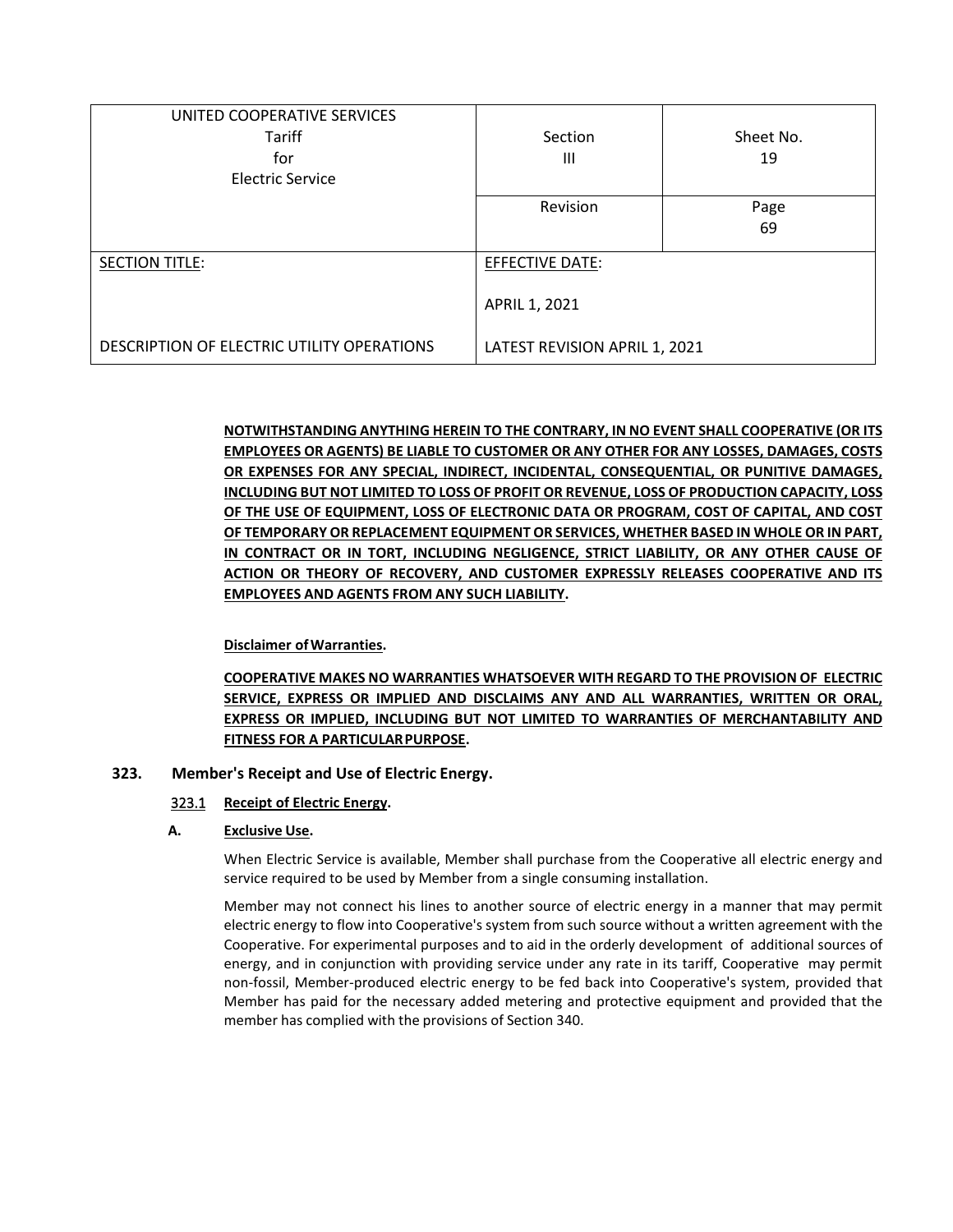| UNITED COOPERATIVE SERVICES<br><b>Tariff</b><br>for<br>Electric Service | Section<br>Ш                  | Sheet No.<br>20 |
|-------------------------------------------------------------------------|-------------------------------|-----------------|
|                                                                         | Revision                      | Page<br>70      |
| <b>SECTION TITLE:</b>                                                   | <b>EFFECTIVE DATE:</b>        |                 |
|                                                                         | APRIL 1, 2021                 |                 |
| DESCRIPTION OF ELECTRIC UTILITY OPERATIONS                              | LATEST REVISION APRIL 1, 2021 |                 |

#### **B.** Member's Installation.

Member shall at all times maintain his/her installation in accordance with the National Electrical Code as well as other applicable standards that may be imposed by law, ordinance or regulation.

# **C.** Liability for Injury and Damages.

**CUSTOMER ASSUMES FULL RESPONSIBILITY FOR ELECTRIC ENERGY FURNISHED TO CUSTOMER AT AND PAST THE POINT OF DELIVERY AND WILL INDEMNIFY THE COOPERATIVE AGAINST AND HOLD THE COOPERATIVE HARMLESS FROM ALL CLAIMS FOR DAMAGES INCLUDING BUT NOT LIMITED TO INJURIES TO PERSONS, INCLUDING DEATH RESULTING THEREFROM, AND DAMAGES TO PROPERTY OCCURRING UPON THE PREMISES OF THE CUSTOMER ARISING FROM ELECTRIC POWER AND ENERGY DELIVERED BY COOPERATIVE (AND/OR RELATED SERVICES PROVIDED BY THE COOPERATIVE) WHETHER OR NOT CAUSED IN PART BY THE NEGLIGENCE OF THE COOPERATIVE** except (i) when the

negligence of Cooperative or its agent(s) was the sole proximate cause of such injuries, including death therefrom, to Customer or to employees of a Customer or in the case of a residential Customer, to all members of the household; and (ii) as to all other injuries and damages, to the extent that injuries or damages are proximately caused by or result in whole or in part from (a) negligence of Cooperative or its agent(s) independent of and unrelated to the maintenance of Cooperative's equipment or any condition on Customer's premises or (b) the breach by Cooperative of any provision of any contract for electrical energy, service or facilities between Cooperative and Customer.

**NOTWITHSTANDING ANYTHING HEREIN TO THE CONTRARY, IN NO EVENT SHALL COOPERATIVE (OR ITS EMPLOYEES OR AGENTS BE LIABLE TO CUSTOMER OR ANY OTHER FOR ANY LOSSES, DAMAGES, COSTS OR EXPENSES FOR ANY SPECIAL, INDIRECT, INCIDENTAL, CONSEQUENTIAL, OR PUNITIVE DAMAGES, INCLUDING BUT NOT LIMITED TO LOSS OF PROFIT OR REVENUE, LOSS OF PRODUCTION CAPACITY, LOSS OF THE USE OF EQUIPMENT, LOSS OF ELECTRONIC DATA OR PROGRAM, COST OF CAPITAL, AND COST OF TEMPORARY OR REPLACEMENT EQUIPMENT OR SERVICES, WHETHER BASED IN WHOLE OR IN PART, IN CONTRACT OR IN TORT, INCLUDING NEGLIGENCE, STRICT LIABILITY, OR ANY OTHER CAUSE OF ACTION OR THEORY OF RECOVERY, AND CUSTOMER EXPRESSLY RELEASES COOPERATIVE AND ITS EMPLOYEES AND AGENTS FROM ANY SUCH LIABILITY.**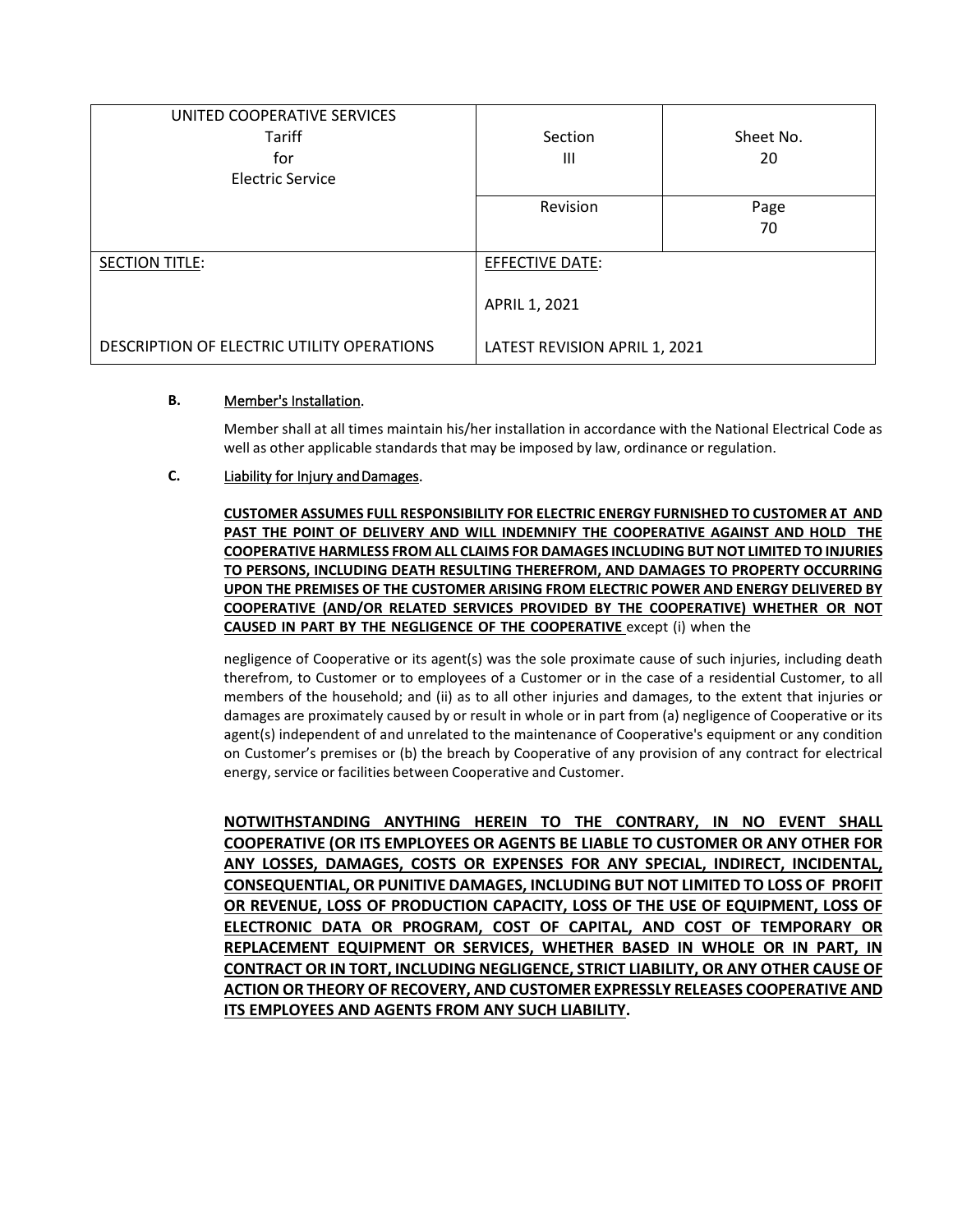| UNITED COOPERATIVE SERVICES<br><b>Tariff</b><br>for<br>Electric Service | Section<br>Ш                  | Sheet No.<br>21 |
|-------------------------------------------------------------------------|-------------------------------|-----------------|
|                                                                         | Revision                      | Page<br>71      |
| <b>SECTION TITLE:</b>                                                   | <b>EFFECTIVE DATE:</b>        |                 |
|                                                                         | APRIL 1, 2021                 |                 |
| DESCRIPTION OF ELECTRIC UTILITY OPERATIONS                              | LATEST REVISION APRIL 1, 2021 |                 |

# 323.2 Members Use of Electric Energy.

## **A. Permitted Uses.**

Electric energy provided through Cooperative facilities shall be used by Member exclusively for the purpose or purposes specified in the availability clause of the rate schedule under which Member is receiving service and being billed.

# **B.** Resale Prohibited.

Member shall not resell electric energy unless specifically allowed by Cooperative for submetering purposes. Provided however, resell of electric energy must be in accordance with the requirements of PUCT Substantive Rules relating to submetering.

#### **C.** Interstate Transmission of Electric Energy Prohibited.

The Cooperative does not provide electric service to any Member's installation any part of which is located outside the State of Texas or is connected to any conductors, all or part of which is located outside the State of Texas. Member shall not transmit electric energy provided by the Cooperative outside the State of Texas.

#### **D.** Uses Prohibited by Law.

Member shall not use electric energy for any unlawful purpose or in such a manner that it may endanger life or property.

#### 323.3 Member's Electrical Load.

#### **A. Load Balance.**

Cooperative requires Member to control the use of electric energy so that Cooperative's electrical load at the Point of Delivery is reasonably balanced as determined by the Cooperative.

#### **B.** Allowable Motor Starting Requirements.

Engineering studies shall be required before motors with high starting currents (as defined in the tables below) are installed on Cooperative lines. Motors may be started without engineering study if the locked rotor starting current does not exceed the limits in the tablebelow: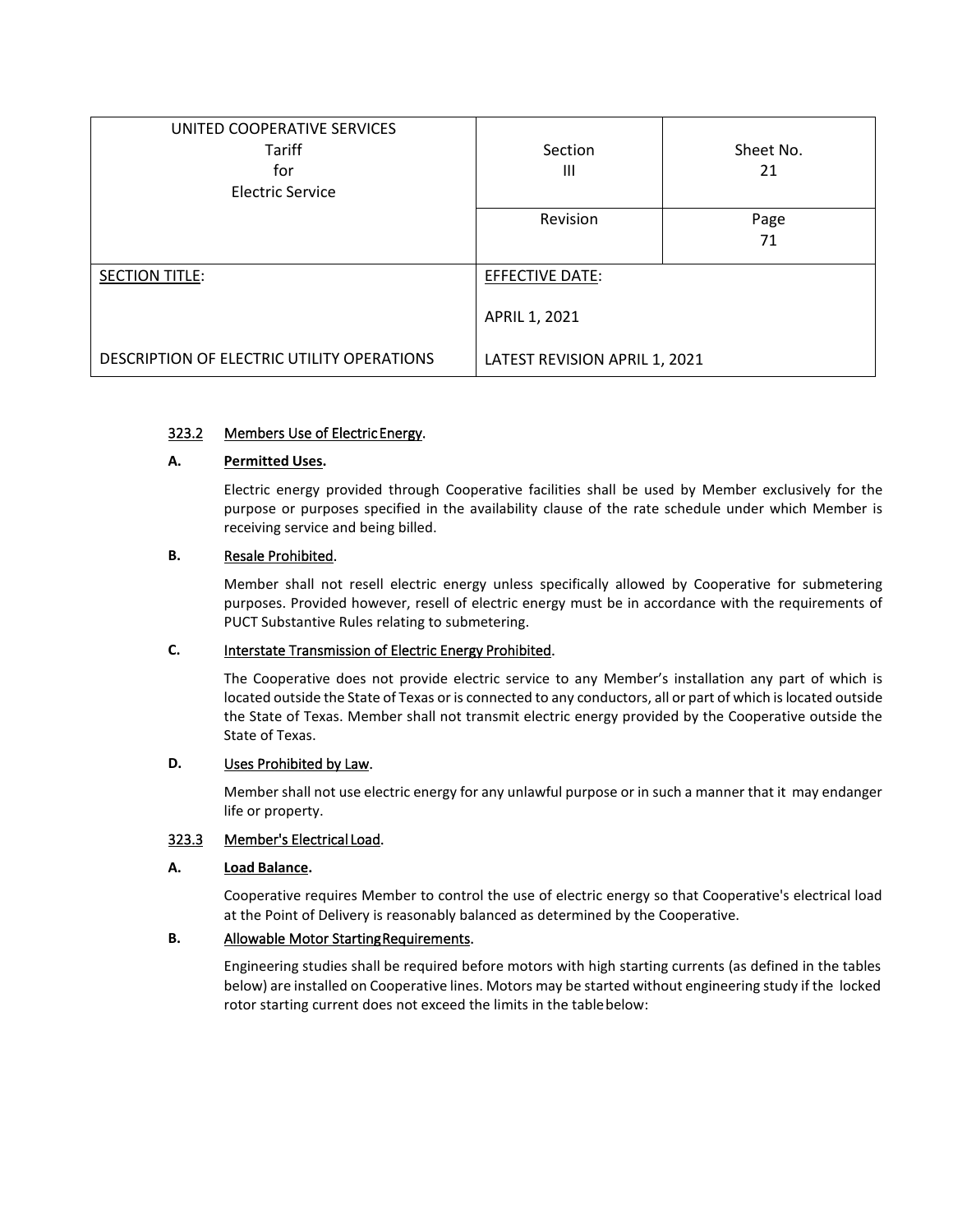| UNITED COOPERATIVE SERVICES<br><b>Tariff</b><br>for<br>Electric Service | Section<br>Ш                                   | Sheet No.<br>22 |
|-------------------------------------------------------------------------|------------------------------------------------|-----------------|
|                                                                         | Revision                                       | Page<br>72      |
| SECTION TITLE:                                                          | <b>EFFECTIVE DATE:</b>                         |                 |
| DESCRIPTION OF ELECTRIC UTILITY OPERATIONS                              | APRIL 1, 2021<br>LATEST REVISION APRIL 1, 2021 |                 |

| <b>Nominal Nameplate Voltage</b>                                    | <b>Phase</b> | <b>Maximum Locked Rotor Current*</b> |
|---------------------------------------------------------------------|--------------|--------------------------------------|
| 115-volts                                                           | Single phase | 600 amperes                          |
| 230-volts                                                           | Single phase | 300 amperes                          |
| 460-volts                                                           | Single phase | 150 amperes                          |
| 200-volts                                                           | Three phase  | 820 amperes                          |
| 230-volts                                                           | Three phase  | 720 amperes                          |
| 480-volts                                                           | Three phase  | 360 amperes                          |
| *Groups of motors starting simultaneously are classed as one motor. |              |                                      |

Larger starting currents than above may be permitted where the Cooperative determines that motor startup will not negatively affect surrounding Members. If the Cooperative determines that a Member installs a motor exceeding the guidelines above without study and subsequent approval, and said motor is causing unreasonable disruption of service to other Members, the Cooperative may require the Member to adhere to motor starting restrictions specific to the situation. If required corrections are not implemented in a timely manner, the Cooperative, at its sole discretion, may disconnect Electric Service until required corrections are in place. Any motor starting devices designed to limit voltage flicker are to be of a type approved by Cooperative and are to be installed by the Member at the Member's expense.

# **C.** Intermittent Electrical Loads.

Electric Service to Member's equipment whose use of electricity is intermittent and subject to extreme fluctuations, can be provided to such equipment as part of the service to Member's entire facility or provided through a separate transformer dedicated solely to that equipment and served and metered as a separately billed account. Except for individual transformer type arc welders whose rated primary input current does not exceed 15 amperes at 120-volt operation or 30 amperes at 240-volt operation (38 amperes if member is served by a dedicated/isolated transformer), Members contemplating the installation ofsuch equipment are to make specific prior arrangements with Cooperative.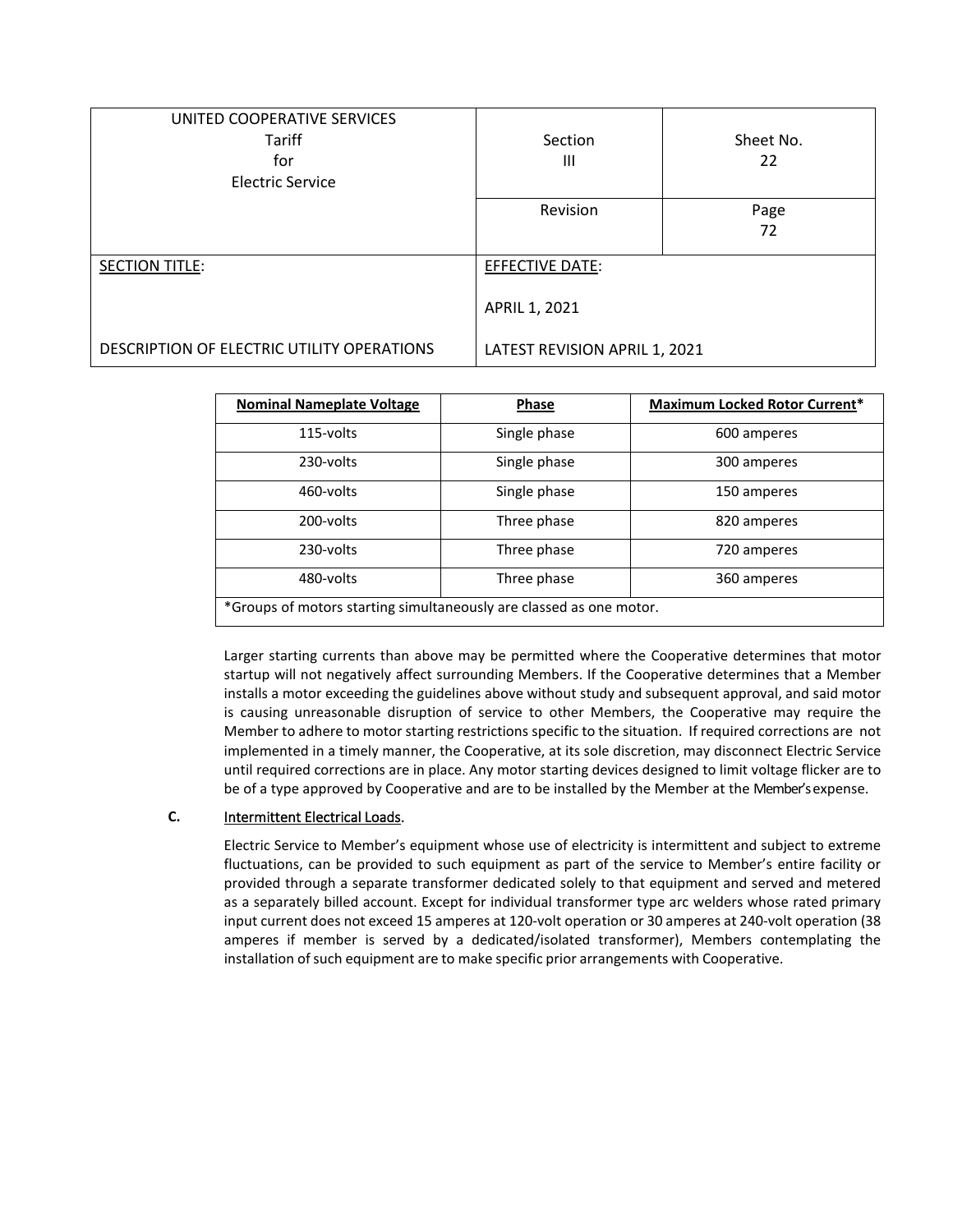| UNITED COOPERATIVE SERVICES<br><b>Tariff</b><br>for<br>Electric Service | Section<br>$\mathsf{III}$                      | Sheet No.<br>24 |
|-------------------------------------------------------------------------|------------------------------------------------|-----------------|
|                                                                         | Revision                                       | Page<br>73      |
| SECTION TITLE:                                                          | <b>EFFECTIVE DATE:</b>                         |                 |
| DESCRIPTION OF ELECTRIC UTILITY OPERATIONS                              | APRIL 1, 2021<br>LATEST REVISION APRIL 1, 2021 |                 |

## **D.** Equipment Necessary to Limit Adverse Effect.

Cooperative may require Member to provide, at Member's expense, suitable apparatus to limit the effect of voltage fluctuations caused by electric equipment located at Member's installation where Member is found to be operating electrical equipment which produces voltage fluctuations, interference or distorted wave forms which adversely affect Electric Service Provided by Cooperative to Members.

In lieu of requesting Member to install such suitable or special equipment limiting such adverse effect, Cooperative may, at its option, install at Member's cost, additional transformer capacity (which may or may not be dedicated solely to such Member) or other equipment specially designed to reasonably limit such adverse effect.

## **E.** Voltage and Wave Form Sensitive Equipment.

A Member planning the installation of electrical equipment such as computers, communication equipment, electronic control devices, etc., whose performances may be adversely affected by voltage fluctuations and distorted 60 hertz wave forms are responsible for providing and installing the necessary facilities to limit these adverse effects.

# **F.** Change in Member's Electrical Load.

Member shall notify Cooperative when Member's electrical load is to be changed substantially in order that Cooperative may ensure its facilities are adequate.

### 323.4 Power Factor.

If the power factor of Member's load is less than 95%, Cooperative may require Member to install appropriate equipment to maintain a power factor of 95%, or at Cooperative's option, to reimburse Cooperative for installing the necessary equipment.

## 323.5 Access.

Member will admit to Member's premises at all reasonable hours personnel authorized by Cooperative to inspect, install, remove, replace, repair and maintain Cooperative's property; to read Cooperative's meters; and to perform other activities necessary to provide Electric Service, including tree trimming and tree removal where such trees in the opinion of Cooperative constitute a hazard to Cooperative personnel or facilities, or jeopardize the provision of continuous Electric Service. Refusal on the part of Member to provide reasonable access for the above purposes may, at Cooperative's option, be sufficient cause for discontinuance of service. Alternatively, the Cooperative may move the metering location and other facilities and charge Member the cost of relocating all facilities.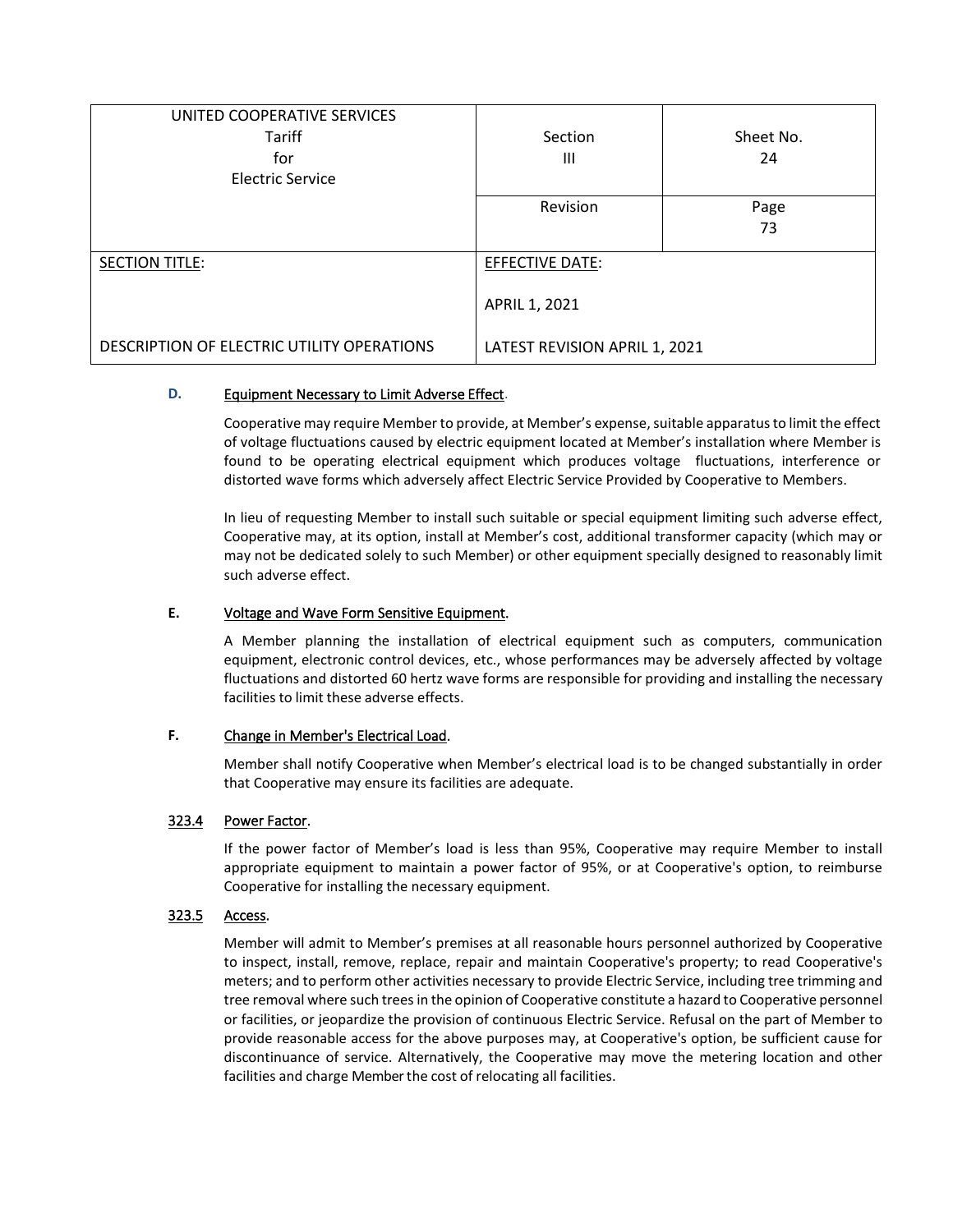| UNITED COOPERATIVE SERVICES<br><b>Tariff</b><br>for<br>Electric Service | Section<br>$\mathsf{III}$     | Sheet No.<br>24 |
|-------------------------------------------------------------------------|-------------------------------|-----------------|
|                                                                         | Revision                      | Page<br>74      |
| <b>SECTION TITLE:</b>                                                   | <b>EFFECTIVE DATE:</b>        |                 |
|                                                                         | APRIL 1, 2021                 |                 |
| DESCRIPTION OF ELECTRIC UTILITY OPERATIONS                              | LATEST REVISION APRIL 1, 2021 |                 |

### 323.6 Protection of Cooperative's Facilities on Member's Premises.

Member shall use reasonable diligence to protect Cooperative personnel and facilities on Member's premises. In the event of loss of, or damage to, Cooperative facilities on Member's premises caused by or arising out of carelessness, neglect, or misuse by Member or unauthorized persons, Cooperative may require Member to reimburse the Cooperative the full cost of such damage.

#### **324. Billing.**

The Member shall be obligated to pay for the total amount of charges for Electric Service shown on the Member's bill. Such charges shall be computed in accordance with the Cooperative's latest rate schedule or schedules applicable to the class or classes of service furnished to Member and these rules.

#### 324.1 Determining Usage of Electric Energy.

Usage of electric energy (expressed as kWh) shall be determined by a meter reading. The meter reading is conclusive and establishes absolutely the amount of energy used unless it is shown by meter test that the meter was inoperative or inaccurate, in which case the meter reading shall be adjusted as provided in Section 324.4 of these rules. The meter reading shall not otherwise be adjusted. Electric energy usage is measured at the metering point regardless of whether or not it is the same as the Point of Delivery.

### 324.2 Meter Reading.

The Cooperative shall read meters on a monthly basis and shall render a monthly bill for Electric Service to each Member based upon these readings. Unless specifically stated in the applicable rate schedule, all charges are based on a billing month. A billing month or billing period is the period between two consecutive meter reading dates and typically ranges from 28 to 33 days. The Cooperative may check the meter reading of any meter at anytime.

#### 324.3 Estimated Billing.

Usage, as well as Demand, may be estimated by the Cooperative where there is good reason for doing so, such as inclement weather, inability to gain access, personnel shortage, etc., provided an actual meter reading is taken at least every three months.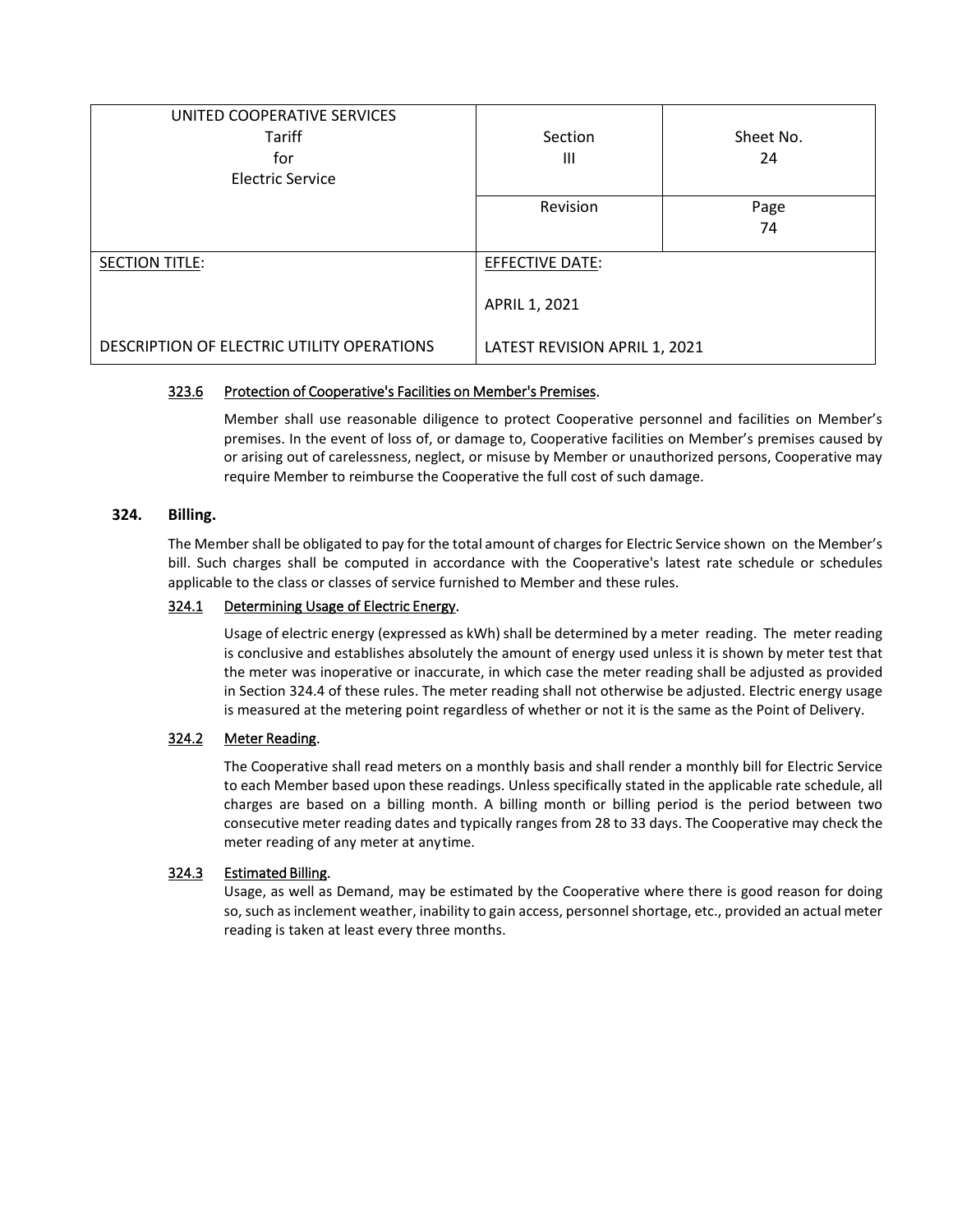| UNITED COOPERATIVE SERVICES<br><b>Tariff</b><br>for<br>Electric Service | Section<br>$\mathsf{III}$                      | Sheet No.<br>25 |
|-------------------------------------------------------------------------|------------------------------------------------|-----------------|
|                                                                         | Revision                                       | Page<br>75      |
| <b>SECTION TITLE:</b>                                                   | <b>EFFECTIVE DATE:</b>                         |                 |
| DESCRIPTION OF ELECTRIC UTILITY OPERATIONS                              | APRIL 1, 2021<br>LATEST REVISION APRIL 1, 2021 |                 |

## 324.4 Meter Test and Accuracy Adjustment.

Upon request of a Member and if he or she desires in the Member's presence or the presence of his or her authorized representative, the Cooperative shall make a test of the accuracy of Member's meter. The test shall be made during the Cooperative's normal working hours at a time convenient to the Member if he or she desires to observe the test. The test may be made at the Cooperative's office or at a test laboratory as determined by the Cooperative. Following completion of testing, the Cooperative shall promptly advise the Member of the date of removal of the meter, if removed, the date of the test, the result of the test, and the testing facility. (Refer to Section 324.9 for accuracy adjustments.)

## 324.5 Minimum Charges.

The Member will pay a minimum bill in accordance with the applicable rate schedule or agreement for Electric Service, whichever is greater. The minimum charge shall be in addition to any power cost adjustment charges or other billing adjustments. All billing adjustments shall be billed in addition to and exclusive of the minimum charge.

The minimum charge may be increased in accordance with the Cooperative's line extension policy for new construction. In this case, the amount of such increase will be stated in the Agreement for Electric Service.

### 324.6 Terms of Payment.

Each bill for utility service(s), regardless of the nature of the service(s), is due 16 days after issuance. The postmark, if any, on the envelope of the bill, or an issuance date on the bill, if there is no postmark on the envelope, shall constitute proof of the date of issuance. If full payment is not received in the office of the Cooperative or at any agency authorized by the Cooperative to receive payment on or before the date such bill is due, the Member's account will be considered delinquent and subject to disconnection in accordance with these rules.

Bills for Electric Service shall be considered as delivered to the Member when mailed by first class mail or forwarded by electronic mail if member has elected paperless billing. If the Member fails to receive a bill, the Cooperative will issue a duplicate upon request. However, failure to receive a bill in no way exempts a Member from payment of services rendered.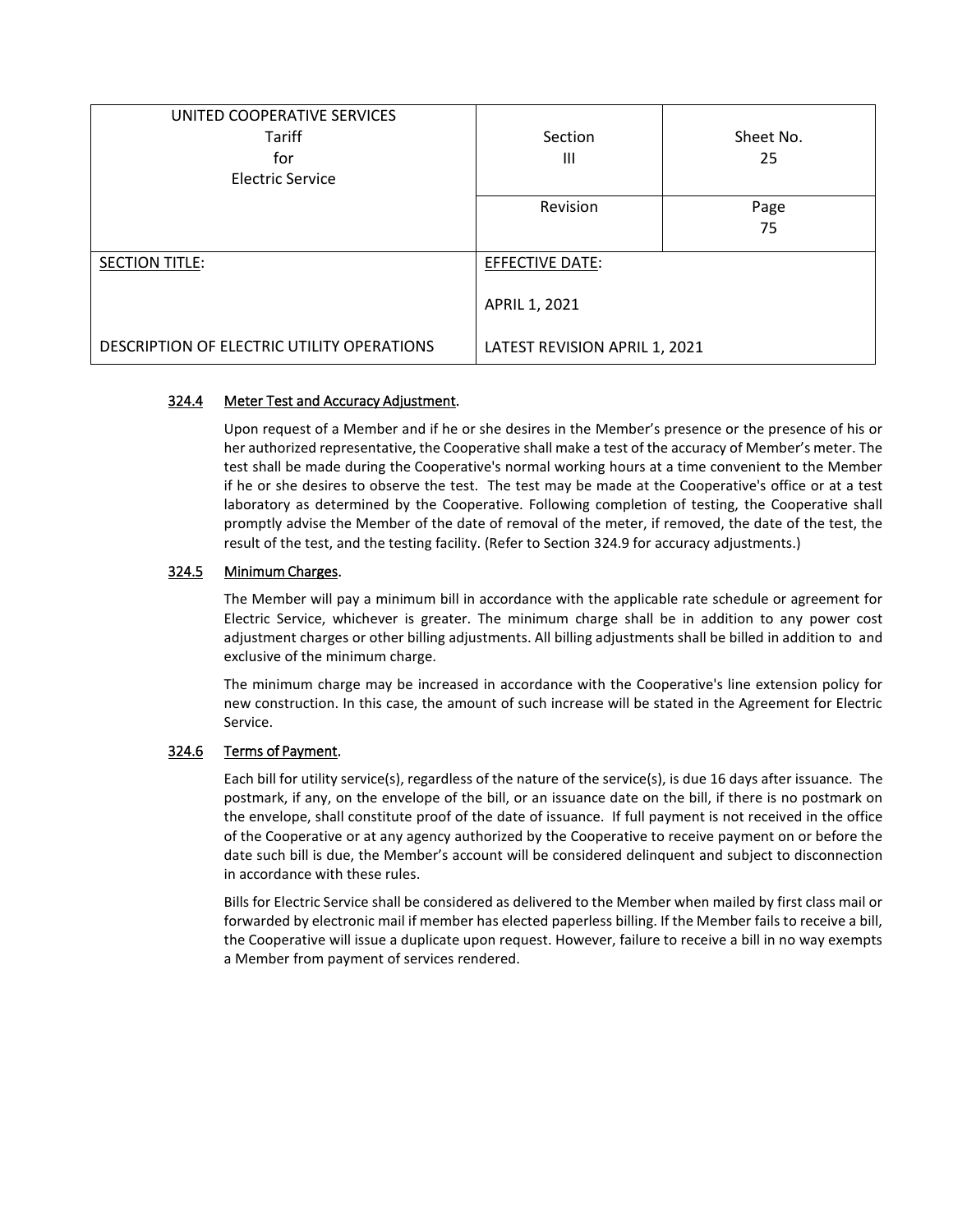| UNITED COOPERATIVE SERVICES<br><b>Tariff</b><br>for<br>Electric Service | Section<br>Ш                  | Sheet No.<br>26 |
|-------------------------------------------------------------------------|-------------------------------|-----------------|
|                                                                         | Revision                      | Page<br>76      |
| SECTION TITLE:                                                          | <b>EFFECTIVE DATE:</b>        |                 |
|                                                                         | APRIL 1, 2021                 |                 |
| DESCRIPTION OF ELECTRIC UTILITY OPERATIONS                              | LATEST REVISION APRIL 1, 2021 |                 |

### 324.7 Disputed Bills.

In the event of a dispute between a Member and the Cooperative regarding any bill for Electric Service, the Cooperative shall make such investigation as may be appropriate under the particular circumstances, and report the results thereof to the. In the event disputes are not resolved, the Cooperative informs Members of the complaint procedures of the Cooperative.

Members shall not be required to pay the disputed portion of the bill which exceeds Member's average monthly usage at current rates pending the resolution of the dispute, but in no event more than sixty (60) days. For purposes of this rule only, the Member's average monthly usage at current rates shall be the average of the Member's gross utility service for the preceding 12-month period. When no previous usage history exists, consumption for calculating the average monthly usage shall be estimated on the basis of usage levels of similar Members and under similar conditions.

## 324.8 Deferred Payment Plan.

Separate and aside from other pay arrangements, the Cooperative may in its discretion enter into a deferred payment plan for any amount owed to the Cooperative or any portion thereof.

- A. The Cooperative may offer, upon request, a deferred payment plan to any residential Member who has expressed an inability to pay all or a portion of his or her bill and if that Member has demonstrated to the satisfaction of Cooperative a good faith ability to pay all of his/her bill by a deferred payment plan. The deferred payment offer is contingent, at the Cooperative's sole discretion, upon the Member having received no more than two termination notices at any time during the preceding 12 months. In all other cases, the Cooperative is encouraged to offer a deferred payment plan to residential Members.
- B. Every deferred payment plan entered into due to the Member's inability to pay the outstanding bill in full shall provide that service will not be discontinued if the Member pays current bills and a reasonable amount of the outstanding bill, and agrees to pay the balance in reasonable installments until the bill is paid.
- C. The Cooperative is not required to enter into a deferred payment agreement with any Member who is lacking sufficient credit or a satisfactory history of payment for previous service when that Member has had service from the present Cooperative for no more than three months. In cases of meter tampering, bypass, or diversion, a Cooperative may, but is not required to, offer a Member a deferred payment plan.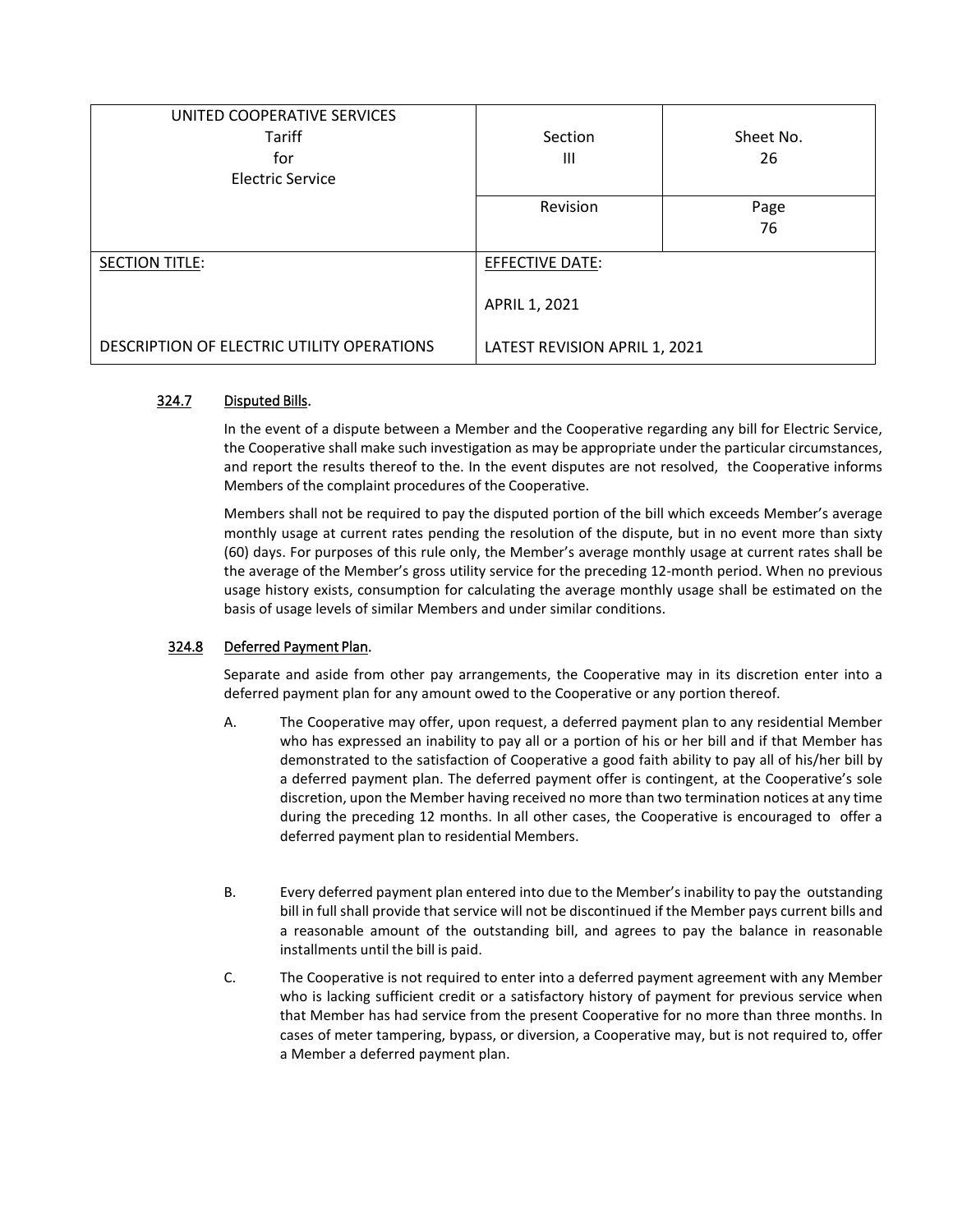| UNITED COOPERATIVE SERVICES<br><b>Tariff</b><br>for | Section<br>$\mathsf{III}$     | Sheet No.<br>27 |
|-----------------------------------------------------|-------------------------------|-----------------|
| <b>Electric Service</b>                             |                               |                 |
|                                                     | Revision                      | Page            |
|                                                     |                               | 77              |
|                                                     |                               |                 |
| <b>SECTION TITLE:</b>                               | <b>EFFECTIVE DATE:</b>        |                 |
|                                                     | APRIL 1, 2021                 |                 |
| DESCRIPTION OF ELECTRIC UTILITY OPERATIONS          | LATEST REVISION APRIL 1, 2021 |                 |

- D. A deferred payment plan may include a five percent (5%) penalty for late payment but shall not include a finance charge.
- E. If a Member has not fulfilled terms of a deferred payment agreement, the Cooperative shall have the right to disconnect Electric Service pursuant to the disconnection rules herein and under such circumstances, it shall not be required to offer subsequent negotiation of a deferred payment agreement prior todisconnection.

### 324.9 Billing Adjustment Due to Meter Error.

If any meter is found to be outside of the accuracy standards established by the American National Standards Institute, Inc., proper correction shall be made of previous readings for the period of six months immediately preceding the removal of such meter from service for the test, or from the time the meter was in service since last tested, but not exceeding six months, as the meter shall have been shown to be in error by such test, and adjusted bills shall be rendered. No refund is required from the Cooperative except to the member most recently served by the meter prior to the testing. If a meter is found not to register for any period, unless bypassed or tampered with, the Cooperative shall make a charge for units used, but not metered, for a period not to exceed three months, based on amounts used under similar conditions during the period preceding or subsequent thereto, or during corresponding periods in previousyears.

If a meter is found to accurately register usage, but failed to communicate the metered usage to the Cooperative for any billing period, the Cooperative shall, at its discretion, invoice the member for all usage registered by the meter during the billing period(s).

### 324.10 Cancellation of Agreement.

If Member terminates service without proper notice or prior to the end of the contract term or Cooperative terminates service due to a default or breach byMember, in addition to the amount then due Cooperative, there immediately becomes due and payable to Cooperative as liquidated damages and not as a penalty a further sum equal to the minimum amount specified in the applicable rate schedules or guaranteed in the Electric Service Agreement for the unexpired term of the Electric Service Agreement, whichever is greater.

#### 324.11 Average Payment Plan.

Average payment billing is available to Cooperative Members upon the following terms and conditions: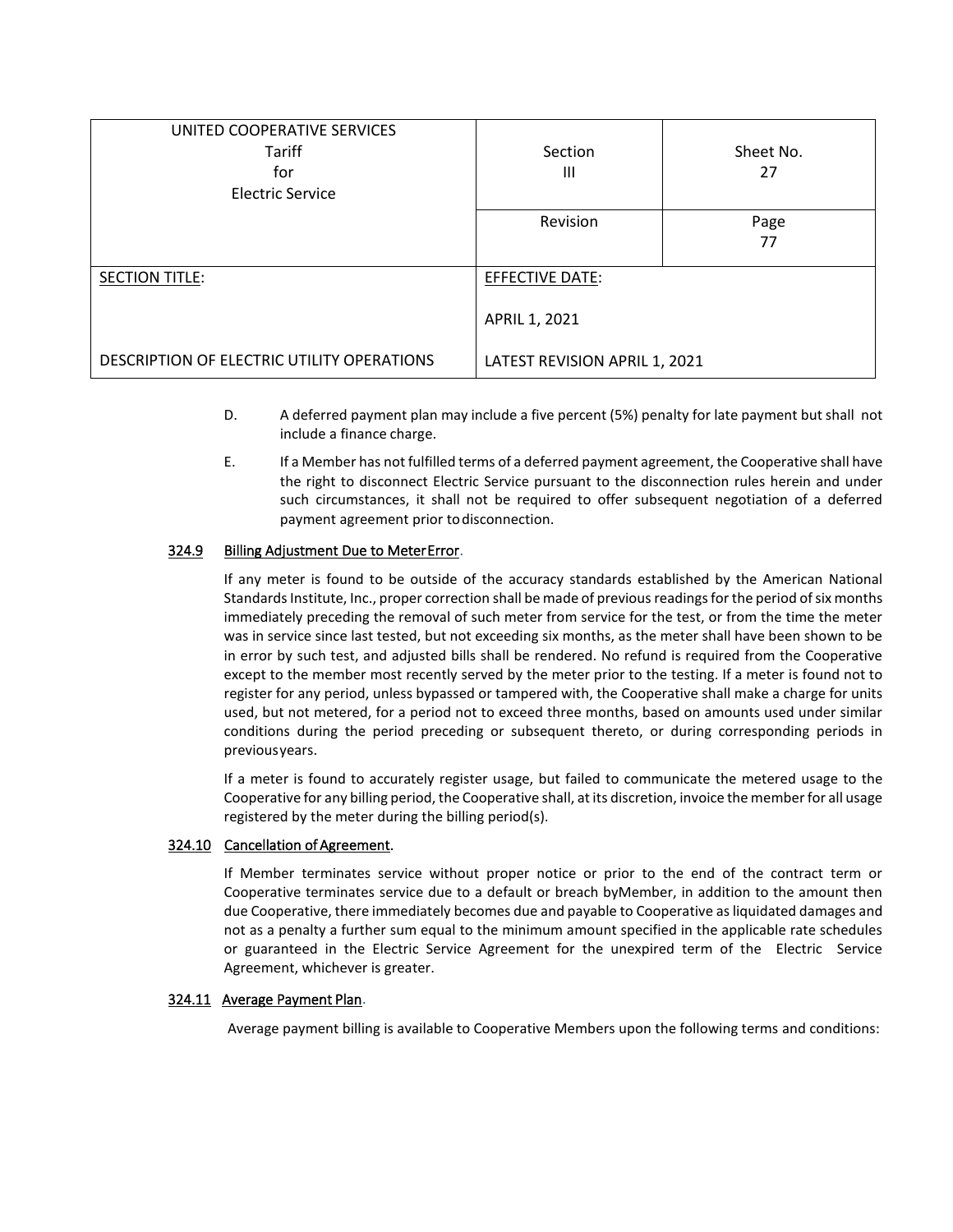| Section<br>Ш           | Sheet No.<br>28                                |
|------------------------|------------------------------------------------|
| Revision               | Page<br>78                                     |
| <b>EFFECTIVE DATE:</b> |                                                |
|                        |                                                |
|                        | APRIL 1, 2021<br>LATEST REVISION APRIL 1, 2021 |

### **A.** Mutual Agreement.

Average payment billing is optional to the Member but subject to the Cooperative's approval in each case. Average payment billing allows the Member to know in advance (subject to certain limitations) the approximate amount he or she will be required to pay each month for Electric Service based upon average billing in the past 12 months. Average payment billing may not be used to defer payment of a Member's delinquent electric bills. Average payment billing may be advantageous to Members who experience wide variations in their monthly electric billings.

## **B.** Member's Obligation.

Notwithstanding anything in section 324.09, a Member entering into an average payment agreement with the Cooperative shall be obligated to pay for Electric Service the total amount of charges that would be applicable to the Member in absence of any average billing plan or average billing agreement. The average payment does not relieve Member of any obligation to pay based upon actual billing units (e.g., kWh metered to the Member).

# **C.** Average Payment ‐ Monthly Billings Calculation.

If the Cooperative and the Member mutually agree to an average payment billing option, the Member's monthly charges shall be calculated by:

1. Averaging the then current month bill along with the preceding eleven months total amount billed (including any and all applicable fees).

2. If a prior balance exists at the time of monthly billing, one-twelfth (1/12) will be added or deducted to the average billing determined in section 1 above.

This amount is subject to adjustment as provided below.

The average billing amount may be reviewed quarterly and adjusted according to the previous year's usage. At the time of review, credit balances on the Member's account may be carried forward or refunded. Any shortages shall be paid by the member when due in accordance with the Cooperative's standard billing practices.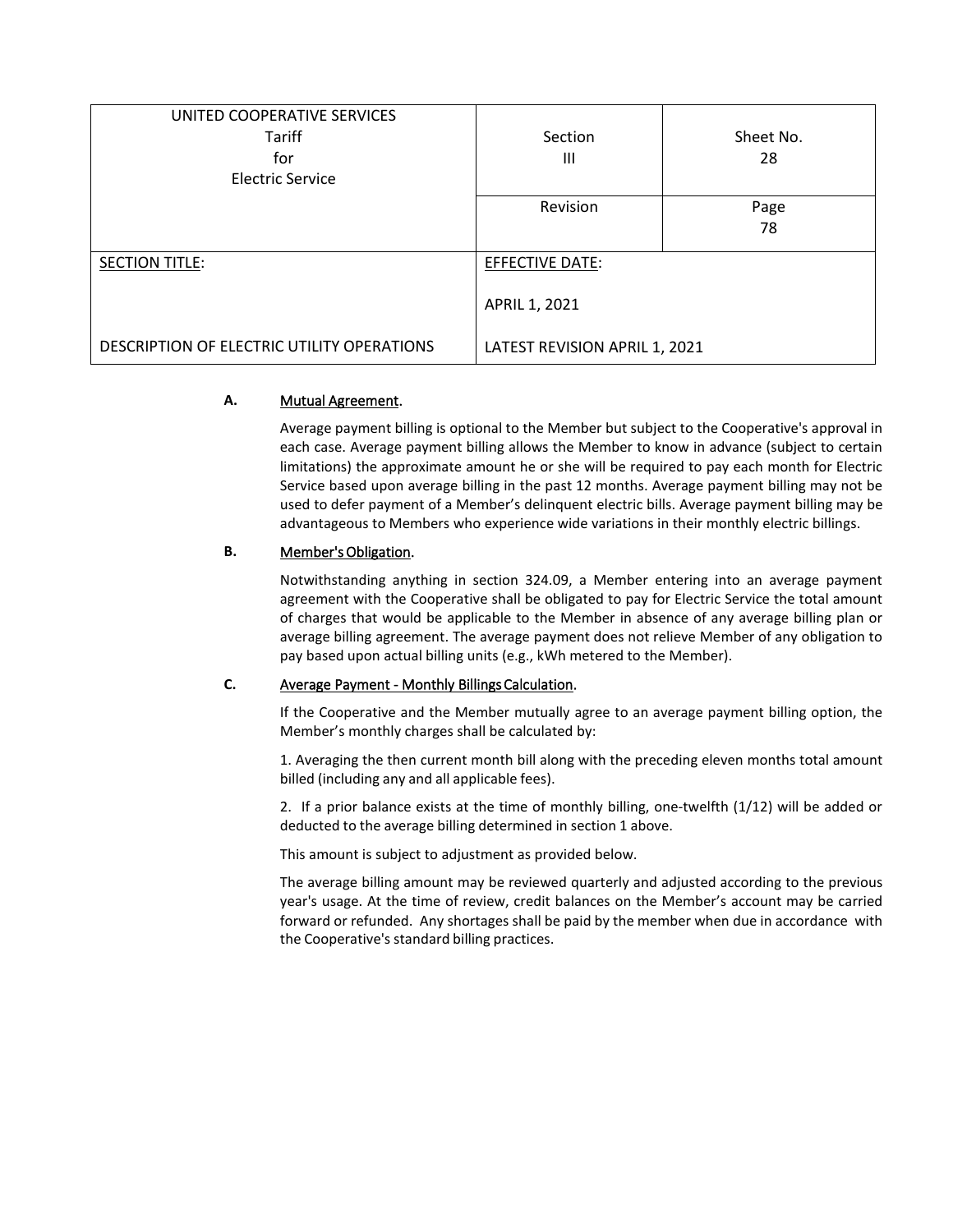| UNITED COOPERATIVE SERVICES<br><b>Tariff</b><br>for<br>Electric Service | Section<br>Ш                  | Sheet No.<br>29 |
|-------------------------------------------------------------------------|-------------------------------|-----------------|
|                                                                         | Revision                      | Page<br>79      |
| <b>SECTION TITLE:</b>                                                   | <b>EFFECTIVE DATE:</b>        |                 |
|                                                                         | APRIL 1, 2021                 |                 |
| DESCRIPTION OF ELECTRIC UTILITY OPERATIONS                              | LATEST REVISION APRIL 1, 2021 |                 |

## **D.** Eligibility.

In order to be eligible for average payment billing, the Member must meet the following requirements:

1. In the most recent 12 months, Member must have occupied a permanent residential dwelling continuously connected to the Cooperative's electric system and have had a satisfactory payment history during such period;

2. All bills except the current bill for electric utility service, if not then due, must have been paid;

3. Member must pay a security deposit of not more than 1/6 of estimated annual billings if requested by the Cooperative;

4. Member may be required to sign and deliver to the Cooperative an average payment billing agreement.

### **E.** Termination of Average Payment Billing.

Average payment billing may be discontinued at any time by either Member or the Cooperative. If average payment billing is discontinued, any debit balance will become due and payable immediately. A credit balance will either be refunded or applied to future billings. At the time average payment billing is discontinued, the Member will be placed on the regular method of billing.

If a Member fails to pay the amount of any average payment billing when due, the Cooperative may at its option terminate average payment billing and any debit balance will become due and payable.

### **325. Member Relations.**

### 325.1 Available Information.

### **A. Facilities for Providing Electric Service.**

The Cooperative maintains at each of its business offices and makes available to applicants and others entitled to the information a current set of maps, plans, and records showing the facilities available for Electric Service.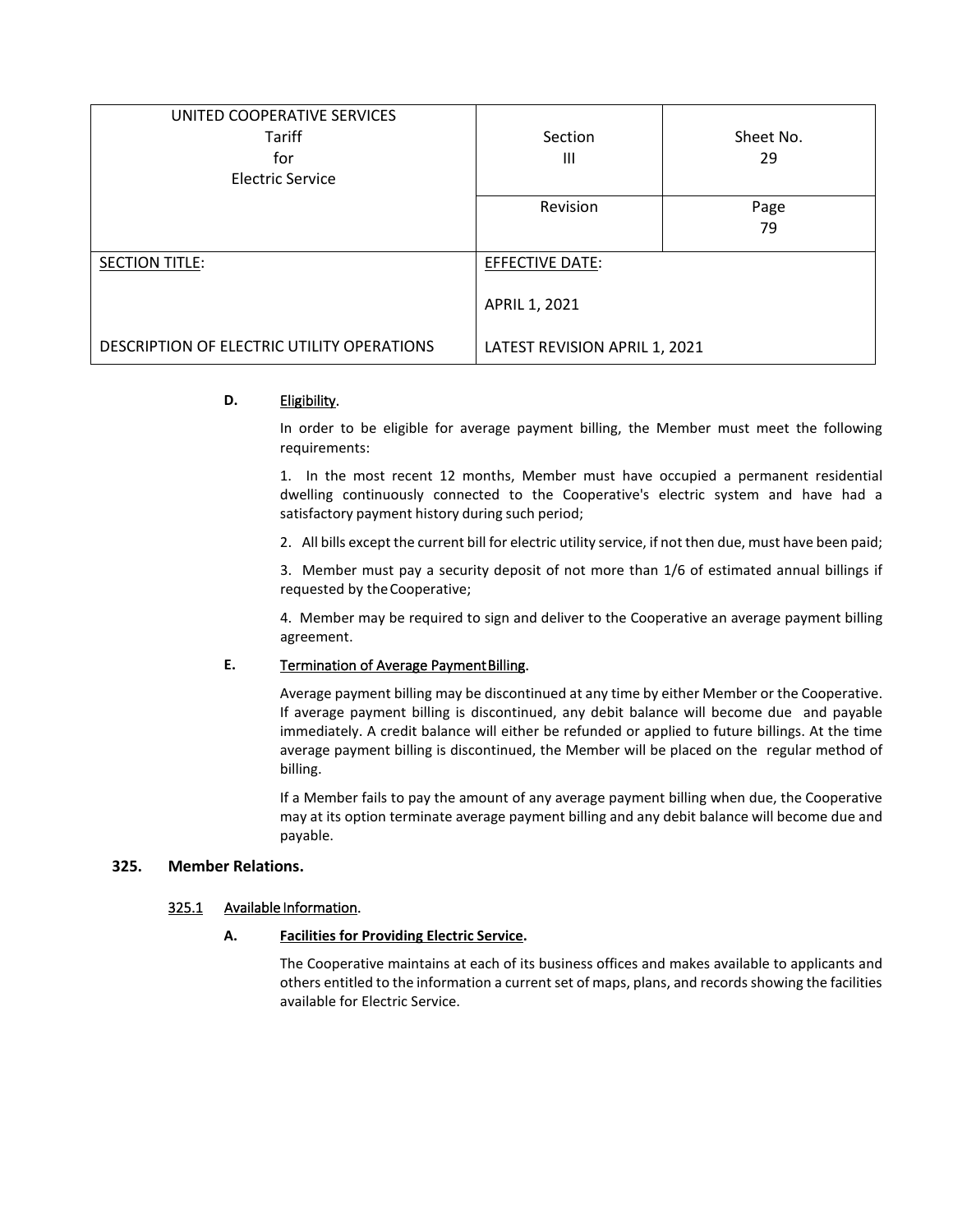| UNITED COOPERATIVE SERVICES<br><b>Tariff</b><br>for<br>Electric Service | Section<br>Ш                  | Sheet No.<br>30 |
|-------------------------------------------------------------------------|-------------------------------|-----------------|
|                                                                         | Revision                      | Page<br>80      |
| <b>SECTION TITLE:</b>                                                   | <b>EFFECTIVE DATE:</b>        |                 |
|                                                                         | APRIL 1, 2021                 |                 |
| DESCRIPTION OF ELECTRIC UTILITY OPERATIONS                              | LATEST REVISION APRIL 1, 2021 |                 |

## **B.** Cost of Providing Service.

Upon request for Electric Service by an applicant or for transfer of Electric Service by a Member, the Cooperative informs the Applicant or Member of the Cooperative's lowest priced alternatives available. The Cooperative shall provide this information beginning with the lowest priced alternative and giving full consideration to applicable equipment options and installation charges.

The Cooperative does not assume responsibility that Member receives Electric Service under the most favorable rate schedule. If a change in Member's load or installation occurs which would make Member eligible for a more favorable rate schedule, it is Member's responsibility to notify Cooperative in writing of such changes and request that a different rate schedule be applied. Cooperative is not required to bill Member under the more favorable rate schedule until a written Agreement For Electric Service is in effect between Member and Cooperative specifying the new rate schedule. When Member selects a rate schedule, or changes its installation to be eligible for selection of new rate schedule, Cooperative is not required to make any refunds covering the difference between the charges under the rate schedule in effect and those under any other rate schedule which would be applicable to the same Electric Service.

# **C.** Tariffs.

At each of its business offices, the Cooperative maintains and makes available for inspection a copy of its current tariffs including all rate schedules and rates relating to Electric Service. A copy of any applicable portion of the tariff will be provided upon request. Notice of the availability of such tariffs is posted in each business office in the same area where applications for Electric Service are received.

# **D.** Meter Reading.

Upon request, the Cooperative advises its Members of the method of reading meters.

### 325.2 Member Complaints.

A. Upon complaint to the Cooperative by a Member either at its office, by letter or by telephone, the Cooperative shall promptly make a suitable investigation and advise the complainant of the results thereof.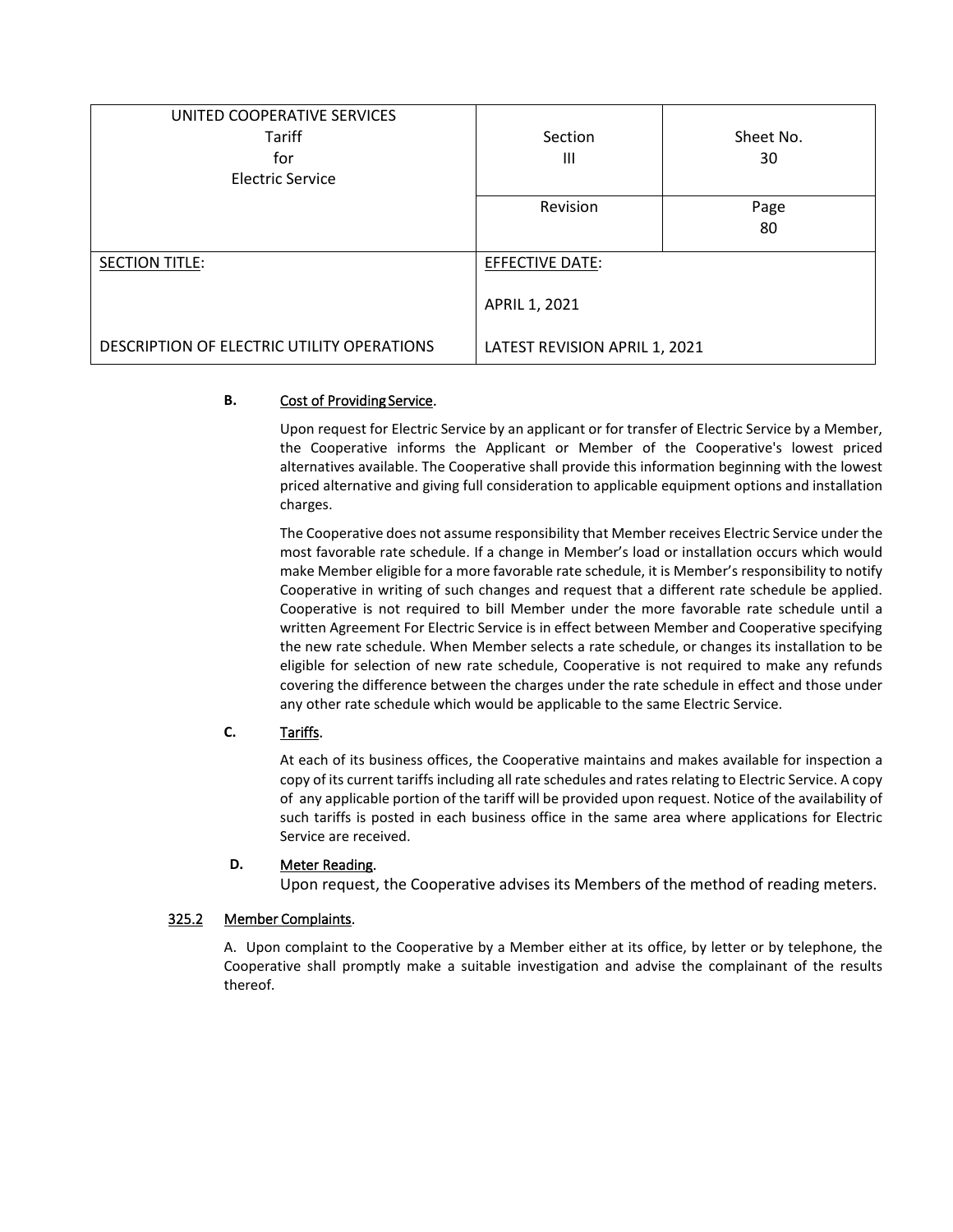| UNITED COOPERATIVE SERVICES<br><b>Tariff</b><br>for<br>Electric Service | Section<br>Ш                  | Sheet No.<br>31 |
|-------------------------------------------------------------------------|-------------------------------|-----------------|
|                                                                         | Revision                      | Page            |
|                                                                         |                               | 81              |
| <b>SECTION TITLE:</b>                                                   | <b>EFFECTIVE DATE:</b>        |                 |
|                                                                         | APRIL 1, 2021                 |                 |
| DESCRIPTION OF ELECTRIC UTILITY OPERATIONS                              | LATEST REVISION APRIL 1, 2021 |                 |

B. For a period of not less than two years, the Cooperative shall maintain a record of the date, nature and resolution of a Member's complaint in the Member's data files. Complaints with reference to rates or charges and complaints which require no remedial action by the Cooperative need not be recorded.

### 325.3 Refund of Deposit and Its Associated Interest During Service Period.

## **A. Refund of Interest.**

If a Member has been required to make a deposit, the Cooperative shall pay interest on such deposit at the rate set by the Commission annually for a calendar year. If a refund of deposit is made within 30 days of receipt of deposit, no interest payment is required. If the utility retains the deposit more than 30 days, payment of interest shall be made retroactive to the date of deposit.

Payment of the interest to the Member may be annually, or at the time the deposit is returned or credited to the Member's account.

The deposit shall cease to draw interest on the date it is returned or credited to the Member's account.

# **B.** Refund of Deposit.

When the Member has paid bills for service for twelve (12) consecutive residential billings or for twenty-four (24) consecutive commercial or industrial billings without having Electric Service disconnected for nonpayment of a bill and without having more than two occasions in which a bill was delinquent, and when the Member is not delinquent in the payment of the current bills, the Cooperative shall promptly and automatically refund the deposit plus accrued interest (if any) to the Member in the form of cash or credit to a Member's bill, or void the guarantee. The deposit and interest (if any) may be retained if, (1) the Member does not meet these refund criteria, or, (2) the Cooperative, at its sole discretion, determines that retention of the deposit is necessary due to the creditworthiness of the Member as reflected in the most recent outcome of credit risk assessments reported by cumulative data from qualified credit reporting agencies.

Upon final termination of Electric Service, deposits shall be refunded to the Member provided that all amounts due the Cooperative have been paid. The Cooperative may apply the deposit to the Member's final bill for Electric Service rendered.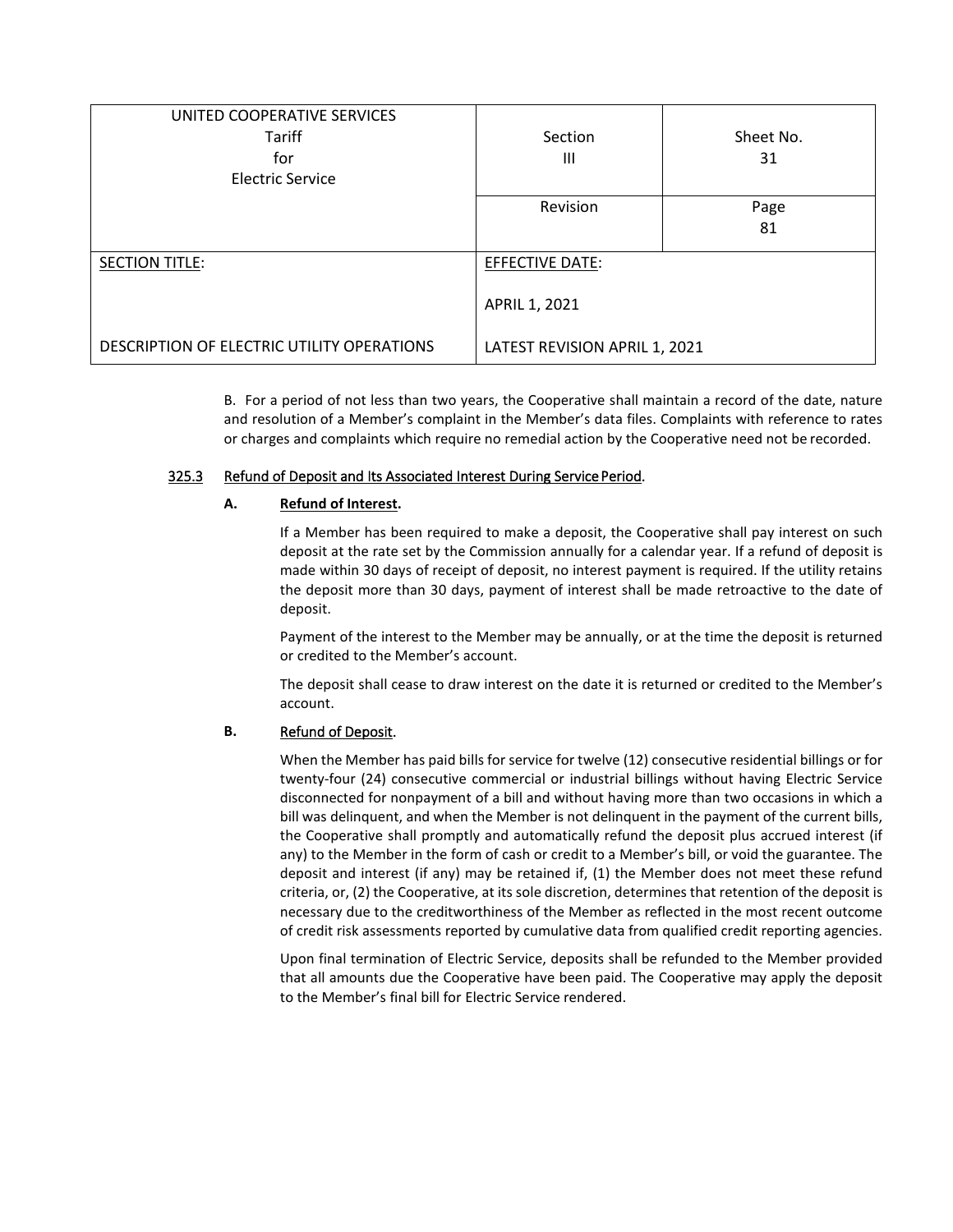| UNITED COOPERATIVE SERVICES<br>Tariff      | Section                       | Sheet No.  |
|--------------------------------------------|-------------------------------|------------|
| for                                        | Ш                             | 32         |
| Electric Service                           |                               |            |
|                                            | Revision                      | Page<br>82 |
| SECTION TITLE:                             | <b>EFFECTIVE DATE:</b>        |            |
|                                            | APRIL 1, 2021                 |            |
| DESCRIPTION OF ELECTRIC UTILITY OPERATIONS | LATEST REVISION APRIL 1, 2021 |            |

### **350. Member Initiated Discontinuance of Electric Service.**

### **350.1** Member's Request.

Any Member desiring to discontinue Electric Service from the Cooperative shall submit a specific request in person, by phone or electronic communication. The request must include verifiable identification of the Member, the service location where discontinuance is desired, and the date service is requested to be discontinued. Such request shall be verified by the Cooperative and a record of such request will be maintained at the Cooperative for a reasonable period.

#### **350.2** Disconnection.

Following receipt of Member's request for discontinuance of Electric Service the Cooperative shall disconnect Electric Service. Where practicable disconnection is usually made on the date requested by the Member, however, the Cooperative shall not be obligated to make disconnection earlier than the second full business day following receipt of Member's request.

### **351. Cooperative Initiated Discontinuance.**

#### **351.1** Reasons for Discontinuance.

The Cooperative may discontinue Electric Service to a Member under any of the following circumstances:

#### **A.** Nonpayment of a Bill.

If the Member fails or refuses to pay a delinquent account for Electric Service (whether or not based upon estimated billing), or

### **B.** Breach.

If Member fails or refuses to perform any obligation under the terms of an Electric Service Agreement or a deferred payment agreement, or

## **C.** Interference with Service.

If Member violates any rule pertaining to the use of Electric Service in a manner which interferes with or is likely to cause interference with Electric Service to other Members or operates nonstandard equipment, provided that the Cooperative has made a reasonable effort to notify the Member and provided there has been a reasonable opportunity to remedy the situation, or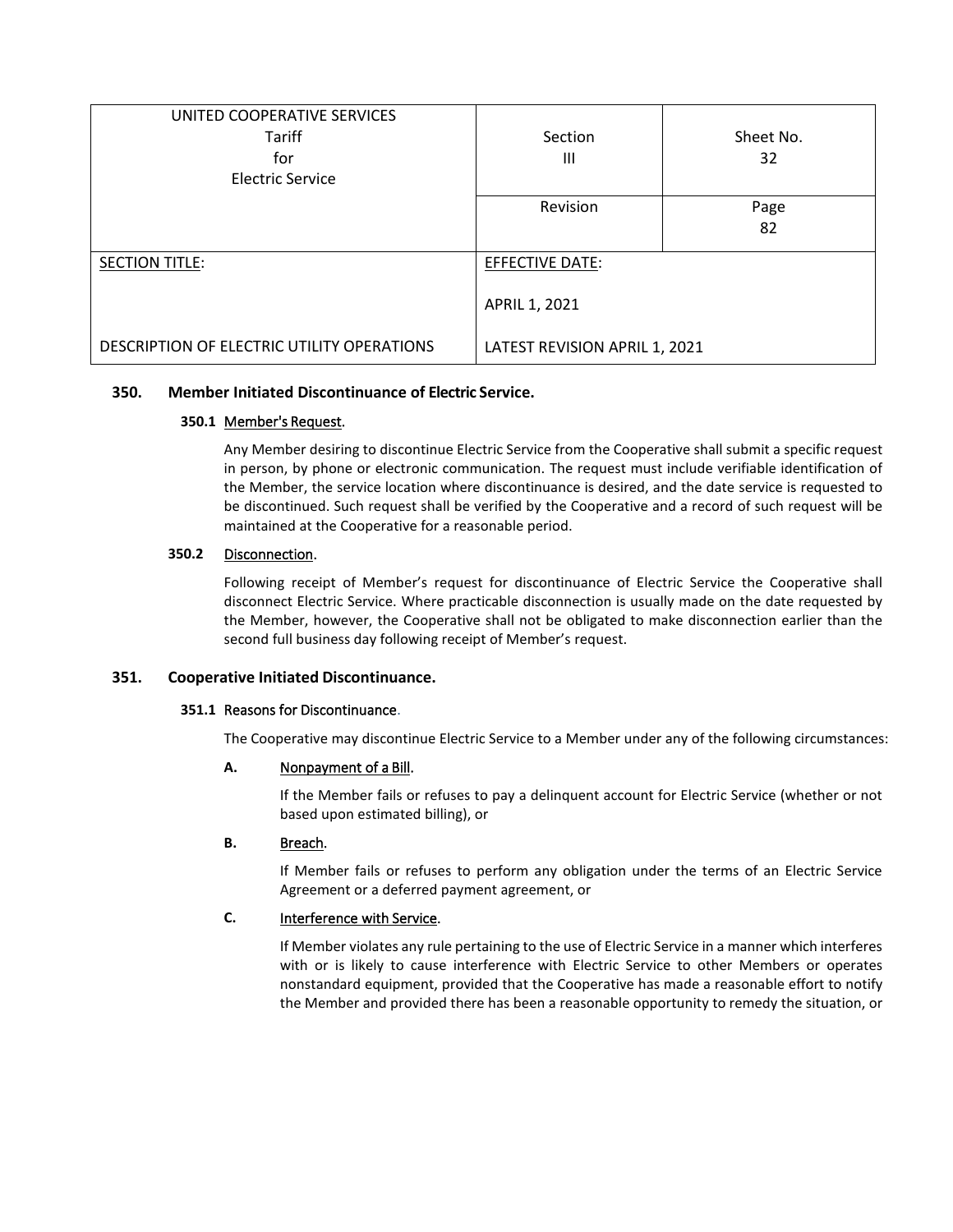| UNITED COOPERATIVE SERVICES<br>Tariff<br>for<br>Electric Service | Section<br>$\mathsf{III}$     | Sheet No.<br>33 |
|------------------------------------------------------------------|-------------------------------|-----------------|
|                                                                  | Revision                      | Page<br>83      |
| <b>SECTION TITLE:</b>                                            | <b>EFFECTIVE DATE:</b>        |                 |
|                                                                  | APRIL 1, 2021                 |                 |
| DESCRIPTION OF ELECTRIC UTILITY OPERATIONS                       | LATEST REVISION APRIL 1, 2021 |                 |

## **D.** Failure to Make Application for Electric Service.

If Member fails or refuses to make application for service in accordance with these rules in Member's true name, or

## **E.** Refusal of Access.

If Member fails or refuses to provide the Cooperative reasonable access to its facilities located on Member's premises, or

### **F.** Default on Guaranty Agreement.

If a Member has signed a written Guaranty Agreement as a condition precedent to Electric Service for another Member or applicant and fails or refuses to pay the amount due on the guaranteed account when requested to do so by the Cooperative, or

# **G.** Backbilling.

If Member fails or refuses to timely pay any billing authorized by these rules resulting from previous underbilling (whether caused by meter inaccuracy, failure to register, misapplication of rates for no more than six months prior to the current billing or otherwise). Correction of billings for meter inaccuracy shall be made for the period of six (6) months immediately preceding removal of the inaccurate meter from service for testing or from the time the meter was in service since last tested, but not exceeding six (6) months, or

### **H.** Hazardous Condition.

When a hazardous condition exists in Member's installation, equipment or at Member's service location,

# **I.** Failure to Comply with Deposit Arrangements, or

- **J. Service Connected Without Authority,** or
- **K. Meter Tampering.**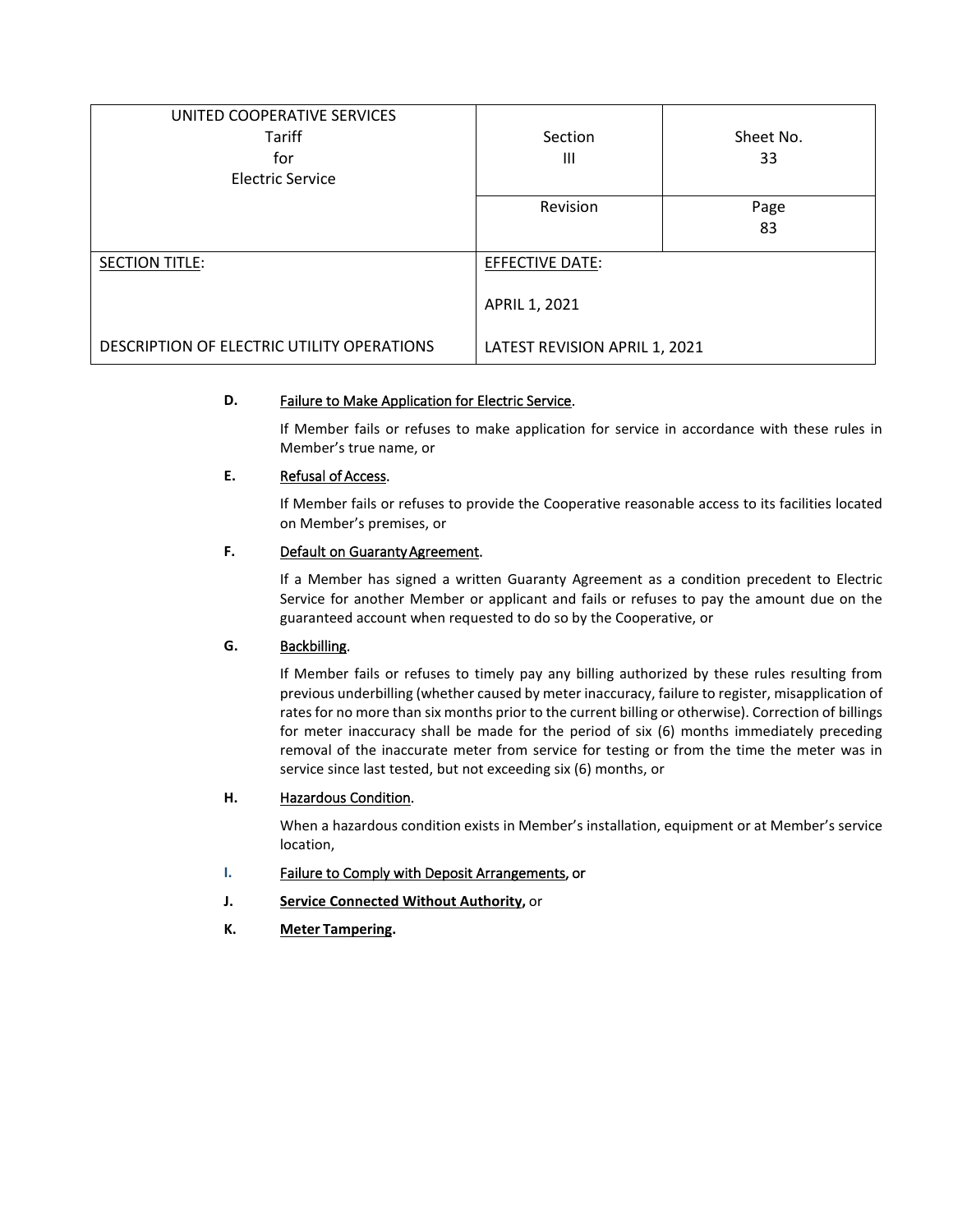| UNITED COOPERATIVE SERVICES                |                               |           |
|--------------------------------------------|-------------------------------|-----------|
| <b>Tariff</b>                              | Section                       | Sheet No. |
| for                                        | Ш                             | 34        |
| Electric Service                           |                               |           |
|                                            | Revision                      | Page      |
|                                            |                               | 84        |
| <b>SECTION TITLE:</b>                      | <b>EFFECTIVE DATE:</b>        |           |
|                                            |                               |           |
|                                            | APRIL 1, 2021                 |           |
| DESCRIPTION OF ELECTRIC UTILITY OPERATIONS | LATEST REVISION APRIL 1, 2021 |           |

If Cooperative's meter which serves Member has been tampered with or bypassed, the Cooperative may immediately disconnect Electric Service without notice. For purposes of this section, meter tampering, bypass, or diversion shall be defined as any unauthorized action to divert and/or tamper with an electric meter or equipment, bypassing the same, or other instances of diversion, such as physically disorienting the meter, objects attached to the meter to divert service or to bypass, insertion of objects into the meter, and other electrical and mechanical means of tampering with bypassing, or diverting electrical service or there has been a theft of electric service (Section 31.04 of the Penal Code of the State of Texas) or criminal mischief for having damaged or tampered with the Cooperative's property (Section 28.03 of the Penal Code of the State of Texas).

Any action designed to alter metering equipment to prevent accurate measurement of electric usage or receive the benefit of Electric Service without approval will be deemed as Electric Service diversion or tampering and will be presumed to be performed by, or at the direction of the Member whose account is found to have benefitted from the diversion. Upon discovery of tampering or Electric Service diversion, the Cooperative will investigate suspected violations of utility regulations, immediately correct unsafe conditions found to be affecting Cooperative equipment and/or facilities, collect under billed energy usage and related fees, as well as, seek civil and/or criminal remedies as may be permitted by law.

The Cooperative may charge for all labor, material and equipment necessary to repair or replace all equipment damaged due to meter tampering or bypassing or other Electric Service diversion, and other costs necessary to correct Electric Service diversion where there is no equipment damage, including incidents where Electric Service is reconnected without authority. An itemized bill of such charges must be provided to the Member. The Cooperative may also estimate and bill the Member for Electric Service over the entire period of meter tampering, meter bypassing or Electric Service diversion.

The Cooperative reserves the right to terminate and refuse Electric Service to a Member and/or location if Electric Service is disconnected pursuant to this Section.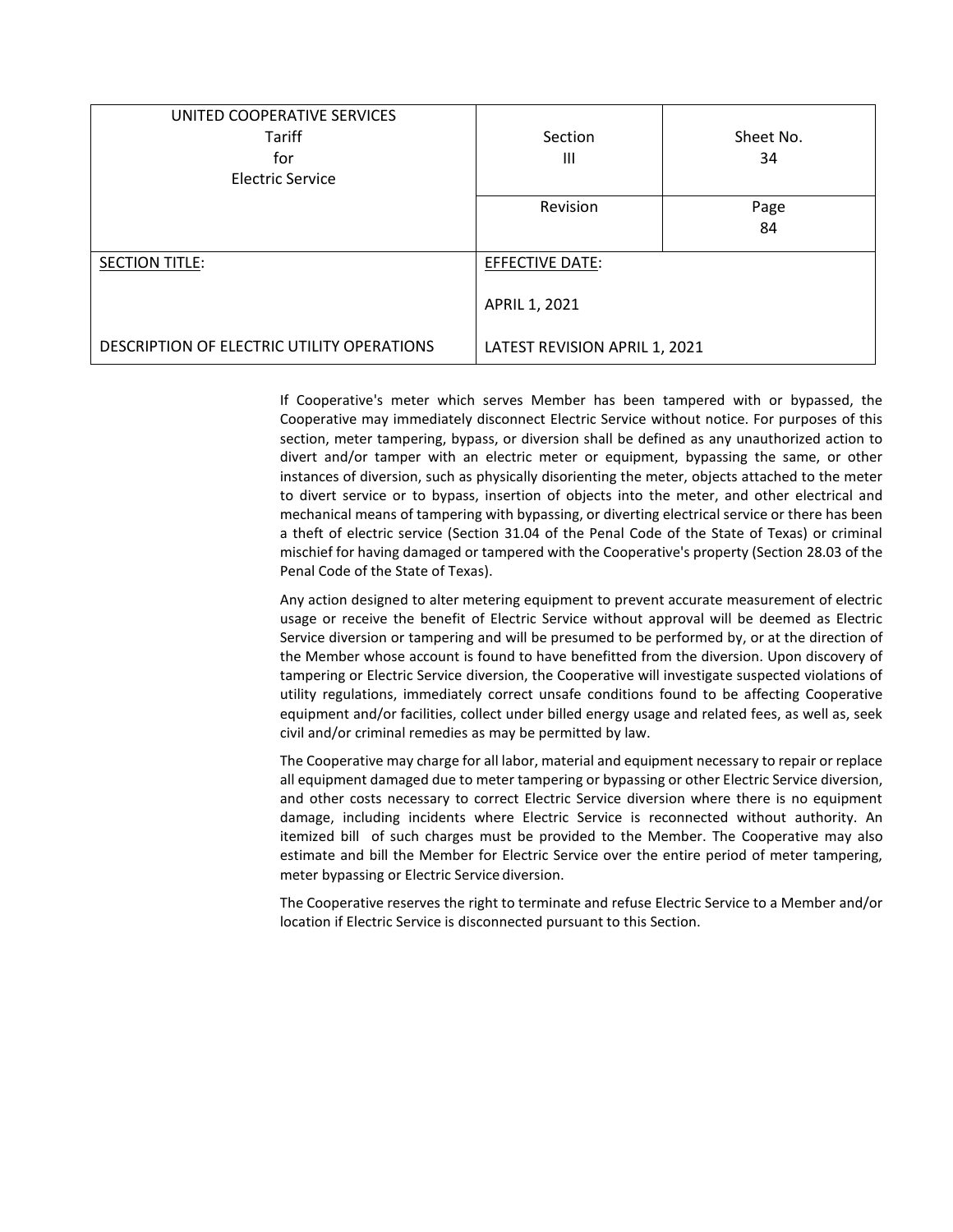| UNITED COOPERATIVE SERVICES<br><b>Tariff</b><br>for<br>Electric Service | <b>Section</b><br>$\mathsf{III}$ | Sheet No.<br>35 |
|-------------------------------------------------------------------------|----------------------------------|-----------------|
|                                                                         | Revision                         | Page<br>85      |
| <b>SECTION TITLE:</b>                                                   | <b>EFFECTIVE DATE:</b>           |                 |
|                                                                         | APRIL 1, 2021                    |                 |
| DESCRIPTION OF ELECTRIC UTILITY OPERATIONS                              | LATEST REVISION APRIL 1, 2021    |                 |

#### **351.2** Notice of Disconnection.

### A. **Proper Notice Prior to Disconnection for Nonpayment**.

If a Member fails or refuses to pay the Cooperative in accordance with the provisions of the Agreement For Electric Service, service rules, applicable rate schedule, deferred payment agreement, or guaranty agreement, then proper notice shall be given prior to disconnection. Proper notice shall consist of a separate mailing or hand delivery at least eight (8) days prior to a stated date of disconnection, with the words "termination notice" or similar language prominently displayed on the notice. Attached to or on the face of the termination notice or electric bill shall appear a statement notifying the member that if they are in need of assistance with the payment of their bill or ill and unable to pay their bill, they may be eligible for payment assistance or special payment programs such as deferred payment plans, disconnection moratoriums for the ill, or energy assistance programs, and contact the local office of the Cooperative for information on the available programs. If mailed, the cut-off day may not fall on a holiday or weekend, but shall fall on the next working day after the eighth day. Payment at a utility's authorized payment agency is considered payment to the utility. The Cooperative shall not issue late notices or disconnect notices to the Member earlier than the first day the bill becomes delinquent so that a reasonable length of time is allowed to ascertain receipt of payment by mail or at the utility's authorized payment agency.

### **B.** Disconnection Without Notice.

1. Electric Service may be disconnected without notice where a known dangerous condition exists for as long as the condition exists provided that such disconnection does not result in other dangerous or life-threatening conditions or where service is connected without authority by a Person or Firm who has not made application for Electric Service or who has reconnected Electric Service without authority following termination of service for nonpayment or in instances of tampering with the Cooperative's meter or equipment, bypassing the same, or other instances of diversion as defined in Section 23.47 of the Commission's Substantive Rules (relating to Meters). Where reasonable, given the nature of the hazardous condition, a written statement providing notice of disconnection and the reason therefore shall be posted at the place of common entry or upon the front door of each affected residential unit as soon as possible after service has been disconnected.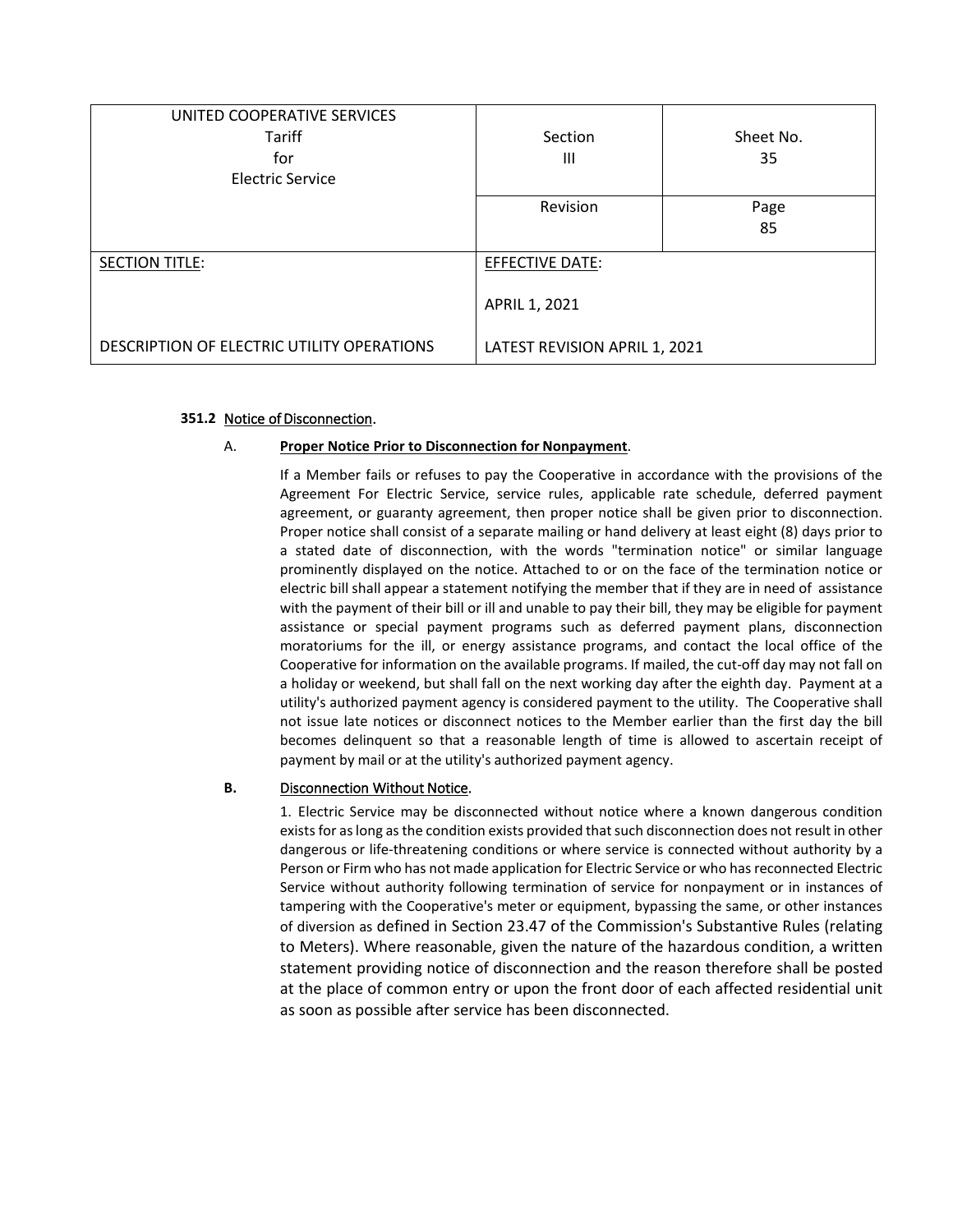| UNITED COOPERATIVE SERVICES<br><b>Tariff</b><br>for<br>Electric Service | Section<br>Ш                            | Sheet No.<br>36 |
|-------------------------------------------------------------------------|-----------------------------------------|-----------------|
|                                                                         | Revision                                | Page<br>86      |
| <b>SECTION TITLE:</b>                                                   | <b>EFFECTIVE DATE:</b><br>APRIL 1, 2021 |                 |
| DESCRIPTION OF ELECTRIC UTILITY OPERATIONS                              | LATEST REVISION APRIL 1, 2021           |                 |

2. Electric Service may be disconnected without further notice (other than reasonable notice otherwise applicable to a delinquent account, and previously given) if the Member provides payment for an account in delinquent status with a check and the check is returned to the Cooperative due to insufficient funds.

### **C.** Disconnection After Reasonable Notice.

- (1) Electric Service may be disconnected upon reasonable notice for:
	- a. nonpayment of a bill [Section351.1A]
	- b. breach of an Electric Service Agreement [Section 351.1B];

c. violation of service rules pertaining to the use of Electric Service in a manner which interferes with the Electric Service of others or the operation of nonstandard equipment [Section 351.1C], if a reasonable attempt has been made to notify the Member and the Member is provided with a reasonable opportunity to remedy the situation.

- d. failure to make application for Electric Service [Section 351.1D];
- e. refusal of access [Section 351.1(E)];
- f. default on guarantee agreement [Section 351.1F];
- g. failure to pay a bill to correct previous underbilling [Section 351.1G];
- (2) Reasonable notice shall consist of a separate mailing or hand delivery at least eight (8) days prior to a stated date of disconnection with the words "termination notice" or similar language prominently displayed on the notice.

### **351.3** Postponement of Disconnection‐‐Medical.

The Cooperative will not discontinue Electric Service to a delinquent residential Member permanently residing in an individually metered dwelling unit when that Member establishes that discontinuance of Electric Service will result in some person residing at that residence becoming seriously ill or more seriously ill if service is discontinued.

Provided however, the Member making such request shall enter into a deferred payment plan. Failure to comply with the agreed deferred payment plan will result in the Electric Service being subject to disconnection.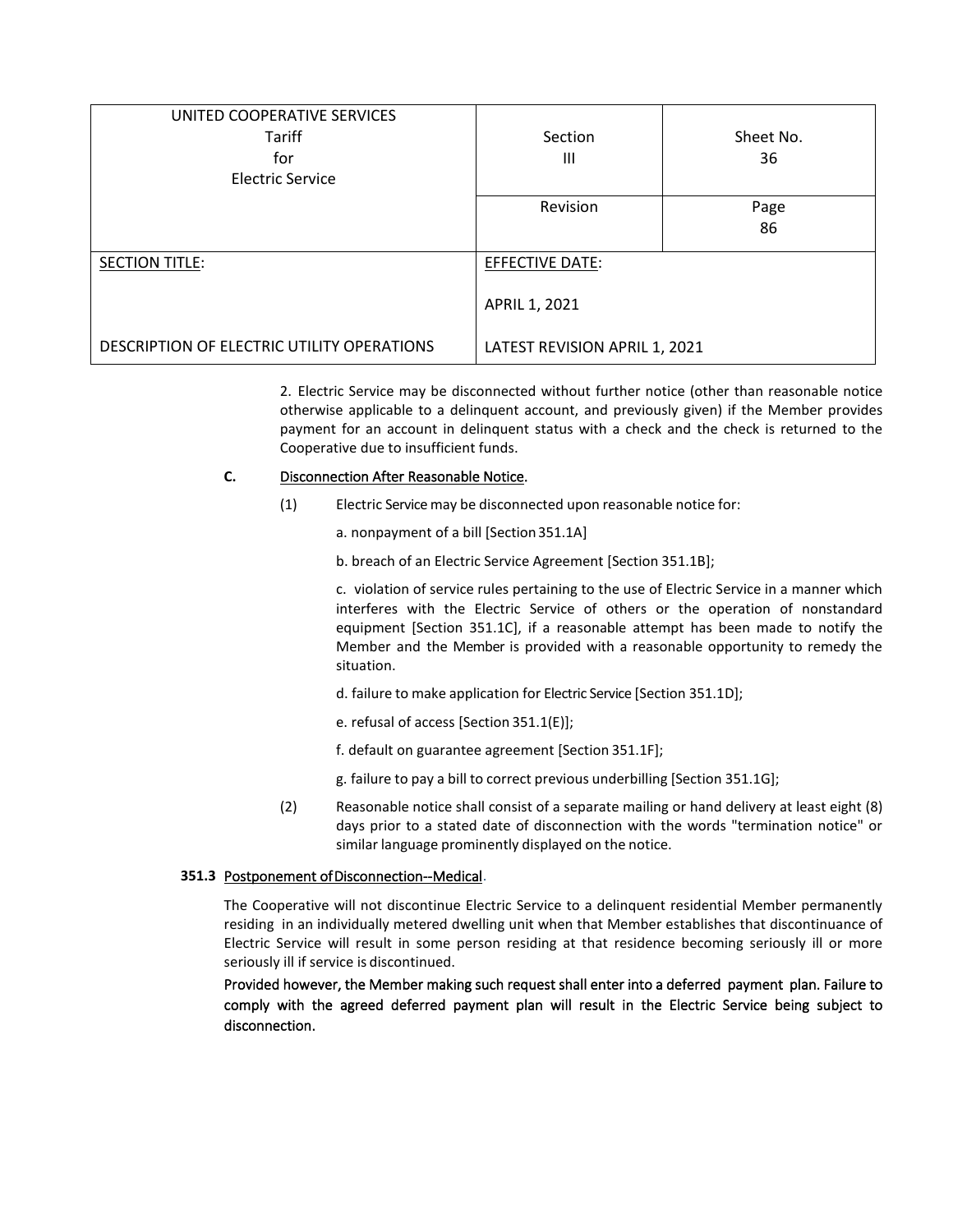| UNITED COOPERATIVE SERVICES<br><b>Tariff</b><br>for<br>Electric Service | Section<br>Ш                  | Sheet No.<br>37 |
|-------------------------------------------------------------------------|-------------------------------|-----------------|
|                                                                         | Revision                      | Page<br>87      |
| <b>SECTION TITLE:</b>                                                   | <b>EFFECTIVE DATE:</b>        |                 |
|                                                                         | APRIL 1, 2021                 |                 |
| DESCRIPTION OF ELECTRIC UTILITY OPERATIONS                              | LATEST REVISION APRIL 1, 2021 |                 |

If a Member seeks to avoid termination of Electric Service under this rule, the Member must have the attending physician provide the Cooperative with a completed "Critical Care" form within 16 days of issuance of the bill (the term "physician" shall mean any public health official, including but not limited to medical doctors, doctors of osteopathy, nurse practitioners, registered nurses, or any other similar public health official).

## **351.4** Effect of Discontinuance of Electric Service.

### **A. Member'sObligations.**

Discontinuance of Electric Service in any manner shall not relieve Member from any obligations to the Cooperative as required in this Tariff for Electric Service or lessen or change any obligation in any manner, including but not limited to payment of Electric Service and any applicable fees accrued through the date of disconnection of Electric Service.

## **B.** Cooperative's Rights.

Discontinuance of Electric Service shall not reduce, diminish, or eliminate any legal right or remedy accruing to the Cooperative on or before the date of discontinuance, nor shall discontinuance operate as a waiver of any legal right or remedy.

Failure of Cooperative to discontinue Electric Service at any time after default or breach of this tariff, or to resort to any legal remedy or its exercise of any one or more of such remedies does not affect the Cooperative's right to resort thereafter to any one or more of such remedies for the same or any default or breach by Member.

#### **351.5** Dismantling of Cooperative Facilities.

The Cooperative may, upon discontinuance of Electric Service to Member, dismantle and remove all lines, equipment, apparatus, or other facilities which the Cooperative may have installed to provide Electric Service to Member. Alternatively, the Cooperative may abandon in place in whole or in part its underground lines and equipment in lieu of removing such facilities.

### **351.6** Liability for Discontinuance of Electric Service.

The Cooperative shall not be liable for any damages of any kind or character resulting from discontinuance or disconnection of Electric Service made pursuant to these rules.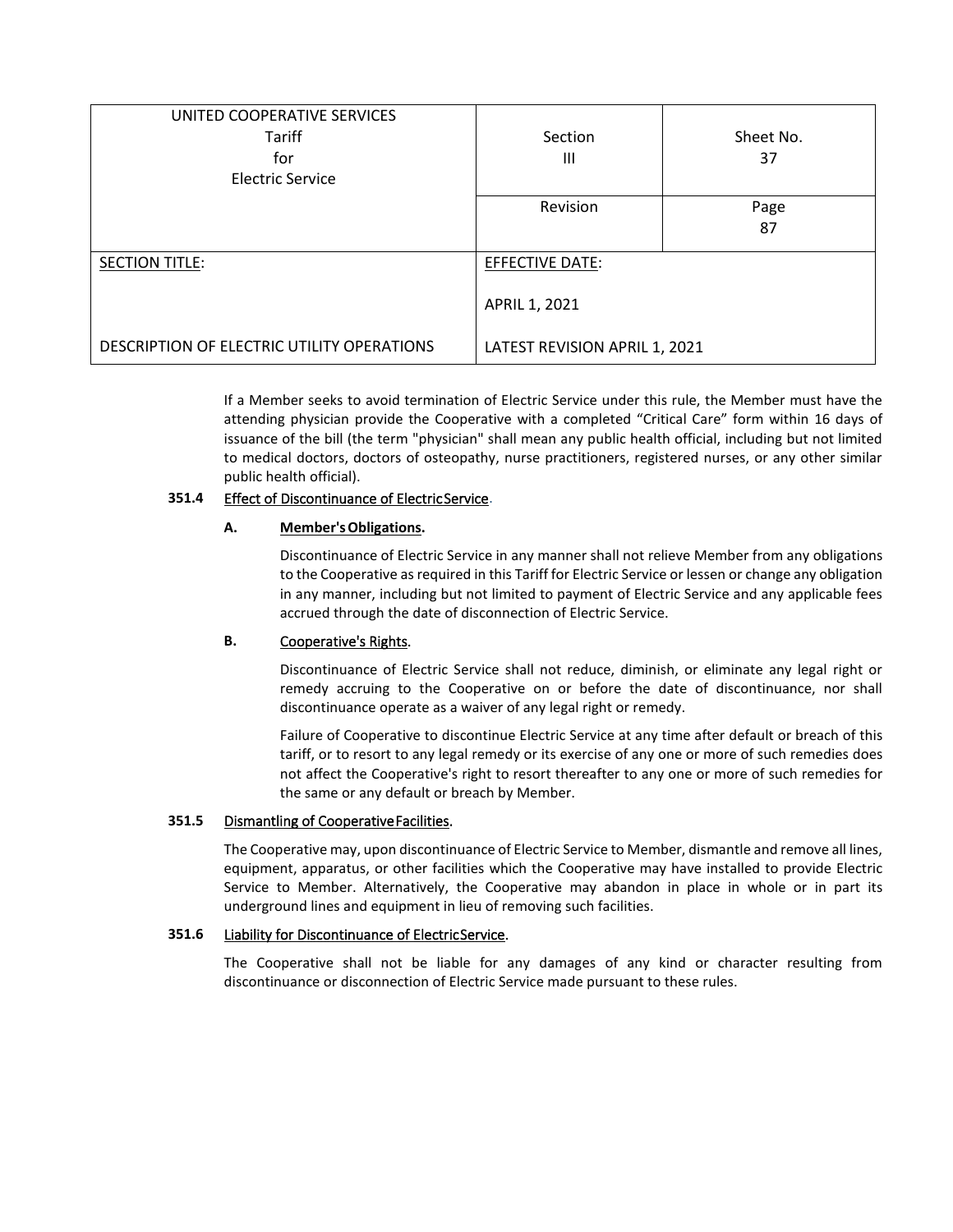| UNITED COOPERATIVE SERVICES<br><b>Tariff</b><br>for<br>Electric Service | Section<br>$\mathsf{III}$     | Sheet No.<br>38 |
|-------------------------------------------------------------------------|-------------------------------|-----------------|
|                                                                         | Revision                      | Page<br>88      |
| SECTION TITLE:                                                          | <b>EFFECTIVE DATE:</b>        |                 |
|                                                                         | APRIL 1, 2021                 |                 |
| DESCRIPTION OF ELECTRIC UTILITY OPERATIONS                              | LATEST REVISION APRIL 1, 2021 |                 |

### **351.7** Refund of Membership Fee.

Within a reasonable time after discontinuance of Electric Service the Cooperative shall make reasonable efforts to refund Applicant's membership fee, if a fee was retained by the Cooperative at the time of application and if current Applicant is no longer required to maintain a membership.

#### **351.8** Refund of Deposit.

After disconnection of Electric Service, if Electric Service is not reconnected, the Cooperative shall refund promptly and automatically the Member's deposit, plus accrued interest on the balance, if any, in excess of unpaid bills for service furnished.

A transfer of Electric Service from one premise to another within the service area of the Cooperative shall not be deemed a disconnection within the meaning of Section 351.2, an additional deposit may be deemed necessary by the Cooperative upon review of the average usage at the new location.

### **351.9** Disconnection Prohibited.

Disconnection by the Cooperative is prohibited for the following reasons:

- A. Delinquency in payment for Electric Service by a previous occupant on the premises;
- B. Failure to pay for merchandise, or charges for non-Electric Service provided by the Cooperative;
- C. Failure to pay for a different type or class of Electric Service unless fee for such Electric Service is included on the samebill;
- D. Failure to pay the account of another Member as guarantor thereof, unless the Cooperative has in writing the guarantee as a condition precedent to service;
- E. Failure to pay charges arising from an underbilling occurring due to any misapplication of rates more than six months prior to the current billing;
- F. Failure to pay charges arising from an underbilling due to any faulty metering, unless the meter has been tampered with or unless such underbilling charges are due under the Commission's substantive rules (relating toMeters);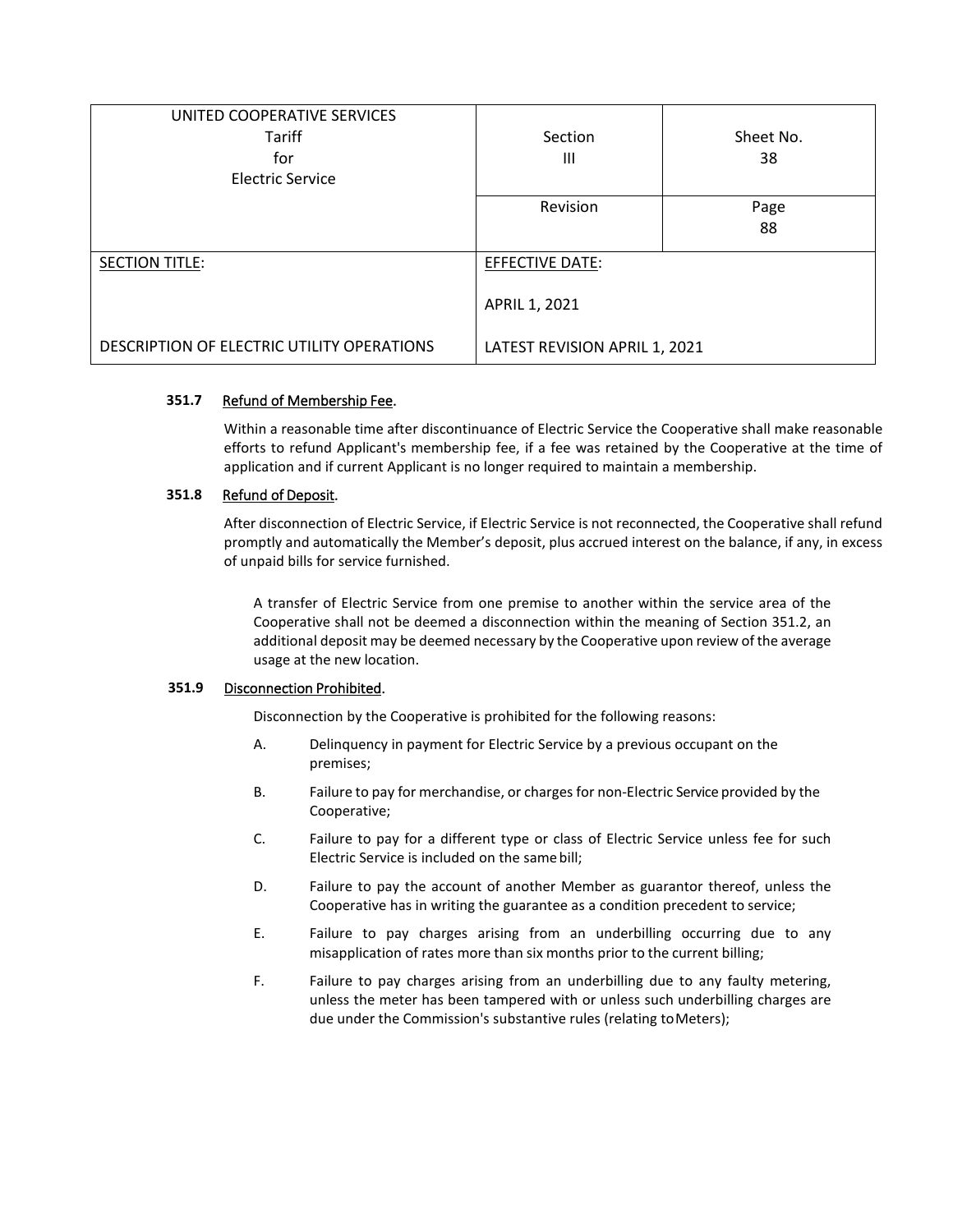| UNITED COOPERATIVE SERVICES<br>Tariff<br>for<br>Electric Service | Section<br>Ш                  | Sheet No.<br>39 |
|------------------------------------------------------------------|-------------------------------|-----------------|
|                                                                  | Revision                      | Page<br>89      |
| SECTION TITLE:                                                   | <b>EFFECTIVE DATE:</b>        |                 |
|                                                                  | APRIL 1, 2021                 |                 |
| DESCRIPTION OF ELECTRIC UTILITY OPERATIONS                       | LATEST REVISION APRIL 1, 2021 |                 |

G. Failure to pay an estimated bill other than a bill rendered pursuant to an approved meter- reading plan, unless the Cooperative is unable to read the meter due to circumstances beyond its control.

Unless a dangerous condition exists, or unless the Member requests disconnection, service shall not be disconnected on a day, or on a day immediately preceding a day, when personnel of the Cooperative are not available to the public for the purpose of making collections and reconnecting Electric Service.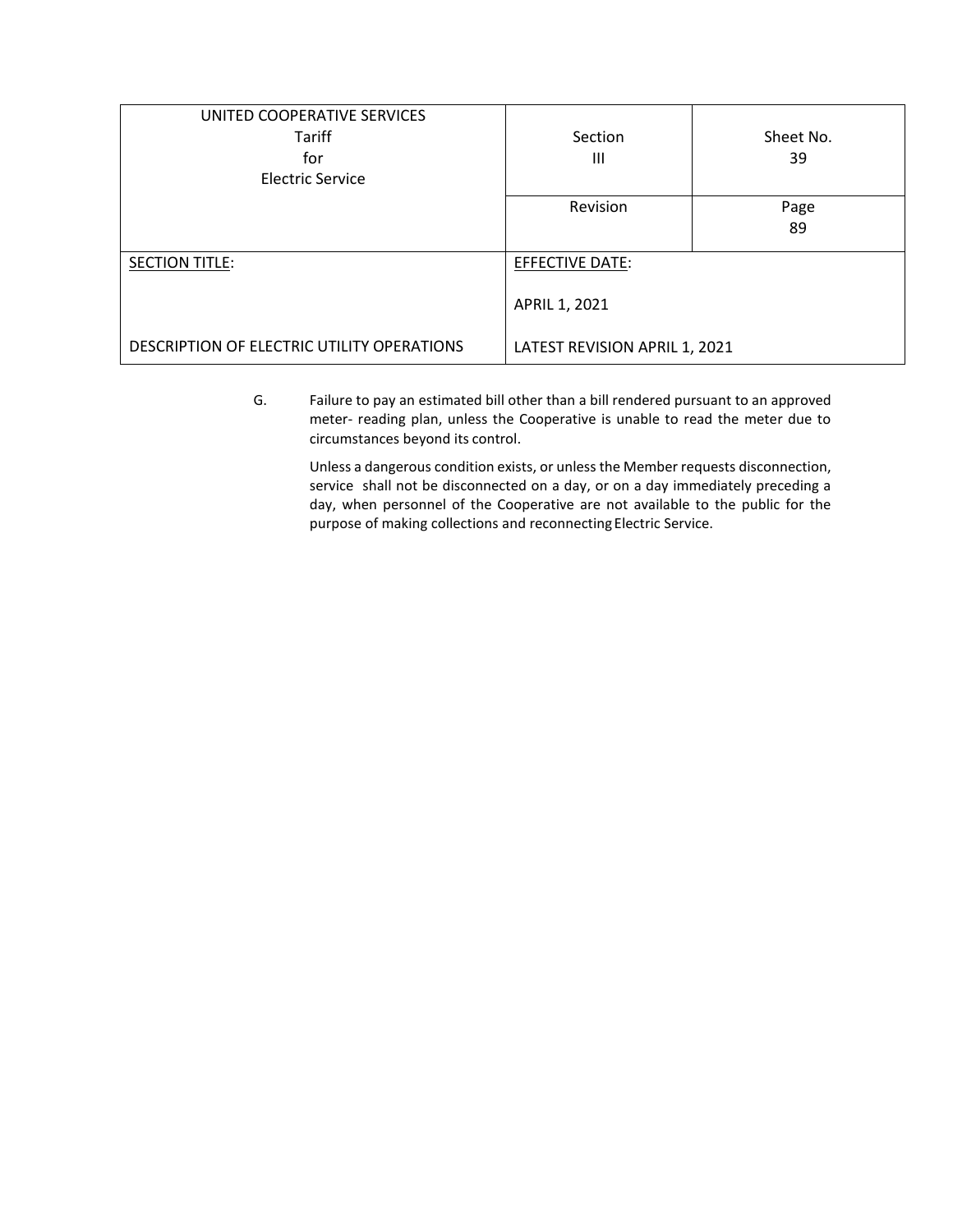| UNITED COOPERATIVE SERVICES<br><b>Tariff</b><br>for<br><b>Electric Service</b> | Section<br>Ш                  | Sheet No.<br>41 |
|--------------------------------------------------------------------------------|-------------------------------|-----------------|
|                                                                                | Revision                      | Page<br>90      |
| <b>SECTION TITLE:</b>                                                          | <b>EFFECTIVE DATE:</b>        |                 |
|                                                                                | APRIL 1, 2021                 |                 |
| DESCRIPTION OF ELECTRIC UTILITY OPERATIONS                                     | LATEST REVISION APRIL 1, 2021 |                 |

#### **370. Definitions.**

**370.1 Actual Cost.** The total cost of all construction including not only the labor and materials used in constructing the extension but also engineering, right of way acquisition and clearing, and all other costs directly attributable to the extension orproject.

**370.2 Applicable Law.** Includes without limitation all applicable: (i) legislative, executive, administrative, and judicial statute, case law, regulation, ordinance, ruling, or order, (ii) local, state, and federal statute, case law, regulation, ordinance, ruling, or order, the National Electrical Code, the National Electrical Safety Code, and rules and regulations of the Electric Reliability Council of Texas (ERCOT), (iii) contractual provisions legally enforceable by, or against, the Cooperative, and (iv) legally binding contracts between the Cooperative and the applicant or member -- as currently exist or may later be adopted or amended.

**370.3 Broadband Service(s).** Internet services (including over internet protocol (VoIP)) Provided by the Cooperative and the facilities, supplies, equipment or services used or Provided by the Cooperative in connection with the provision of internet service, but does not include Electric Service or any other Cooperative Service.

**370.4 Codes.** Codes governing electrical installations.

**370.5 Commission.** Public Utility Commission of Texas.

**370.6 Conductors Considered Outside of Building.** At the option of the Cooperative, conductors may be considered outside of a building or other structure under any of the following conditions: (1) where installed under not less than two inches of concrete beneath a building or other structure, or (2) where installed within a building or other structure in a raceway that is enclosed concrete or brick not less than two inches thick.

**370.7 Connected Load.** The combined electrical requirement (i.e., the sum of the capacities and/or ratings) of all motors and other electric power consuming devices installed on the Member's premises.

**370.8 Contribution in Aid of Construction.** A cash payment by Member to Cooperative in order to prevent burdening other Members through capital expenditures byCooperative.

**370.9 Cooperative.** United Electric Cooperative Services Incorporated, its successors and assigns.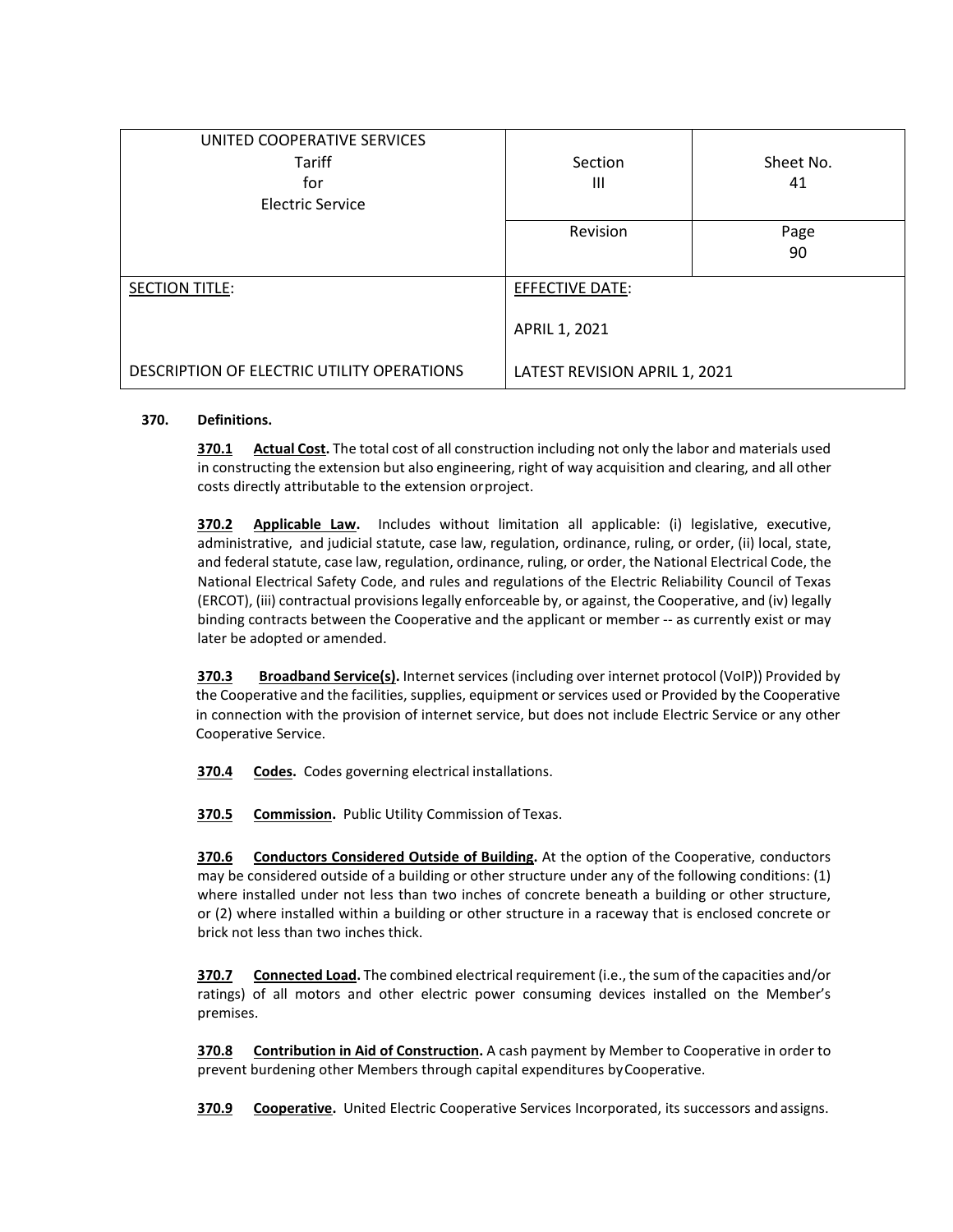| UNITED COOPERATIVE SERVICES<br><b>Tariff</b><br>for<br>Electric Service | Section<br>Ш                  | Sheet No.<br>41 |
|-------------------------------------------------------------------------|-------------------------------|-----------------|
|                                                                         | Revision                      | Page<br>91      |
| <b>SECTION TITLE:</b>                                                   | <b>EFFECTIVE DATE:</b>        |                 |
|                                                                         | APRIL 1, 2021                 |                 |
| DESCRIPTION OF ELECTRIC UTILITY OPERATIONS                              | LATEST REVISION APRIL 1, 2021 |                 |

**370.10 Cooperative Agreements.** Shall include without limitation all agreements (existing and subsequent) regarding (i) the Cooperative and its operation, assets, Members and patrons and (ii) the provision, use, receipt, and purchase of Cooperative Services.

**370.11 Cooperative Equipment.** Any and all equipment, product, structure, or facility owned, furnished, or used by the Cooperative to provide, monitor, measure, or maintain any Cooperative Service.

**370.12 Cooperative Service**. Any good or service Provided by the Cooperative, and includes Electric Service and Broadband Service (collectively, "Cooperative Services").

**370.13 Customer.** Person or Firm who is receiving, who is an applicant for, or who is receiving the benefit of Electric Service at a specified Point of Delivery, including aMember.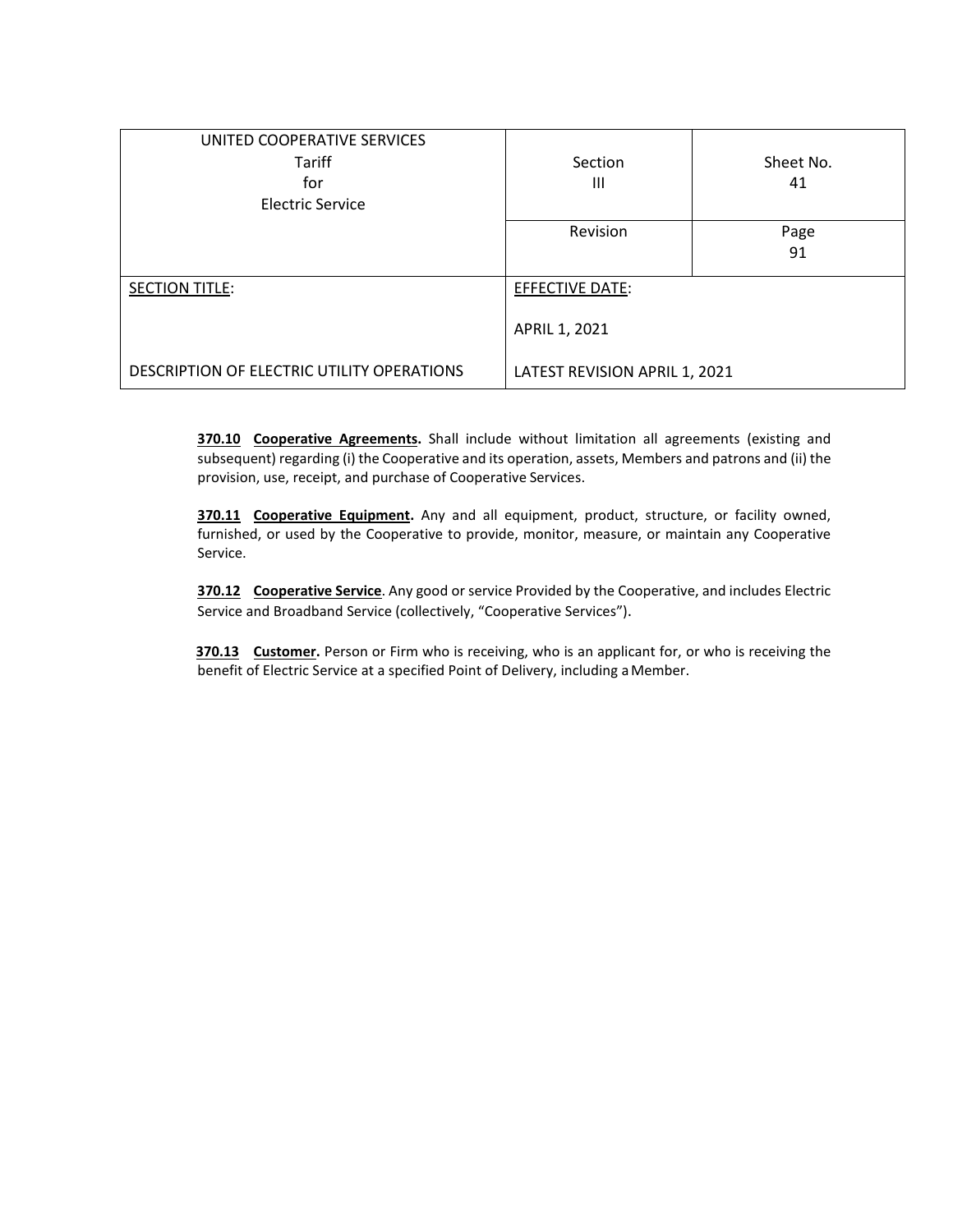| UNITED COOPERATIVE SERVICES<br><b>Tariff</b><br>for<br>Electric Service | Section<br>Ш                                   | Sheet No.<br>42 |
|-------------------------------------------------------------------------|------------------------------------------------|-----------------|
|                                                                         | Revision                                       | Page<br>92      |
| SECTION TITLE:                                                          | <b>EFFECTIVE DATE:</b>                         |                 |
| DESCRIPTION OF ELECTRIC UTILITY OPERATIONS                              | APRIL 1, 2021<br>LATEST REVISION APRIL 1, 2021 |                 |

**370.14 Demand.** The rate at which electric energy is used at any instant or averaged over any designated period oftime.

**370.15 Demand Interval.** The specified interval of time on which a demand measurement is based. The Cooperative's demand interval is normally 15 minutes.

**370.16 Distribution System.** Cooperative's primary and secondary voltage conductors, transformers, switchgear, connection enclosures, pedestals, services, and other associated equipment used to provide Electric Service.

**370.17 Dwelling Unit.** A room or rooms suitable for occupancy as a residence containing kitchen and bathroom.

**370.18 Electric Service.** Electric energy generated, transmitted, distributed, sold, supplied, furnished or otherwise made available or provided ("Provided") by the Cooperative , and the facilities, supplies, equipment, or services used or Provided by the Cooperative in connection with the provision of such electric energy but does not include Broadband Service or any other Cooperative Service.

**370.19 Electric Service Agreement.** A written contract between Cooperative and Member as specified in Section 304 of this Tariff under which Cooperative provides Electric Service, including the terms of an application granted by Cooperative to an applicant.

**370.20 Energy.** The measure of how much electric power is provided over time for doing work. The electrical unit is the watt-hour, or kilowatt-hour.

**370.21 Governance Documents.** Shall include without limitation the Cooperative's Articles of Incorporation (including Articles of Consolidation), its Bylaws, its service rules, regulations, rates and price schedules as further defined in the Cooperative's Tariff for Electric Service, and any policy, procedure, rule, resolution, action, or amendment adopted by the Cooperative's Board of Directors ("Board") or membership--as any of these materials currently exist or may later be adopted or amended.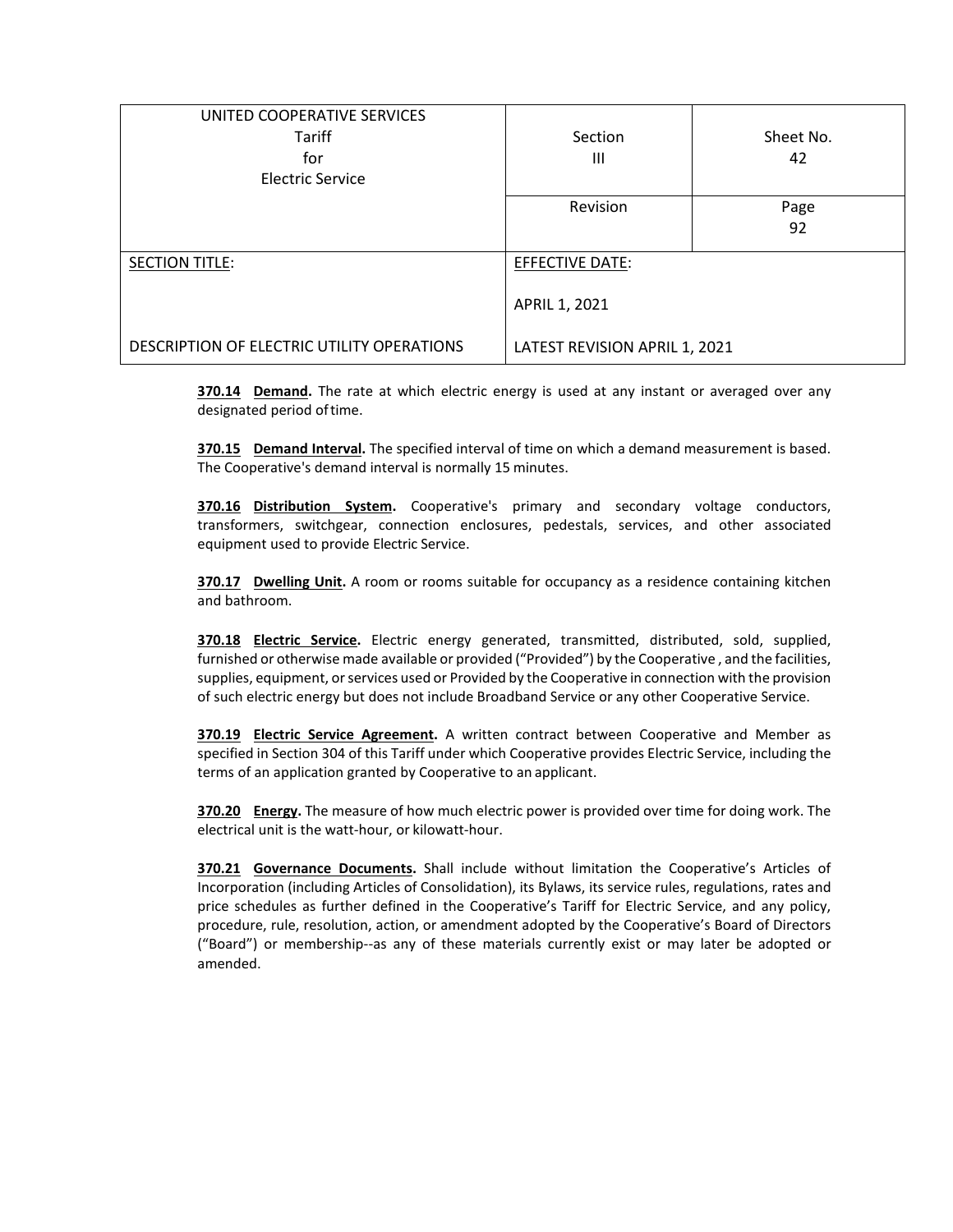| UNITED COOPERATIVE SERVICES<br><b>Tariff</b><br>for<br>Electric Service | Section<br>Ш                  | Sheet No.<br>43 |
|-------------------------------------------------------------------------|-------------------------------|-----------------|
|                                                                         | Revision                      | Page<br>93      |
| <b>SECTION TITLE:</b>                                                   | <b>EFFECTIVE DATE:</b>        |                 |
|                                                                         | APRIL 1, 2021                 |                 |
| DESCRIPTION OF ELECTRIC UTILITY OPERATIONS                              | LATEST REVISION APRIL 1, 2021 |                 |

**370.22 Inspection Authority.** Generally, an incorporated city or town, but may be an agency of the county, state or federal government.

**370.23 Kilowatt.** 1,000 watts; abbreviated "kW."

**370.24 Kilowatt-Hour.** 1,000 watt-hours; abbreviated "kWh."

**370.25 Load Factor.** The ratio, usually stated as a percentage, of actual kilowatt-hours used during a designated time period to the maximum kilowatts of demand times the number of hours occurring in the designated time period.

**370.26 Maximum Electrical Load.** The maximum power and energy of all motors and other electricity consuming devices on a Member's premises which are operated or expected to be operated simultaneously from Electric Service Provided by Cooperative at one Point of Delivery, measured in kilowatts.

**370.27 Member.** A Person or Firm eligible to become a member who has been admitted to membership by the Cooperative upon (1) completing the Membership Application Procedure to the Cooperative's satisfaction and (2) using, receiving, or purchasing Electric Service, whether or not the Member also uses, receives, or purchases Broadband Service or any other Cooperative Service. A Member through their patronage, furnishes patronage capital for the Cooperative and is a patron. A Person or Firm not using, receiving or purchasing Electric Service from the Cooperative shall not be a Member.

**370.28 Member's Electrical Installation.** All conductors, equipment, or apparatus of any kind on a Member's side of the Point of Delivery, except Cooperative's metering equipment, used by a Member in taking Electric Service.

**370.29 Member's Electrical Load.** The power and energy of all motors and other electricityconsuming devices on a Member's premises which are operated simultaneously from Electric Service provided by the Cooperative.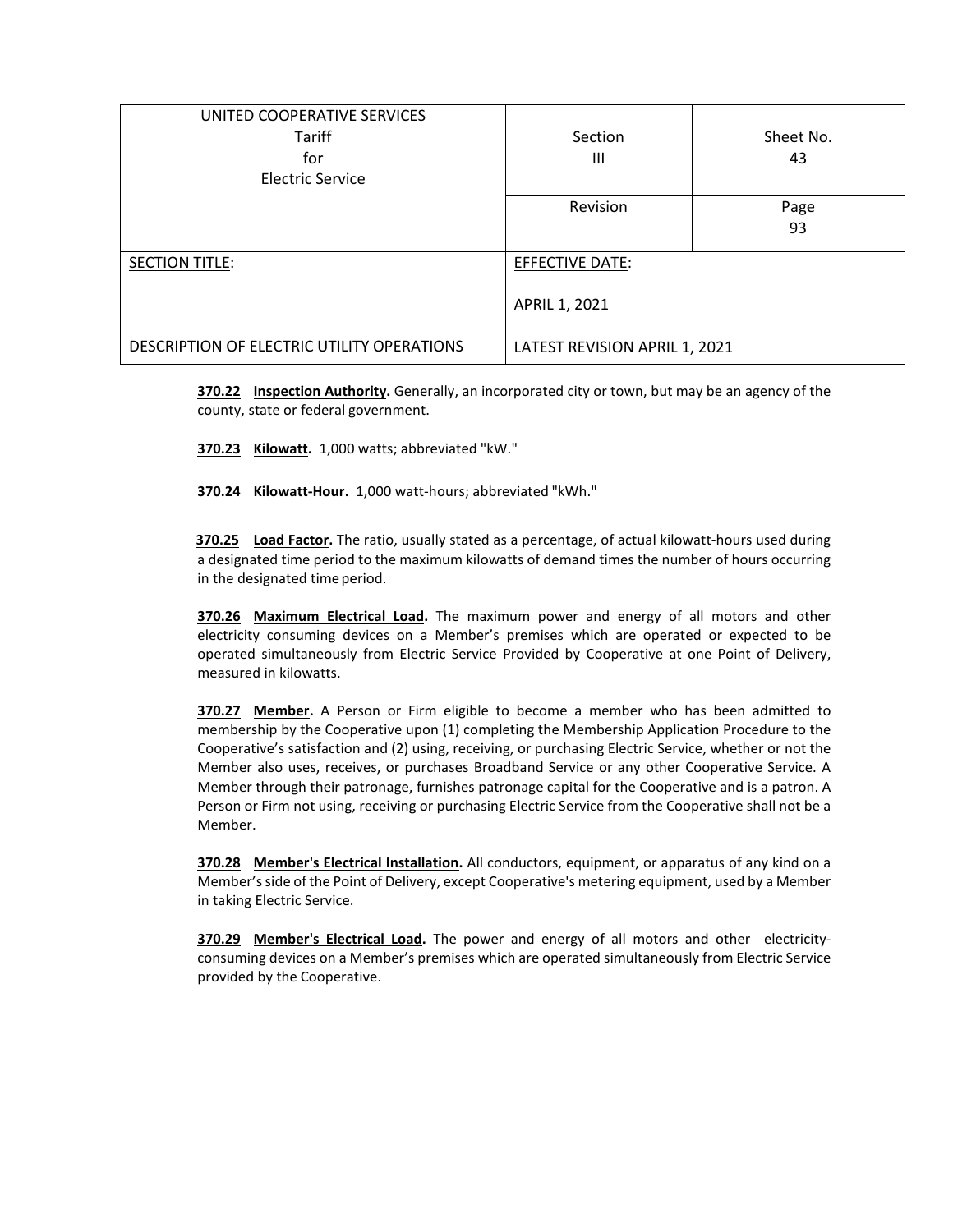| UNITED COOPERATIVE SERVICES<br><b>Tariff</b><br>for<br>Electric Service | Section<br>Ш                  | Sheet No.<br>44 |
|-------------------------------------------------------------------------|-------------------------------|-----------------|
|                                                                         | Revision                      | Page<br>94      |
| <b>SECTION TITLE:</b>                                                   | <b>EFFECTIVE DATE:</b>        |                 |
|                                                                         | APRIL 1, 2021                 |                 |
| DESCRIPTION OF ELECTRIC UTILITY OPERATIONS                              | LATEST REVISION APRIL 1, 2021 |                 |

**370.30 Membership Application Procedure**. Shall include policies, programs, rules, procedures and other determinations of the Board regarding the procedures to be followed in conjunction with any Person or Firm becoming a Member of the Cooperative -- as currently exist or may later be adopted or amended.

**370.31 Meter.** A device, or devices, together with any required auxiliary equipment, for measuring Electric Service.

### **370.32 Permanent Installation.** Any installation that is:

A. Constructed on or permanently affixed to a concrete slab or concrete piers (not blocks) and which is actually used or occupied on a permanent full-time basis; or

- B. Any other structure which meets all of the following criteria:
	- (1) The structure which must be impractical to move. Mobile homes with wheels, trailer hitch, and axle removed are considered impractical tomove;
	- (2) The structure must be actually used or occupied on a permanent full-time basis;
	- (3) The structure must be located on property owned or leased by themember;
	- (4) The structure must be permanently connected to a water system and must also be permanently connected to a sewer or septic system.

**370.33 Person or Firm.** Any natural person ("Person") or any firm, association, corporation, limited liability company, business trust, partnership, federal or state agency or political subdivision thereof, or any body politic ("Firm").

**370.34 Point of Delivery**. The point where Cooperative's conductors are connected to a Member's conductors.

**370.35 Power.** The rate at which electric energy is provided for doing work. The electrical unit of power is the watt, or kilowatt.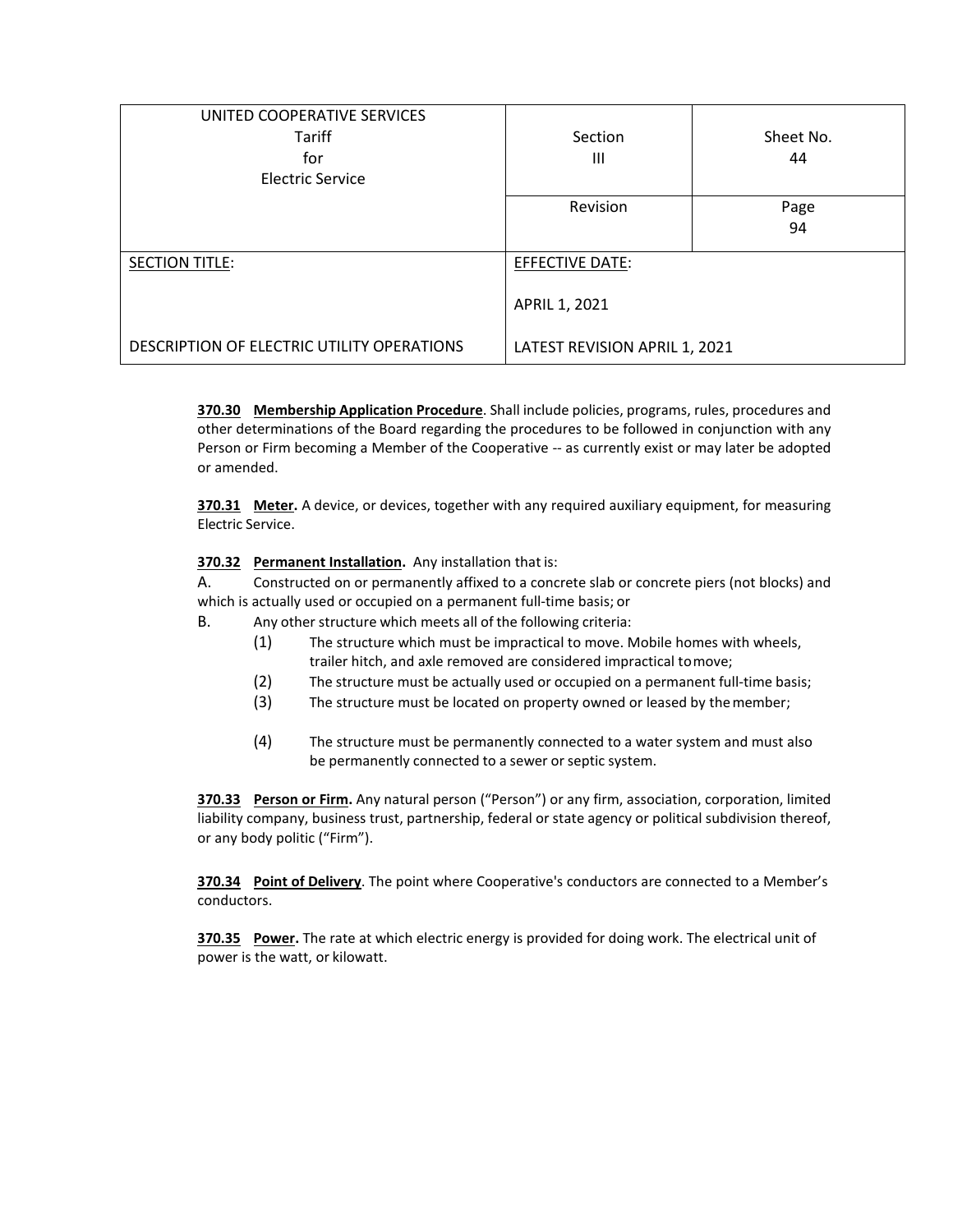| UNITED COOPERATIVE SERVICES<br><b>Tariff</b><br>for<br><b>Electric Service</b> | Section<br>Ш                  | Sheet No.<br>45 |
|--------------------------------------------------------------------------------|-------------------------------|-----------------|
|                                                                                | Revision                      | Page<br>95      |
| <b>SECTION TITLE:</b>                                                          | <b>EFFECTIVE DATE:</b>        |                 |
|                                                                                | APRIL 1, 2021                 |                 |
| DESCRIPTION OF ELECTRIC UTILITY OPERATIONS                                     | LATEST REVISION APRIL 1, 2021 |                 |

**370.36 Power Factor.** The ratio of real power, in kilowatts, to apparent power, in kilovolt amperes, for any given load and time, generally expressed as a percentage ratio.

**370.37 PUCT.** Public Utility Commission of Texas

**370.38 Raceway.** Tubular or rectangular channel or conduit for containing electrical conductors, which may be exposed, buried beneath the surface of the earth, or encased in a building orstructure.

**370.39 Rate Schedule.** A statement of the method of determining charges for Electric Service, including the conditions under which such method applies.

**370.40 Service Availability Statement.** A statement from the Cooperative designating the acceptable location of the Member's service entrance conductors, the proper location of meters and metering equipment, the type of service available which will be made available at the specific location under consideration at the capacity of the service to beprovided.

**370.41 Service Drop.** Overhead conductors that extend from Cooperative's overhead distribution system to the Point of Delivery where connection is made to Member's electrical installation.

**370.42 Service Entrance Conductors.** Conductors provided by a Member extending from a Member's electrical equipment to the Point of Delivery where connection is made.

**370.43 Service Rules and Regulations; or Service Rules.** Any service rule or regulation of the Cooperative approved by the Cooperative's Board of Directors or any regulatory authority having jurisdiction thereof and contained in Section III of these tariffs.

**370.44 Tariff(s).** All provisions of this document including but not limited to provisions regarding (1) Utility Operations; (2) Rates and Charges; (3) Service Rules and Regulations; and (4) Forms.